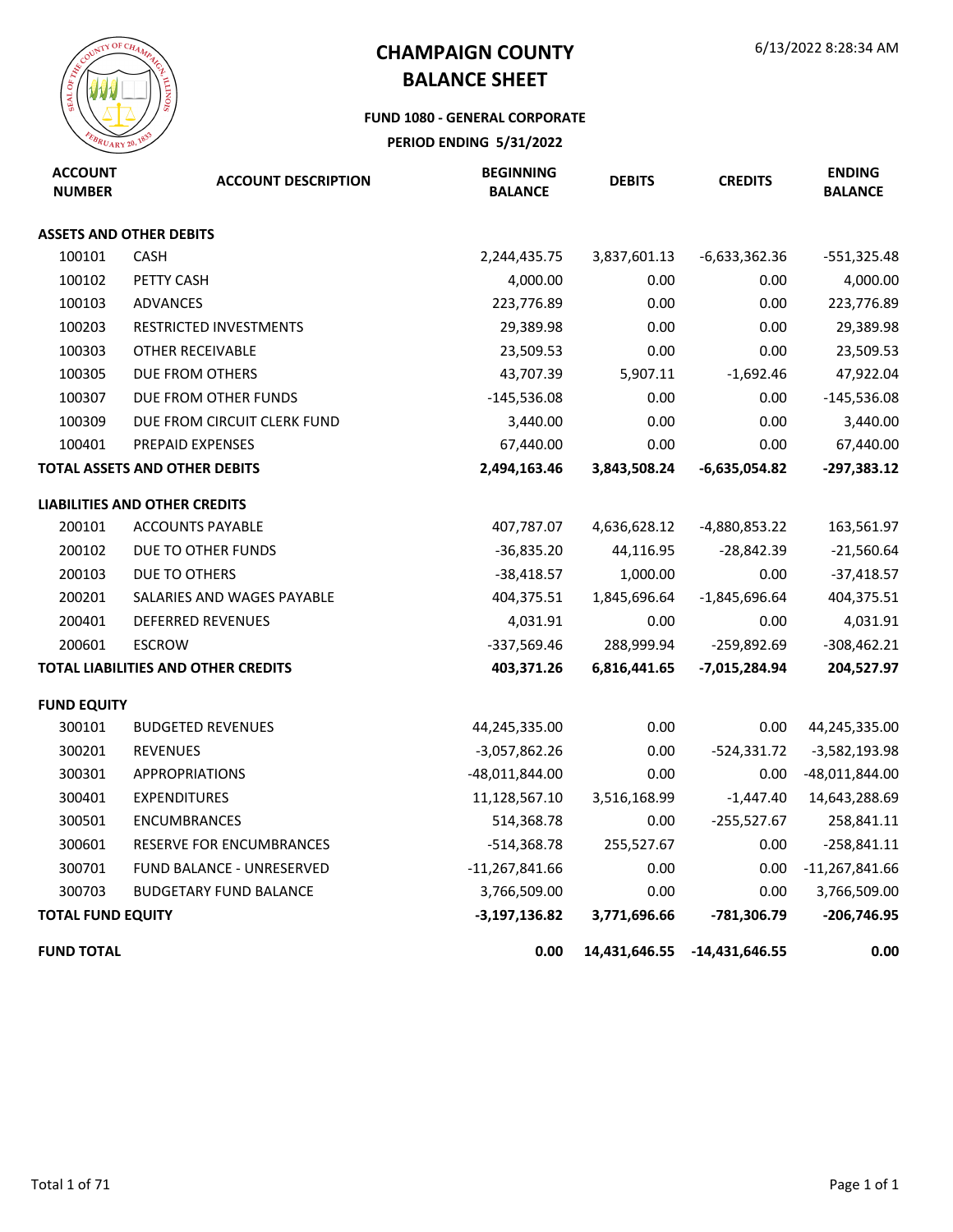

#### **FUND 2075 - REGIONAL PLANNING COMM**

| <b>ACCOUNT</b><br><b>NUMBER</b> | <b>ACCOUNT DESCRIPTION</b>           | <b>BEGINNING</b><br><b>BALANCE</b> | <b>DEBITS</b> | <b>CREDITS</b>  | <b>ENDING</b><br><b>BALANCE</b> |
|---------------------------------|--------------------------------------|------------------------------------|---------------|-----------------|---------------------------------|
|                                 | <b>ASSETS AND OTHER DEBITS</b>       |                                    |               |                 |                                 |
| 100101                          | <b>CASH</b>                          | 2,407,880.73                       | 5,843,337.29  | $-6,727,546.10$ | 1,523,671.92                    |
| 100102                          | PETTY CASH                           | 250.00                             | 0.00          | 0.00            | 250.00                          |
| 100103                          | ADVANCES                             | 45,149.23                          | 0.00          | 0.00            | 45,149.23                       |
| 100307                          | DUE FROM OTHER FUNDS                 | $-53,474.35$                       | 0.00          | 0.00            | $-53,474.35$                    |
|                                 | <b>TOTAL ASSETS AND OTHER DEBITS</b> | 2,399,805.61                       | 5,843,337.29  | $-6,727,546.10$ | 1,515,596.80                    |
|                                 | <b>LIABILITIES AND OTHER CREDITS</b> |                                    |               |                 |                                 |
| 200101                          | <b>ACCOUNTS PAYABLE</b>              | 1,067,523.08                       | 6,078,086.88  | $-6,187,355.46$ | 958,254.50                      |
| 200103                          | DUE TO OTHERS                        | 40,000.00                          | 0.00          | 0.00            | 40,000.00                       |
| 200201                          | SALARIES AND WAGES PAYABLE           | 100,932.88                         | 520,573.81    | $-520,573.81$   | 100,932.88                      |
| 200601                          | <b>ESCROW</b>                        | -480,381.07                        | 0.00          | 0.00            | -480,381.07                     |
|                                 | TOTAL LIABILITIES AND OTHER CREDITS  | 728,074.89                         | 6,598,660.69  | -6,707,929.27   | 618,806.31                      |
| <b>FUND EQUITY</b>              |                                      |                                    |               |                 |                                 |
| 300101                          | <b>BUDGETED REVENUES</b>             | 30,557,707.00                      | 0.00          | 0.00            | 30,557,707.00                   |
| 300201                          | <b>REVENUES</b>                      | $-5,524,360.65$                    | 5.00          | $-2,526,314.40$ | $-8,050,670.05$                 |
| 300301                          | <b>APPROPRIATIONS</b>                | -30,449,742.00                     | 0.00          | 0.00            | $-30,449,742.00$                |
| 300401                          | <b>EXPENDITURES</b>                  | 6,398,302.70                       | 3,531,124.29  | $-11,337.50$    | 9,918,089.49                    |
| 300501                          | <b>ENCUMBRANCES</b>                  | 206,777.50                         | 106,594.75    | $-20,532.00$    | 292,840.25                      |
| 300601                          | <b>RESERVE FOR ENCUMBRANCES</b>      | $-206,777.50$                      | 20,532.00     | $-106,594.75$   | $-292,840.25$                   |
| 300701                          | FUND BALANCE - UNRESERVED            | $-4,001,822.55$                    | 0.00          | 0.00            | $-4,001,822.55$                 |
| 300703                          | <b>BUDGETARY FUND BALANCE</b>        | $-107,965.00$                      | 0.00          | 0.00            | $-107,965.00$                   |
| <b>TOTAL FUND EQUITY</b>        |                                      | $-3,127,880.50$                    | 3,658,256.04  | $-2,664,778.65$ | $-2,134,403.11$                 |
| <b>FUND TOTAL</b>               |                                      | 0.00                               | 16,100,254.02 | -16,100,254.02  | 0.00                            |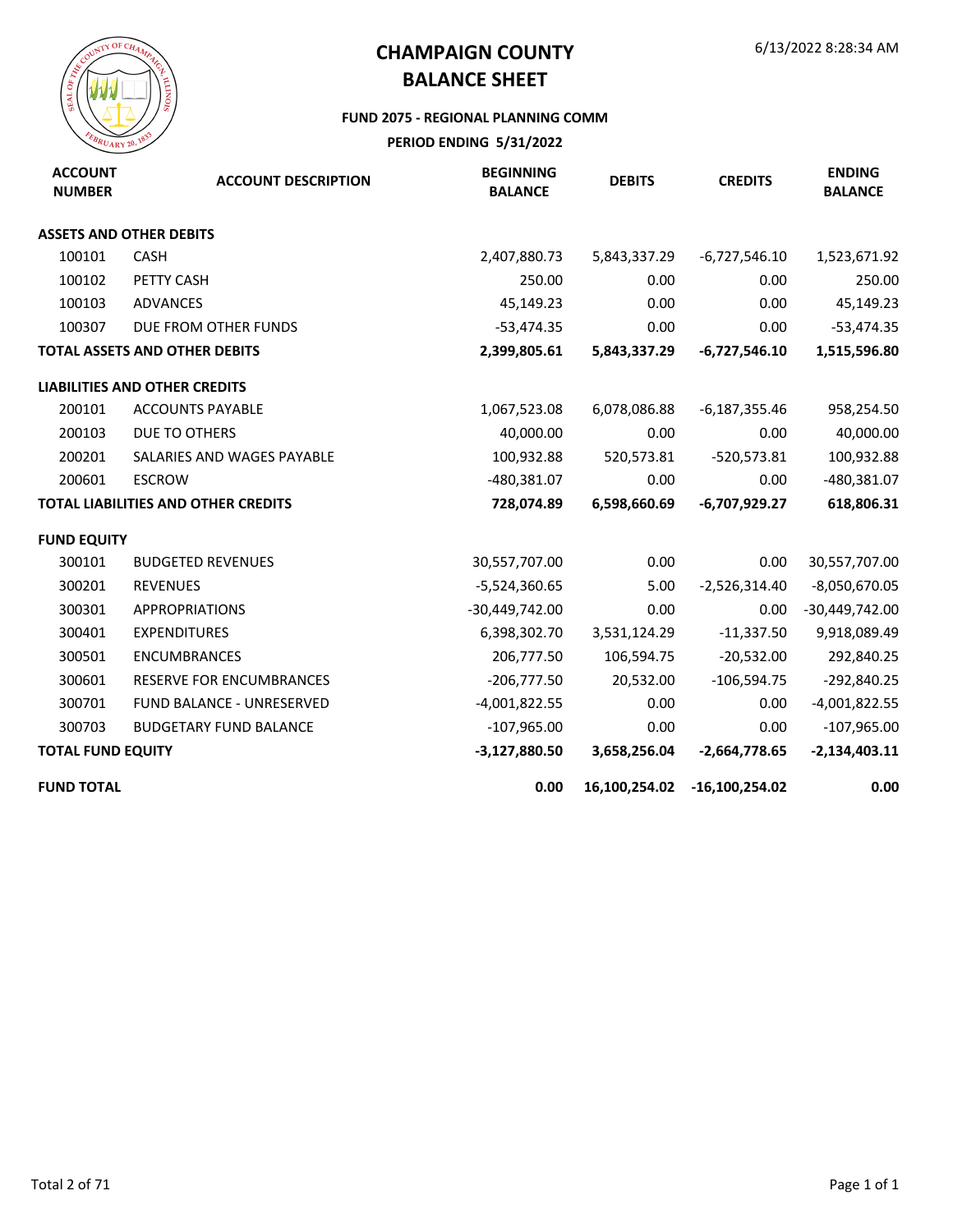

#### **FUND 2076 - TORT IMMUNITY TAX FUND**

| <b>ACCOUNT</b><br><b>NUMBER</b> | <b>ACCOUNT DESCRIPTION</b>                 | <b>BEGINNING</b><br><b>BALANCE</b> | <b>DEBITS</b> | <b>CREDITS</b> | <b>ENDING</b><br><b>BALANCE</b> |
|---------------------------------|--------------------------------------------|------------------------------------|---------------|----------------|---------------------------------|
|                                 | <b>ASSETS AND OTHER DEBITS</b>             |                                    |               |                |                                 |
| 100101                          | <b>CASH</b>                                | $-1,275,978.51$                    | 155,324.43    | -310,648.86    | -1,431,302.94                   |
|                                 | <b>TOTAL ASSETS AND OTHER DEBITS</b>       | -1,275,978.51                      | 155,324.43    | $-310,648.86$  | $-1,431,302.94$                 |
|                                 | <b>LIABILITIES AND OTHER CREDITS</b>       |                                    |               |                |                                 |
| 200101                          | <b>ACCOUNTS PAYABLE</b>                    | 1,078,283.23                       | 310,648.86    | -310,648.86    | 1,078,283.23                    |
|                                 | <b>TOTAL LIABILITIES AND OTHER CREDITS</b> | 1,078,283.23                       | 310,648.86    | $-310,648.86$  | 1,078,283.23                    |
| <b>FUND EQUITY</b>              |                                            |                                    |               |                |                                 |
| 300101                          | <b>BUDGETED REVENUES</b>                   | 3,645,009.00                       | 0.00          | 0.00           | 3,645,009.00                    |
| 300301                          | <b>APPROPRIATIONS</b>                      | $-2,300,000.00$                    | 0.00          | 0.00           | $-2,300,000.00$                 |
| 300401                          | <b>EXPENDITURES</b>                        | 231,849.41                         | 155,324.43    | 0.00           | 387,173.84                      |
| 300701                          | <b>FUND BALANCE - UNRESERVED</b>           | $-34,154.13$                       | 0.00          | 0.00           | $-34,154.13$                    |
| 300703                          | <b>BUDGETARY FUND BALANCE</b>              | $-1,345,009.00$                    | 0.00          | 0.00           | $-1,345,009.00$                 |
| <b>TOTAL FUND EQUITY</b>        |                                            | 197,695.28                         | 155,324.43    | 0.00           | 353,019.71                      |
| <b>FUND TOTAL</b>               |                                            | 0.00                               | 621,297.72    | $-621,297.72$  | 0.00                            |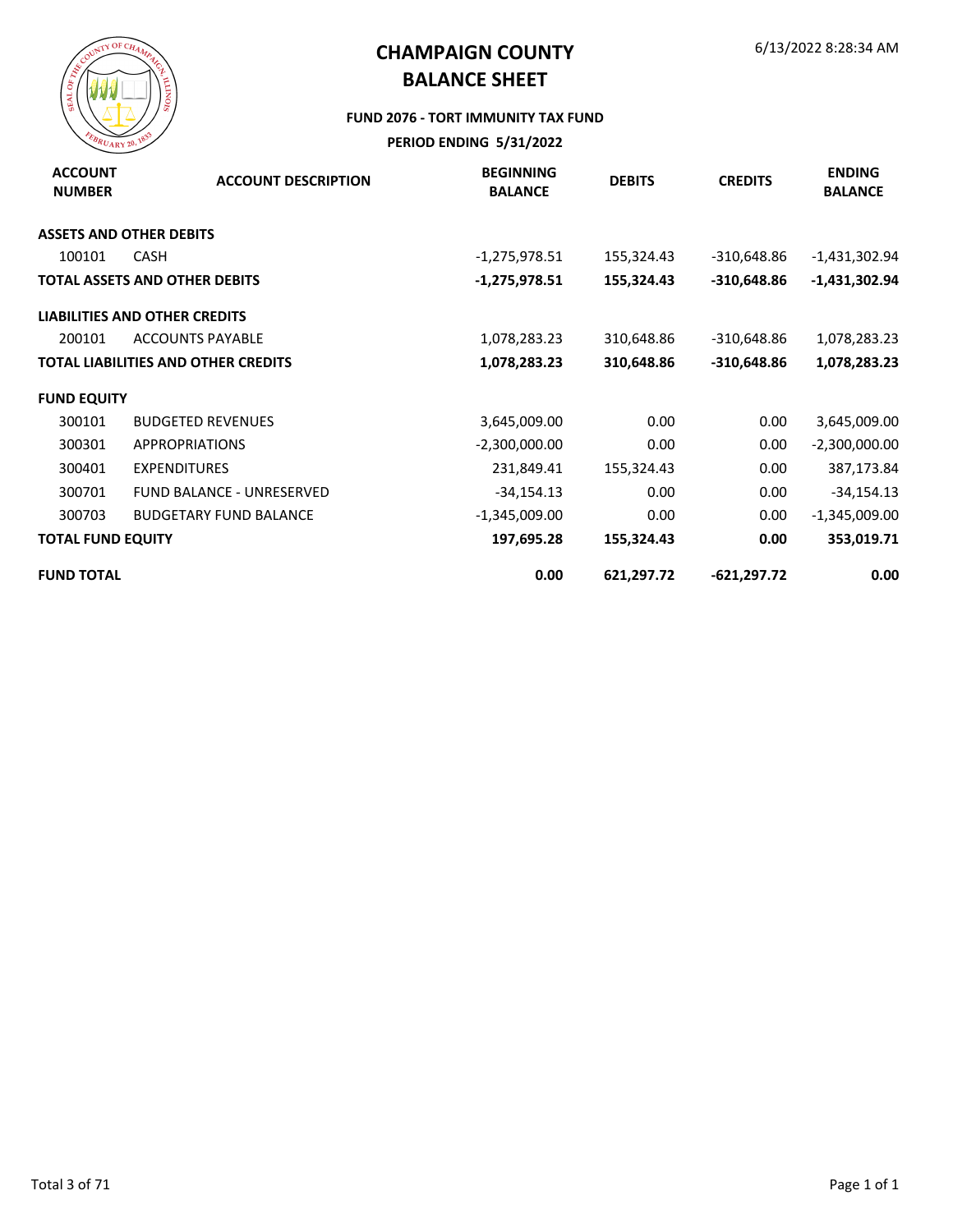

#### **FUND 2083 - COUNTY HIGHWAY**

| <b>ACCOUNT</b><br><b>NUMBER</b> | <b>ACCOUNT DESCRIPTION</b>                 | <b>BEGINNING</b><br><b>BALANCE</b> | <b>DEBITS</b> | <b>CREDITS</b>  | <b>ENDING</b><br><b>BALANCE</b> |
|---------------------------------|--------------------------------------------|------------------------------------|---------------|-----------------|---------------------------------|
|                                 | <b>ASSETS AND OTHER DEBITS</b>             |                                    |               |                 |                                 |
| 100101                          | <b>CASH</b>                                | 2,305,870.42                       | 439,351.13    | $-626,085.56$   | 2,119,135.99                    |
|                                 | <b>TOTAL ASSETS AND OTHER DEBITS</b>       | 2,305,870.42                       | 439,351.13    | $-626,085.56$   | 2,119,135.99                    |
|                                 | <b>LIABILITIES AND OTHER CREDITS</b>       |                                    |               |                 |                                 |
| 200101                          | <b>ACCOUNTS PAYABLE</b>                    | 175,082.18                         | 513,201.55    | $-519,214.32$   | 169,069.41                      |
| 200201                          | SALARIES AND WAGES PAYABLE                 | 25,787.52                          | 112,884.01    | $-112,884.01$   | 25,787.52                       |
|                                 | <b>TOTAL LIABILITIES AND OTHER CREDITS</b> | 200,869.70                         | 626,085.56    | $-632,098.33$   | 194,856.93                      |
| <b>FUND EQUITY</b>              |                                            |                                    |               |                 |                                 |
| 300101                          | <b>BUDGETED REVENUES</b>                   | 3,912,601.00                       | 0.00          | 0.00            | 3,912,601.00                    |
| 300201                          | <b>REVENUES</b>                            | $-15,469.43$                       | 0.00          | $-123,235.86$   | $-138,705.29$                   |
| 300301                          | <b>APPROPRIATIONS</b>                      | $-4,170,503.50$                    | 0.00          | 0.00            | $-4,170,503.50$                 |
| 300401                          | <b>EXPENDITURES</b>                        | 808,327.38                         | 315,983.06    | 0.00            | 1,124,310.44                    |
| 300501                          | <b>ENCUMBRANCES</b>                        | 249,832.00                         | 18,157.06     | 0.00            | 267,989.06                      |
| 300601                          | <b>RESERVE FOR ENCUMBRANCES</b>            | $-249,832.00$                      | 0.00          | $-18,157.06$    | $-267,989.06$                   |
| 300701                          | <b>FUND BALANCE - UNRESERVED</b>           | $-3,299,598.07$                    | 0.00          | 0.00            | $-3,299,598.07$                 |
| 300703                          | <b>BUDGETARY FUND BALANCE</b>              | 257,902.50                         | 0.00          | 0.00            | 257,902.50                      |
| <b>TOTAL FUND EQUITY</b>        |                                            | $-2,506,740.12$                    | 334,140.12    | $-141,392.92$   | $-2,313,992.92$                 |
| <b>FUND TOTAL</b>               |                                            | 0.00                               | 1,399,576.81  | $-1,399,576.81$ | 0.00                            |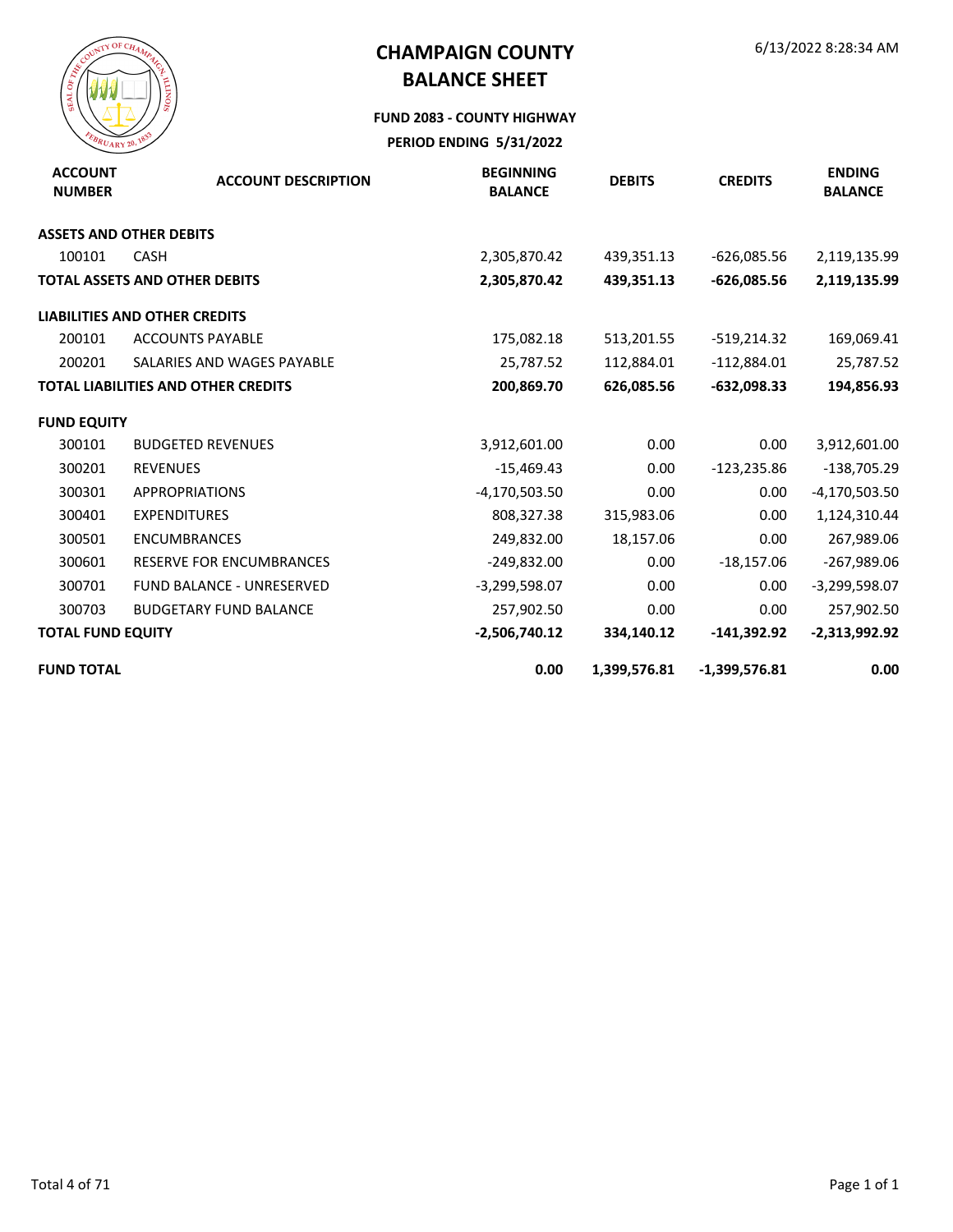

**FUND 2084 - COUNTY BRIDGE**

| <b>ACCOUNT</b><br><b>NUMBER</b> | <b>ACCOUNT DESCRIPTION</b>                 | <b>BEGINNING</b><br><b>BALANCE</b> | <b>DEBITS</b> | <b>CREDITS</b> | <b>ENDING</b><br><b>BALANCE</b> |
|---------------------------------|--------------------------------------------|------------------------------------|---------------|----------------|---------------------------------|
|                                 | <b>ASSETS AND OTHER DEBITS</b>             |                                    |               |                |                                 |
| 100101                          | <b>CASH</b>                                | 1,770,211.45                       | 173,641.44    | -172,891.44    | 1,770,961.45                    |
|                                 | <b>TOTAL ASSETS AND OTHER DEBITS</b>       | 1,770,211.45                       | 173,641.44    | -172,891.44    | 1,770,961.45                    |
|                                 | <b>LIABILITIES AND OTHER CREDITS</b>       |                                    |               |                |                                 |
| 200101                          | <b>ACCOUNTS PAYABLE</b>                    | 171,832.98                         | 172,891.44    | -345,782.88    | $-1,058.46$                     |
|                                 | <b>TOTAL LIABILITIES AND OTHER CREDITS</b> | 171,832.98                         | 172,891.44    | $-345,782.88$  | $-1,058.46$                     |
| <b>FUND EQUITY</b>              |                                            |                                    |               |                |                                 |
| 300101                          | <b>BUDGETED REVENUES</b>                   | 1,529,663.00                       | 0.00          | 0.00           | 1,529,663.00                    |
| 300201                          | <b>REVENUES</b>                            | $-91,388.21$                       | 0.00          | $-750.00$      | $-92,138.21$                    |
| 300301                          | <b>APPROPRIATIONS</b>                      | $-1,528,000.00$                    | 0.00          | 0.00           | $-1,528,000.00$                 |
| 300401                          | <b>EXPENDITURES</b>                        | 163,009.02                         | 172,891.44    | 0.00           | 335,900.46                      |
| 300701                          | <b>FUND BALANCE - UNRESERVED</b>           | $-2,013,665.24$                    | 0.00          | 0.00           | $-2,013,665.24$                 |
| 300703                          | <b>BUDGETARY FUND BALANCE</b>              | $-1,663.00$                        | 0.00          | 0.00           | $-1,663.00$                     |
| <b>TOTAL FUND EQUITY</b>        |                                            | $-1,942,044.43$                    | 172,891.44    | $-750.00$      | $-1,769,902.99$                 |
| <b>FUND TOTAL</b>               |                                            | 0.00                               | 519,424.32    | -519,424.32    | 0.00                            |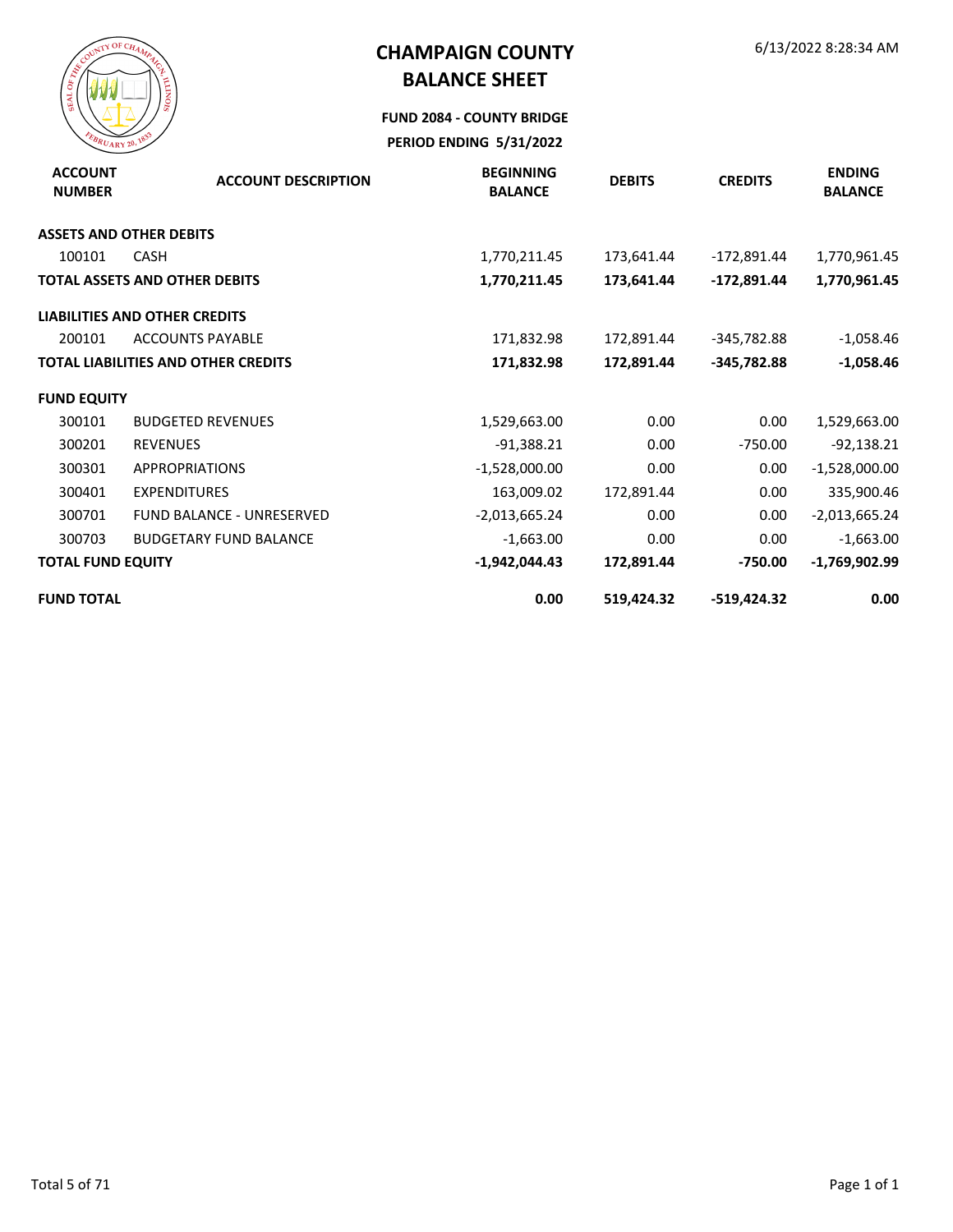

#### **FUND 2085 - COUNTY MOTOR FUEL TAX**

| <b>ACCOUNT</b><br><b>NUMBER</b> | <b>ACCOUNT DESCRIPTION</b>                 | <b>BEGINNING</b><br><b>BALANCE</b> | <b>DEBITS</b> | <b>CREDITS</b> | <b>ENDING</b><br><b>BALANCE</b> |
|---------------------------------|--------------------------------------------|------------------------------------|---------------|----------------|---------------------------------|
|                                 | <b>ASSETS AND OTHER DEBITS</b>             |                                    |               |                |                                 |
| 100101                          | <b>CASH</b>                                | 8,310,994.89                       | 27,417.86     | -173,242.39    | 8,165,170.36                    |
|                                 | <b>TOTAL ASSETS AND OTHER DEBITS</b>       | 8,310,994.89                       | 27,417.86     | $-173,242.39$  | 8,165,170.36                    |
|                                 | <b>LIABILITIES AND OTHER CREDITS</b>       |                                    |               |                |                                 |
| 200101                          | <b>ACCOUNTS PAYABLE</b>                    | 76,892.55                          | 41,004.40     | $-41,286.64$   | 76,610.31                       |
| 200201                          | SALARIES AND WAGES PAYABLE                 | 59.10                              | 13,549.08     | $-13,549.08$   | 59.10                           |
|                                 | <b>TOTAL LIABILITIES AND OTHER CREDITS</b> | 76,951.65                          | 54,553.48     | -54,835.72     | 76,669.41                       |
| <b>FUND EQUITY</b>              |                                            |                                    |               |                |                                 |
| 300101                          | <b>BUDGETED REVENUES</b>                   | 3,837,136.00                       | 0.00          | 0.00           | 3,837,136.00                    |
| 300201                          | <b>REVENUES</b>                            | $-1,767,100.68$                    | 0.00          | 0.00           | $-1,767,100.68$                 |
| 300301                          | <b>APPROPRIATIONS</b>                      | $-2,098,226.00$                    | 0.00          | 0.00           | $-2,098,226.00$                 |
| 300401                          | <b>EXPENDITURES</b>                        | 340,635.41                         | 146,106.77    | 0.00           | 486,742.18                      |
| 300701                          | <b>FUND BALANCE - UNRESERVED</b>           | $-6,961,481.27$                    | 0.00          | 0.00           | $-6,961,481.27$                 |
| 300703                          | <b>BUDGETARY FUND BALANCE</b>              | $-1,738,910.00$                    | 0.00          | 0.00           | $-1,738,910.00$                 |
| <b>TOTAL FUND EQUITY</b>        |                                            | $-8,387,946.54$                    | 146,106.77    | 0.00           | $-8,241,839.77$                 |
| <b>FUND TOTAL</b>               |                                            | 0.00                               | 228,078.11    | $-228,078.11$  | 0.00                            |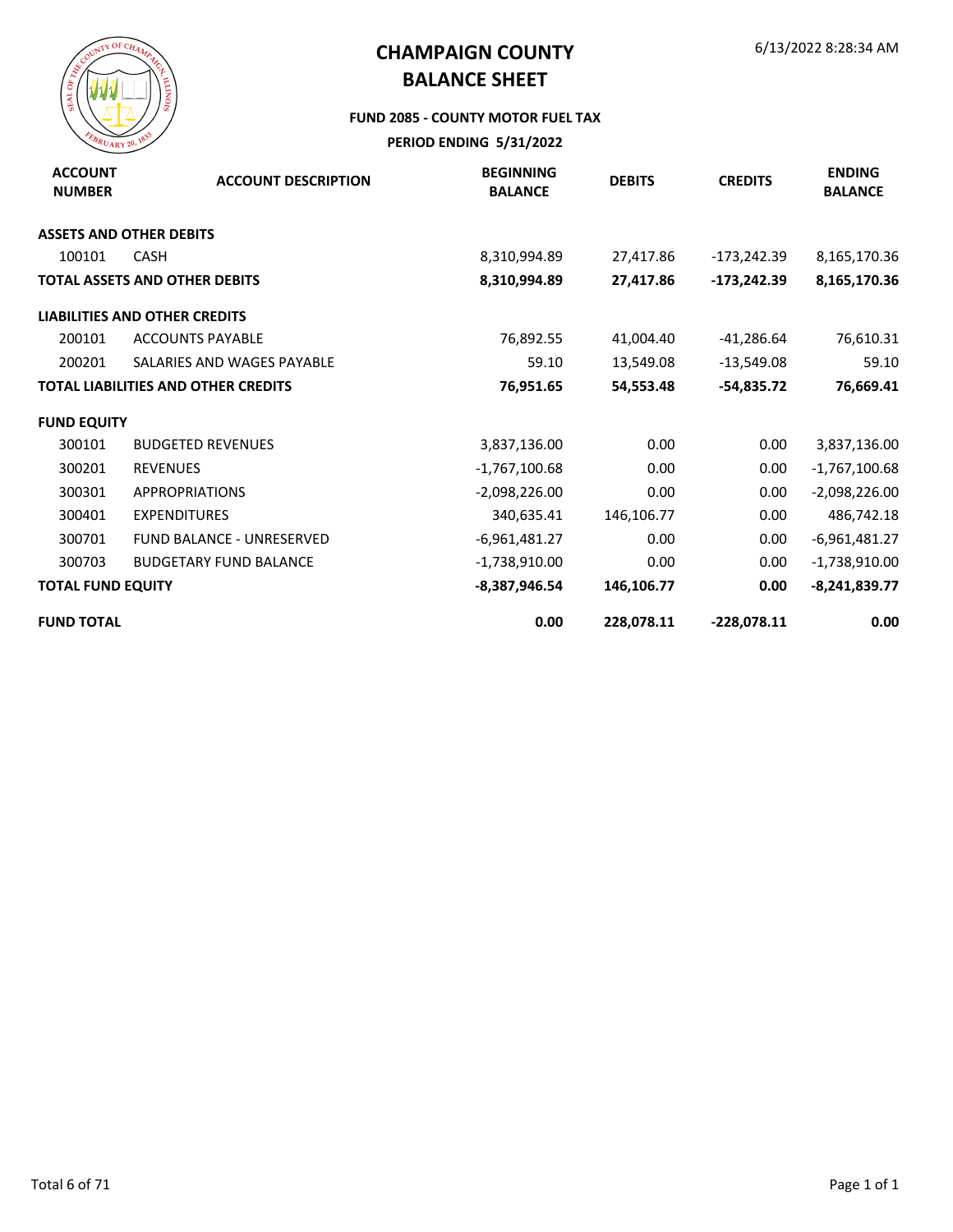

#### **FUND 2088 - ILL.MUNICIPAL RETIREMENT**

| <b>ACCOUNT</b><br><b>NUMBER</b> | <b>ACCOUNT DESCRIPTION</b>                 | <b>BEGINNING</b><br><b>BALANCE</b> | <b>DEBITS</b> | <b>CREDITS</b> | <b>ENDING</b><br><b>BALANCE</b> |
|---------------------------------|--------------------------------------------|------------------------------------|---------------|----------------|---------------------------------|
|                                 | <b>ASSETS AND OTHER DEBITS</b>             |                                    |               |                |                                 |
| 100101                          | <b>CASH</b>                                | $-255,750.15$                      | 190,295.75    | -408,078.63    | $-473,533.03$                   |
| 100307                          | DUE FROM OTHER FUNDS                       | 0.00                               | 66,777.66     | $-31,998.18$   | 34,779.48                       |
|                                 | <b>TOTAL ASSETS AND OTHER DEBITS</b>       | $-255,750.15$                      | 257,073.41    | -440,076.81    | -438,753.55                     |
|                                 | <b>LIABILITIES AND OTHER CREDITS</b>       |                                    |               |                |                                 |
| 200101                          | <b>ACCOUNTS PAYABLE</b>                    | 711,824.80                         | 0.00          | 0.00           | 711,824.80                      |
| 200102                          | DUE TO OTHER FUNDS                         | 759,364.83                         | 0.00          | 0.00           | 759,364.83                      |
| 200202                          | PAYROLL WITHHOLDING                        | $-290,420.25$                      | 157,810.07    | $-158,297.57$  | $-290,907.75$                   |
|                                 | <b>TOTAL LIABILITIES AND OTHER CREDITS</b> | 1,180,769.38                       | 157,810.07    | $-158,297.57$  | 1,180,281.88                    |
| <b>FUND EQUITY</b>              |                                            |                                    |               |                |                                 |
| 300101                          | <b>BUDGETED REVENUES</b>                   | 3,993,895.00                       | 0.00          | 0.00           | 3,993,895.00                    |
| 300201                          | <b>REVENUES</b>                            | $-6,505.45$                        | 0.00          | 0.00           | $-6,505.45$                     |
| 300301                          | <b>APPROPRIATIONS</b>                      | $-3,993,045.00$                    | 0.00          | 0.00           | $-3,993,045.00$                 |
| 300401                          | <b>EXPENDITURES</b>                        | 724,599.57                         | 183,490.90    | 0.00           | 908,090.47                      |
| 300701                          | <b>FUND BALANCE - UNRESERVED</b>           | $-1,643,113.35$                    | 0.00          | 0.00           | $-1,643,113.35$                 |
| 300703                          | <b>BUDGETARY FUND BALANCE</b>              | $-850.00$                          | 0.00          | 0.00           | $-850.00$                       |
| <b>TOTAL FUND EQUITY</b>        |                                            | $-925,019.23$                      | 183,490.90    | 0.00           | $-741,528.33$                   |
| <b>FUND TOTAL</b>               |                                            | 0.00                               | 598,374.38    | -598,374.38    | 0.00                            |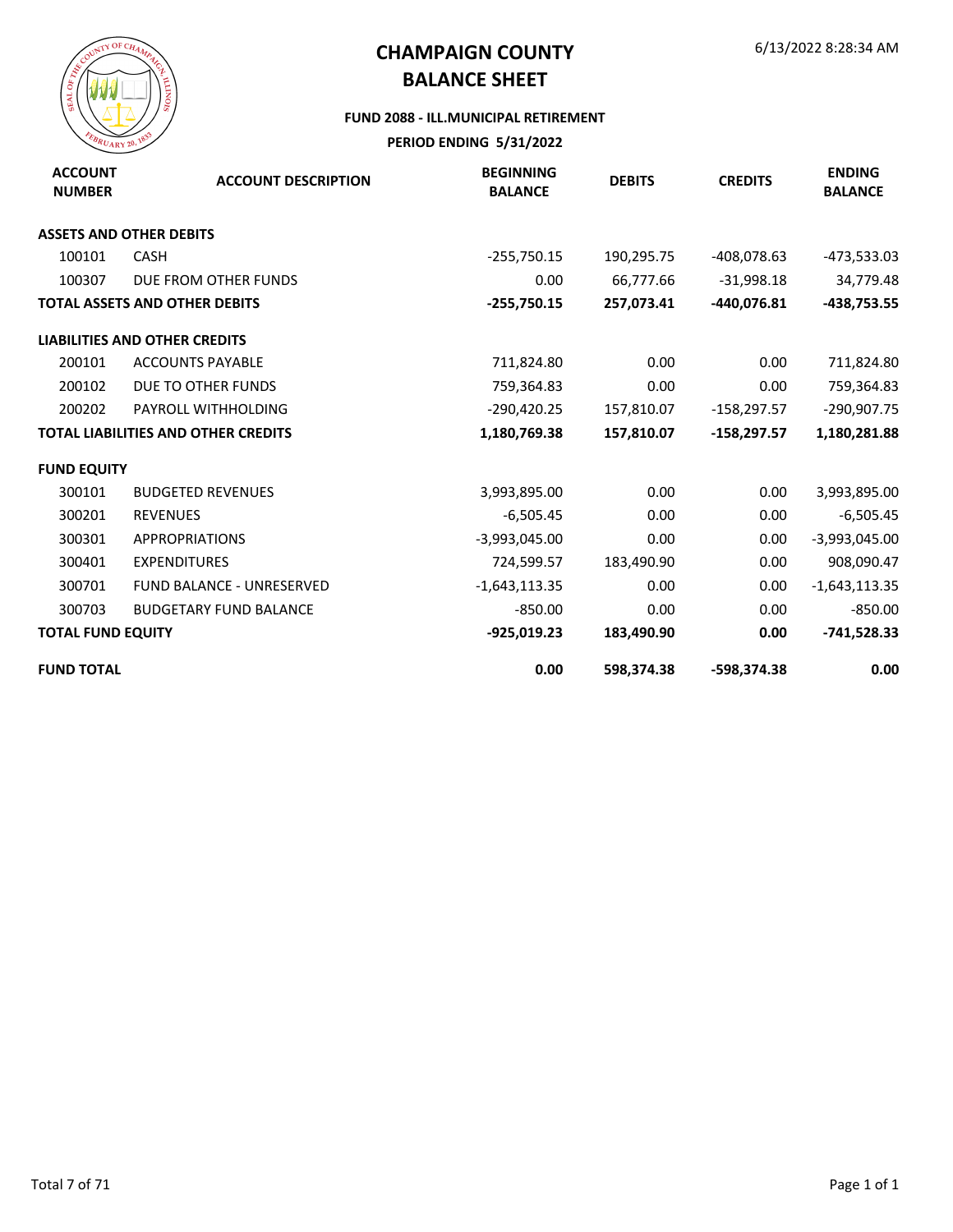

#### **FUND 2089 - COUNTY PUBLIC HEALTH FUND**

| <b>ACCOUNT</b><br><b>NUMBER</b> | <b>ACCOUNT DESCRIPTION</b>                 | <b>BEGINNING</b><br><b>BALANCE</b> | <b>DEBITS</b> | <b>CREDITS</b>  | <b>ENDING</b><br><b>BALANCE</b> |
|---------------------------------|--------------------------------------------|------------------------------------|---------------|-----------------|---------------------------------|
| <b>ASSETS AND OTHER DEBITS</b>  |                                            |                                    |               |                 |                                 |
| 100101                          | <b>CASH</b>                                | 499,631.50                         | 405,285.78    | $-810,571.56$   | 94,345.72                       |
|                                 | <b>TOTAL ASSETS AND OTHER DEBITS</b>       | 499,631.50                         | 405,285.78    | $-810,571.56$   | 94,345.72                       |
|                                 | <b>LIABILITIES AND OTHER CREDITS</b>       |                                    |               |                 |                                 |
| 200101                          | <b>ACCOUNTS PAYABLE</b>                    | 478,375.32                         | 810,571.56    | -925,715.29     | 363,231.59                      |
| 200401                          | <b>DEFERRED REVENUES</b>                   | $-62,600.00$                       | 0.00          | 0.00            | $-62,600.00$                    |
|                                 | <b>TOTAL LIABILITIES AND OTHER CREDITS</b> | 415,775.32                         | 810,571.56    | -925,715.29     | 300,631.59                      |
| <b>FUND EQUITY</b>              |                                            |                                    |               |                 |                                 |
| 300101                          | <b>BUDGETED REVENUES</b>                   | 2,856,516.00                       | 0.00          | 0.00            | 2,856,516.00                    |
| 300201                          | <b>REVENUES</b>                            | -586,582.08                        | 0.00          | 0.00            | -586,582.08                     |
| 300301                          | <b>APPROPRIATIONS</b>                      | $-3,076,477.00$                    | 0.00          | 0.00            | $-3,076,477.00$                 |
| 300401                          | <b>EXPENDITURES</b>                        | 170,760.86                         | 520,429.51    | 0.00            | 691,190.37                      |
| 300701                          | <b>FUND BALANCE - UNRESERVED</b>           | -499,585.60                        | 0.00          | 0.00            | -499,585.60                     |
| 300703                          | <b>BUDGETARY FUND BALANCE</b>              | 219,961.00                         | 0.00          | 0.00            | 219,961.00                      |
| <b>TOTAL FUND EQUITY</b>        |                                            | $-915,406.82$                      | 520,429.51    | 0.00            | $-394,977.31$                   |
| <b>FUND TOTAL</b>               |                                            | 0.00                               | 1,736,286.85  | $-1,736,286.85$ | 0.00                            |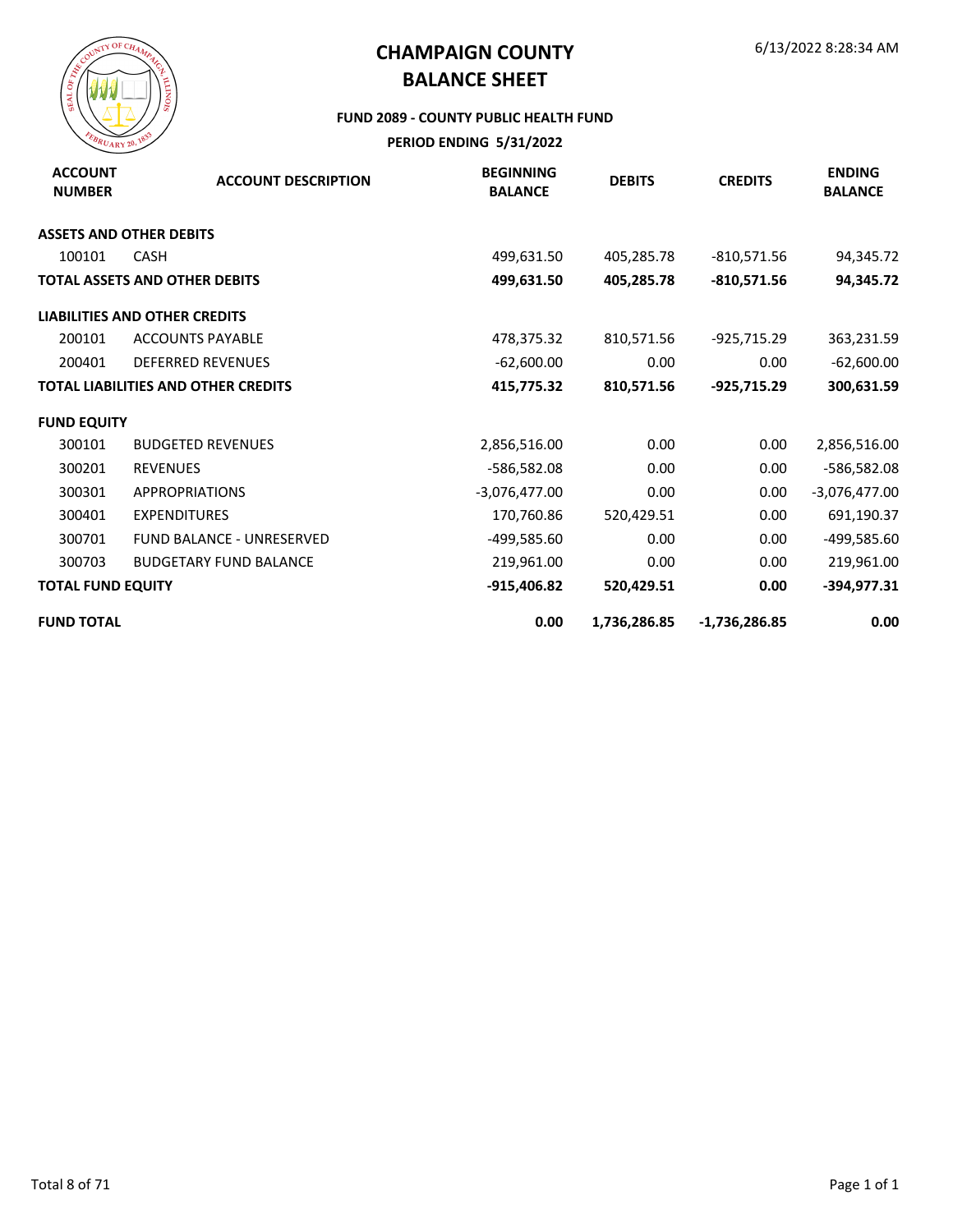

**FUND 2090 - MENTAL HEALTH**

| <b>ACCOUNT</b><br><b>NUMBER</b> | <b>ACCOUNT DESCRIPTION</b>                 | <b>BEGINNING</b><br><b>BALANCE</b> | <b>DEBITS</b> | <b>CREDITS</b>  | <b>ENDING</b><br><b>BALANCE</b> |
|---------------------------------|--------------------------------------------|------------------------------------|---------------|-----------------|---------------------------------|
|                                 | <b>ASSETS AND OTHER DEBITS</b>             |                                    |               |                 |                                 |
| 100101                          | <b>CASH</b>                                | 1,948,885.83                       | 60,522.13     | $-119,339.67$   | 1,890,068.29                    |
| 100305                          | <b>DUE FROM OTHERS</b>                     | 185,365.00                         | 0.00          | 0.00            | 185,365.00                      |
| 100307                          | DUE FROM OTHER FUNDS                       | 5.50                               | 0.00          | 0.00            | 5.50                            |
|                                 | <b>TOTAL ASSETS AND OTHER DEBITS</b>       | 2,134,256.33                       | 60,522.13     | $-119,339.67$   | 2,075,438.79                    |
|                                 | <b>LIABILITIES AND OTHER CREDITS</b>       |                                    |               |                 |                                 |
| 200101                          | <b>ACCOUNTS PAYABLE</b>                    | 76,645.67                          | 84,913.87     | -983,090.57     | $-821,531.03$                   |
| 200201                          | SALARIES AND WAGES PAYABLE                 | 6,363.00                           | 34,425.80     | $-34,425.80$    | 6,363.00                        |
|                                 | <b>TOTAL LIABILITIES AND OTHER CREDITS</b> | 83,008.67                          | 119,339.67    | $-1,017,516.37$ | $-815,168.03$                   |
| <b>FUND EQUITY</b>              |                                            |                                    |               |                 |                                 |
| 300101                          | <b>BUDGETED REVENUES</b>                   | 5,951,344.00                       | 0.00          | 0.00            | 5,951,344.00                    |
| 300201                          | <b>REVENUES</b>                            | $-172,109.14$                      | 0.00          | 0.00            | $-172,109.14$                   |
| 300301                          | <b>APPROPRIATIONS</b>                      | $-6,336,562.00$                    | 0.00          | 0.00            | $-6,336,562.00$                 |
| 300401                          | <b>EXPENDITURES</b>                        | 1,956,223.77                       | 956,994.24    | 0.00            | 2,913,218.01                    |
| 300701                          | <b>FUND BALANCE - UNRESERVED</b>           | -4,001,379.63                      | 0.00          | 0.00            | $-4,001,379.63$                 |
| 300703                          | <b>BUDGETARY FUND BALANCE</b>              | 385,218.00                         | 0.00          | 0.00            | 385,218.00                      |
| <b>TOTAL FUND EQUITY</b>        |                                            | $-2,217,265.00$                    | 956,994.24    | 0.00            | $-1,260,270.76$                 |
| <b>FUND TOTAL</b>               |                                            | 0.00                               | 1,136,856.04  | $-1,136,856.04$ | 0.00                            |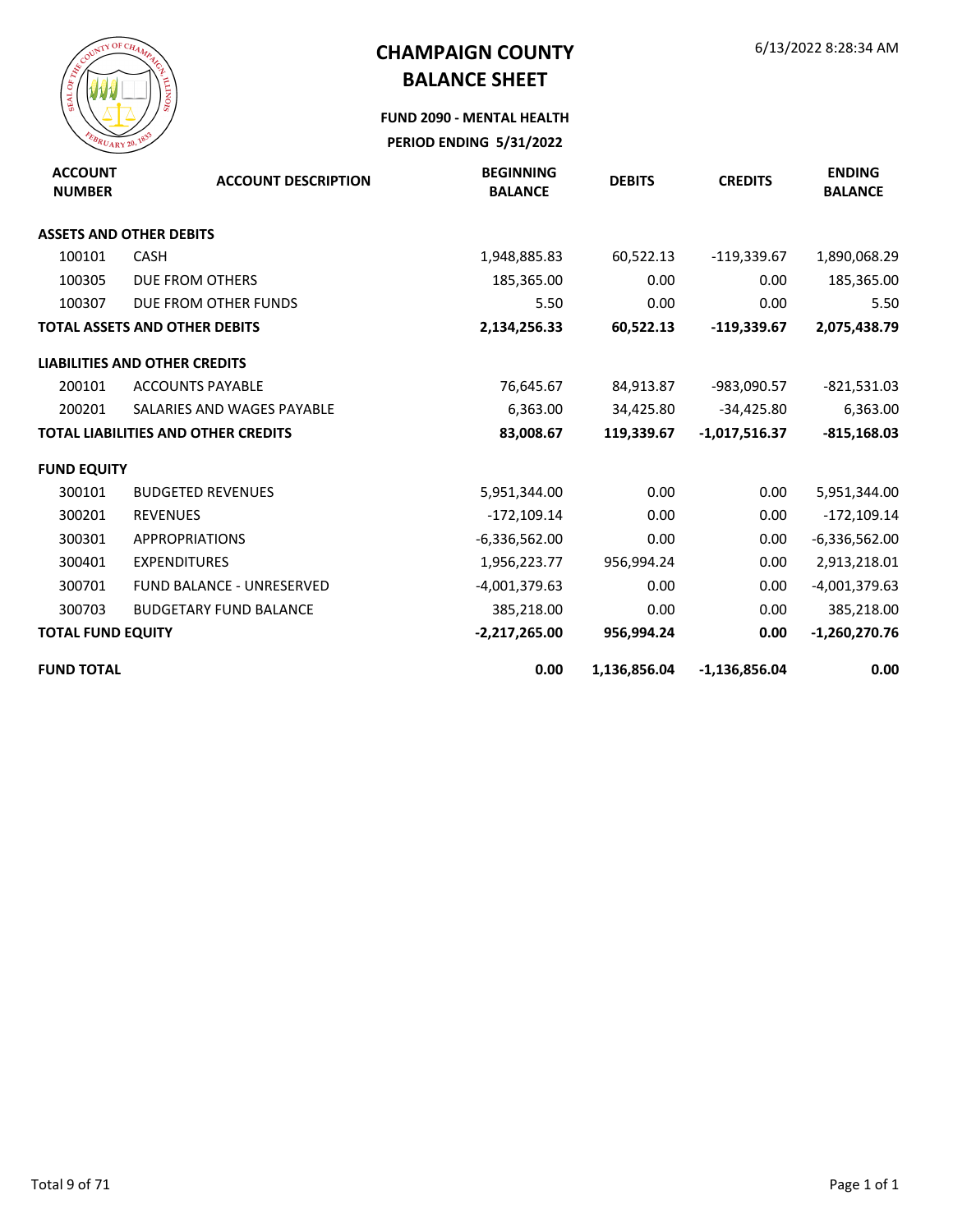

#### **FUND 2091 - ANIMAL CONTROL**

| <b>ACCOUNT</b><br><b>NUMBER</b> | <b>ACCOUNT DESCRIPTION</b>                 | <b>BEGINNING</b><br><b>BALANCE</b> | <b>DEBITS</b> | <b>CREDITS</b> | <b>ENDING</b><br><b>BALANCE</b> |
|---------------------------------|--------------------------------------------|------------------------------------|---------------|----------------|---------------------------------|
|                                 | <b>ASSETS AND OTHER DEBITS</b>             |                                    |               |                |                                 |
| 100101                          | <b>CASH</b>                                | 346,343.36                         | 68,505.51     | $-104,610.43$  | 310,238.44                      |
| 100102                          | PETTY CASH                                 | 50.00                              | 0.00          | 0.00           | 50.00                           |
|                                 | <b>TOTAL ASSETS AND OTHER DEBITS</b>       | 346,393.36                         | 68,505.51     | $-104,610.43$  | 310,288.44                      |
|                                 | <b>LIABILITIES AND OTHER CREDITS</b>       |                                    |               |                |                                 |
| 200101                          | <b>ACCOUNTS PAYABLE</b>                    | 49,502.37                          | 74,976.32     | -78,918.07     | 45,560.62                       |
| 200103                          | DUE TO OTHERS                              | $-2,316.00$                        | 2,316.00      | $-495.00$      | $-495.00$                       |
| 200201                          | SALARIES AND WAGES PAYABLE                 | 7,439.00                           | 29,640.81     | $-29,640.81$   | 7,439.00                        |
|                                 | <b>TOTAL LIABILITIES AND OTHER CREDITS</b> | 54,625.37                          | 106,933.13    | $-109,053.88$  | 52,504.62                       |
| <b>FUND EQUITY</b>              |                                            |                                    |               |                |                                 |
| 300101                          | <b>BUDGETED REVENUES</b>                   | 761,150.00                         | 0.00          | 0.00           | 761,150.00                      |
| 300201                          | <b>REVENUES</b>                            | -173,527.93                        | 0.00          | $-14,456.50$   | -187,984.43                     |
| 300301                          | <b>APPROPRIATIONS</b>                      | $-889,006.00$                      | 0.00          | 0.00           | $-889,006.00$                   |
| 300401                          | <b>EXPENDITURES</b>                        | 250,664.34                         | 52,688.87     | $-6.70$        | 303,346.51                      |
| 300701                          | <b>FUND BALANCE - UNRESERVED</b>           | -478,155.14                        | 0.00          | 0.00           | $-478,155.14$                   |
| 300703                          | <b>BUDGETARY FUND BALANCE</b>              | 127,856.00                         | 0.00          | 0.00           | 127,856.00                      |
| <b>TOTAL FUND EQUITY</b>        |                                            | $-401,018.73$                      | 52,688.87     | $-14,463.20$   | $-362,793.06$                   |
| <b>FUND TOTAL</b>               |                                            | 0.00                               | 228,127.51    | $-228,127.51$  | 0.00                            |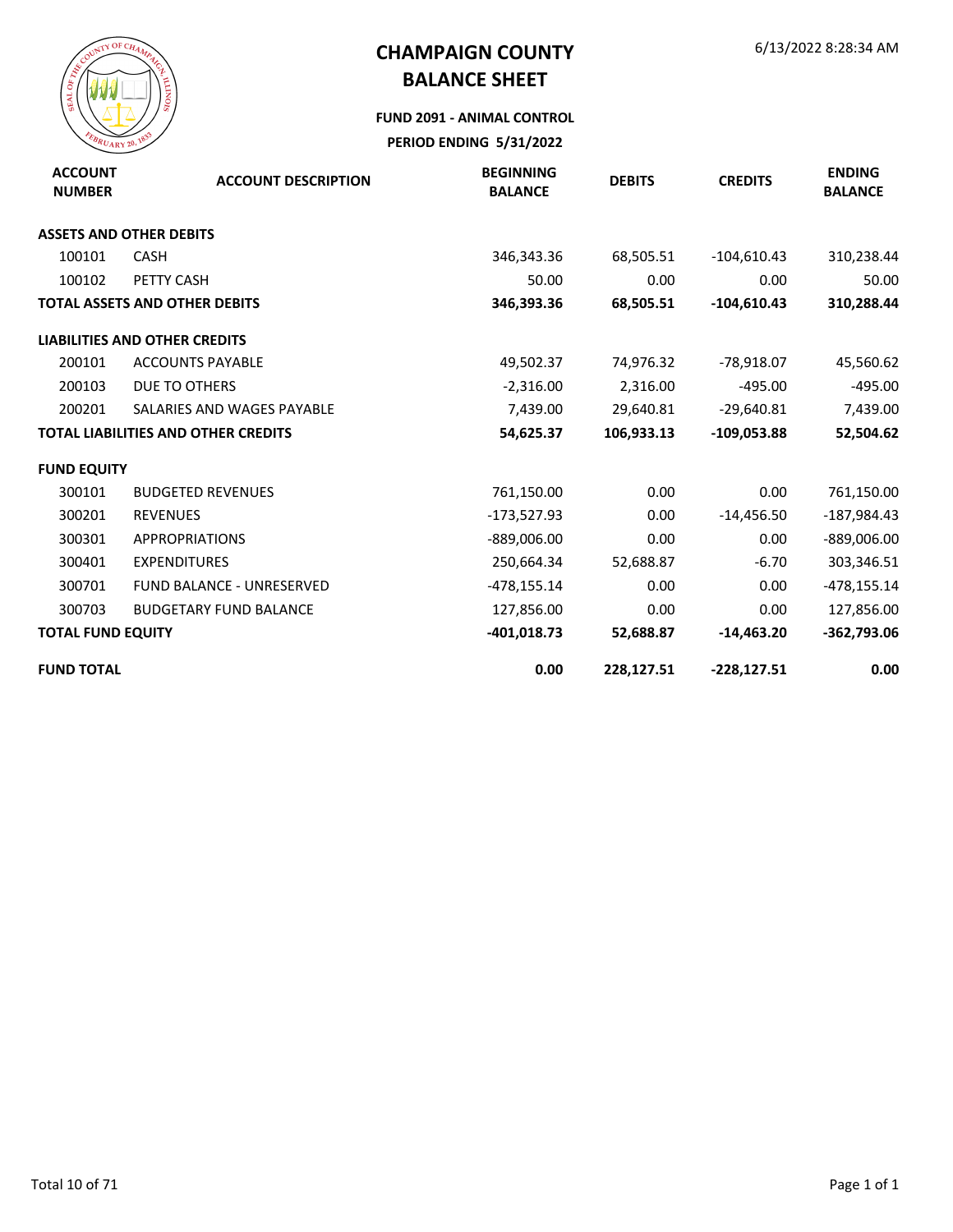

**FUND 2092 - LAW LIBRARY PERIOD ENDING 5/31/2022**

| <b>ACCOUNT</b><br><b>NUMBER</b> | <b>ACCOUNT DESCRIPTION</b>                 | <b>BEGINNING</b><br><b>BALANCE</b> | <b>DEBITS</b> | <b>CREDITS</b> | <b>ENDING</b><br><b>BALANCE</b> |
|---------------------------------|--------------------------------------------|------------------------------------|---------------|----------------|---------------------------------|
|                                 | <b>ASSETS AND OTHER DEBITS</b>             |                                    |               |                |                                 |
| 100101                          | <b>CASH</b>                                | 122,174.17                         | 3,410.04      | $-6,715.23$    | 118,868.98                      |
|                                 | <b>TOTAL ASSETS AND OTHER DEBITS</b>       | 122,174.17                         | 3,410.04      | $-6,715.23$    | 118,868.98                      |
|                                 | <b>LIABILITIES AND OTHER CREDITS</b>       |                                    |               |                |                                 |
| 200101                          | <b>ACCOUNTS PAYABLE</b>                    | 7,147.83                           | 6,715.23      | $-6,820.08$    | 7,042.98                        |
|                                 | <b>TOTAL LIABILITIES AND OTHER CREDITS</b> | 7,147.83                           | 6,715.23      | $-6,820.08$    | 7,042.98                        |
| <b>FUND EQUITY</b>              |                                            |                                    |               |                |                                 |
| 300101                          | <b>BUDGETED REVENUES</b>                   | 80,100.00                          | 0.00          | 0.00           | 80,100.00                       |
| 300201                          | <b>REVENUES</b>                            | $-18,300.88$                       | 0.00          | 0.00           | $-18,300.88$                    |
| 300301                          | <b>APPROPRIATIONS</b>                      | $-81,985.00$                       | 0.00          | 0.00           | $-81,985.00$                    |
| 300401                          | <b>EXPENDITURES</b>                        | 20,873.82                          | 3,410.04      | 0.00           | 24,283.86                       |
| 300701                          | <b>FUND BALANCE - UNRESERVED</b>           | $-131,894.94$                      | 0.00          | 0.00           | -131,894.94                     |
| 300703                          | <b>BUDGETARY FUND BALANCE</b>              | 1,885.00                           | 0.00          | 0.00           | 1,885.00                        |
| <b>TOTAL FUND EQUITY</b>        |                                            | $-129,322.00$                      | 3,410.04      | 0.00           | $-125,911.96$                   |
| <b>FUND TOTAL</b>               |                                            | 0.00                               | 13,535.31     | $-13,535.31$   | 0.00                            |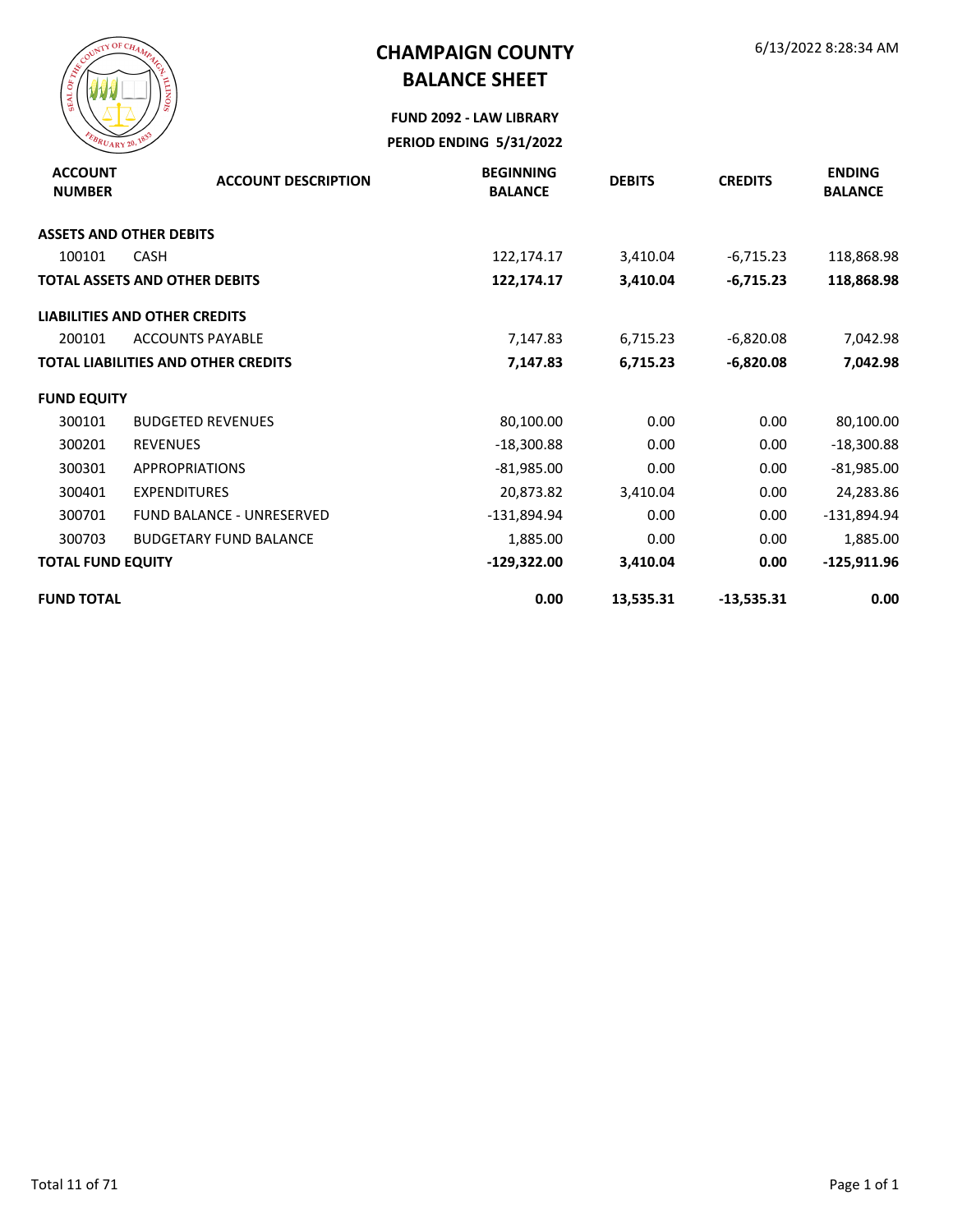

#### **FUND 2093 - FORECLOSURE MEDIATION FND**

| <b>ACCOUNT</b><br><b>NUMBER</b> | <b>ACCOUNT DESCRIPTION</b>                 | <b>BEGINNING</b><br><b>BALANCE</b> | <b>DEBITS</b> | <b>CREDITS</b> | <b>ENDING</b><br><b>BALANCE</b> |
|---------------------------------|--------------------------------------------|------------------------------------|---------------|----------------|---------------------------------|
|                                 | <b>ASSETS AND OTHER DEBITS</b>             |                                    |               |                |                                 |
| 100101                          | <b>CASH</b>                                | 20,238.78                          | 799.40        | $-1,598.80$    | 19,439.38                       |
| 100307                          | DUE FROM OTHER FUNDS                       | $-1,725.00$                        | 0.00          | 0.00           | $-1,725.00$                     |
| 100309                          | DUE FROM CIRCUIT CLERK FUND                | 1,725.00                           | 0.00          | 0.00           | 1,725.00                        |
|                                 | <b>TOTAL ASSETS AND OTHER DEBITS</b>       | 20,238.78                          | 799.40        | $-1,598.80$    | 19,439.38                       |
|                                 | <b>LIABILITIES AND OTHER CREDITS</b>       |                                    |               |                |                                 |
| 200101                          | <b>ACCOUNTS PAYABLE</b>                    | 81.07                              | 908.11        | $-908.11$      | 81.07                           |
| 200201                          | SALARIES AND WAGES PAYABLE                 | 420.42                             | 690.69        | $-690.69$      | 420.42                          |
|                                 | <b>TOTAL LIABILITIES AND OTHER CREDITS</b> | 501.49                             | 1,598.80      | $-1,598.80$    | 501.49                          |
| <b>FUND EQUITY</b>              |                                            |                                    |               |                |                                 |
| 300101                          | <b>BUDGETED REVENUES</b>                   | 26,700.00                          | 0.00          | 0.00           | 26,700.00                       |
| 300201                          | <b>REVENUES</b>                            | $-164.01$                          | 0.00          | 0.00           | $-164.01$                       |
| 300301                          | <b>APPROPRIATIONS</b>                      | $-34,304.00$                       | 0.00          | 0.00           | $-34,304.00$                    |
| 300401                          | <b>EXPENDITURES</b>                        | 3,724.51                           | 799.40        | 0.00           | 4,523.91                        |
| 300701                          | <b>FUND BALANCE - UNRESERVED</b>           | $-24,300.77$                       | 0.00          | 0.00           | $-24,300.77$                    |
| 300703                          | <b>BUDGETARY FUND BALANCE</b>              | 7,604.00                           | 0.00          | 0.00           | 7,604.00                        |
| <b>TOTAL FUND EQUITY</b>        |                                            | $-20,740.27$                       | 799.40        | 0.00           | $-19,940.87$                    |
| <b>FUND TOTAL</b>               |                                            | 0.00                               | 3,197.60      | $-3,197.60$    | 0.00                            |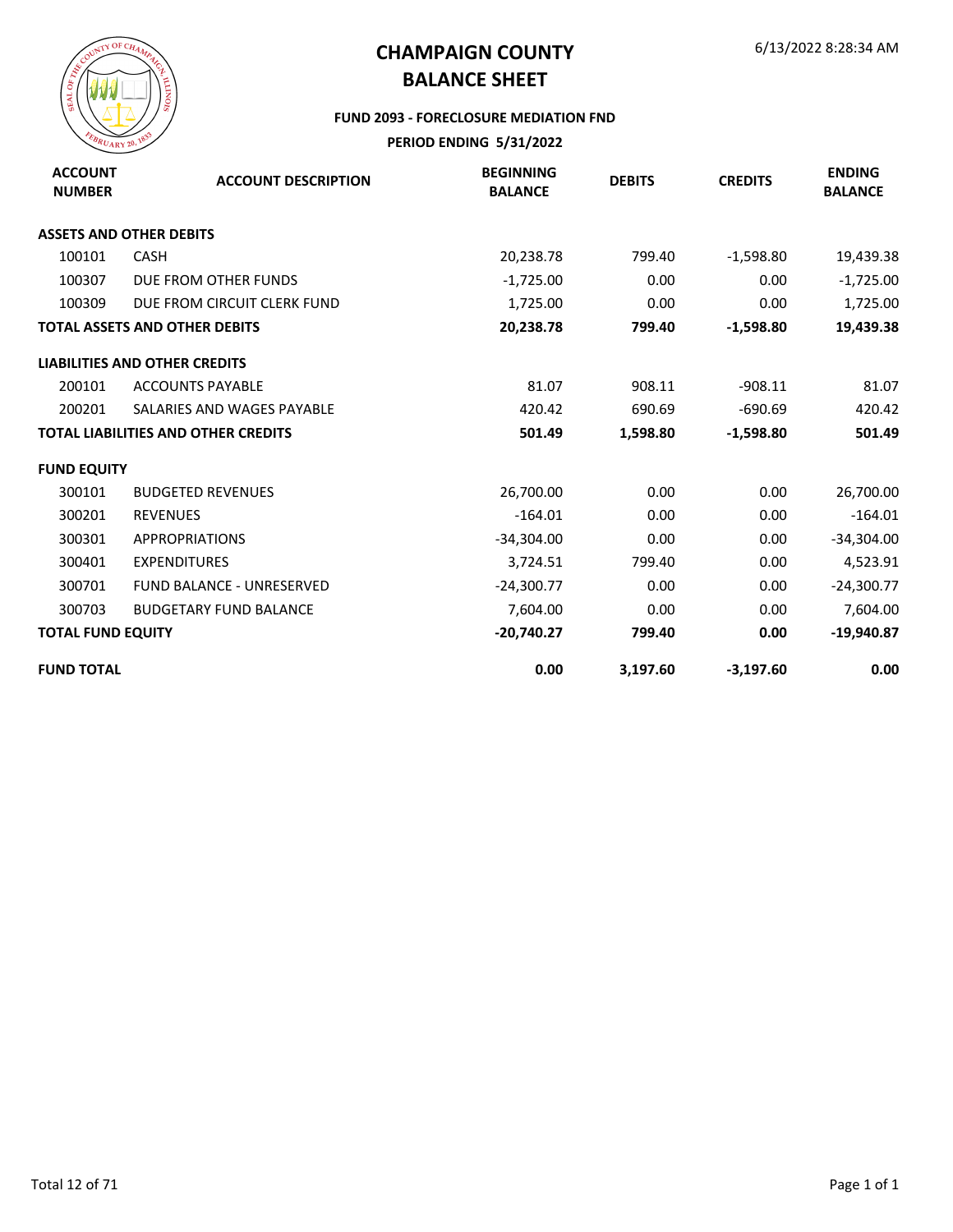

#### **FUND 2094 - PAYROLL CLEARING FUND**

| <b>ACCOUNT</b><br><b>NUMBER</b> | <b>ACCOUNT DESCRIPTION</b>                 | <b>BEGINNING</b><br><b>BALANCE</b> | <b>DEBITS</b> | <b>CREDITS</b> | <b>ENDING</b><br><b>BALANCE</b> |
|---------------------------------|--------------------------------------------|------------------------------------|---------------|----------------|---------------------------------|
|                                 | <b>ASSETS AND OTHER DEBITS</b>             |                                    |               |                |                                 |
| 100101                          | <b>CASH</b>                                | 2.56                               | 0.00          | 0.00           | 2.56                            |
|                                 | <b>TOTAL ASSETS AND OTHER DEBITS</b>       | 2.56                               | 0.00          | 0.00           | 2.56                            |
|                                 | LIABILITIES AND OTHER CREDITS              |                                    |               |                |                                 |
| 200102                          | DUE TO OTHER FUNDS                         | $-2.56$                            | 0.00          | 0.00           | $-2.56$                         |
|                                 | <b>TOTAL LIABILITIES AND OTHER CREDITS</b> | $-2.56$                            | 0.00          | 0.00           | $-2.56$                         |
| <b>FUND EQUITY</b>              |                                            |                                    |               |                |                                 |
| <b>TOTAL FUND EQUITY</b>        |                                            | 0.00                               | 0.00          | 0.00           | 0.00                            |
| <b>FUND TOTAL</b>               |                                            | 0.00                               | 0.00          | 0.00           | 0.00                            |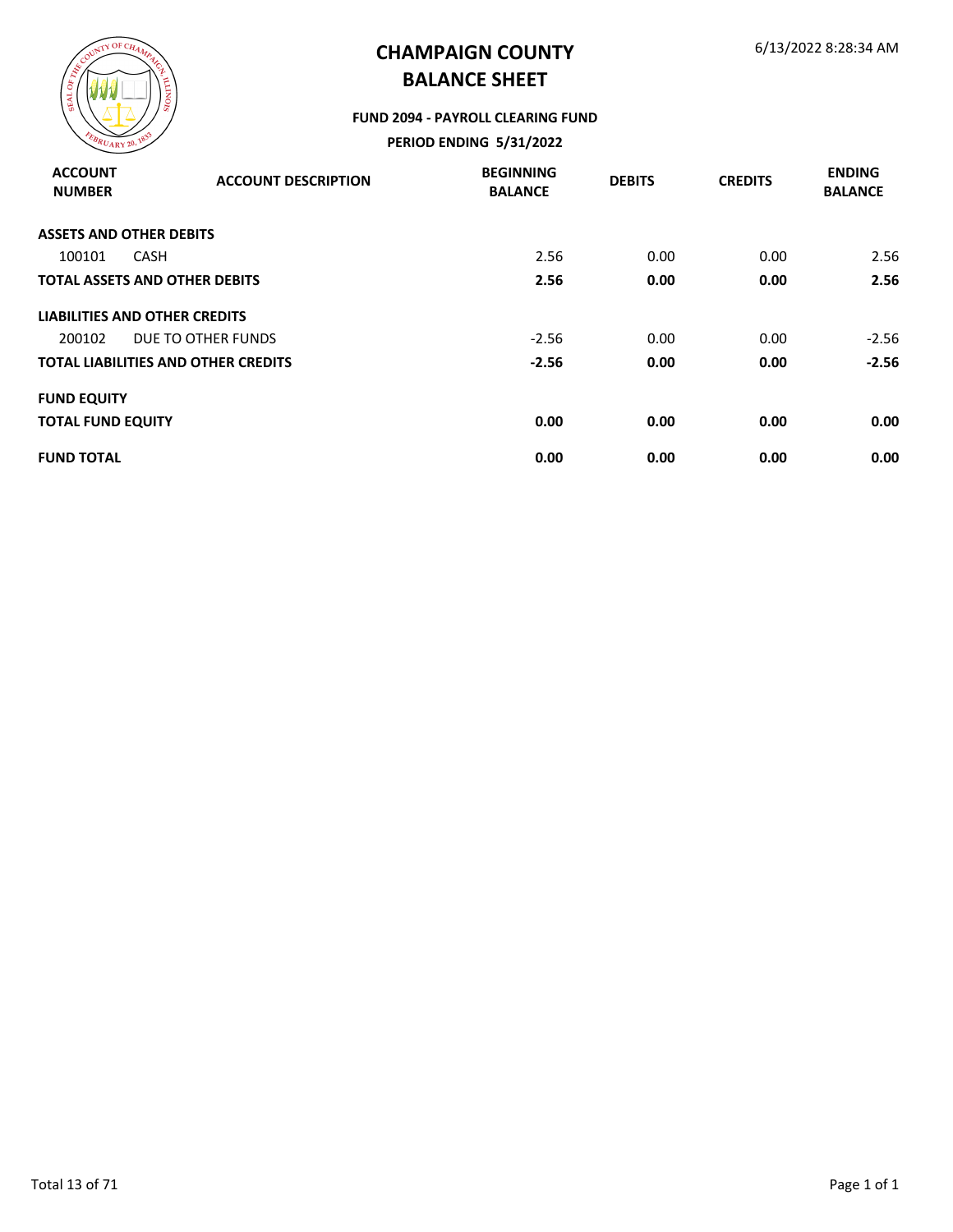

#### **FUND 2098 - ACCOUNTS PAYABLE CLEARING**

| <b>ACCOUNT</b><br><b>NUMBER</b> | <b>ACCOUNT DESCRIPTION</b>           | <b>BEGINNING</b><br><b>BALANCE</b> | <b>DEBITS</b> | <b>CREDITS</b> | <b>ENDING</b><br><b>BALANCE</b> |
|---------------------------------|--------------------------------------|------------------------------------|---------------|----------------|---------------------------------|
|                                 | <b>ASSETS AND OTHER DEBITS</b>       |                                    |               |                |                                 |
| 100101                          | <b>CASH</b>                          | $-15,821.29$                       | 0.00          | 0.00           | $-15,821.29$                    |
| 100307                          | DUE FROM OTHER FUNDS                 | 15,849.37                          | 0.00          | 0.00           | 15,849.37                       |
|                                 | <b>TOTAL ASSETS AND OTHER DEBITS</b> | 28.08                              | 0.00          | 0.00           | 28.08                           |
|                                 | <b>LIABILITIES AND OTHER CREDITS</b> |                                    |               |                |                                 |
| 200102                          | DUE TO OTHER FUNDS                   | $-28.08$                           | 0.00          | 0.00           | $-28.08$                        |
|                                 | TOTAL LIABILITIES AND OTHER CREDITS  | -28.08                             | 0.00          | 0.00           | $-28.08$                        |
| <b>FUND EQUITY</b>              |                                      |                                    |               |                |                                 |
| <b>TOTAL FUND EQUITY</b>        |                                      | 0.00                               | 0.00          | 0.00           | 0.00                            |
| <b>FUND TOTAL</b>               |                                      | 0.00                               | 0.00          | 0.00           | 0.00                            |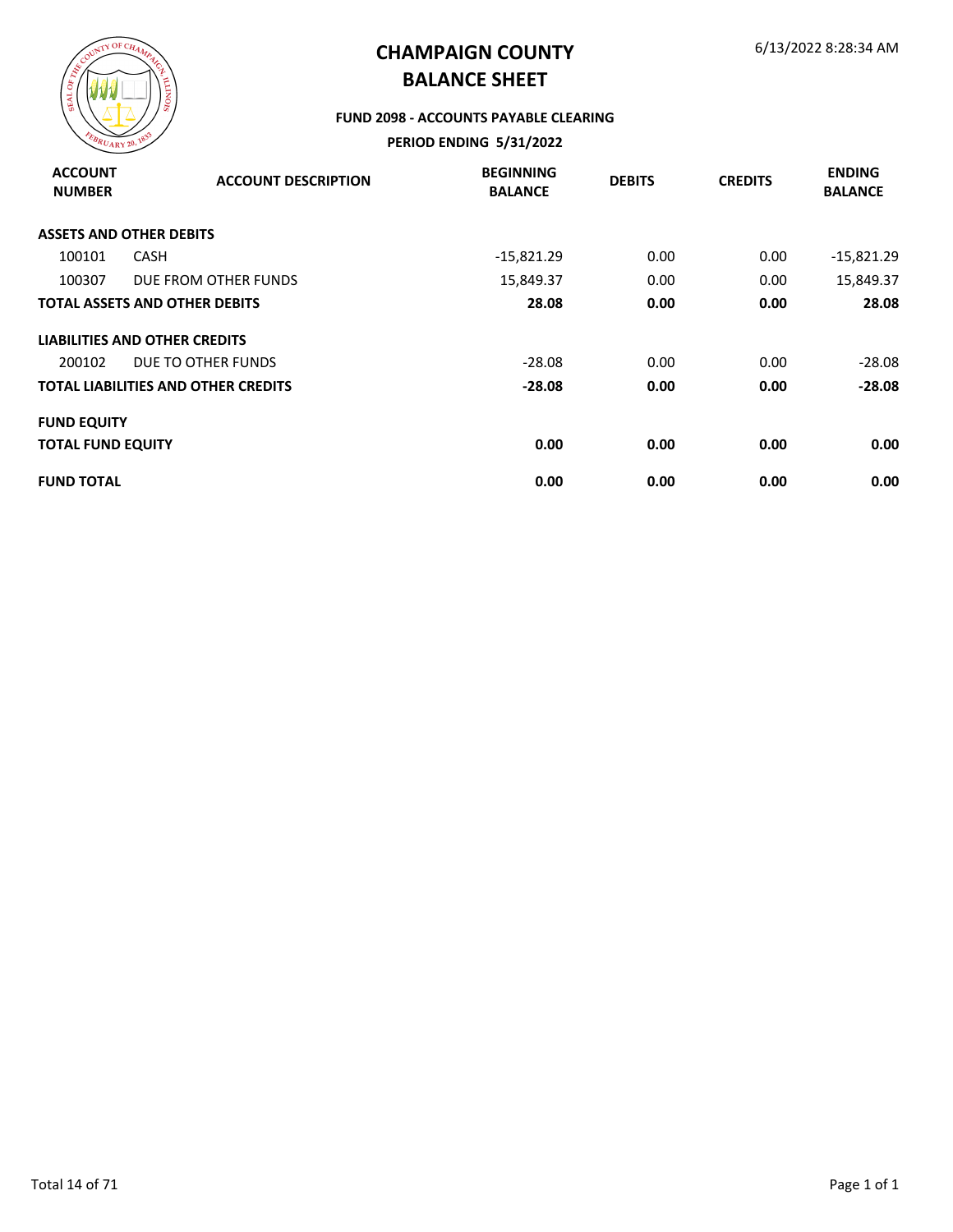

#### **FUND 2101 - MHB/DDB CILA FACILITIES**

| <b>ACCOUNT</b><br><b>NUMBER</b> | <b>ACCOUNT DESCRIPTION</b>                 | <b>BEGINNING</b><br><b>BALANCE</b> | <b>DEBITS</b> | <b>CREDITS</b> | <b>ENDING</b><br><b>BALANCE</b> |
|---------------------------------|--------------------------------------------|------------------------------------|---------------|----------------|---------------------------------|
|                                 | <b>ASSETS AND OTHER DEBITS</b>             |                                    |               |                |                                 |
| 100101                          | <b>CASH</b>                                | 740,278.75                         | 814.00        | 0.00           | 741,092.75                      |
| 100403                          | <b>RESIDENT TRUST ACCOUNT</b>              | 15,000.00                          | 0.00          | 0.00           | 15,000.00                       |
|                                 | <b>TOTAL ASSETS AND OTHER DEBITS</b>       | 755,278.75                         | 814.00        | 0.00           | 756,092.75                      |
|                                 | <b>LIABILITIES AND OTHER CREDITS</b>       |                                    |               |                |                                 |
|                                 | <b>TOTAL LIABILITIES AND OTHER CREDITS</b> | 0.00                               | 0.00          | 0.00           | 0.00                            |
| <b>FUND EQUITY</b>              |                                            |                                    |               |                |                                 |
| 300101                          | <b>BUDGETED REVENUES</b>                   | 50,200.00                          | 0.00          | 0.00           | 50,200.00                       |
| 300201                          | <b>REVENUES</b>                            | $-310,690.67$                      | 0.00          | 0.00           | $-310,690.67$                   |
| 300301                          | <b>APPROPRIATIONS</b>                      | $-50,200.00$                       | 0.00          | 0.00           | $-50,200.00$                    |
| 300401                          | <b>EXPENDITURES</b>                        | 14,292.33                          | 0.00          | $-814.00$      | 13,478.33                       |
| 300701                          | <b>FUND BALANCE - UNRESERVED</b>           | -458,880.41                        | 0.00          | 0.00           | -458,880.41                     |
| <b>TOTAL FUND EQUITY</b>        |                                            | -755,278.75                        | 0.00          | $-814.00$      | -756,092.75                     |
| <b>FUND TOTAL</b>               |                                            | 0.00                               | 814.00        | $-814.00$      | 0.00                            |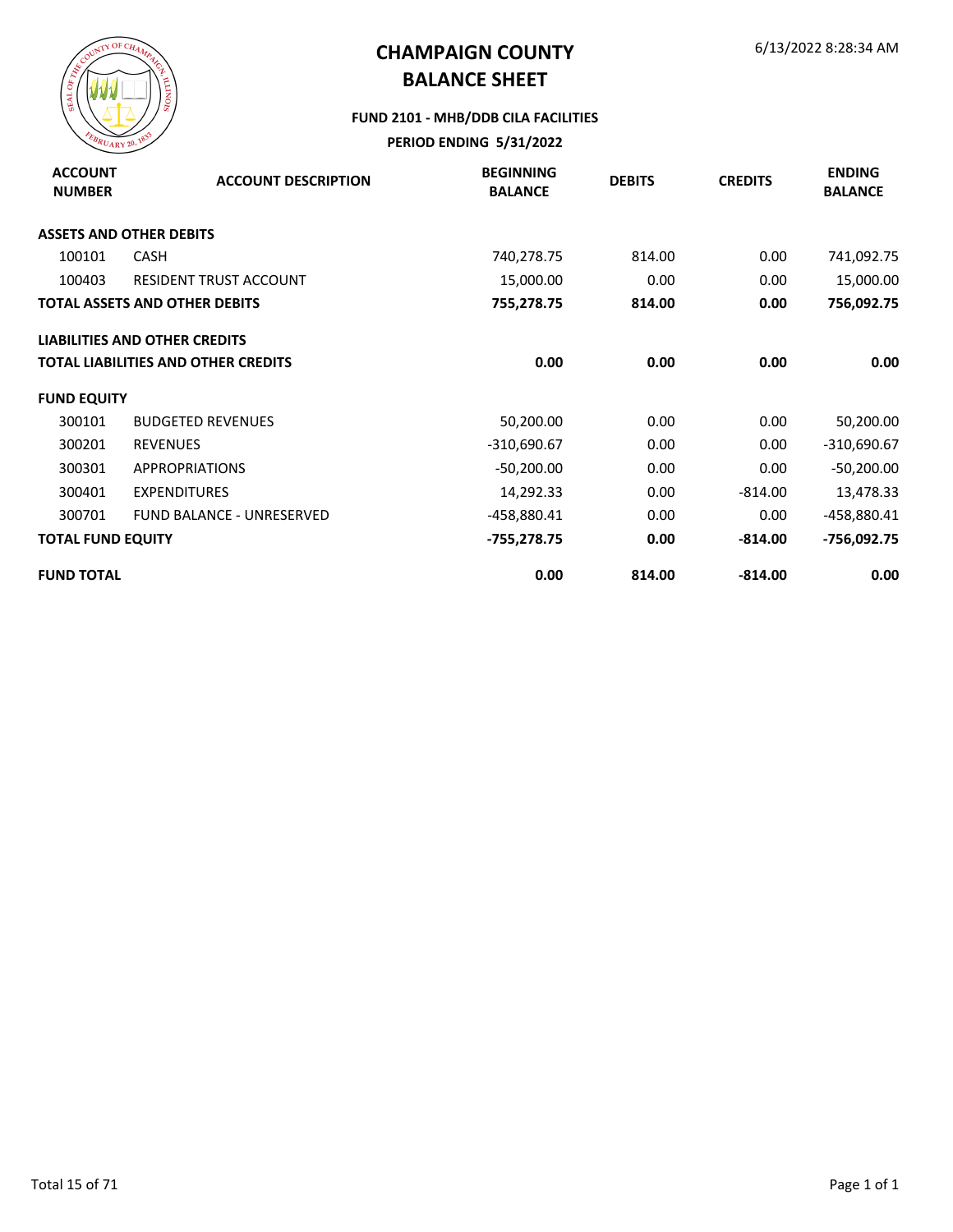

#### **FUND 2103 - HWY FED AID MATCHING FUND**

| <b>ACCOUNT</b><br><b>NUMBER</b> | <b>ACCOUNT DESCRIPTION</b>                 | <b>BEGINNING</b><br><b>BALANCE</b> | <b>DEBITS</b> | <b>CREDITS</b> | <b>ENDING</b><br><b>BALANCE</b> |
|---------------------------------|--------------------------------------------|------------------------------------|---------------|----------------|---------------------------------|
|                                 | <b>ASSETS AND OTHER DEBITS</b>             |                                    |               |                |                                 |
| 100101                          | <b>CASH</b>                                | 406,108.87                         | 0.00          | 0.00           | 406,108.87                      |
|                                 | <b>TOTAL ASSETS AND OTHER DEBITS</b>       | 406,108.87                         | 0.00          | 0.00           | 406,108.87                      |
|                                 | <b>LIABILITIES AND OTHER CREDITS</b>       |                                    |               |                |                                 |
|                                 | <b>TOTAL LIABILITIES AND OTHER CREDITS</b> | 0.00                               | 0.00          | 0.00           | 0.00                            |
| <b>FUND EQUITY</b>              |                                            |                                    |               |                |                                 |
| 300101                          | <b>BUDGETED REVENUES</b>                   | 118,945.00                         | 0.00          | 0.00           | 118,945.00                      |
| 300201                          | <b>REVENUES</b>                            | $-222.58$                          | 0.00          | 0.00           | $-222.58$                       |
| 300301                          | <b>APPROPRIATIONS</b>                      | $-200.00$                          | 0.00          | 0.00           | $-200.00$                       |
| 300701                          | <b>FUND BALANCE - UNRESERVED</b>           | -405,886.29                        | 0.00          | 0.00           | -405,886.29                     |
| 300703                          | <b>BUDGETARY FUND BALANCE</b>              | $-118,745.00$                      | 0.00          | 0.00           | $-118,745.00$                   |
| <b>TOTAL FUND EQUITY</b>        |                                            | $-406, 108.87$                     | 0.00          | 0.00           | -406,108.87                     |
| <b>FUND TOTAL</b>               |                                            | 0.00                               | 0.00          | 0.00           | 0.00                            |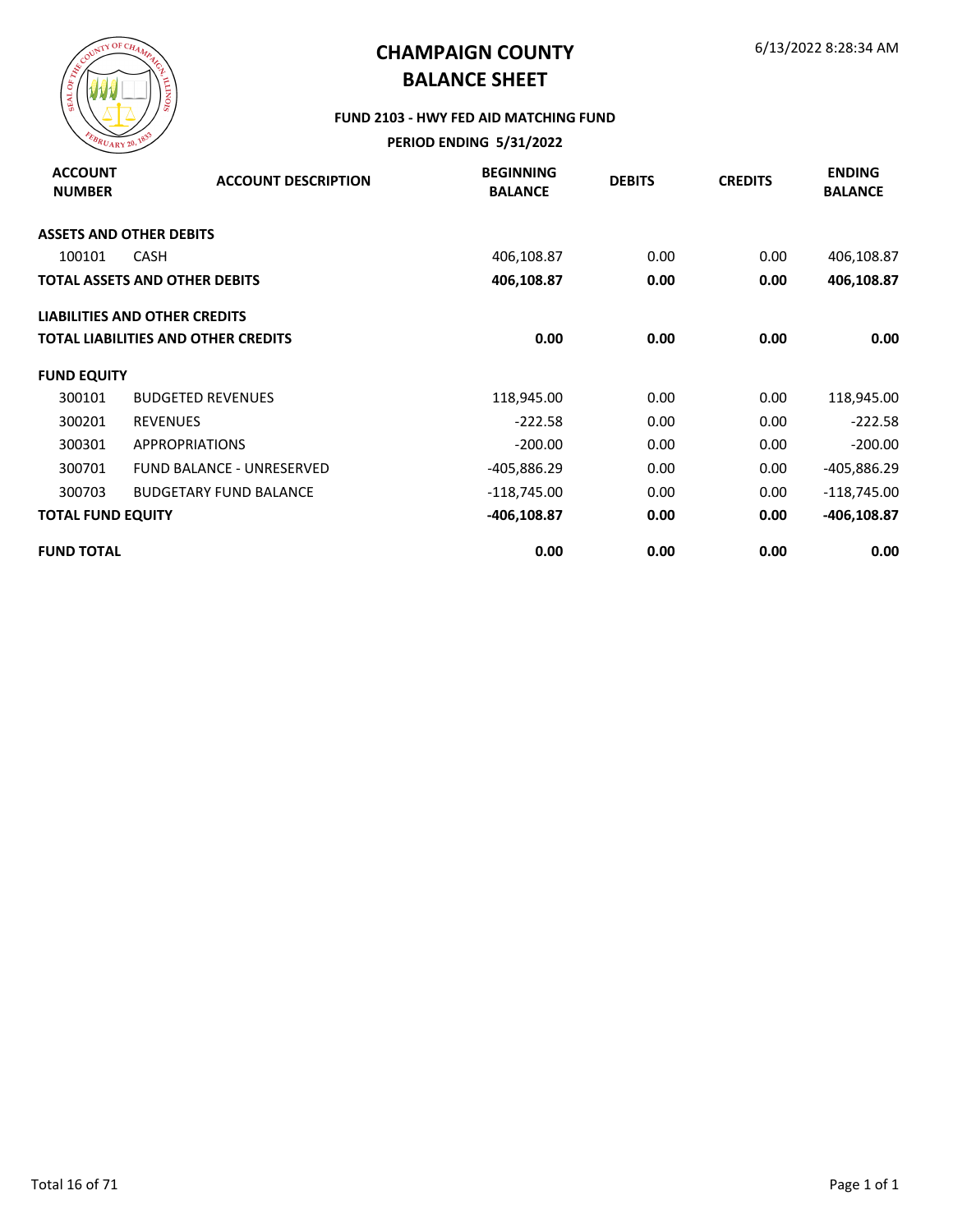

#### **FUND 2104 - EARLY CHILDHOOD FUND**

| <b>ACCOUNT</b><br><b>NUMBER</b> | <b>ACCOUNT DESCRIPTION</b>                 | <b>BEGINNING</b><br><b>BALANCE</b> | <b>DEBITS</b> | <b>CREDITS</b>  | <b>ENDING</b><br><b>BALANCE</b> |
|---------------------------------|--------------------------------------------|------------------------------------|---------------|-----------------|---------------------------------|
|                                 | <b>ASSETS AND OTHER DEBITS</b>             |                                    |               |                 |                                 |
| 100101                          | <b>CASH</b>                                | 2,191,028.79                       | 1,633,393.64  | $-2,067,735.50$ | 1,756,686.93                    |
| 100103                          | <b>ADVANCES</b>                            | 148,079.40                         | 0.00          | 0.00            | 148,079.40                      |
|                                 | <b>TOTAL ASSETS AND OTHER DEBITS</b>       | 2,339,108.19                       | 1,633,393.64  | $-2,067,735.50$ | 1,904,766.33                    |
|                                 | <b>LIABILITIES AND OTHER CREDITS</b>       |                                    |               |                 |                                 |
| 200101                          | <b>ACCOUNTS PAYABLE</b>                    | 422,121.67                         | 1,342,091.20  | $-1,404,526.47$ | 359,686.40                      |
| 200102                          | DUE TO OTHER FUNDS                         | 3,159.10                           | 0.00          | 0.00            | 3,159.10                        |
| 200201                          | SALARIES AND WAGES PAYABLE                 | 100,195.97                         | 532,650.95    | -532,650.95     | 100,195.97                      |
|                                 | <b>TOTAL LIABILITIES AND OTHER CREDITS</b> | 525,476.74                         | 1,874,742.15  | $-1,937,177.42$ | 463,041.47                      |
| <b>FUND EQUITY</b>              |                                            |                                    |               |                 |                                 |
| 300101                          | <b>BUDGETED REVENUES</b>                   | 13,052,400.00                      | 0.00          | 0.00            | 13,052,400.00                   |
| 300201                          | <b>REVENUES</b>                            | $-3,141,394.88$                    | 0.00          | -657,732.46     | $-3,799,127.34$                 |
| 300301                          | <b>APPROPRIATIONS</b>                      | $-13,200,250.00$                   | 0.00          | 0.00            | $-13,200,250.00$                |
| 300401                          | <b>EXPENDITURES</b>                        | 2,922,820.44                       | 1,154,509.59  | 0.00            | 4,077,330.03                    |
| 300501                          | <b>ENCUMBRANCES</b>                        | 32,329.30                          | 0.00          | 0.00            | 32,329.30                       |
| 300601                          | <b>RESERVE FOR ENCUMBRANCES</b>            | $-32,329.30$                       | 0.00          | 0.00            | $-32,329.30$                    |
| 300701                          | <b>FUND BALANCE - UNRESERVED</b>           | $-2,646,010.49$                    | 0.00          | 0.00            | $-2,646,010.49$                 |
| 300703                          | <b>BUDGETARY FUND BALANCE</b>              | 147,850.00                         | 0.00          | 0.00            | 147,850.00                      |
| <b>TOTAL FUND EQUITY</b>        |                                            | $-2,864,584.93$                    | 1,154,509.59  | $-657,732.46$   | $-2,367,807.80$                 |
| <b>FUND TOTAL</b>               |                                            | 0.00                               | 4,662,645.38  | $-4,662,645.38$ | 0.00                            |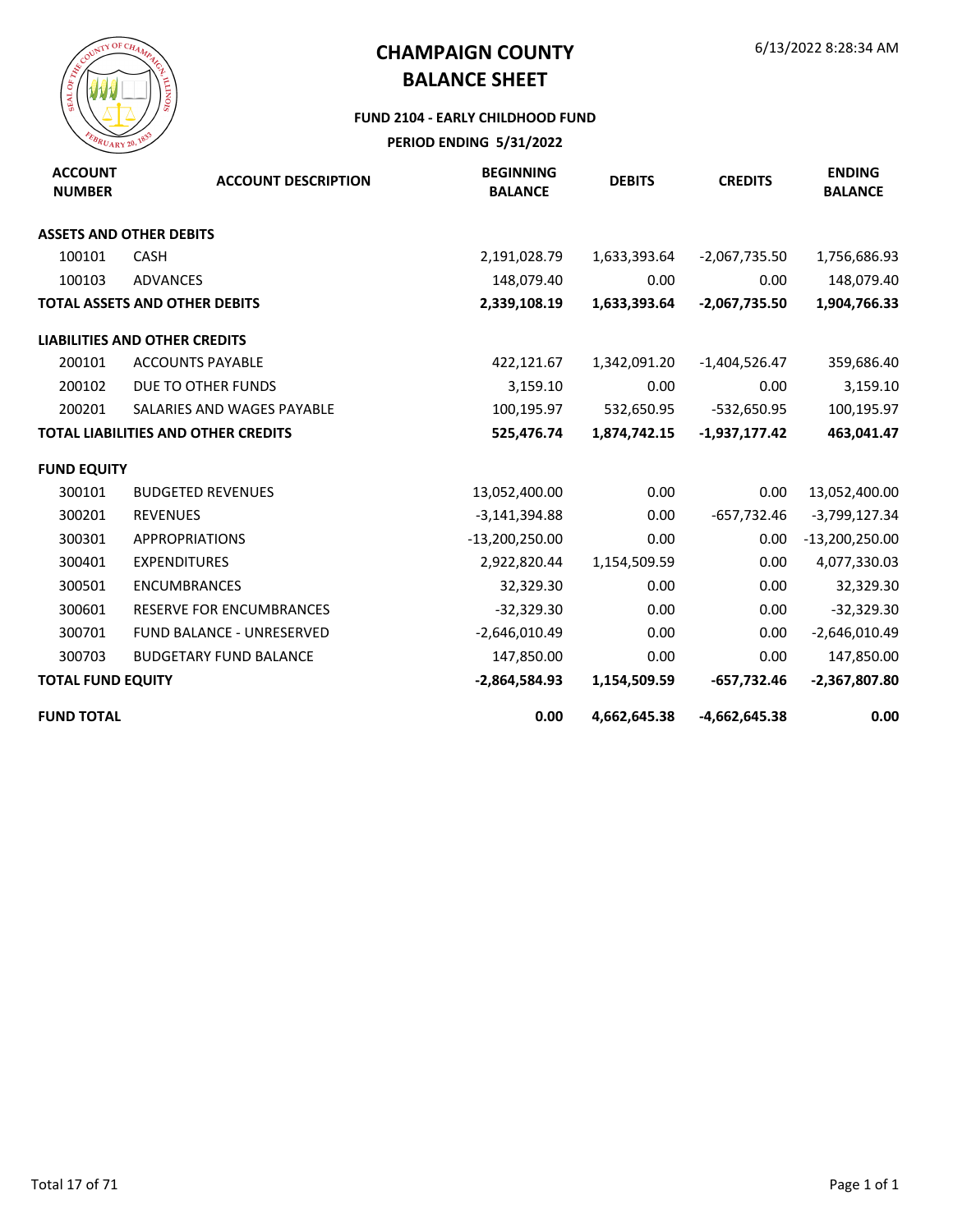

#### **FUND 2106 - PUBL SAFETY SALES TAX FND**

| <b>ACCOUNT</b><br><b>NUMBER</b> | <b>ACCOUNT DESCRIPTION</b>                 | <b>BEGINNING</b><br><b>BALANCE</b> | <b>DEBITS</b> | <b>CREDITS</b> | <b>ENDING</b><br><b>BALANCE</b> |
|---------------------------------|--------------------------------------------|------------------------------------|---------------|----------------|---------------------------------|
|                                 | <b>ASSETS AND OTHER DEBITS</b>             |                                    |               |                |                                 |
| 100101                          | <b>CASH</b>                                | 3,235,504.39                       | 93,588.23     | $-185,906.29$  | 3,143,186.33                    |
|                                 | <b>TOTAL ASSETS AND OTHER DEBITS</b>       | 3,235,504.39                       | 93,588.23     | -185,906.29    | 3,143,186.33                    |
|                                 | <b>LIABILITIES AND OTHER CREDITS</b>       |                                    |               |                |                                 |
| 200101                          | <b>ACCOUNTS PAYABLE</b>                    | 45,905.01                          | 185,906.29    | $-213,733.01$  | 18,078.29                       |
|                                 | <b>TOTAL LIABILITIES AND OTHER CREDITS</b> | 45,905.01                          | 185,906.29    | $-213,733.01$  | 18,078.29                       |
| <b>FUND EQUITY</b>              |                                            |                                    |               |                |                                 |
| 300101                          | <b>BUDGETED REVENUES</b>                   | 5,702,000.00                       | 0.00          | 0.00           | 5,702,000.00                    |
| 300201                          | <b>REVENUES</b>                            | -593,892.97                        | 0.00          | 0.00           | -593,892.97                     |
| 300301                          | <b>APPROPRIATIONS</b>                      | $-5,702,000.00$                    | 0.00          | 0.00           | $-5,702,000.00$                 |
| 300401                          | <b>EXPENDITURES</b>                        | 410,871.39                         | 120,144.78    | 0.00           | 531,016.17                      |
| 300501                          | <b>ENCUMBRANCES</b>                        | 11,637.00                          | 0.00          | $-11,637.00$   | 0.00                            |
| 300601                          | <b>RESERVE FOR ENCUMBRANCES</b>            | $-11,637.00$                       | 11,637.00     | 0.00           | 0.00                            |
| 300701                          | <b>FUND BALANCE - UNRESERVED</b>           | $-2,496,547.82$                    | 0.00          | 0.00           | $-2,496,547.82$                 |
| 300702                          | <b>FUND BALANCE - RESERVED</b>             | $-601,840.00$                      | 0.00          | 0.00           | $-601,840.00$                   |
| <b>TOTAL FUND EQUITY</b>        |                                            | $-3,281,409.40$                    | 131,781.78    | $-11,637.00$   | $-3,161,264.62$                 |
| <b>FUND TOTAL</b>               |                                            | 0.00                               | 411,276.30    | $-411,276.30$  | 0.00                            |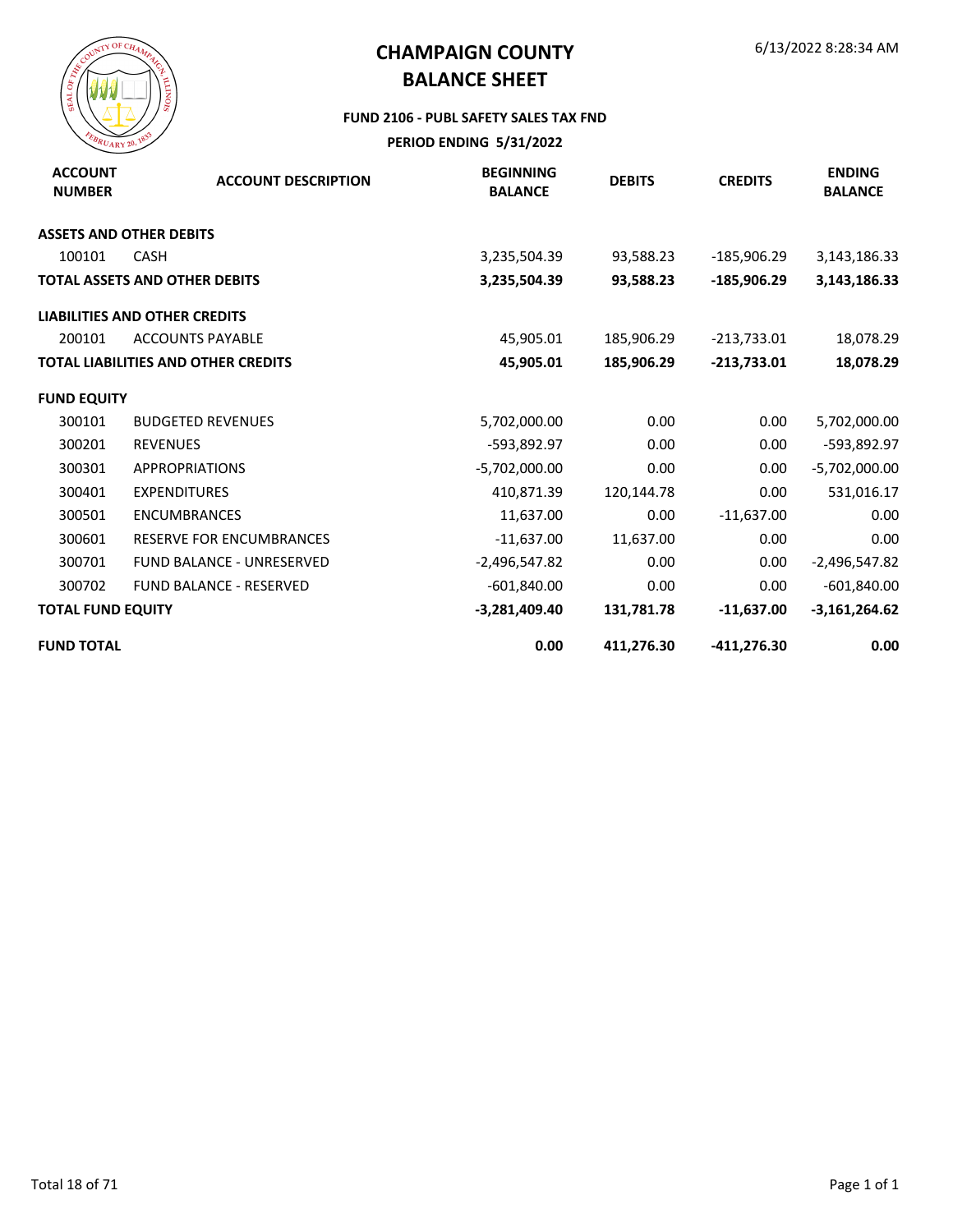

#### **FUND 2107 - GEOGRAPHIC INF SYS FUND (GIS)**

| <b>ACCOUNT</b><br><b>NUMBER</b> | <b>ACCOUNT DESCRIPTION</b>                 | <b>BEGINNING</b><br><b>BALANCE</b> | <b>DEBITS</b> | <b>CREDITS</b> | <b>ENDING</b><br><b>BALANCE</b> |
|---------------------------------|--------------------------------------------|------------------------------------|---------------|----------------|---------------------------------|
| <b>ASSETS AND OTHER DEBITS</b>  |                                            |                                    |               |                |                                 |
| 100101                          | <b>CASH</b>                                | 498,560.81                         | 0.00          | 0.00           | 498,560.81                      |
| 100307                          | DUE FROM OTHER FUNDS                       | 7,169.00                           | 0.00          | 0.00           | 7,169.00                        |
|                                 | <b>TOTAL ASSETS AND OTHER DEBITS</b>       | 505,729.81                         | 0.00          | 0.00           | 505,729.81                      |
|                                 | <b>LIABILITIES AND OTHER CREDITS</b>       |                                    |               |                |                                 |
| 200101                          | <b>ACCOUNTS PAYABLE</b>                    | 80,014.25                          | 0.00          | $-92,277.75$   | $-12,263.50$                    |
|                                 | <b>TOTAL LIABILITIES AND OTHER CREDITS</b> | 80,014.25                          | 0.00          | $-92,277.75$   | $-12,263.50$                    |
| <b>FUND EQUITY</b>              |                                            |                                    |               |                |                                 |
| 300101                          | <b>BUDGETED REVENUES</b>                   | 330,200.00                         | 0.00          | 0.00           | 330,200.00                      |
| 300201                          | <b>REVENUES</b>                            | $-76,466.00$                       | 0.00          | 0.00           | $-76,466.00$                    |
| 300301                          | <b>APPROPRIATIONS</b>                      | $-325,986.00$                      | 0.00          | 0.00           | $-325,986.00$                   |
| 300401                          | <b>EXPENDITURES</b>                        | 3,400.00                           | 92,277.75     | 0.00           | 95,677.75                       |
| 300701                          | <b>FUND BALANCE - UNRESERVED</b>           | -512,678.06                        | 0.00          | 0.00           | $-512,678.06$                   |
| 300703                          | <b>BUDGETARY FUND BALANCE</b>              | $-4,214.00$                        | 0.00          | 0.00           | $-4,214.00$                     |
| <b>TOTAL FUND EQUITY</b>        |                                            | -585,744.06                        | 92,277.75     | 0.00           | -493,466.31                     |
| <b>FUND TOTAL</b>               |                                            | 0.00                               | 92,277.75     | $-92,277.75$   | 0.00                            |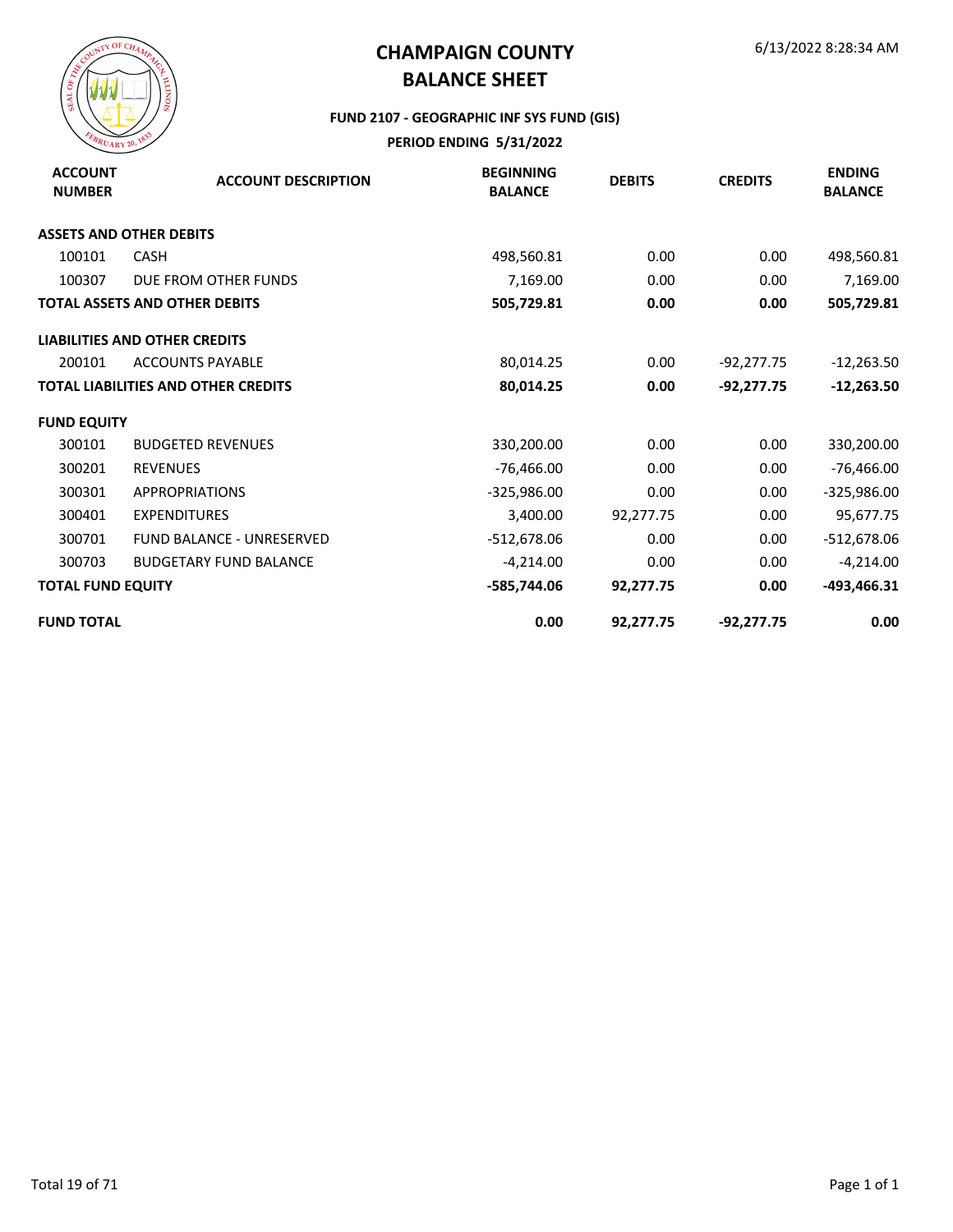

#### **FUND 2108 - DEVLPMNTL DISABILITY FUND**

| <b>ACCOUNT</b><br><b>NUMBER</b> | <b>ACCOUNT DESCRIPTION</b>                 | <b>BEGINNING</b><br><b>BALANCE</b> | <b>DEBITS</b> | <b>CREDITS</b> | <b>ENDING</b><br><b>BALANCE</b> |
|---------------------------------|--------------------------------------------|------------------------------------|---------------|----------------|---------------------------------|
|                                 | <b>ASSETS AND OTHER DEBITS</b>             |                                    |               |                |                                 |
| 100101                          | <b>CASH</b>                                | 1,046,352.19                       | 70,638.00     | $-141,276.00$  | 975,714.19                      |
| 100307                          | DUE FROM OTHER FUNDS                       | 16,260.85                          | 0.00          | 0.00           | 16,260.85                       |
|                                 | <b>TOTAL ASSETS AND OTHER DEBITS</b>       | 1,062,613.04                       | 70,638.00     | $-141,276.00$  | 991,975.04                      |
|                                 | <b>LIABILITIES AND OTHER CREDITS</b>       |                                    |               |                |                                 |
| 200101                          | <b>ACCOUNTS PAYABLE</b>                    | 7,160.72                           | 141,276.00    | -704,688.00    | $-556,251.28$                   |
|                                 | <b>TOTAL LIABILITIES AND OTHER CREDITS</b> | 7,160.72                           | 141,276.00    | -704,688.00    | $-556,251.28$                   |
| <b>FUND EQUITY</b>              |                                            |                                    |               |                |                                 |
| 300101                          | <b>BUDGETED REVENUES</b>                   | 4,537,134.00                       | 0.00          | 0.00           | 4,537,134.00                    |
| 300201                          | <b>REVENUES</b>                            | $-849.49$                          | 0.00          | 0.00           | $-849.49$                       |
| 300301                          | <b>APPROPRIATIONS</b>                      | -4,537,134.00                      | 0.00          | 0.00           | -4,537,134.00                   |
| 300401                          | <b>EXPENDITURES</b>                        | 1,352,961.00                       | 634,050.00    | 0.00           | 1,987,011.00                    |
| 300701                          | <b>FUND BALANCE - UNRESERVED</b>           | $-2,421,885.27$                    | 0.00          | 0.00           | $-2,421,885.27$                 |
| <b>TOTAL FUND EQUITY</b>        |                                            | $-1,069,773.76$                    | 634,050.00    | 0.00           | $-435,723.76$                   |
| <b>FUND TOTAL</b>               |                                            | 0.00                               | 845,964.00    | -845,964.00    | 0.00                            |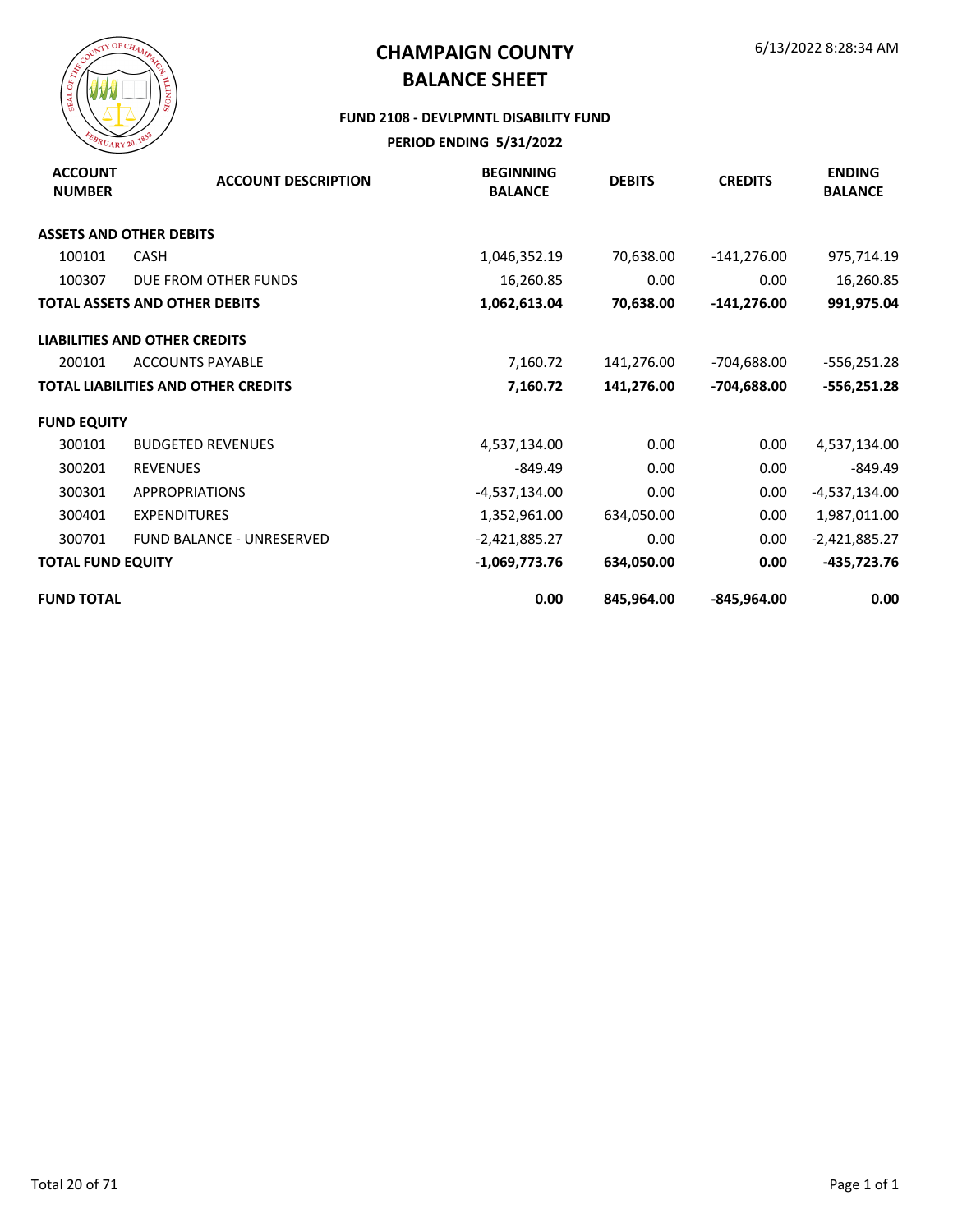

#### **FUND 2110 - WORKFORCE DEVELOPMENT FND**

| <b>ACCOUNT</b><br><b>NUMBER</b> | <b>ACCOUNT DESCRIPTION</b>                 | <b>BEGINNING</b><br><b>BALANCE</b> | <b>DEBITS</b> | <b>CREDITS</b>  | <b>ENDING</b><br><b>BALANCE</b> |
|---------------------------------|--------------------------------------------|------------------------------------|---------------|-----------------|---------------------------------|
|                                 | <b>ASSETS AND OTHER DEBITS</b>             |                                    |               |                 |                                 |
| 100101                          | <b>CASH</b>                                | $-866, 101.33$                     | 650,550.88    | -298,950.82     | $-514,501.27$                   |
|                                 | <b>TOTAL ASSETS AND OTHER DEBITS</b>       | $-866, 101.33$                     | 650,550.88    | -298,950.82     | $-514,501.27$                   |
|                                 | <b>LIABILITIES AND OTHER CREDITS</b>       |                                    |               |                 |                                 |
| 200101                          | <b>ACCOUNTS PAYABLE</b>                    | 184,095.91                         | 239,515.48    | -399,899.17     | 23,712.22                       |
| 200201                          | SALARIES AND WAGES PAYABLE                 | 9,946.05                           | 45,425.31     | $-45,425.31$    | 9,946.05                        |
|                                 | <b>TOTAL LIABILITIES AND OTHER CREDITS</b> | 194,041.96                         | 284,940.79    | -445,324.48     | 33,658.27                       |
| <b>FUND EQUITY</b>              |                                            |                                    |               |                 |                                 |
| 300101                          | <b>BUDGETED REVENUES</b>                   | 4,654,861.28                       | 0.00          | 0.00            | 4,654,861.28                    |
| 300201                          | <b>REVENUES</b>                            | $-608,626.45$                      | 0.00          | $-502,757.14$   | $-1,111,383.59$                 |
| 300301                          | <b>APPROPRIATIONS</b>                      | -4,760,207.28                      | 0.00          | 0.00            | $-4,760,207.28$                 |
| 300401                          | <b>EXPENDITURES</b>                        | 859,270.97                         | 312,838.02    | $-1,297.25$     | 1,170,811.74                    |
| 300501                          | <b>ENCUMBRANCES</b>                        | 186,962.94                         | 0.00          | 0.00            | 186,962.94                      |
| 300601                          | <b>RESERVE FOR ENCUMBRANCES</b>            | $-186,962.94$                      | 0.00          | 0.00            | $-186,962.94$                   |
| 300701                          | <b>FUND BALANCE - UNRESERVED</b>           | 421,414.85                         | 0.00          | 0.00            | 421,414.85                      |
| 300703                          | <b>BUDGETARY FUND BALANCE</b>              | 105,346.00                         | 0.00          | 0.00            | 105,346.00                      |
| <b>TOTAL FUND EQUITY</b>        |                                            | 672,059.37                         | 312,838.02    | -504,054.39     | 480,843.00                      |
| <b>FUND TOTAL</b>               |                                            | 0.00                               | 1,248,329.69  | $-1,248,329.69$ | 0.00                            |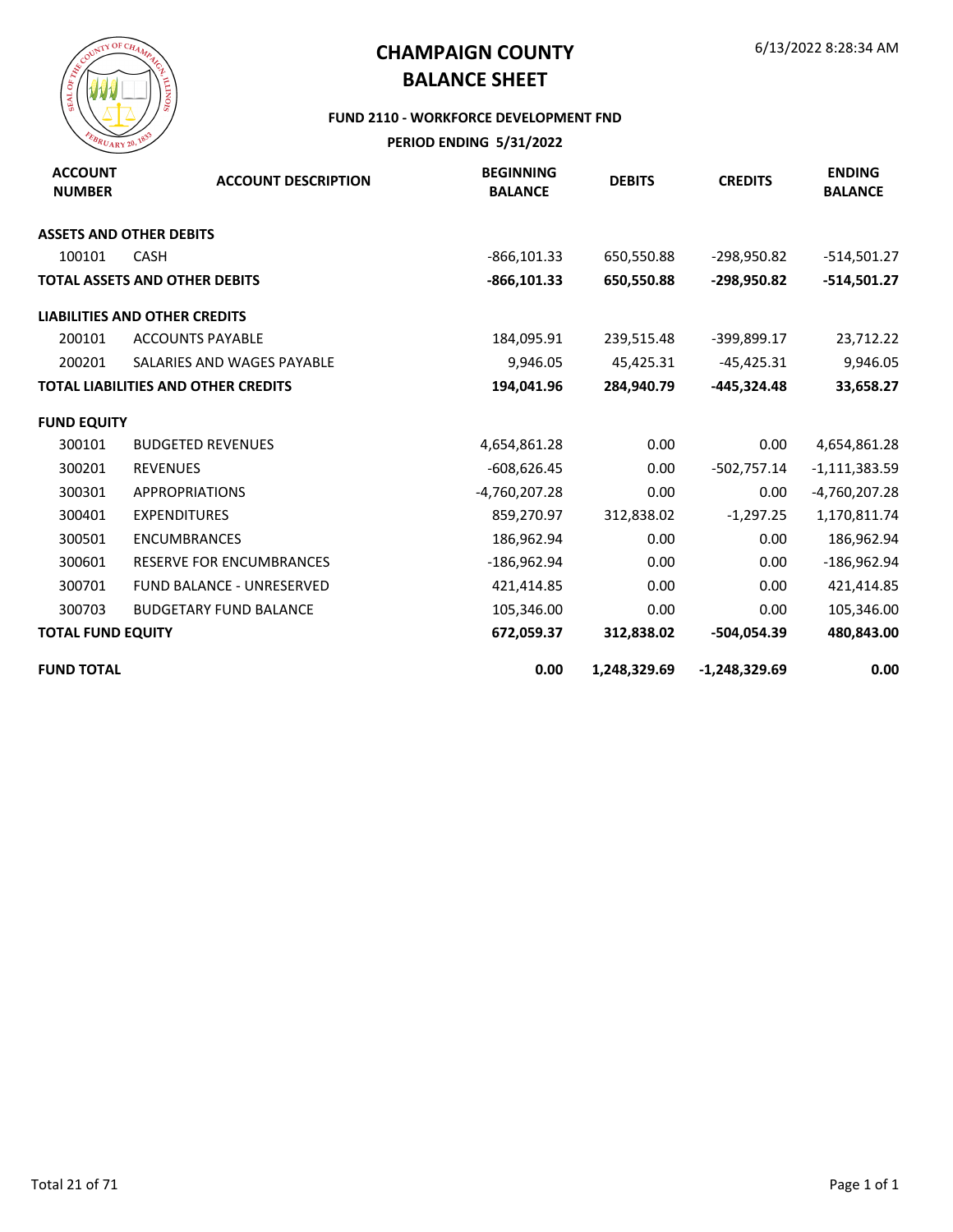

#### **FUND 2120 - HWY IDOT REBUILD GRANT**

| <b>ACCOUNT</b><br><b>NUMBER</b> | <b>ACCOUNT DESCRIPTION</b>                 | <b>BEGINNING</b><br><b>BALANCE</b> | <b>DEBITS</b> | <b>CREDITS</b> | <b>ENDING</b><br><b>BALANCE</b> |
|---------------------------------|--------------------------------------------|------------------------------------|---------------|----------------|---------------------------------|
|                                 | <b>ASSETS AND OTHER DEBITS</b>             |                                    |               |                |                                 |
| 100101                          | <b>CASH</b>                                | 3,942,859.67                       | 0.00          | 0.00           | 3,942,859.67                    |
|                                 | <b>TOTAL ASSETS AND OTHER DEBITS</b>       | 3,942,859.67                       | 0.00          | 0.00           | 3,942,859.67                    |
|                                 | <b>LIABILITIES AND OTHER CREDITS</b>       |                                    |               |                |                                 |
| 200101                          | <b>ACCOUNTS PAYABLE</b>                    | 279,774.06                         | 0.00          | 0.00           | 279,774.06                      |
|                                 | <b>TOTAL LIABILITIES AND OTHER CREDITS</b> | 279,774.06                         | 0.00          | 0.00           | 279,774.06                      |
| <b>FUND EQUITY</b>              |                                            |                                    |               |                |                                 |
| 300101                          | <b>BUDGETED REVENUES</b>                   | 1,927,900.00                       | 0.00          | 0.00           | 1,927,900.00                    |
| 300201                          | <b>REVENUES</b>                            | -964,393.37                        | 0.00          | 0.00           | -964,393.37                     |
| 300301                          | <b>APPROPRIATIONS</b>                      | $-4,300,000.00$                    | 0.00          | 0.00           | $-4,300,000.00$                 |
| 300701                          | <b>FUND BALANCE - UNRESERVED</b>           | $-3,258,240.36$                    | 0.00          | 0.00           | $-3,258,240.36$                 |
| 300703                          | <b>BUDGETARY FUND BALANCE</b>              | 2,372,100.00                       | 0.00          | 0.00           | 2,372,100.00                    |
| <b>TOTAL FUND EQUITY</b>        |                                            | $-4,222,633.73$                    | 0.00          | 0.00           | $-4,222,633.73$                 |
| <b>FUND TOTAL</b>               |                                            | 0.00                               | 0.00          | 0.00           | 0.00                            |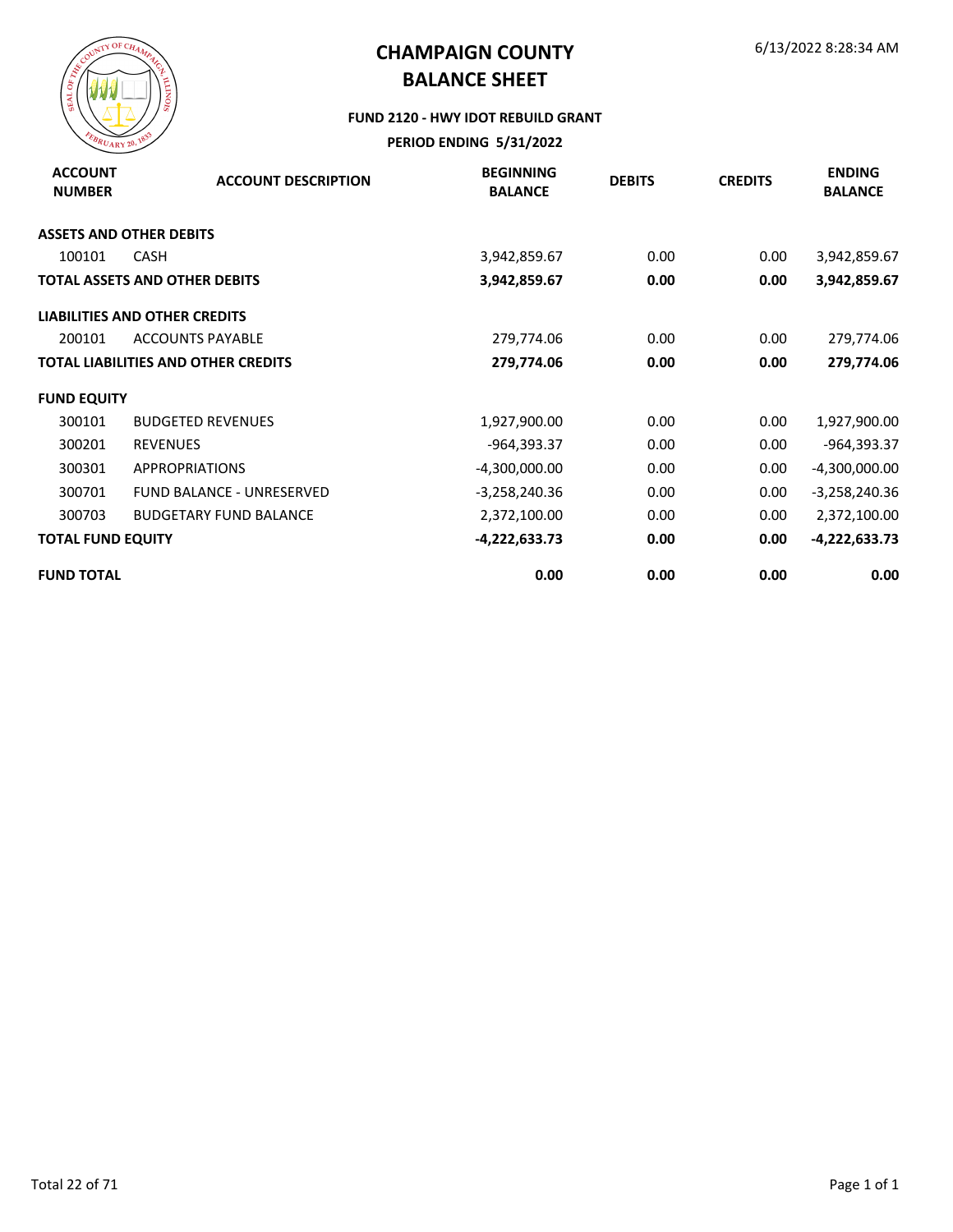

#### **FUND 2121 - TWP IDOT REBUILD GRANT**

| <b>ACCOUNT</b><br><b>NUMBER</b> | <b>ACCOUNT DESCRIPTION</b>                 | <b>BEGINNING</b><br><b>BALANCE</b> | <b>DEBITS</b> | <b>CREDITS</b> | <b>ENDING</b><br><b>BALANCE</b> |
|---------------------------------|--------------------------------------------|------------------------------------|---------------|----------------|---------------------------------|
|                                 | <b>ASSETS AND OTHER DEBITS</b>             |                                    |               |                |                                 |
| 100101                          | <b>CASH</b>                                | 2,431,392.26                       | 176,777.89    | -298,548.80    | 2,309,621.35                    |
|                                 | <b>TOTAL ASSETS AND OTHER DEBITS</b>       | 2,431,392.26                       | 176,777.89    | -298,548.80    | 2,309,621.35                    |
|                                 | <b>LIABILITIES AND OTHER CREDITS</b>       |                                    |               |                |                                 |
| 200101                          | <b>ACCOUNTS PAYABLE</b>                    | 0.00                               | 298,548.80    | $-353,555.78$  | $-55,006.98$                    |
|                                 | <b>TOTAL LIABILITIES AND OTHER CREDITS</b> | 0.00                               | 298,548.80    | -353,555.78    | $-55,006.98$                    |
| <b>FUND EQUITY</b>              |                                            |                                    |               |                |                                 |
| 300201                          | <b>REVENUES</b>                            | -863,635.91                        | 0.00          | 0.00           | -863,635.91                     |
| 300301                          | <b>APPROPRIATIONS</b>                      | $-15,000,000.00$                   | 0.00          | 0.00           | $-15,000,000.00$                |
| 300401                          | <b>EXPENDITURES</b>                        | 211,118.86                         | 176,777.89    | 0.00           | 387,896.75                      |
| 300701                          | <b>FUND BALANCE - UNRESERVED</b>           | $-1,778,875.21$                    | 0.00          | 0.00           | $-1,778,875.21$                 |
| 300703                          | <b>BUDGETARY FUND BALANCE</b>              | 15,000,000.00                      | 0.00          | 0.00           | 15,000,000.00                   |
| <b>TOTAL FUND EQUITY</b>        |                                            | $-2,431,392.26$                    | 176,777.89    | 0.00           | $-2,254,614.37$                 |
| <b>FUND TOTAL</b>               |                                            | 0.00                               | 652,104.58    | $-652, 104.58$ | 0.00                            |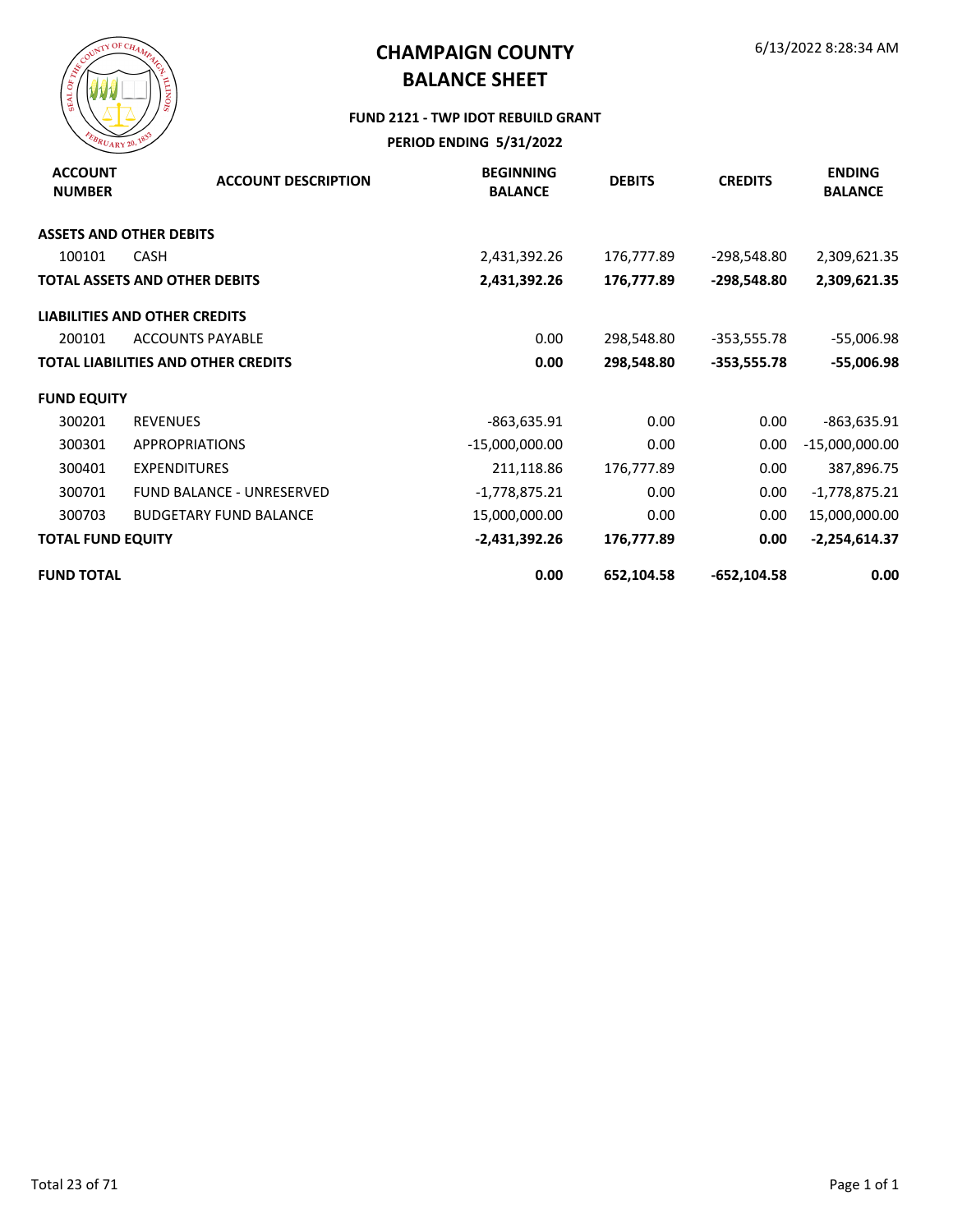

#### **FUND 2188 - SOCIAL SECURITY FUND**

| <b>ACCOUNT</b><br><b>NUMBER</b> | <b>ACCOUNT DESCRIPTION</b>                 | <b>BEGINNING</b><br><b>BALANCE</b> | <b>DEBITS</b> | <b>CREDITS</b>  | <b>ENDING</b><br><b>BALANCE</b> |
|---------------------------------|--------------------------------------------|------------------------------------|---------------|-----------------|---------------------------------|
|                                 | <b>ASSETS AND OTHER DEBITS</b>             |                                    |               |                 |                                 |
| 100101                          | <b>CASH</b>                                | 183,632.49                         | 715,724.67    | $-901,358.87$   | $-2,001.71$                     |
| 100307                          | DUE FROM OTHER FUNDS                       | 0.00                               | 99,987.58     | -48,127.98      | 51,859.60                       |
|                                 | <b>TOTAL ASSETS AND OTHER DEBITS</b>       | 183,632.49                         | 815,712.25    | -949,486.85     | 49,857.89                       |
|                                 | <b>LIABILITIES AND OTHER CREDITS</b>       |                                    |               |                 |                                 |
| 200101                          | <b>ACCOUNTS PAYABLE</b>                    | 51,407.72                          | 0.00          | 0.00            | 51,407.72                       |
| 200202                          | PAYROLL WITHHOLDING                        | $-175.65$                          | 666,602.19    | $-667,596.69$   | $-1,170.15$                     |
|                                 | <b>TOTAL LIABILITIES AND OTHER CREDITS</b> | 51,232.07                          | 666,602.19    | -667,596.69     | 50,237.57                       |
| <b>FUND EQUITY</b>              |                                            |                                    |               |                 |                                 |
| 300101                          | <b>BUDGETED REVENUES</b>                   | 3,269,747.00                       | 0.00          | 0.00            | 3,269,747.00                    |
| 300201                          | <b>REVENUES</b>                            | 5,962.22                           | 0.00          | 0.00            | 5,962.22                        |
| 300301                          | <b>APPROPRIATIONS</b>                      | $-3,269,747.00$                    | 0.00          | 0.00            | $-3,269,747.00$                 |
| 300401                          | <b>EXPENDITURES</b>                        | 507,381.58                         | 134,769.10    | 0.00            | 642,150.68                      |
| 300701                          | <b>FUND BALANCE - UNRESERVED</b>           | -748,208.36                        | 0.00          | 0.00            | -748,208.36                     |
| <b>TOTAL FUND EQUITY</b>        |                                            | -234,864.56                        | 134,769.10    | 0.00            | $-100,095.46$                   |
| <b>FUND TOTAL</b>               |                                            | 0.00                               | 1,617,083.54  | $-1,617,083.54$ | 0.00                            |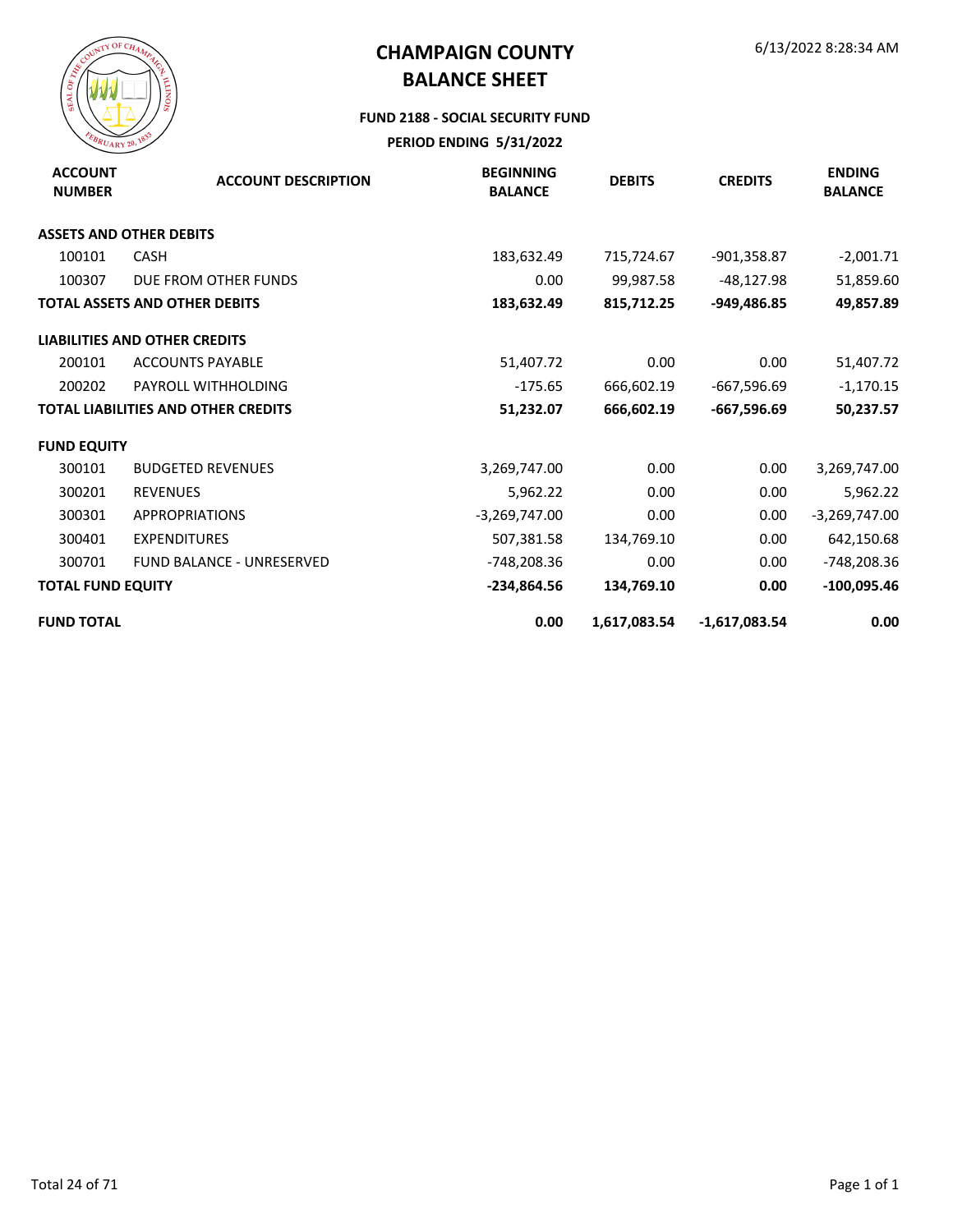

#### **FUND 2474 - RPC USDA REVOLVING LOANS**

| <b>ACCOUNT</b><br><b>NUMBER</b> | <b>ACCOUNT DESCRIPTION</b>                 | <b>BEGINNING</b><br><b>BALANCE</b> | <b>DEBITS</b> | <b>CREDITS</b> | <b>ENDING</b><br><b>BALANCE</b> |
|---------------------------------|--------------------------------------------|------------------------------------|---------------|----------------|---------------------------------|
|                                 | <b>ASSETS AND OTHER DEBITS</b>             |                                    |               |                |                                 |
| 100101                          | <b>CASH</b>                                | 316,692.92                         | 2,541.55      | 0.00           | 319,234.47                      |
| 100305                          | DUE FROM OTHERS                            | 539,307.13                         | 0.00          | $-2,105.98$    | 537,201.15                      |
|                                 | <b>TOTAL ASSETS AND OTHER DEBITS</b>       | 856,000.05                         | 2,541.55      | $-2,105.98$    | 856,435.62                      |
|                                 | <b>LIABILITIES AND OTHER CREDITS</b>       |                                    |               |                |                                 |
| 200101                          | <b>ACCOUNTS PAYABLE</b>                    | 1,246.14                           | 0.00          | 0.00           | 1,246.14                        |
|                                 | <b>TOTAL LIABILITIES AND OTHER CREDITS</b> | 1,246.14                           | 0.00          | 0.00           | 1,246.14                        |
| <b>FUND EQUITY</b>              |                                            |                                    |               |                |                                 |
| 300101                          | <b>BUDGETED REVENUES</b>                   | 15,000.00                          | 0.00          | 0.00           | 15,000.00                       |
| 300201                          | <b>REVENUES</b>                            | $-5,284.57$                        | 0.00          | $-435.57$      | $-5,720.14$                     |
| 300301                          | <b>APPROPRIATIONS</b>                      | $-42,000.00$                       | 0.00          | 0.00           | $-42,000.00$                    |
| 300701                          | FUND BALANCE - UNRESERVED                  | $-851,961.62$                      | 0.00          | 0.00           | $-851,961.62$                   |
| 300703                          | <b>BUDGETARY FUND BALANCE</b>              | 27,000.00                          | 0.00          | 0.00           | 27,000.00                       |
| <b>TOTAL FUND EQUITY</b>        |                                            | $-857,246.19$                      | 0.00          | $-435.57$      | $-857,681.76$                   |
| <b>FUND TOTAL</b>               |                                            | 0.00                               | 2,541.55      | $-2,541.55$    | 0.00                            |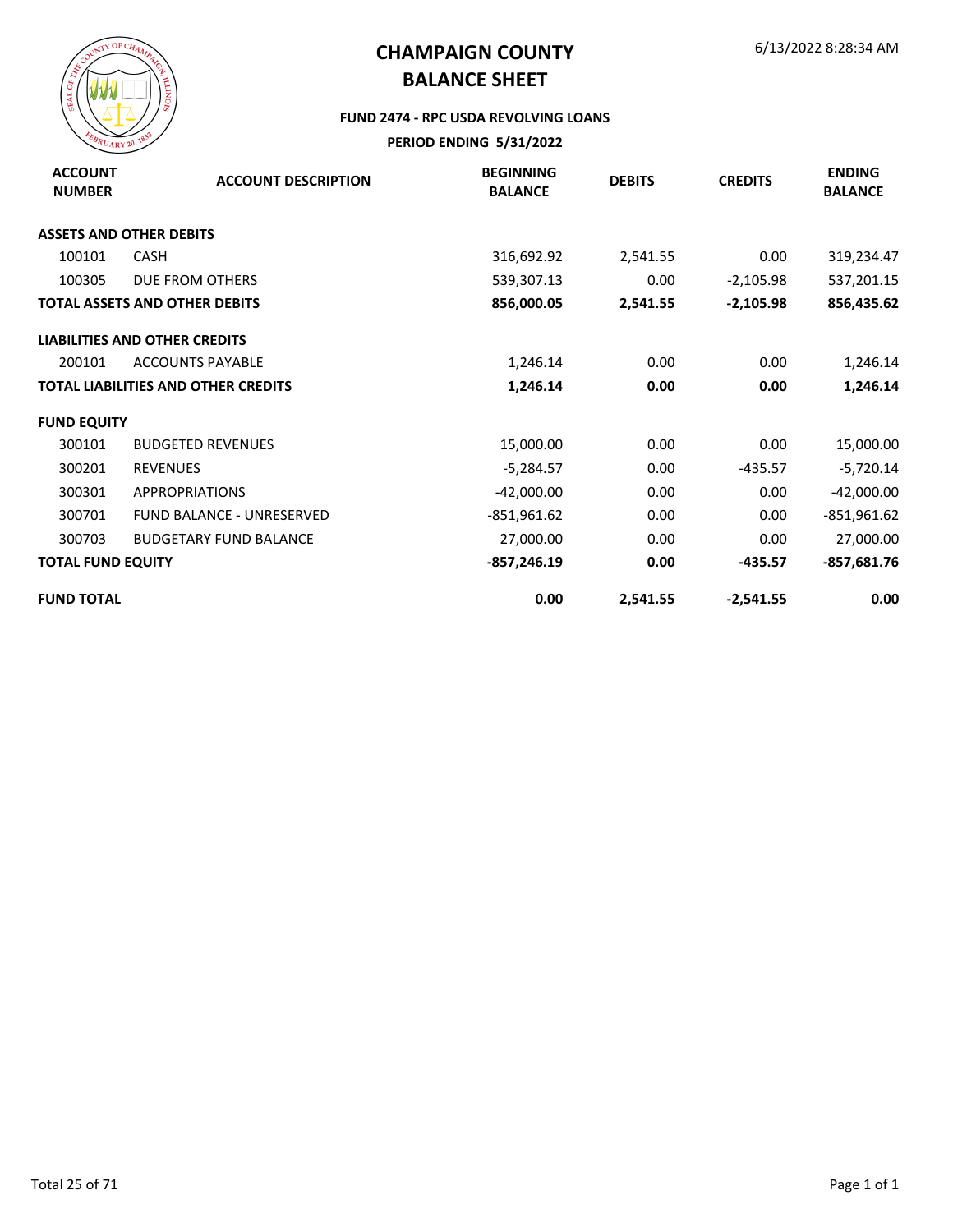

#### **FUND 2475 - RPC ECON DEVELOPMNT LOANS**

| <b>ACCOUNT</b><br><b>NUMBER</b> | <b>ACCOUNT DESCRIPTION</b>                 | <b>BEGINNING</b><br><b>BALANCE</b> | <b>DEBITS</b> | <b>CREDITS</b> | <b>ENDING</b><br><b>BALANCE</b> |
|---------------------------------|--------------------------------------------|------------------------------------|---------------|----------------|---------------------------------|
|                                 | <b>ASSETS AND OTHER DEBITS</b>             |                                    |               |                |                                 |
| 100101                          | <b>CASH</b>                                | 3,275,654.21                       | 33,197.65     | 0.00           | 3,308,851.86                    |
| 100302                          | <b>INTEREST RECEIVABLE</b>                 | 12,799.44                          | 0.00          | 0.00           | 12,799.44                       |
| 100303                          | OTHER RECEIVABLE                           | $-12,799.44$                       | 0.00          | 0.00           | $-12,799.44$                    |
| 100305                          | DUE FROM OTHERS                            | 4,269,472.15                       | 9,780.48      | $-19,560.96$   | 4,259,691.67                    |
|                                 | <b>TOTAL ASSETS AND OTHER DEBITS</b>       | 7,545,126.36                       | 42,978.13     | $-19,560.96$   | 7,568,543.53                    |
|                                 | <b>LIABILITIES AND OTHER CREDITS</b>       |                                    |               |                |                                 |
| 200101                          | <b>ACCOUNTS PAYABLE</b>                    | 2,172.99                           | 0.00          | 0.00           | 2,172.99                        |
|                                 | <b>TOTAL LIABILITIES AND OTHER CREDITS</b> | 2,172.99                           | 0.00          | 0.00           | 2,172.99                        |
| <b>FUND EQUITY</b>              |                                            |                                    |               |                |                                 |
| 300101                          | <b>BUDGETED REVENUES</b>                   | 610,500.00                         | 0.00          | 0.00           | 610,500.00                      |
| 300201                          | <b>REVENUES</b>                            | $-55,619.38$                       | 0.00          | $-23,417.17$   | $-79,036.55$                    |
| 300301                          | <b>APPROPRIATIONS</b>                      | $-233,500.00$                      | 0.00          | 0.00           | $-233,500.00$                   |
| 300401                          | <b>EXPENDITURES</b>                        | 1,181.86                           | 0.00          | 0.00           | 1,181.86                        |
| 300701                          | <b>FUND BALANCE - UNRESERVED</b>           | $-4,321,388.78$                    | 0.00          | 0.00           | $-4,321,388.78$                 |
| 300702                          | <b>FUND BALANCE - RESERVED</b>             | $-3,171,473.05$                    | 0.00          | 0.00           | $-3,171,473.05$                 |
| 300703                          | <b>BUDGETARY FUND BALANCE</b>              | $-377,000.00$                      | 0.00          | 0.00           | $-377,000.00$                   |
| <b>TOTAL FUND EQUITY</b>        |                                            | -7,547,299.35                      | 0.00          | $-23,417.17$   | -7,570,716.52                   |
| <b>FUND TOTAL</b>               |                                            | 0.00                               | 42,978.13     | $-42,978.13$   | 0.00                            |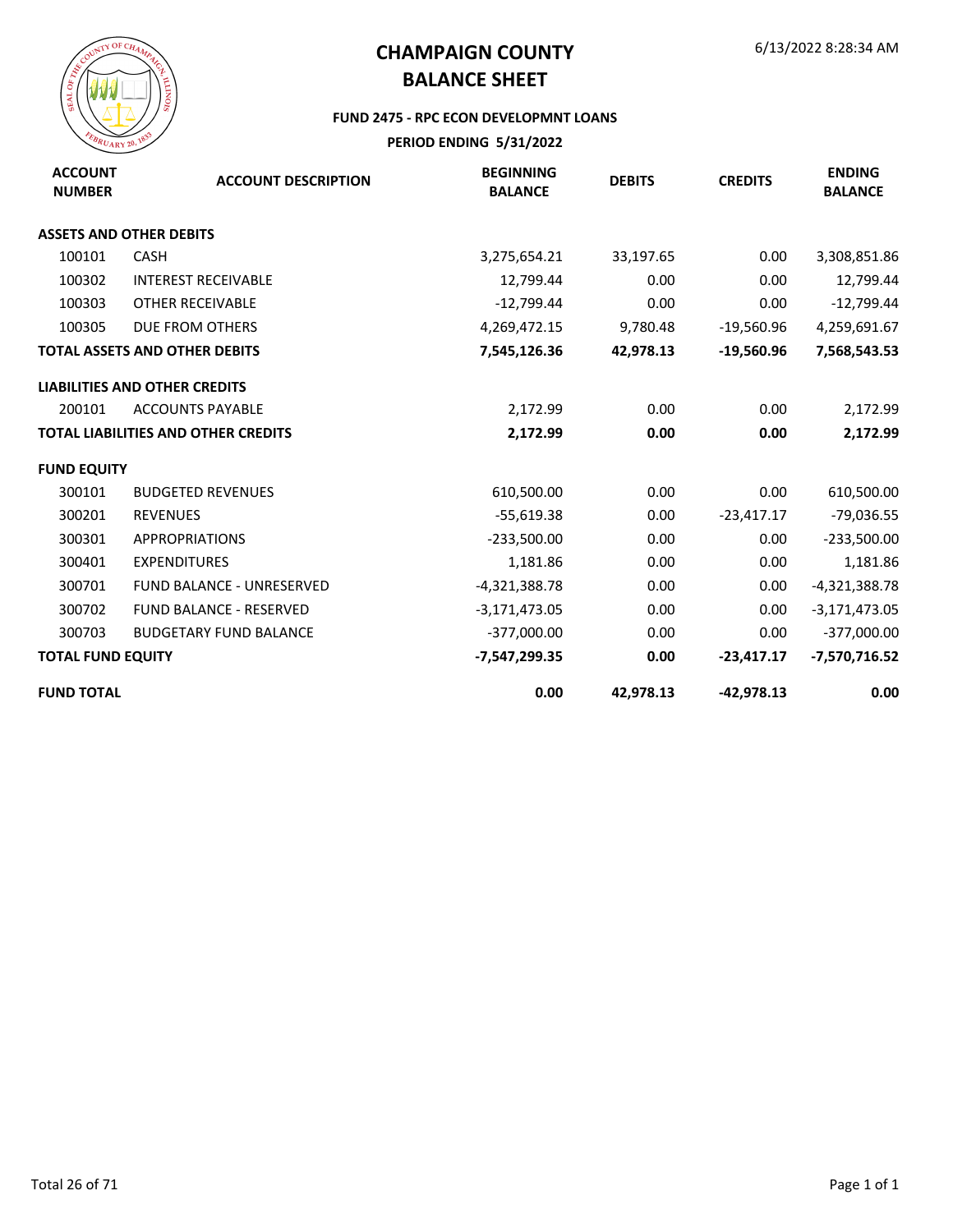

#### **FUND 2610 - WORKING CASH FUND**

| <b>ACCOUNT</b><br><b>NUMBER</b> | <b>ACCOUNT DESCRIPTION</b>                 | <b>BEGINNING</b><br><b>BALANCE</b> | <b>DEBITS</b> | <b>CREDITS</b> | <b>ENDING</b><br><b>BALANCE</b> |
|---------------------------------|--------------------------------------------|------------------------------------|---------------|----------------|---------------------------------|
|                                 | <b>ASSETS AND OTHER DEBITS</b>             |                                    |               |                |                                 |
| 100101                          | <b>CASH</b>                                | 376,917.09                         | 0.00          | 0.00           | 376,917.09                      |
|                                 | <b>TOTAL ASSETS AND OTHER DEBITS</b>       | 376,917.09                         | 0.00          | 0.00           | 376,917.09                      |
|                                 | <b>LIABILITIES AND OTHER CREDITS</b>       |                                    |               |                |                                 |
| 200101                          | <b>ACCOUNTS PAYABLE</b>                    | 506.61                             | 0.00          | 0.00           | 506.61                          |
|                                 | <b>TOTAL LIABILITIES AND OTHER CREDITS</b> | 506.61                             | 0.00          | 0.00           | 506.61                          |
| <b>FUND EQUITY</b>              |                                            |                                    |               |                |                                 |
| 300101                          | <b>BUDGETED REVENUES</b>                   | 7,000.00                           | 0.00          | 0.00           | 7,000.00                        |
| 300201                          | <b>REVENUES</b>                            | $-238.51$                          | 0.00          | 0.00           | $-238.51$                       |
| 300301                          | <b>APPROPRIATIONS</b>                      | $-7,000.00$                        | 0.00          | 0.00           | $-7,000.00$                     |
| 300701                          | <b>FUND BALANCE - UNRESERVED</b>           | $-377,185.19$                      | 0.00          | 0.00           | -377,185.19                     |
| <b>TOTAL FUND EQUITY</b>        |                                            | $-377,423.70$                      | 0.00          | 0.00           | $-377,423.70$                   |
| <b>FUND TOTAL</b>               |                                            | 0.00                               | 0.00          | 0.00           | 0.00                            |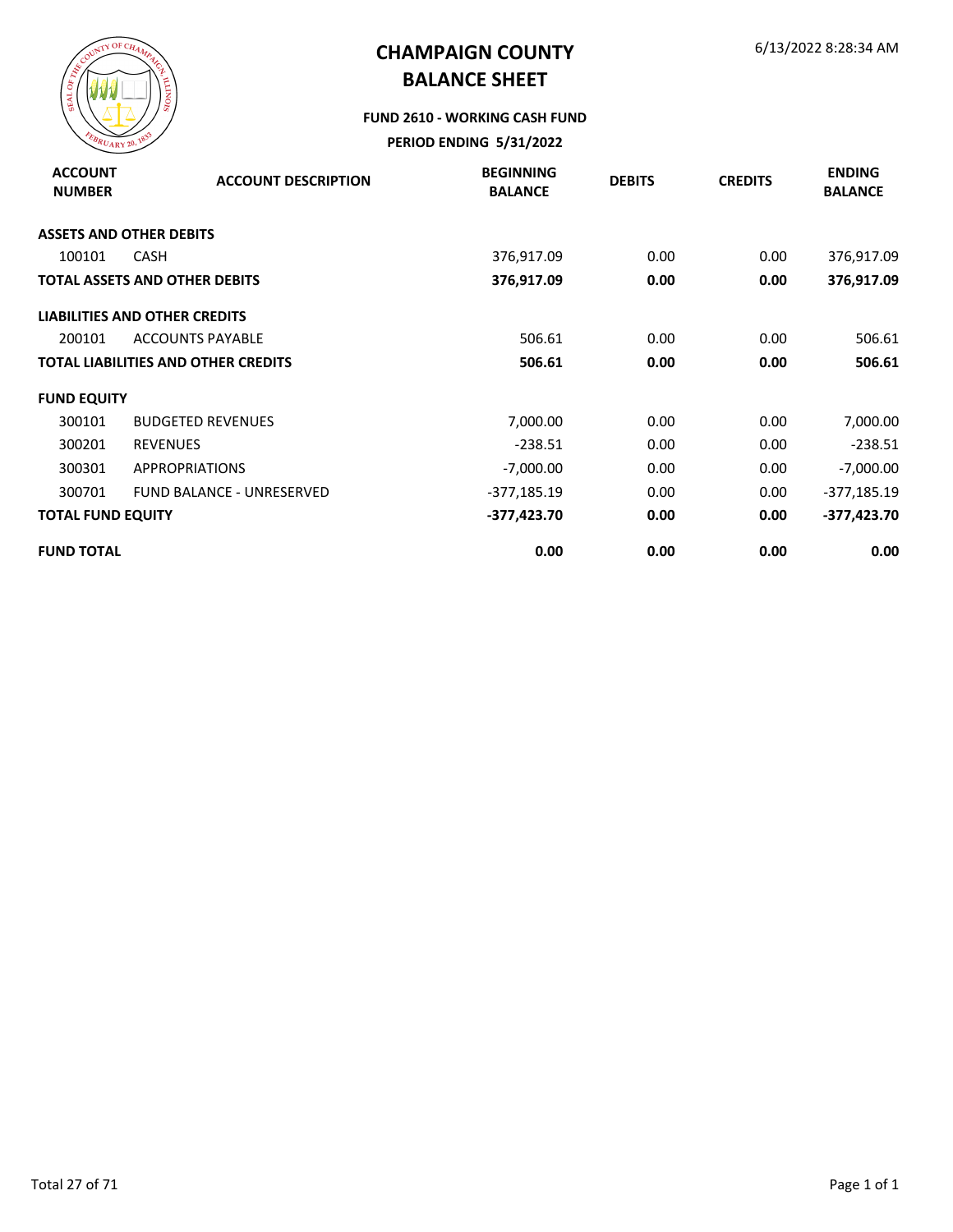

#### **FUND 2611 - COUNTY CLK SURCHARGE FUND**

| <b>ACCOUNT</b><br><b>NUMBER</b> | <b>ACCOUNT DESCRIPTION</b>                 | <b>BEGINNING</b><br><b>BALANCE</b> | <b>DEBITS</b> | <b>CREDITS</b> | <b>ENDING</b><br><b>BALANCE</b> |
|---------------------------------|--------------------------------------------|------------------------------------|---------------|----------------|---------------------------------|
|                                 | <b>ASSETS AND OTHER DEBITS</b>             |                                    |               |                |                                 |
| 100101                          | <b>CASH</b>                                | 0.00                               | 1,906.00      | $-1,906.00$    | 0.00                            |
|                                 | <b>TOTAL ASSETS AND OTHER DEBITS</b>       | 0.00                               | 1,906.00      | $-1,906.00$    | 0.00                            |
|                                 | <b>LIABILITIES AND OTHER CREDITS</b>       |                                    |               |                |                                 |
| 200101                          | <b>ACCOUNTS PAYABLE</b>                    | 2,038.00                           | 1,906.00      | $-1,906.00$    | 2,038.00                        |
|                                 | <b>TOTAL LIABILITIES AND OTHER CREDITS</b> | 2,038.00                           | 1,906.00      | $-1,906.00$    | 2,038.00                        |
| <b>FUND EQUITY</b>              |                                            |                                    |               |                |                                 |
| 300101                          | <b>BUDGETED REVENUES</b>                   | 12,000.00                          | 0.00          | 0.00           | 12,000.00                       |
| 300201                          | <b>REVENUES</b>                            | $-2,741.00$                        | 0.00          | $-953.00$      | $-3,694.00$                     |
| 300301                          | <b>APPROPRIATIONS</b>                      | $-12,000.00$                       | 0.00          | 0.00           | $-12,000.00$                    |
| 300401                          | <b>EXPENDITURES</b>                        | 2,741.00                           | 953.00        | 0.00           | 3,694.00                        |
| 300701                          | <b>FUND BALANCE - UNRESERVED</b>           | $-2,038.00$                        | 0.00          | 0.00           | $-2,038.00$                     |
| <b>TOTAL FUND EQUITY</b>        |                                            | $-2,038.00$                        | 953.00        | $-953.00$      | $-2,038.00$                     |
| <b>FUND TOTAL</b>               |                                            | 0.00                               | 4,765.00      | $-4,765.00$    | 0.00                            |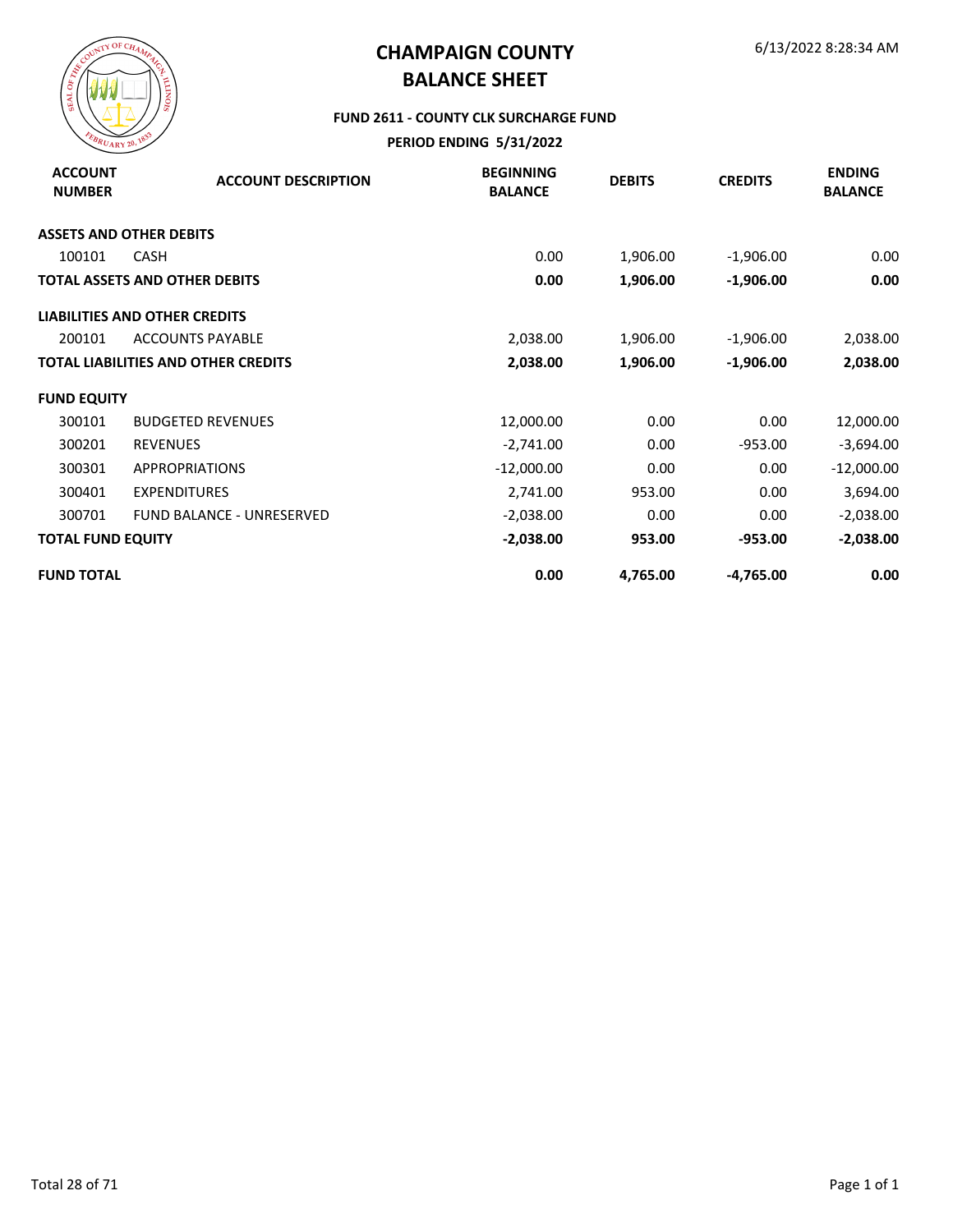

#### **FUND 2612 - SHERIFF DRUG FORFEITURES**

| <b>ACCOUNT</b><br><b>NUMBER</b> | <b>ACCOUNT DESCRIPTION</b>                 | <b>BEGINNING</b><br><b>BALANCE</b> | <b>DEBITS</b> | <b>CREDITS</b> | <b>ENDING</b><br><b>BALANCE</b> |
|---------------------------------|--------------------------------------------|------------------------------------|---------------|----------------|---------------------------------|
|                                 | <b>ASSETS AND OTHER DEBITS</b>             |                                    |               |                |                                 |
| 100101                          | <b>CASH</b>                                | 120,047.70                         | 996.73        | $-1,904.24$    | 119,140.19                      |
|                                 | TOTAL ASSETS AND OTHER DEBITS              | 120,047.70                         | 996.73        | $-1,904.24$    | 119,140.19                      |
|                                 | <b>LIABILITIES AND OTHER CREDITS</b>       |                                    |               |                |                                 |
| 200101                          | <b>ACCOUNTS PAYABLE</b>                    | $-426.56$                          | 1,904.24      | $-1,731.12$    | $-253.44$                       |
| 200103                          | DUE TO OTHERS                              | $-903.25$                          | 0.00          | 0.00           | $-903.25$                       |
|                                 | <b>TOTAL LIABILITIES AND OTHER CREDITS</b> | $-1,329.81$                        | 1,904.24      | $-1,731.12$    | $-1,156.69$                     |
| <b>FUND EQUITY</b>              |                                            |                                    |               |                |                                 |
| 300101                          | <b>BUDGETED REVENUES</b>                   | 10,050.00                          | 0.00          | 0.00           | 10,050.00                       |
| 300201                          | <b>REVENUES</b>                            | $-76.37$                           | 0.00          | 0.00           | $-76.37$                        |
| 300301                          | <b>APPROPRIATIONS</b>                      | $-26,000.00$                       | 0.00          | 0.00           | $-26,000.00$                    |
| 300401                          | <b>EXPENDITURES</b>                        | 2,309.07                           | 734.39        | 0.00           | 3,043.46                        |
| 300701                          | <b>FUND BALANCE - UNRESERVED</b>           | $-120,950.59$                      | 0.00          | 0.00           | $-120,950.59$                   |
| 300703                          | <b>BUDGETARY FUND BALANCE</b>              | 15,950.00                          | 0.00          | 0.00           | 15,950.00                       |
| <b>TOTAL FUND EQUITY</b>        |                                            | $-118,717.89$                      | 734.39        | 0.00           | $-117,983.50$                   |
| <b>FUND TOTAL</b>               |                                            | 0.00                               | 3,635.36      | $-3,635.36$    | 0.00                            |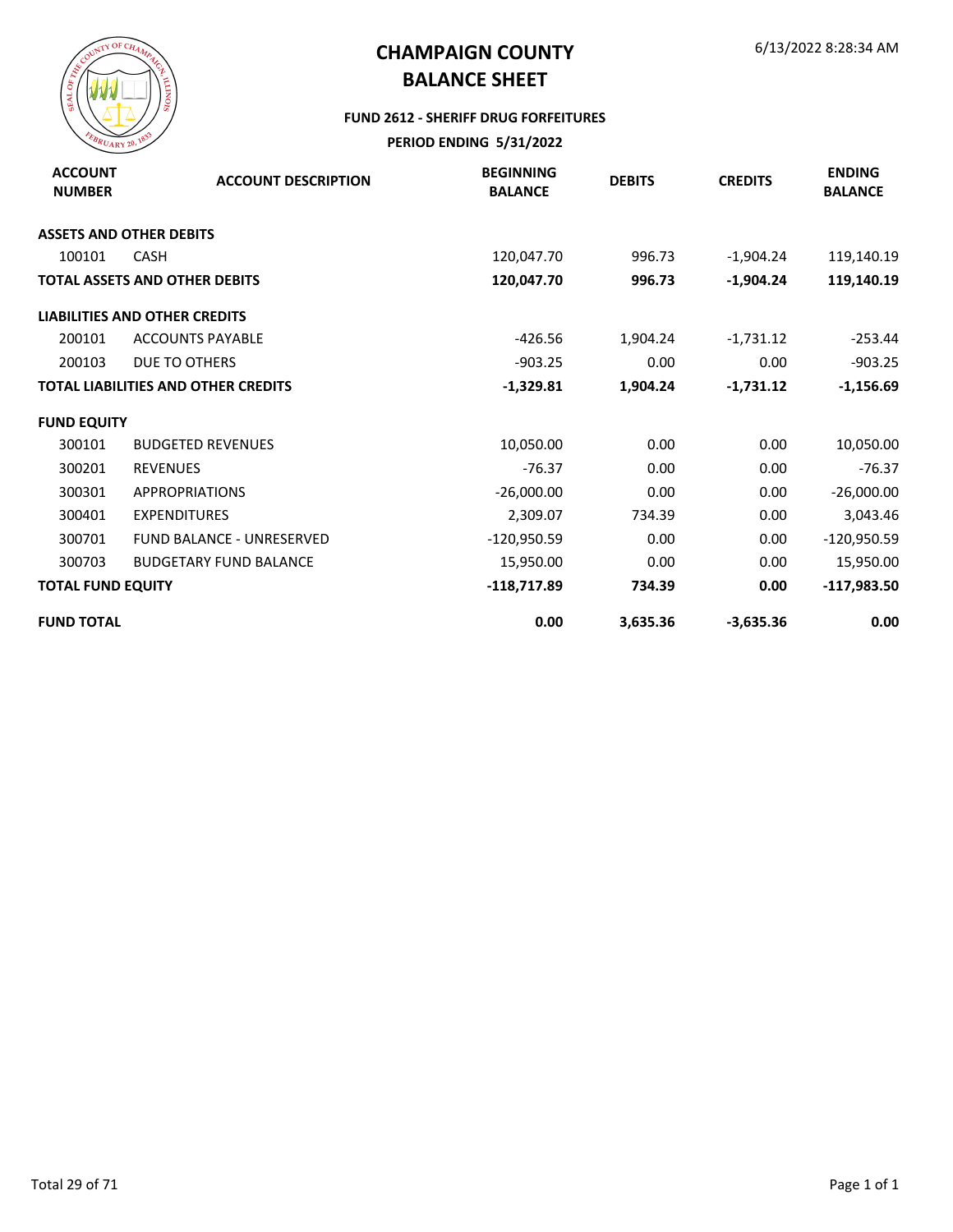

#### **FUND 2613 - COURT'S AUTOMATION FUND**

| <b>ACCOUNT</b><br><b>NUMBER</b> | <b>ACCOUNT DESCRIPTION</b>                 | <b>BEGINNING</b><br><b>BALANCE</b> | <b>DEBITS</b> | <b>CREDITS</b> | <b>ENDING</b><br><b>BALANCE</b> |
|---------------------------------|--------------------------------------------|------------------------------------|---------------|----------------|---------------------------------|
|                                 | <b>ASSETS AND OTHER DEBITS</b>             |                                    |               |                |                                 |
| 100101                          | <b>CASH</b>                                | 6,514.12                           | 0.00          | 0.00           | 6,514.12                        |
|                                 | <b>TOTAL ASSETS AND OTHER DEBITS</b>       | 6,514.12                           | 0.00          | 0.00           | 6,514.12                        |
|                                 | <b>LIABILITIES AND OTHER CREDITS</b>       |                                    |               |                |                                 |
| 200101                          | <b>ACCOUNTS PAYABLE</b>                    | 11,982.91                          | 0.00          | 0.00           | 11,982.91                       |
|                                 | <b>TOTAL LIABILITIES AND OTHER CREDITS</b> | 11,982.91                          | 0.00          | 0.00           | 11,982.91                       |
| <b>FUND EQUITY</b>              |                                            |                                    |               |                |                                 |
| 300101                          | <b>BUDGETED REVENUES</b>                   | 253,812.78                         | 0.00          | 0.00           | 253,812.78                      |
| 300201                          | <b>REVENUES</b>                            | $-37,576.69$                       | 0.00          | 0.00           | $-37,576.69$                    |
| 300301                          | <b>APPROPRIATIONS</b>                      | $-275,426.78$                      | 0.00          | 0.00           | $-275,426.78$                   |
| 300401                          | <b>EXPENDITURES</b>                        | 136,927.15                         | 0.00          | 0.00           | 136,927.15                      |
| 300501                          | <b>ENCUMBRANCES</b>                        | 14,311.39                          | 0.00          | 0.00           | 14,311.39                       |
| 300601                          | <b>RESERVE FOR ENCUMBRANCES</b>            | $-14,311.39$                       | 0.00          | 0.00           | $-14,311.39$                    |
| 300701                          | <b>FUND BALANCE - UNRESERVED</b>           | $-117,847.49$                      | 0.00          | 0.00           | $-117,847.49$                   |
| 300703                          | <b>BUDGETARY FUND BALANCE</b>              | 21,614.00                          | 0.00          | 0.00           | 21,614.00                       |
| <b>TOTAL FUND EQUITY</b>        |                                            | $-18,497.03$                       | 0.00          | 0.00           | $-18,497.03$                    |
| <b>FUND TOTAL</b>               |                                            | 0.00                               | 0.00          | 0.00           | 0.00                            |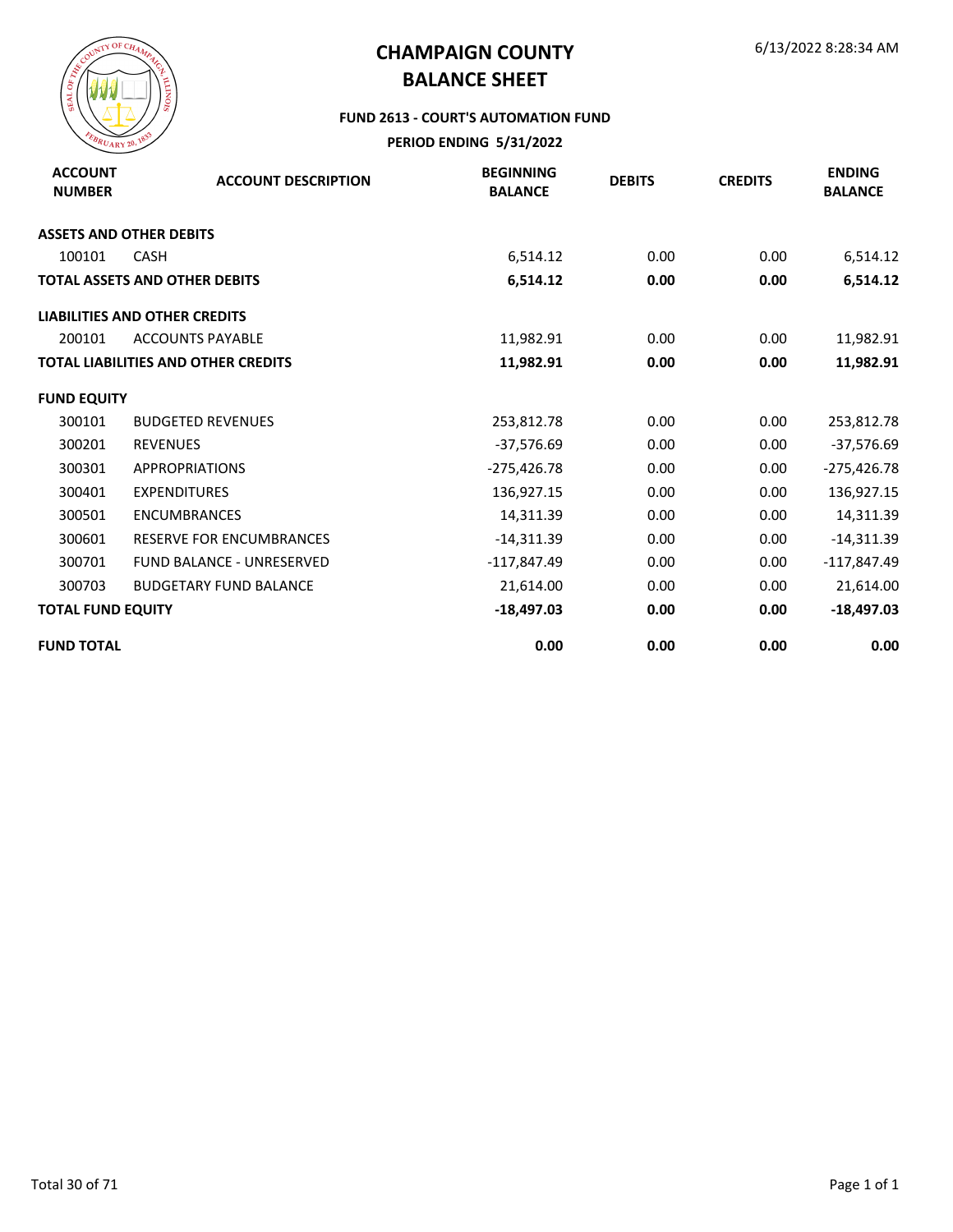

#### **FUND 2614 - RECORDER'S AUTOMATION FND**

| <b>ACCOUNT</b><br><b>NUMBER</b> | <b>ACCOUNT DESCRIPTION</b>                 | <b>BEGINNING</b><br><b>BALANCE</b> | <b>DEBITS</b> | <b>CREDITS</b> | <b>ENDING</b><br><b>BALANCE</b> |
|---------------------------------|--------------------------------------------|------------------------------------|---------------|----------------|---------------------------------|
|                                 | <b>ASSETS AND OTHER DEBITS</b>             |                                    |               |                |                                 |
| 100101                          | <b>CASH</b>                                | 453,502.44                         | 5,116.73      | $-6,512.09$    | 452,107.08                      |
| 100307                          | DUE FROM OTHER FUNDS                       | 6,321.86                           | 0.00          | 0.00           | 6,321.86                        |
|                                 | <b>TOTAL ASSETS AND OTHER DEBITS</b>       | 459,824.30                         | 5,116.73      | $-6,512.09$    | 458,428.94                      |
|                                 | <b>LIABILITIES AND OTHER CREDITS</b>       |                                    |               |                |                                 |
| 200101                          | <b>ACCOUNTS PAYABLE</b>                    | 9,258.15                           | 5,438.87      | $-11,142.31$   | 3,554.71                        |
| 200201                          | SALARIES AND WAGES PAYABLE                 | 1,574.85                           | 1,073.22      | $-1,073.22$    | 1,574.85                        |
|                                 | <b>TOTAL LIABILITIES AND OTHER CREDITS</b> | 10,833.00                          | 6,512.09      | $-12,215.53$   | 5,129.56                        |
| <b>FUND EQUITY</b>              |                                            |                                    |               |                |                                 |
| 300101                          | <b>BUDGETED REVENUES</b>                   | 185,000.00                         | 0.00          | 0.00           | 185,000.00                      |
| 300201                          | <b>REVENUES</b>                            | $-38,562.25$                       | 0.00          | 0.00           | $-38,562.25$                    |
| 300301                          | <b>APPROPRIATIONS</b>                      | $-179,094.00$                      | 0.00          | 0.00           | $-179,094.00$                   |
| 300401                          | <b>EXPENDITURES</b>                        | 94,682.66                          | 7,098.80      | 0.00           | 101,781.46                      |
| 300701                          | <b>FUND BALANCE - UNRESERVED</b>           | $-526,777.71$                      | 0.00          | 0.00           | $-526,777.71$                   |
| 300703                          | <b>BUDGETARY FUND BALANCE</b>              | $-5,906.00$                        | 0.00          | 0.00           | $-5,906.00$                     |
| <b>TOTAL FUND EQUITY</b>        |                                            | -470,657.30                        | 7,098.80      | 0.00           | -463,558.50                     |
| <b>FUND TOTAL</b>               |                                            | 0.00                               | 18,727.62     | $-18,727.62$   | 0.00                            |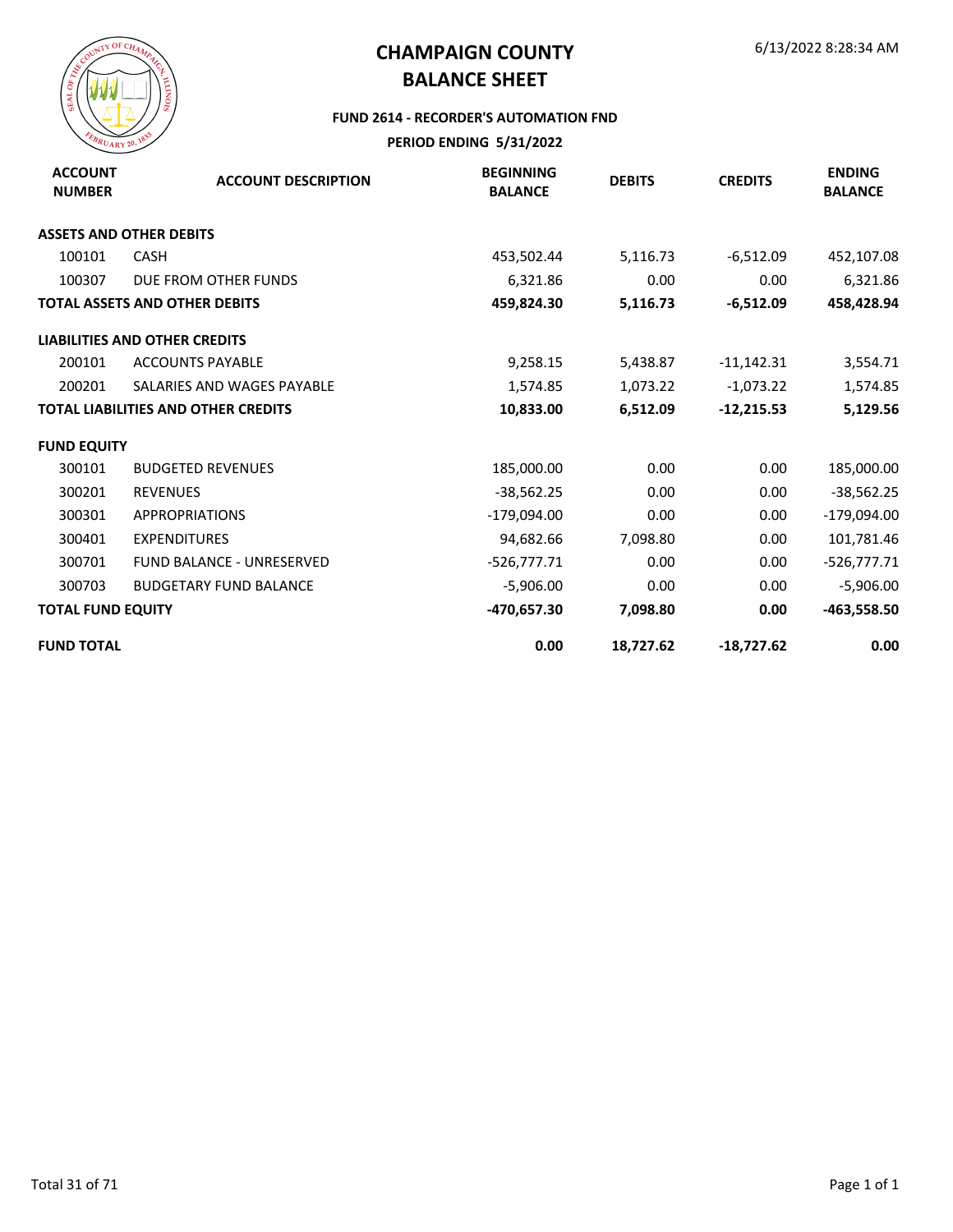

#### **FUND 2615 - PUBLIC DEFENDER AUTOMATN**

| <b>ACCOUNT</b><br><b>NUMBER</b> | <b>ACCOUNT DESCRIPTION</b>                 | <b>BEGINNING</b><br><b>BALANCE</b> | <b>DEBITS</b> | <b>CREDITS</b> | <b>ENDING</b><br><b>BALANCE</b> |
|---------------------------------|--------------------------------------------|------------------------------------|---------------|----------------|---------------------------------|
|                                 | <b>ASSETS AND OTHER DEBITS</b>             |                                    |               |                |                                 |
| 100101                          | <b>CASH</b>                                | 1,724.00                           | 0.00          | 0.00           | 1,724.00                        |
|                                 | <b>TOTAL ASSETS AND OTHER DEBITS</b>       | 1,724.00                           | 0.00          | 0.00           | 1,724.00                        |
|                                 | <b>LIABILITIES AND OTHER CREDITS</b>       |                                    |               |                |                                 |
|                                 | <b>TOTAL LIABILITIES AND OTHER CREDITS</b> | 0.00                               | 0.00          | 0.00           | 0.00                            |
| <b>FUND EQUITY</b>              |                                            |                                    |               |                |                                 |
| 300101                          | <b>BUDGETED REVENUES</b>                   | 650.00                             | 0.00          | 0.00           | 650.00                          |
| 300201                          | <b>REVENUES</b>                            | $-46.00$                           | 0.00          | 0.00           | $-46.00$                        |
| 300701                          | <b>FUND BALANCE - UNRESERVED</b>           | $-1,678.00$                        | 0.00          | 0.00           | $-1,678.00$                     |
| 300703                          | <b>BUDGETARY FUND BALANCE</b>              | $-650.00$                          | 0.00          | 0.00           | $-650.00$                       |
| <b>TOTAL FUND EQUITY</b>        |                                            | $-1,724.00$                        | 0.00          | 0.00           | $-1,724.00$                     |
| <b>FUND TOTAL</b>               |                                            | 0.00                               | 0.00          | 0.00           | 0.00                            |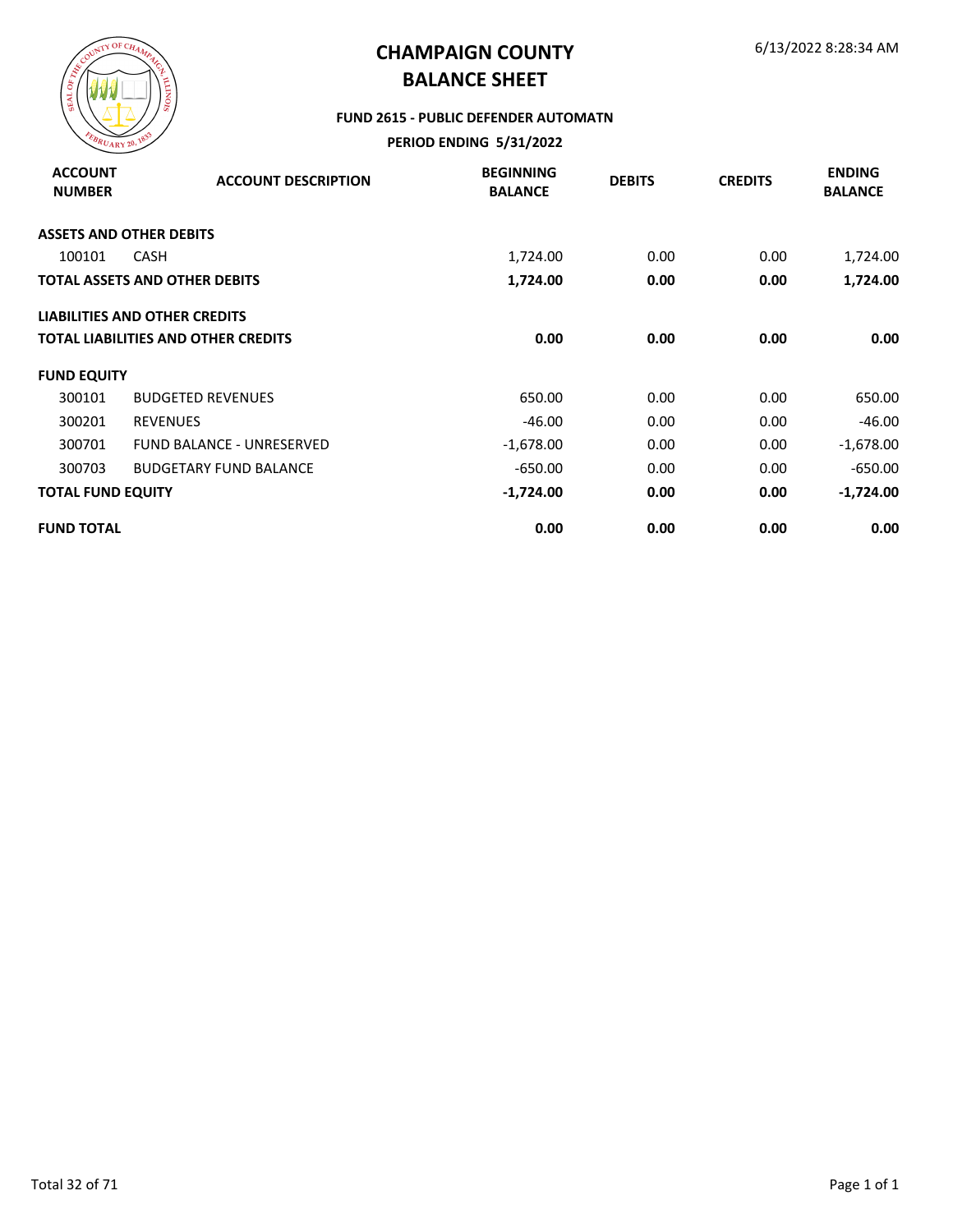

#### **FUND 2617 - CHILD SUPPORT SERV FUND**

| <b>ACCOUNT</b><br><b>NUMBER</b> | <b>ACCOUNT DESCRIPTION</b>           | <b>BEGINNING</b><br><b>BALANCE</b> | <b>DEBITS</b> | <b>CREDITS</b> | <b>ENDING</b><br><b>BALANCE</b> |
|---------------------------------|--------------------------------------|------------------------------------|---------------|----------------|---------------------------------|
|                                 | <b>ASSETS AND OTHER DEBITS</b>       |                                    |               |                |                                 |
| 100101                          | <b>CASH</b>                          | 52,276.47                          | 0.00          | 0.00           | 52,276.47                       |
| 100309                          | DUE FROM CIRCUIT CLERK FUND          | 243.72                             | 0.00          | 0.00           | 243.72                          |
|                                 | <b>TOTAL ASSETS AND OTHER DEBITS</b> | 52,520.19                          | 0.00          | 0.00           | 52,520.19                       |
|                                 | <b>LIABILITIES AND OTHER CREDITS</b> |                                    |               |                |                                 |
|                                 | TOTAL LIABILITIES AND OTHER CREDITS  | 0.00                               | 0.00          | 0.00           | 0.00                            |
| <b>FUND EQUITY</b>              |                                      |                                    |               |                |                                 |
| 300101                          | <b>BUDGETED REVENUES</b>             | 18,102.00                          | 0.00          | 0.00           | 18,102.00                       |
| 300201                          | <b>REVENUES</b>                      | $-177.16$                          | 0.00          | 0.00           | $-177.16$                       |
| 300301                          | <b>APPROPRIATIONS</b>                | $-17,925.00$                       | 0.00          | 0.00           | $-17,925.00$                    |
| 300401                          | <b>EXPENDITURES</b>                  | 2,500.00                           | 0.00          | 0.00           | 2,500.00                        |
| 300701                          | <b>FUND BALANCE - UNRESERVED</b>     | $-54,843.03$                       | 0.00          | 0.00           | -54,843.03                      |
| 300703                          | <b>BUDGETARY FUND BALANCE</b>        | $-177.00$                          | 0.00          | 0.00           | $-177.00$                       |
| <b>TOTAL FUND EQUITY</b>        |                                      | $-52,520.19$                       | 0.00          | 0.00           | $-52,520.19$                    |
| <b>FUND TOTAL</b>               |                                      | 0.00                               | 0.00          | 0.00           | 0.00                            |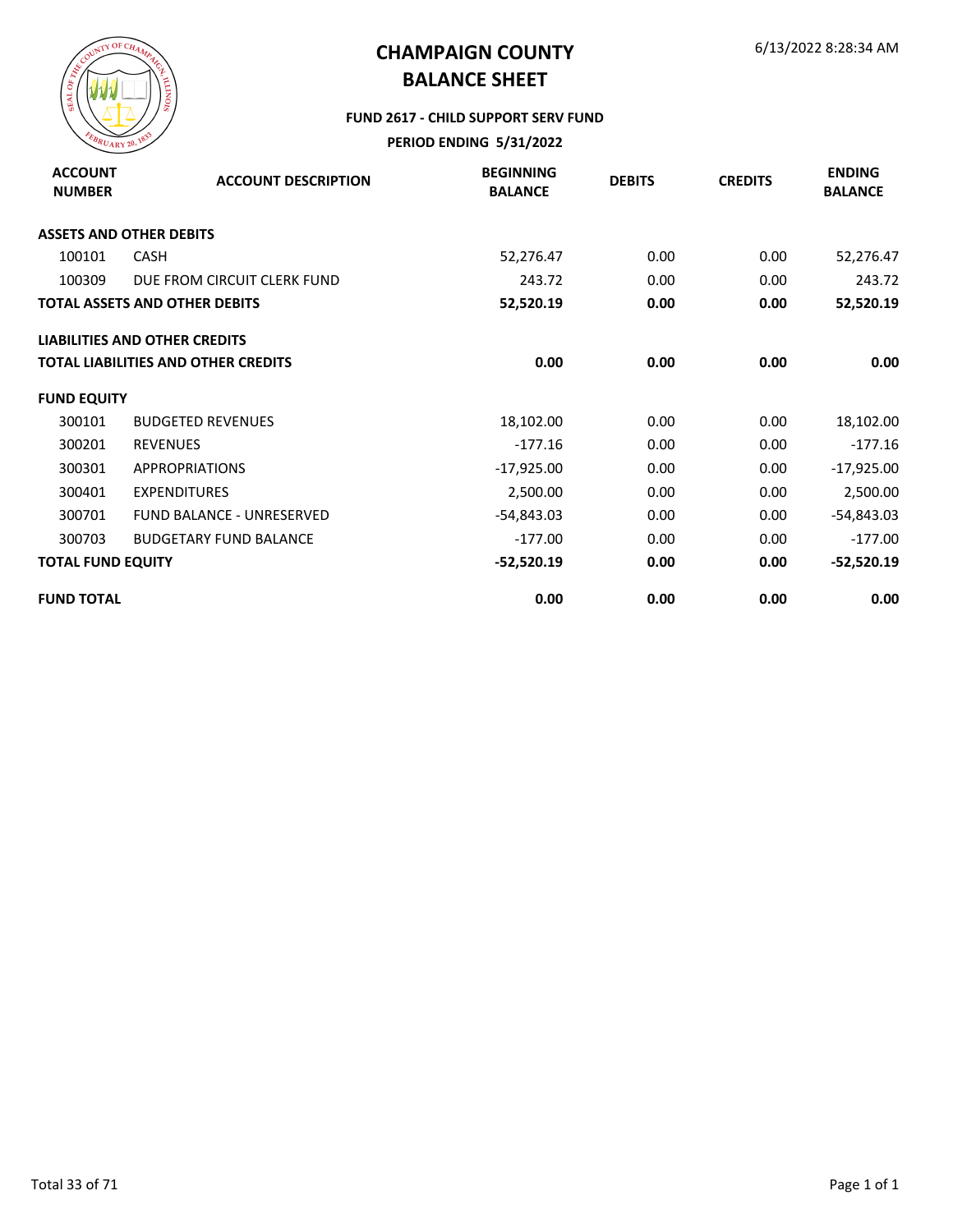

#### **FUND 2618 - PROBATION SERVICES FUND**

| <b>ACCOUNT</b><br><b>NUMBER</b> | <b>ACCOUNT DESCRIPTION</b>                 | <b>BEGINNING</b><br><b>BALANCE</b> | <b>DEBITS</b> | <b>CREDITS</b> | <b>ENDING</b><br><b>BALANCE</b> |
|---------------------------------|--------------------------------------------|------------------------------------|---------------|----------------|---------------------------------|
| <b>ASSETS AND OTHER DEBITS</b>  |                                            |                                    |               |                |                                 |
| 100101                          | <b>CASH</b>                                | 1,824,509.33                       | 10,540.27     | $-17,973.84$   | 1,817,075.76                    |
|                                 | <b>TOTAL ASSETS AND OTHER DEBITS</b>       | 1,824,509.33                       | 10,540.27     | -17,973.84     | 1,817,075.76                    |
|                                 | <b>LIABILITIES AND OTHER CREDITS</b>       |                                    |               |                |                                 |
| 200101                          | <b>ACCOUNTS PAYABLE</b>                    | 5,523.55                           | 17,973.84     | $-18,408.68$   | 5,088.71                        |
|                                 | <b>TOTAL LIABILITIES AND OTHER CREDITS</b> | 5,523.55                           | 17,973.84     | $-18,408.68$   | 5,088.71                        |
| <b>FUND EQUITY</b>              |                                            |                                    |               |                |                                 |
| 300101                          | <b>BUDGETED REVENUES</b>                   | 431,250.00                         | 0.00          | 0.00           | 431,250.00                      |
| 300201                          | <b>REVENUES</b>                            | $-57,270.27$                       | 0.00          | 0.00           | $-57,270.27$                    |
| 300301                          | <b>APPROPRIATIONS</b>                      | -474,000.00                        | 0.00          | 0.00           | -474,000.00                     |
| 300401                          | <b>EXPENDITURES</b>                        | 33,937.67                          | 7,868.41      | 0.00           | 41,806.08                       |
| 300701                          | <b>FUND BALANCE - UNRESERVED</b>           | -1,806,700.28                      | 0.00          | 0.00           | $-1,806,700.28$                 |
| 300703                          | <b>BUDGETARY FUND BALANCE</b>              | 42,750.00                          | 0.00          | 0.00           | 42,750.00                       |
| <b>TOTAL FUND EQUITY</b>        |                                            | $-1,830,032.88$                    | 7,868.41      | 0.00           | $-1,822,164.47$                 |
| <b>FUND TOTAL</b>               |                                            | 0.00                               | 36,382.52     | $-36,382.52$   | 0.00                            |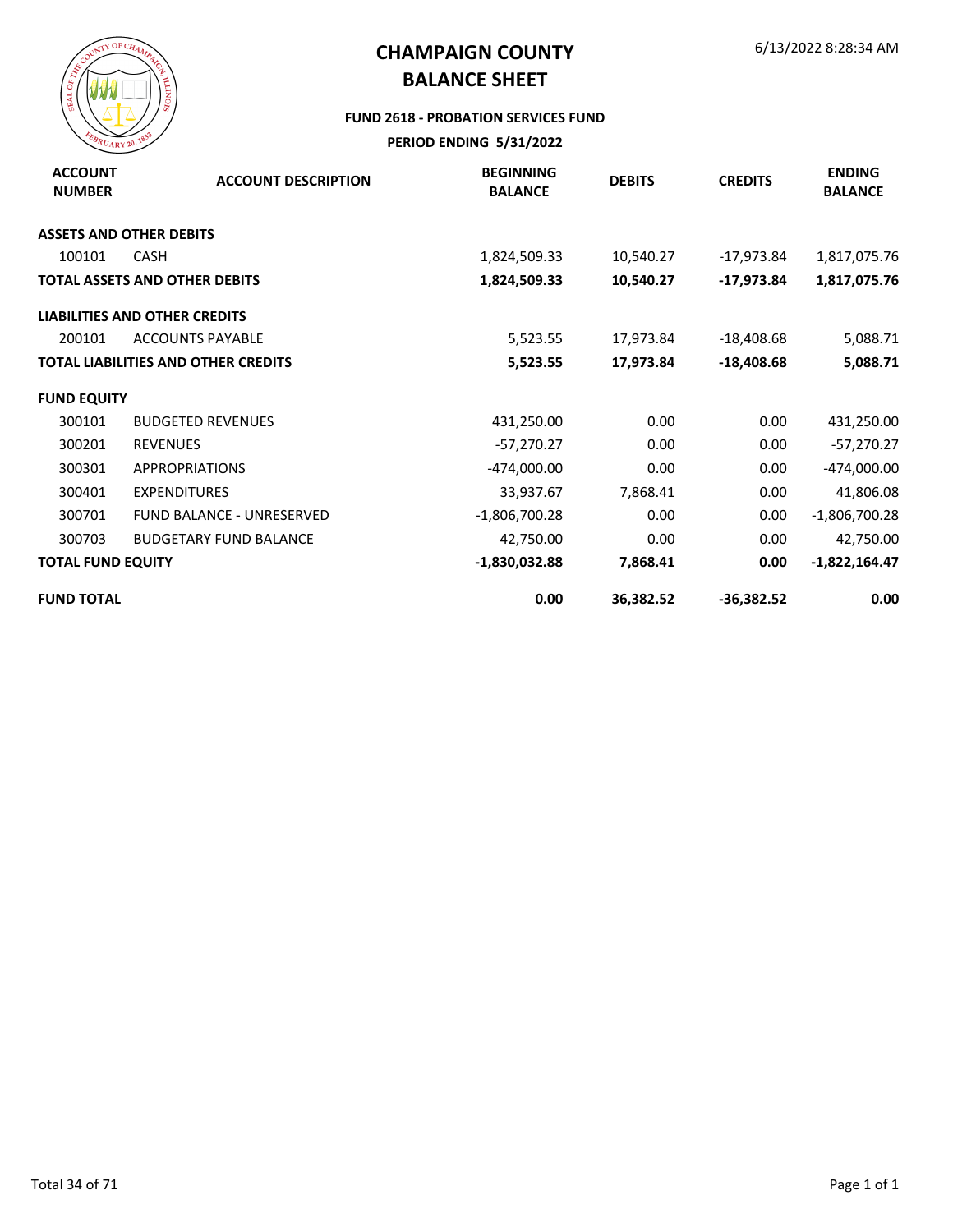

#### **FUND 2619 - TAX SALE AUTOMATION FUND**

| <b>ACCOUNT</b><br><b>NUMBER</b> | <b>ACCOUNT DESCRIPTION</b>                 | <b>BEGINNING</b><br><b>BALANCE</b> | <b>DEBITS</b> | <b>CREDITS</b> | <b>ENDING</b><br><b>BALANCE</b> |
|---------------------------------|--------------------------------------------|------------------------------------|---------------|----------------|---------------------------------|
|                                 | <b>ASSETS AND OTHER DEBITS</b>             |                                    |               |                |                                 |
| 100101                          | <b>CASH</b>                                | 16,657.99                          | 2,763.13      | $-4,376.26$    | 15,044.86                       |
| 100401                          | <b>PREPAID EXPENSES</b>                    | 237.00                             | 0.00          | $-237.00$      | 0.00                            |
|                                 | <b>TOTAL ASSETS AND OTHER DEBITS</b>       | 16,894.99                          | 2,763.13      | $-4,613.26$    | 15,044.86                       |
|                                 | <b>LIABILITIES AND OTHER CREDITS</b>       |                                    |               |                |                                 |
| 200101                          | <b>ACCOUNTS PAYABLE</b>                    | 17.07                              | 2,344.26      | $-2,344.26$    | 17.07                           |
| 200201                          | SALARIES AND WAGES PAYABLE                 | 0.00                               | 2,032.00      | $-2,032.00$    | 0.00                            |
|                                 | <b>TOTAL LIABILITIES AND OTHER CREDITS</b> | 17.07                              | 4,376.26      | $-4,376.26$    | 17.07                           |
| <b>FUND EQUITY</b>              |                                            |                                    |               |                |                                 |
| 300101                          | <b>BUDGETED REVENUES</b>                   | 20,200.00                          | 0.00          | 0.00           | 20,200.00                       |
| 300201                          | <b>REVENUES</b>                            | $-3,751.18$                        | 0.00          | $-338.00$      | $-4,089.18$                     |
| 300301                          | <b>APPROPRIATIONS</b>                      | $-11,424.00$                       | 0.00          | 0.00           | $-11,424.00$                    |
| 300401                          | <b>EXPENDITURES</b>                        | 146.40                             | 2,188.13      | 0.00           | 2,334.53                        |
| 300701                          | <b>FUND BALANCE - UNRESERVED</b>           | $-13,307.28$                       | 0.00          | 0.00           | $-13,307.28$                    |
| 300703                          | <b>BUDGETARY FUND BALANCE</b>              | $-8,776.00$                        | 0.00          | 0.00           | $-8,776.00$                     |
| <b>TOTAL FUND EQUITY</b>        |                                            | $-16,912.06$                       | 2,188.13      | $-338.00$      | $-15,061.93$                    |
| <b>FUND TOTAL</b>               |                                            | 0.00                               | 9,327.52      | $-9,327.52$    | 0.00                            |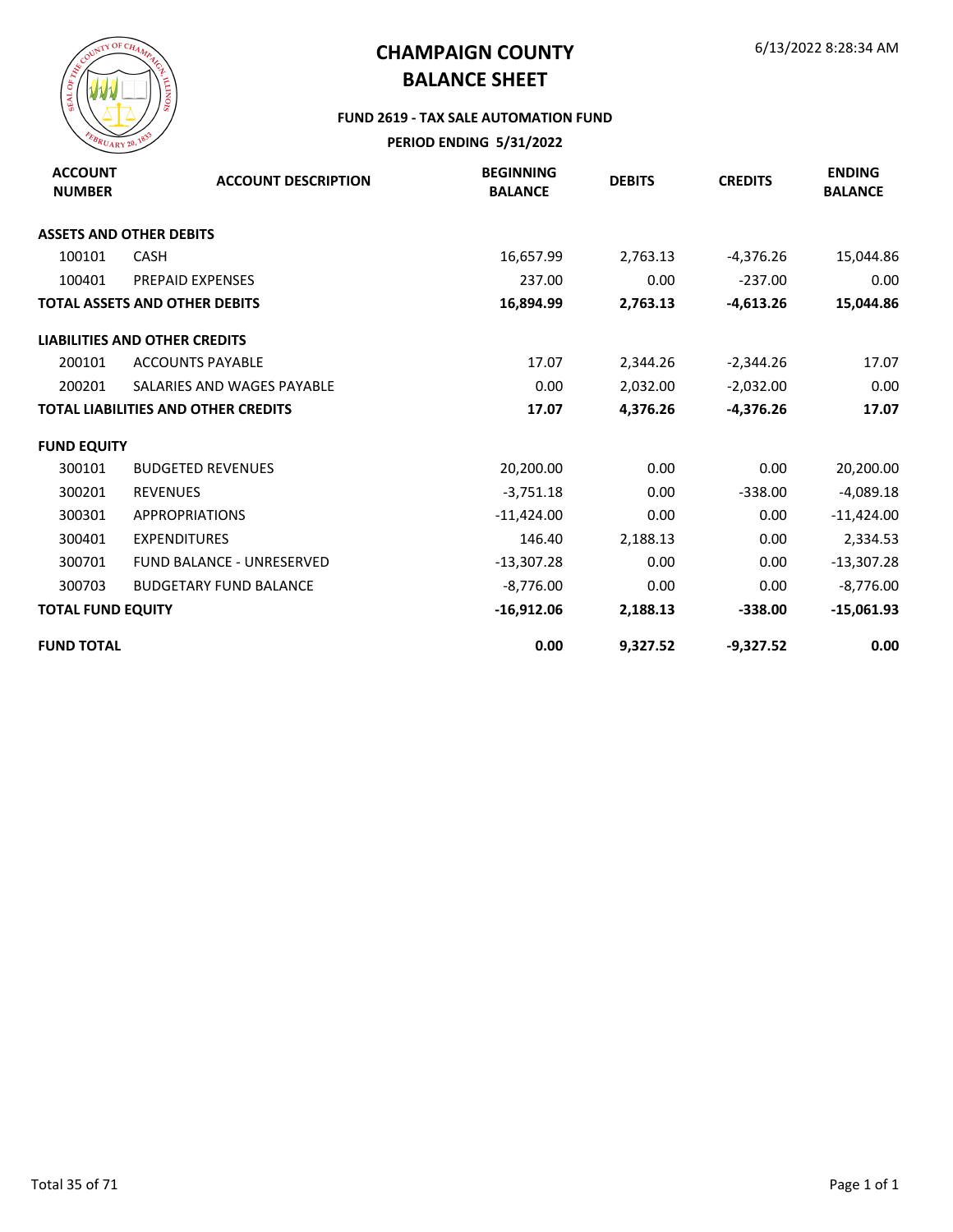

#### **FUND 2621 - STS ATTY DRUG FORFEITURES**

| <b>ACCOUNT</b><br><b>NUMBER</b> | <b>ACCOUNT DESCRIPTION</b>                 | <b>BEGINNING</b><br><b>BALANCE</b> | <b>DEBITS</b> | <b>CREDITS</b> | <b>ENDING</b><br><b>BALANCE</b> |
|---------------------------------|--------------------------------------------|------------------------------------|---------------|----------------|---------------------------------|
|                                 | <b>ASSETS AND OTHER DEBITS</b>             |                                    |               |                |                                 |
| 100101                          | <b>CASH</b>                                | 140,581.58                         | 5,894.13      | $-11,788.26$   | 134,687.45                      |
|                                 | <b>TOTAL ASSETS AND OTHER DEBITS</b>       | 140,581.58                         | 5,894.13      | $-11,788.26$   | 134,687.45                      |
|                                 | <b>LIABILITIES AND OTHER CREDITS</b>       |                                    |               |                |                                 |
| 200101                          | <b>ACCOUNTS PAYABLE</b>                    | $-1,914.29$                        | 11,788.26     | $-16,231.32$   | $-6,357.35$                     |
|                                 | <b>TOTAL LIABILITIES AND OTHER CREDITS</b> | $-1,914.29$                        | 11,788.26     | $-16,231.32$   | -6,357.35                       |
| <b>FUND EQUITY</b>              |                                            |                                    |               |                |                                 |
| 300101                          | <b>BUDGETED REVENUES</b>                   | 24,000.00                          | 0.00          | 0.00           | 24,000.00                       |
| 300201                          | <b>REVENUES</b>                            | $-37,998.23$                       | 0.00          | 0.00           | -37,998.23                      |
| 300301                          | <b>APPROPRIATIONS</b>                      | $-104, 175.00$                     | 0.00          | 0.00           | $-104, 175.00$                  |
| 300401                          | <b>EXPENDITURES</b>                        | 9,893.17                           | 10,337.19     | 0.00           | 20,230.36                       |
| 300701                          | <b>FUND BALANCE - UNRESERVED</b>           | $-110,562.23$                      | 0.00          | 0.00           | $-110,562.23$                   |
| 300703                          | <b>BUDGETARY FUND BALANCE</b>              | 80,175.00                          | 0.00          | 0.00           | 80,175.00                       |
| <b>TOTAL FUND EQUITY</b>        |                                            | $-138,667.29$                      | 10,337.19     | 0.00           | $-128,330.10$                   |
| <b>FUND TOTAL</b>               |                                            | 0.00                               | 28,019.58     | $-28,019.58$   | 0.00                            |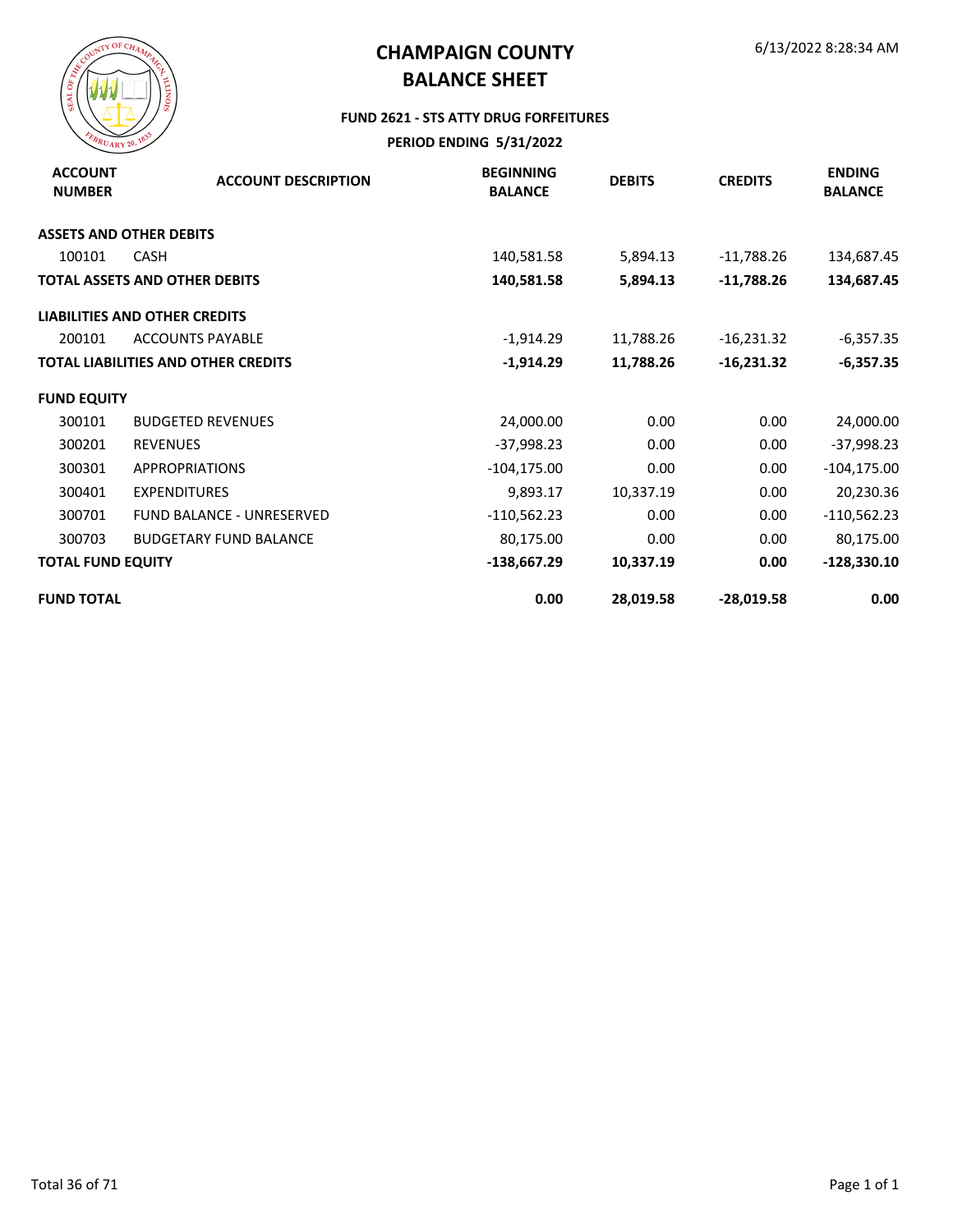

#### **FUND 2627 - PROPERTY TAX INT FEE FUND**

| <b>ACCOUNT</b><br><b>NUMBER</b> | <b>ACCOUNT DESCRIPTION</b>                 | <b>BEGINNING</b><br><b>BALANCE</b> | <b>DEBITS</b> | <b>CREDITS</b> | <b>ENDING</b><br><b>BALANCE</b> |
|---------------------------------|--------------------------------------------|------------------------------------|---------------|----------------|---------------------------------|
|                                 | <b>ASSETS AND OTHER DEBITS</b>             |                                    |               |                |                                 |
| 100101                          | <b>CASH</b>                                | $-61.57$                           | 0.00          | 0.00           | $-61.57$                        |
| 100201                          | <b>TERM INVESTMENTS</b>                    | 103,675.69                         | 0.00          | 0.00           | 103,675.69                      |
|                                 | <b>TOTAL ASSETS AND OTHER DEBITS</b>       | 103,614.12                         | 0.00          | 0.00           | 103,614.12                      |
|                                 | <b>LIABILITIES AND OTHER CREDITS</b>       |                                    |               |                |                                 |
| 200101                          | <b>ACCOUNTS PAYABLE</b>                    | 65,595.00                          | 0.00          | 0.00           | 65,595.00                       |
|                                 | <b>TOTAL LIABILITIES AND OTHER CREDITS</b> | 65,595.00                          | 0.00          | 0.00           | 65,595.00                       |
| <b>FUND EQUITY</b>              |                                            |                                    |               |                |                                 |
| 300101                          | <b>BUDGETED REVENUES</b>                   | 57,000.00                          | 0.00          | 0.00           | 57,000.00                       |
| 300201                          | <b>REVENUES</b>                            | $-33.43$                           | 0.00          | 0.00           | $-33.43$                        |
| 300301                          | <b>APPROPRIATIONS</b>                      | $-57,000.00$                       | 0.00          | 0.00           | $-57,000.00$                    |
| 300701                          | <b>FUND BALANCE - UNRESERVED</b>           | -169,175.69                        | 0.00          | 0.00           | $-169, 175.69$                  |
| <b>TOTAL FUND EQUITY</b>        |                                            | $-169,209.12$                      | 0.00          | 0.00           | $-169,209.12$                   |
| <b>FUND TOTAL</b>               |                                            | 0.00                               | 0.00          | 0.00           | 0.00                            |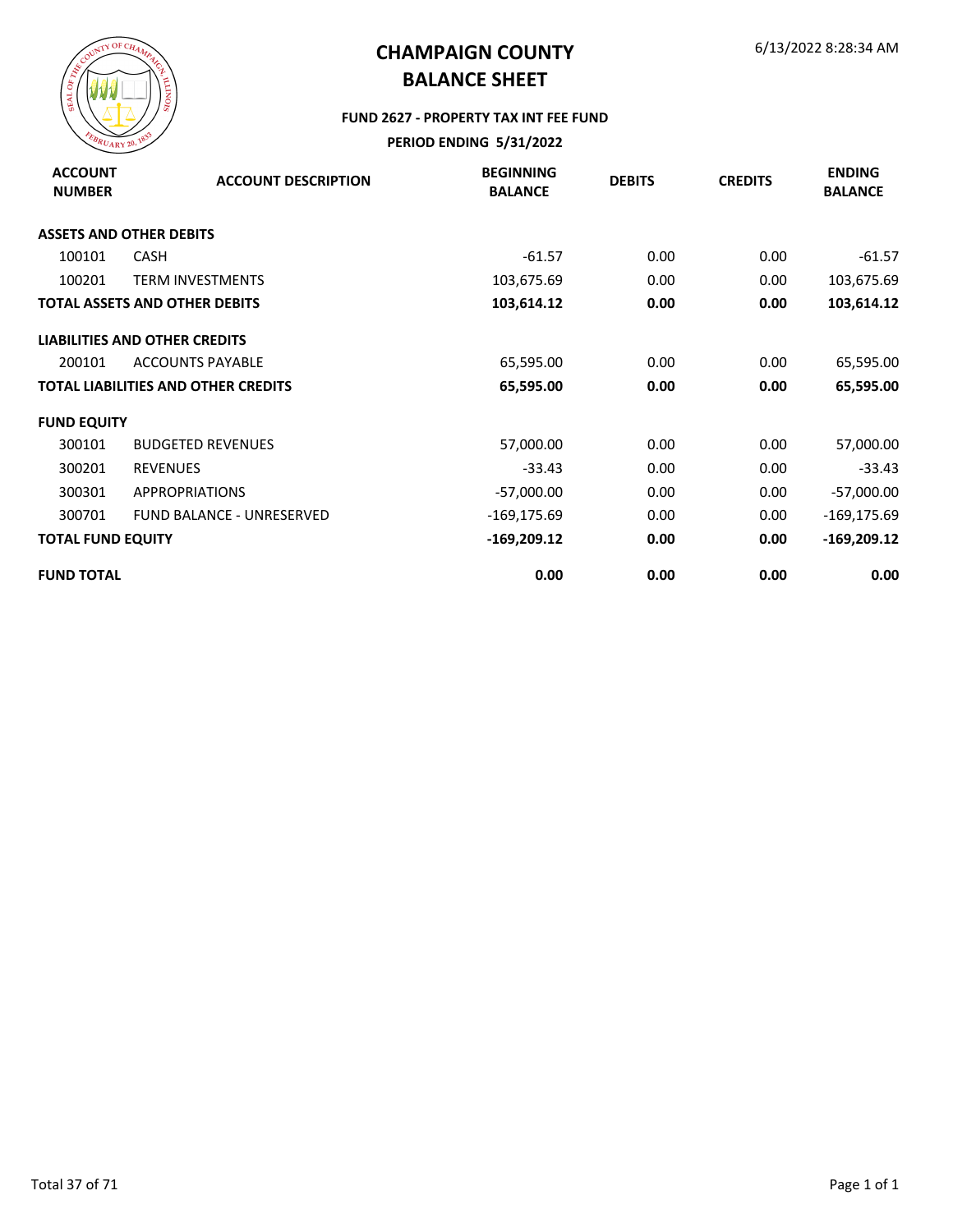

### **FUND 2628 - ELECTN ASSIST/ACCESSIBLTY**

| <b>ACCOUNT</b><br><b>NUMBER</b> | <b>ACCOUNT DESCRIPTION</b>                 | <b>BEGINNING</b><br><b>BALANCE</b> | <b>DEBITS</b> | <b>CREDITS</b> | <b>ENDING</b><br><b>BALANCE</b> |
|---------------------------------|--------------------------------------------|------------------------------------|---------------|----------------|---------------------------------|
|                                 | <b>ASSETS AND OTHER DEBITS</b>             |                                    |               |                |                                 |
| 100101                          | <b>CASH</b>                                | $-81,678.12$                       | 2,393.03      | -4,786.06      | $-84,071.15$                    |
|                                 | <b>TOTAL ASSETS AND OTHER DEBITS</b>       | $-81,678.12$                       | 2,393.03      | $-4,786.06$    | $-84,071.15$                    |
|                                 | <b>LIABILITIES AND OTHER CREDITS</b>       |                                    |               |                |                                 |
| 200101                          | <b>ACCOUNTS PAYABLE</b>                    | 256.50                             | 2,961.63      | $-3,225.78$    | -7.65                           |
| 200201                          | SALARIES AND WAGES PAYABLE                 | 0.00                               | 1,824.43      | $-1,824.43$    | 0.00                            |
|                                 | <b>TOTAL LIABILITIES AND OTHER CREDITS</b> | 256.50                             | 4,786.06      | $-5,050.21$    | $-7.65$                         |
| <b>FUND EQUITY</b>              |                                            |                                    |               |                |                                 |
| 300101                          | <b>BUDGETED REVENUES</b>                   | 221,768.00                         | 0.00          | 0.00           | 221,768.00                      |
| 300301                          | <b>APPROPRIATIONS</b>                      | $-221,768.00$                      | 0.00          | 0.00           | $-221,768.00$                   |
| 300401                          | <b>EXPENDITURES</b>                        | 9,388.79                           | 2,657.18      | 0.00           | 12,045.97                       |
| 300701                          | <b>FUND BALANCE - UNRESERVED</b>           | 72,032.83                          | 0.00          | 0.00           | 72,032.83                       |
| <b>TOTAL FUND EQUITY</b>        |                                            | 81,421.62                          | 2,657.18      | 0.00           | 84,078.80                       |
| <b>FUND TOTAL</b>               |                                            | 0.00                               | 9,836.27      | $-9,836.27$    | 0.00                            |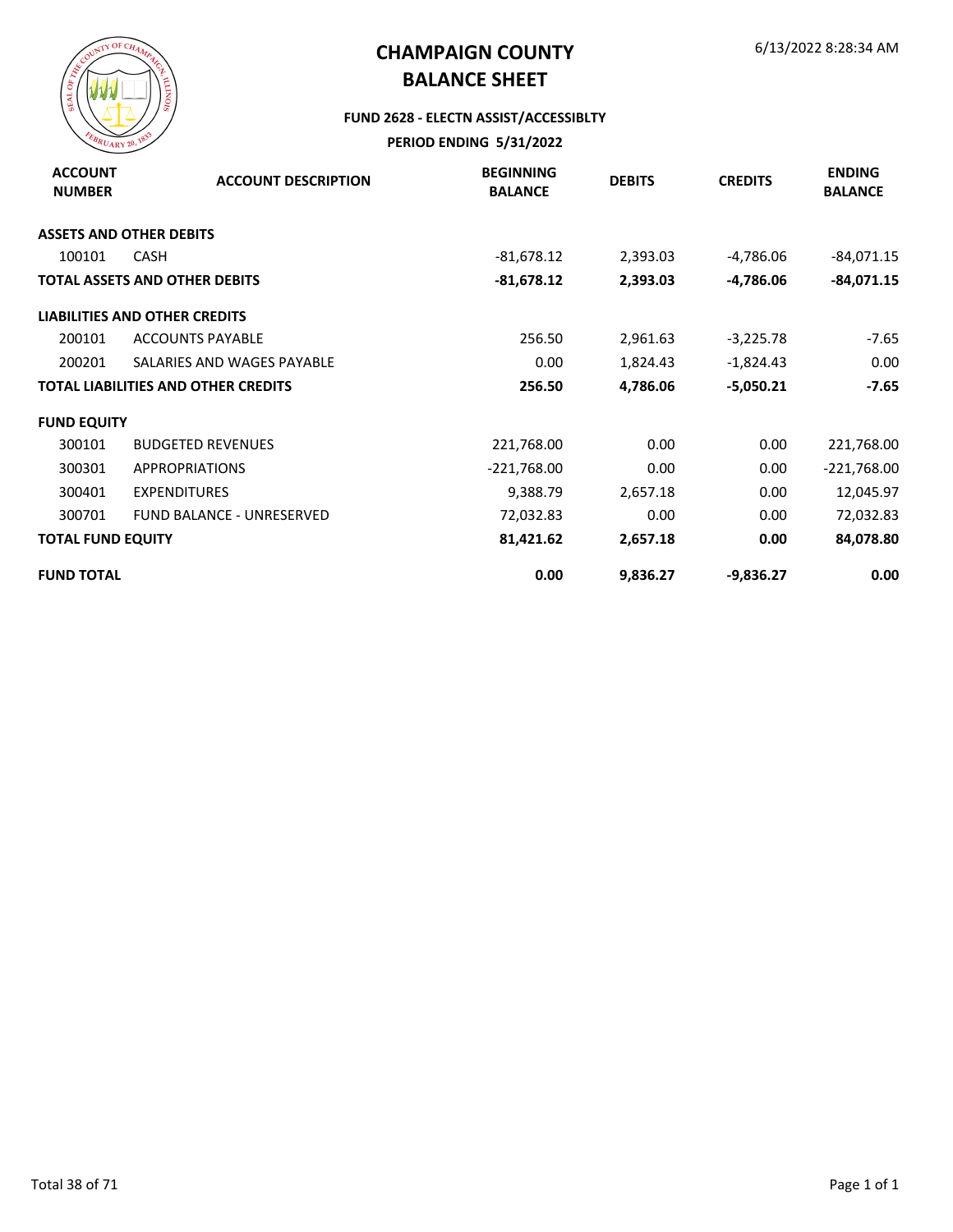

#### **FUND 2629 - COUNTY HISTORICAL FUND**

| <b>ACCOUNT</b><br><b>NUMBER</b> | <b>ACCOUNT DESCRIPTION</b>           | <b>BEGINNING</b><br><b>BALANCE</b> | <b>DEBITS</b> | <b>CREDITS</b> | <b>ENDING</b><br><b>BALANCE</b> |
|---------------------------------|--------------------------------------|------------------------------------|---------------|----------------|---------------------------------|
|                                 | <b>ASSETS AND OTHER DEBITS</b>       |                                    |               |                |                                 |
| 100101                          | <b>CASH</b>                          | 8,898.40                           | 0.00          | 0.00           | 8,898.40                        |
|                                 | <b>TOTAL ASSETS AND OTHER DEBITS</b> | 8,898.40                           | 0.00          | 0.00           | 8,898.40                        |
|                                 | <b>LIABILITIES AND OTHER CREDITS</b> |                                    |               |                |                                 |
|                                 | TOTAL LIABILITIES AND OTHER CREDITS  | 0.00                               | 0.00          | 0.00           | 0.00                            |
| <b>FUND EQUITY</b>              |                                      |                                    |               |                |                                 |
| 300101                          | <b>BUDGETED REVENUES</b>             | 10.00                              | 0.00          | 0.00           | 10.00                           |
| 300201                          | <b>REVENUES</b>                      | $-5.65$                            | 0.00          | 0.00           | $-5.65$                         |
| 300701                          | <b>FUND BALANCE - UNRESERVED</b>     | $-8,892.75$                        | 0.00          | 0.00           | $-8,892.75$                     |
| 300703                          | <b>BUDGETARY FUND BALANCE</b>        | $-10.00$                           | 0.00          | 0.00           | $-10.00$                        |
| <b>TOTAL FUND EQUITY</b>        |                                      | $-8,898.40$                        | 0.00          | 0.00           | -8,898.40                       |
| <b>FUND TOTAL</b>               |                                      | 0.00                               | 0.00          | 0.00           | 0.00                            |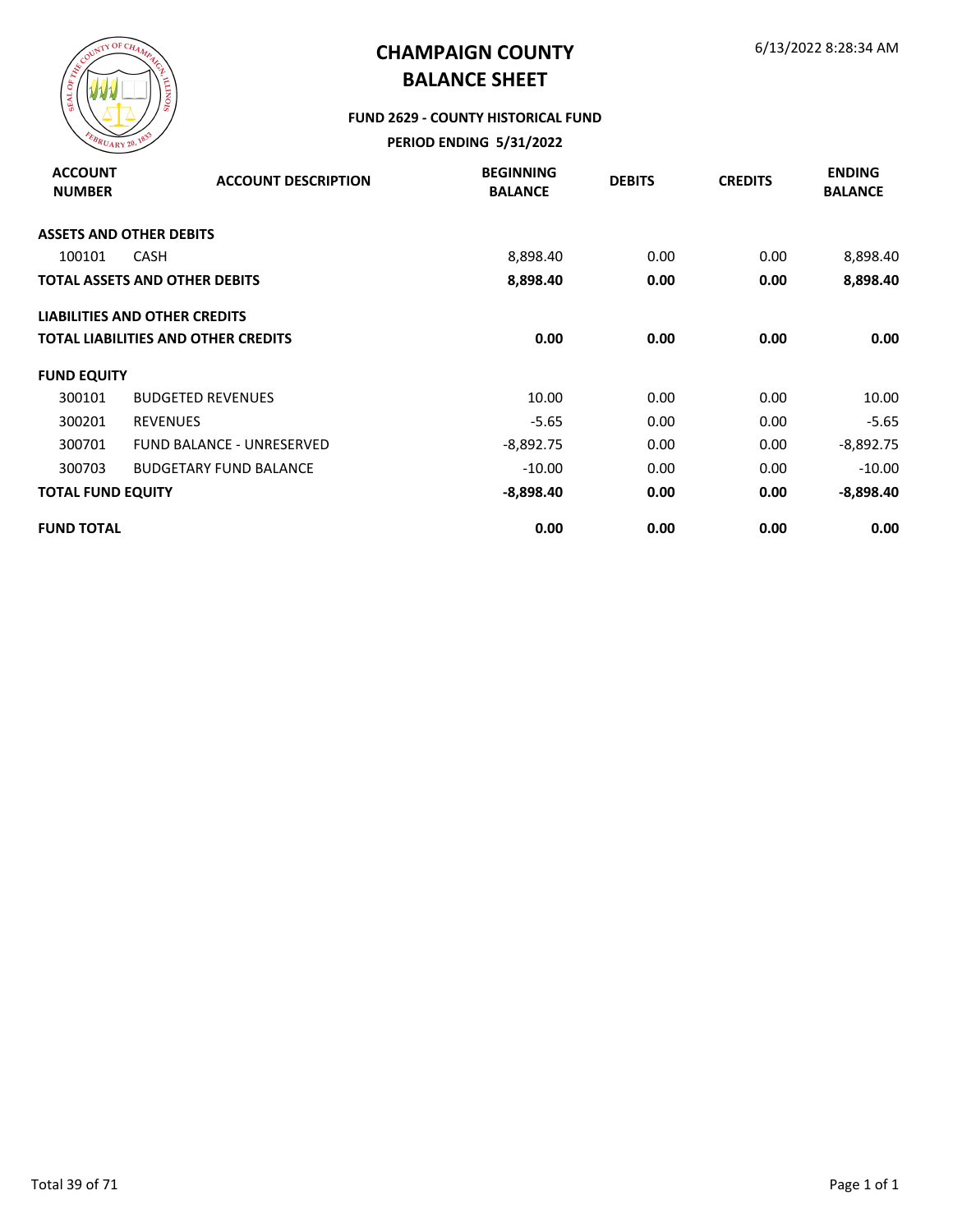

#### **FUND 2630 - CIR CLK OPERATION & ADMIN**

| <b>ACCOUNT</b><br><b>NUMBER</b> | <b>ACCOUNT DESCRIPTION</b>                 | <b>BEGINNING</b><br><b>BALANCE</b> | <b>DEBITS</b> | <b>CREDITS</b> | <b>ENDING</b><br><b>BALANCE</b> |
|---------------------------------|--------------------------------------------|------------------------------------|---------------|----------------|---------------------------------|
|                                 | <b>ASSETS AND OTHER DEBITS</b>             |                                    |               |                |                                 |
| 100101                          | <b>CASH</b>                                | 168,240.81                         | 11,278.31     | $-22,556.62$   | 156,962.50                      |
|                                 | <b>TOTAL ASSETS AND OTHER DEBITS</b>       | 168,240.81                         | 11,278.31     | $-22,556.62$   | 156,962.50                      |
|                                 | <b>LIABILITIES AND OTHER CREDITS</b>       |                                    |               |                |                                 |
| 200101                          | <b>ACCOUNTS PAYABLE</b>                    | 6,223.49                           | 14,327.62     | $-14,293.20$   | 6,257.91                        |
| 200201                          | SALARIES AND WAGES PAYABLE                 | 2,057.25                           | 8,229.00      | $-8,229.00$    | 2,057.25                        |
|                                 | <b>TOTAL LIABILITIES AND OTHER CREDITS</b> | 8,280.74                           | 22,556.62     | $-22,522.20$   | 8,315.16                        |
| <b>FUND EQUITY</b>              |                                            |                                    |               |                |                                 |
| 300101                          | <b>BUDGETED REVENUES</b>                   | 265,824.00                         | 0.00          | 0.00           | 265,824.00                      |
| 300201                          | <b>REVENUES</b>                            | $-140,182.00$                      | 0.00          | 0.00           | $-140,182.00$                   |
| 300301                          | <b>APPROPRIATIONS</b>                      | $-289,850.00$                      | 0.00          | 0.00           | $-289,850.00$                   |
| 300401                          | <b>EXPENDITURES</b>                        | 48,661.07                          | 11,243.89     | 0.00           | 59,904.96                       |
| 300501                          | <b>ENCUMBRANCES</b>                        | 57,051.82                          | 0.00          | 0.00           | 57,051.82                       |
| 300601                          | RESERVE FOR ENCUMBRANCES                   | $-57,051.82$                       | 0.00          | 0.00           | $-57,051.82$                    |
| 300701                          | <b>FUND BALANCE - UNRESERVED</b>           | $-85,000.62$                       | 0.00          | 0.00           | $-85,000.62$                    |
| 300703                          | <b>BUDGETARY FUND BALANCE</b>              | 24,026.00                          | 0.00          | 0.00           | 24,026.00                       |
| <b>TOTAL FUND EQUITY</b>        |                                            | $-176,521.55$                      | 11,243.89     | 0.00           | $-165,277.66$                   |
| <b>FUND TOTAL</b>               |                                            | 0.00                               | 45,078.82     | -45,078.82     | 0.00                            |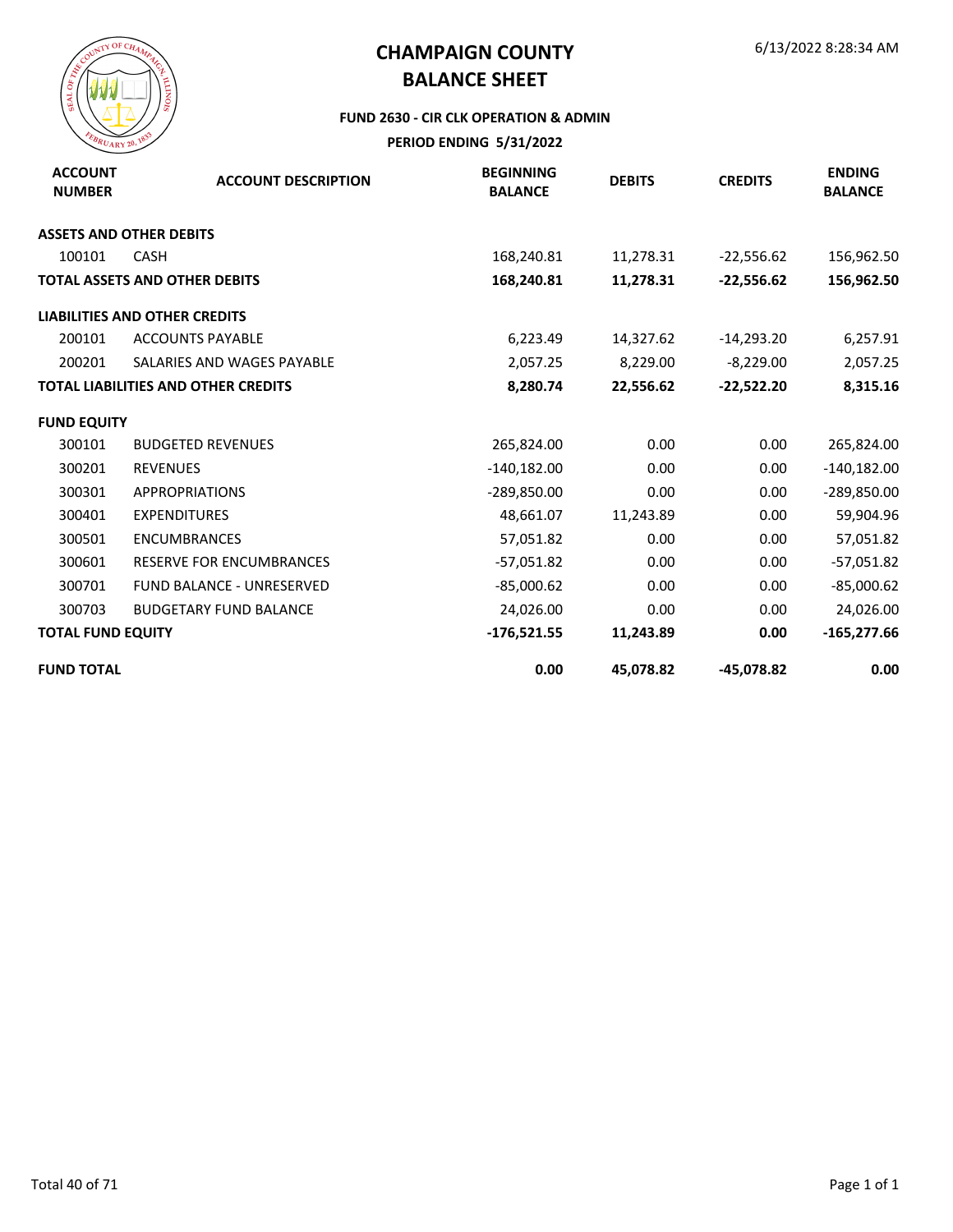

#### **FUND 2632 - CIR CLK ELCTRNC CITATIONS**

| <b>ACCOUNT</b><br><b>NUMBER</b> | <b>ACCOUNT DESCRIPTION</b>                 | <b>BEGINNING</b><br><b>BALANCE</b> | <b>DEBITS</b> | <b>CREDITS</b> | <b>ENDING</b><br><b>BALANCE</b> |
|---------------------------------|--------------------------------------------|------------------------------------|---------------|----------------|---------------------------------|
|                                 | <b>ASSETS AND OTHER DEBITS</b>             |                                    |               |                |                                 |
| 100101                          | <b>CASH</b>                                | 228,865.50                         | 0.00          | 0.00           | 228,865.50                      |
|                                 | <b>TOTAL ASSETS AND OTHER DEBITS</b>       | 228,865.50                         | 0.00          | 0.00           | 228,865.50                      |
|                                 | <b>LIABILITIES AND OTHER CREDITS</b>       |                                    |               |                |                                 |
|                                 | <b>TOTAL LIABILITIES AND OTHER CREDITS</b> | 0.00                               | 0.00          | 0.00           | 0.00                            |
| <b>FUND EQUITY</b>              |                                            |                                    |               |                |                                 |
| 300101                          | <b>BUDGETED REVENUES</b>                   | 54,906.00                          | 0.00          | 0.00           | 54,906.00                       |
| 300201                          | <b>REVENUES</b>                            | $-8,043.62$                        | 0.00          | 0.00           | $-8,043.62$                     |
| 300301                          | <b>APPROPRIATIONS</b>                      | $-50,000.00$                       | 0.00          | 0.00           | $-50,000.00$                    |
| 300701                          | FUND BALANCE - UNRESERVED                  | $-220,821.88$                      | 0.00          | 0.00           | $-220,821.88$                   |
| 300703                          | <b>BUDGETARY FUND BALANCE</b>              | $-4,906.00$                        | 0.00          | 0.00           | $-4,906.00$                     |
| <b>TOTAL FUND EQUITY</b>        |                                            | $-228,865.50$                      | 0.00          | 0.00           | $-228,865.50$                   |
| <b>FUND TOTAL</b>               |                                            | 0.00                               | 0.00          | 0.00           | 0.00                            |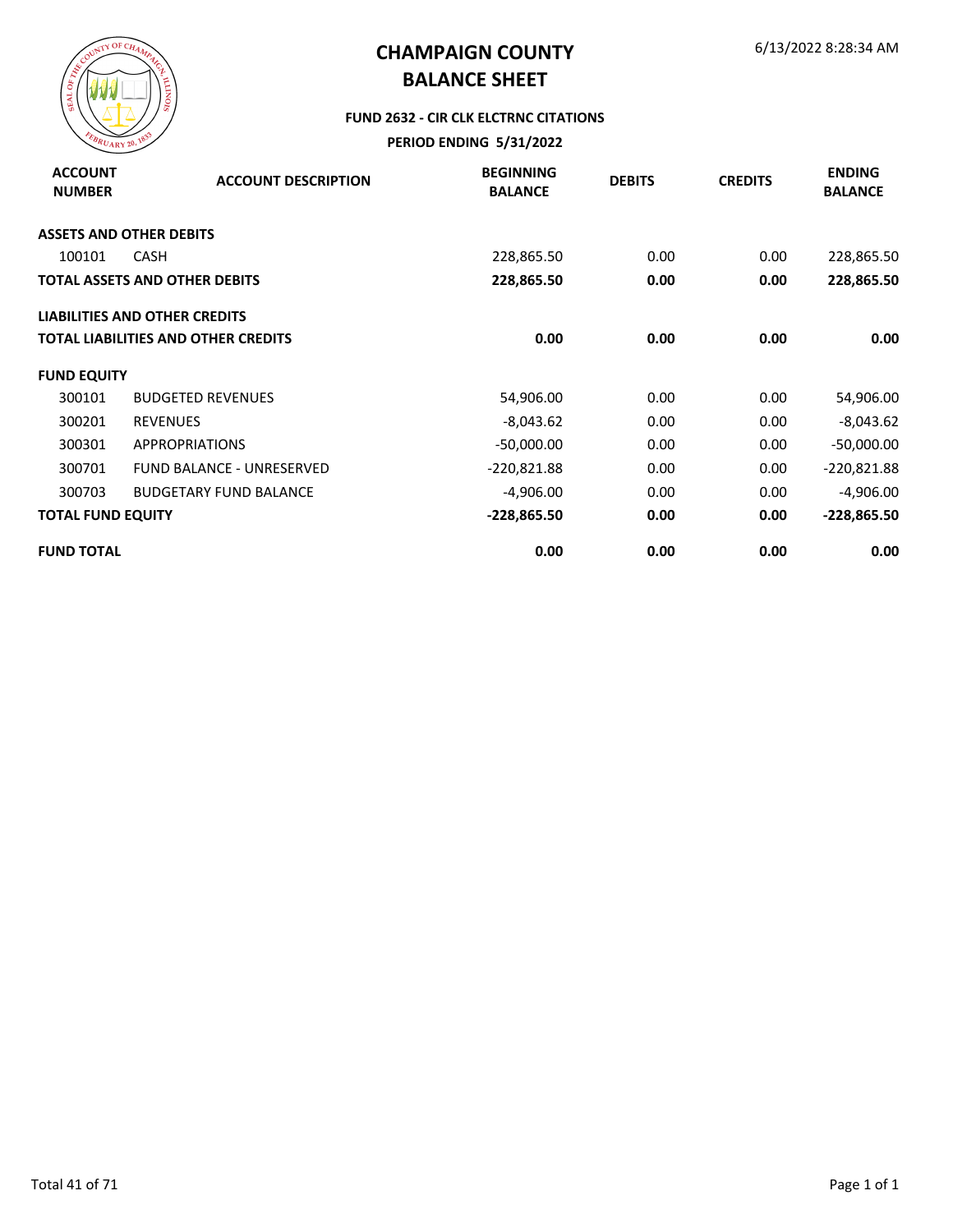

#### **FUND 2633 - STS ATTY RECORDS AUTOMATN**

| <b>ACCOUNT</b><br><b>NUMBER</b> | <b>ACCOUNT DESCRIPTION</b>                 | <b>BEGINNING</b><br><b>BALANCE</b> | <b>DEBITS</b> | <b>CREDITS</b> | <b>ENDING</b><br><b>BALANCE</b> |
|---------------------------------|--------------------------------------------|------------------------------------|---------------|----------------|---------------------------------|
|                                 | <b>ASSETS AND OTHER DEBITS</b>             |                                    |               |                |                                 |
| 100101                          | <b>CASH</b>                                | 8,646.59                           | 0.00          | 0.00           | 8,646.59                        |
|                                 | <b>TOTAL ASSETS AND OTHER DEBITS</b>       | 8,646.59                           | 0.00          | 0.00           | 8,646.59                        |
|                                 | <b>LIABILITIES AND OTHER CREDITS</b>       |                                    |               |                |                                 |
|                                 | <b>TOTAL LIABILITIES AND OTHER CREDITS</b> | 0.00                               | 0.00          | 0.00           | 0.00                            |
| <b>FUND EQUITY</b>              |                                            |                                    |               |                |                                 |
| 300101                          | <b>BUDGETED REVENUES</b>                   | 5,030.00                           | 0.00          | 0.00           | 5,030.00                        |
| 300201                          | <b>REVENUES</b>                            | $-695.22$                          | 0.00          | 0.00           | $-695.22$                       |
| 300301                          | <b>APPROPRIATIONS</b>                      | $-5,000.00$                        | 0.00          | 0.00           | $-5,000.00$                     |
| 300701                          | <b>FUND BALANCE - UNRESERVED</b>           | $-7,951.37$                        | 0.00          | 0.00           | $-7,951.37$                     |
| 300703                          | <b>BUDGETARY FUND BALANCE</b>              | $-30.00$                           | 0.00          | 0.00           | $-30.00$                        |
| <b>TOTAL FUND EQUITY</b>        |                                            | $-8,646.59$                        | 0.00          | 0.00           | $-8,646.59$                     |
| <b>FUND TOTAL</b>               |                                            | 0.00                               | 0.00          | 0.00           | 0.00                            |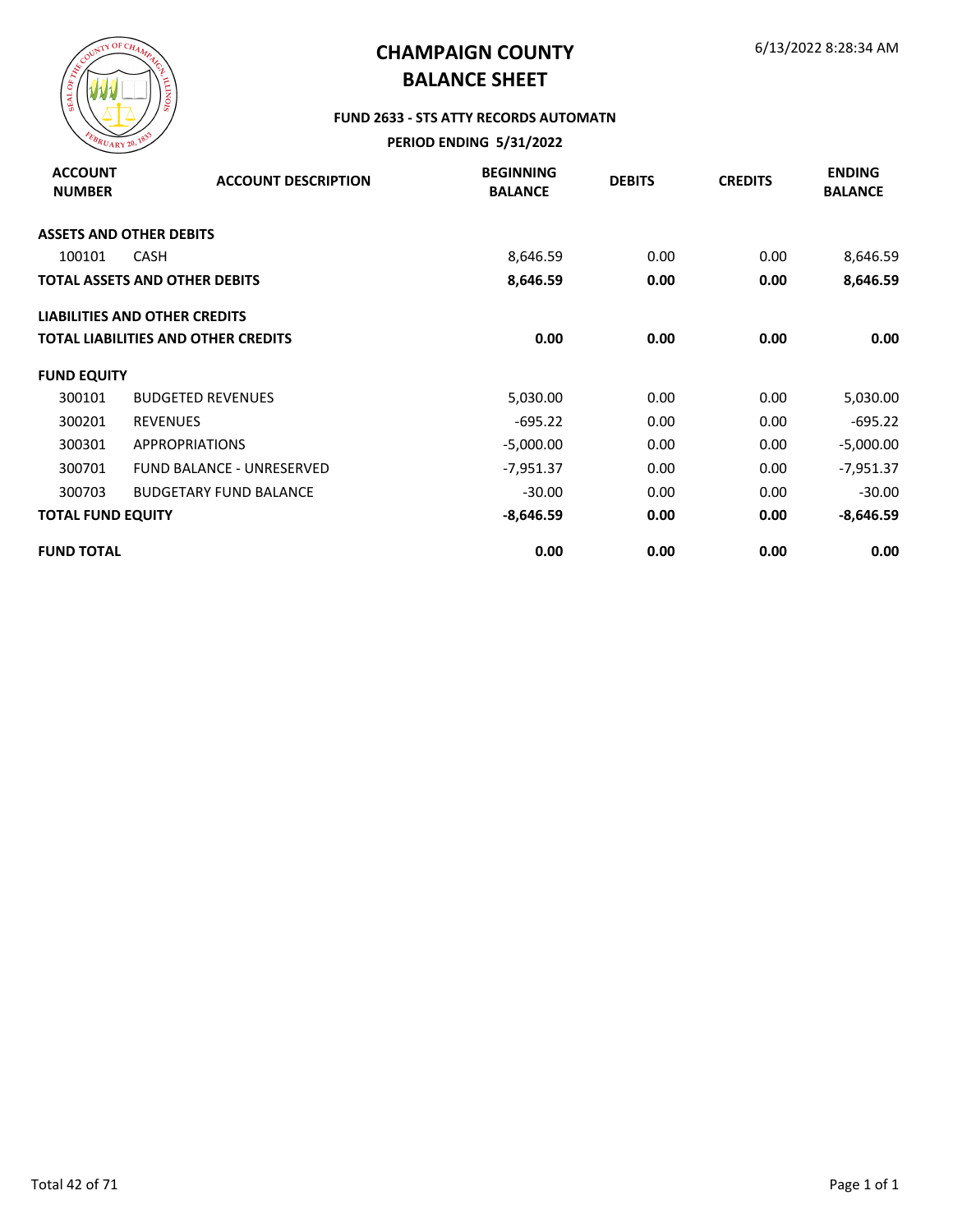

#### **FUND 2635 - CANNABIS REGULATION FUND**

| <b>ACCOUNT</b><br><b>NUMBER</b> | <b>ACCOUNT DESCRIPTION</b>           | <b>BEGINNING</b><br><b>BALANCE</b> | <b>DEBITS</b> | <b>CREDITS</b> | <b>ENDING</b><br><b>BALANCE</b> |
|---------------------------------|--------------------------------------|------------------------------------|---------------|----------------|---------------------------------|
|                                 | <b>ASSETS AND OTHER DEBITS</b>       |                                    |               |                |                                 |
| 100101                          | <b>CASH</b>                          | 48,394.56                          | 0.00          | 0.00           | 48,394.56                       |
|                                 | TOTAL ASSETS AND OTHER DEBITS        | 48,394.56                          | 0.00          | 0.00           | 48,394.56                       |
|                                 | <b>LIABILITIES AND OTHER CREDITS</b> |                                    |               |                |                                 |
|                                 | TOTAL LIABILITIES AND OTHER CREDITS  | 0.00                               | 0.00          | 0.00           | 0.00                            |
| <b>FUND EQUITY</b>              |                                      |                                    |               |                |                                 |
| 300101                          | <b>BUDGETED REVENUES</b>             | 48,000.00                          | 0.00          | 0.00           | 48,000.00                       |
| 300201                          | <b>REVENUES</b>                      | $-4,441.97$                        | 0.00          | 0.00           | -4,441.97                       |
| 300301                          | <b>APPROPRIATIONS</b>                | $-48,000.00$                       | 0.00          | 0.00           | -48,000.00                      |
| 300701                          | <b>FUND BALANCE - UNRESERVED</b>     | -43,952.59                         | 0.00          | 0.00           | $-43,952.59$                    |
| <b>TOTAL FUND EQUITY</b>        |                                      | -48,394.56                         | 0.00          | 0.00           | -48,394.56                      |
| <b>FUND TOTAL</b>               |                                      | 0.00                               | 0.00          | 0.00           | 0.00                            |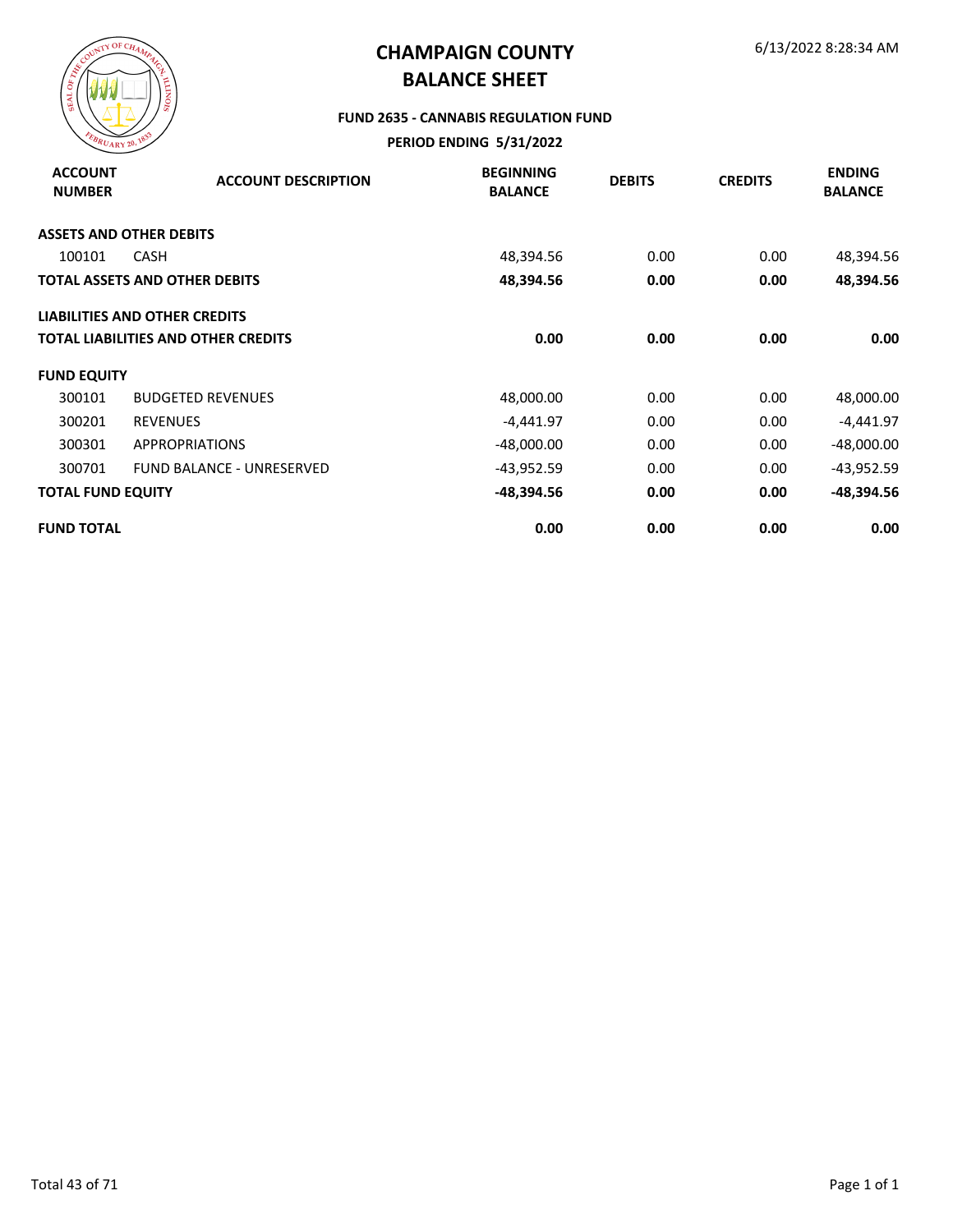

#### **FUND 2638 - CORONER STATUTORY FEES**

| <b>ACCOUNT</b><br><b>NUMBER</b> | <b>ACCOUNT DESCRIPTION</b>                 | <b>BEGINNING</b><br><b>BALANCE</b> | <b>DEBITS</b> | <b>CREDITS</b> | <b>ENDING</b><br><b>BALANCE</b> |
|---------------------------------|--------------------------------------------|------------------------------------|---------------|----------------|---------------------------------|
|                                 | <b>ASSETS AND OTHER DEBITS</b>             |                                    |               |                |                                 |
| 100101                          | <b>CASH</b>                                | 57,195.39                          | 7,779.76      | $-4,215.51$    | 60,759.64                       |
|                                 | <b>TOTAL ASSETS AND OTHER DEBITS</b>       | 57,195.39                          | 7,779.76      | $-4,215.51$    | 60,759.64                       |
|                                 | <b>LIABILITIES AND OTHER CREDITS</b>       |                                    |               |                |                                 |
| 200101                          | <b>ACCOUNTS PAYABLE</b>                    | 166.47                             | 4,215.51      | $-3,257.49$    | 1,124.49                        |
|                                 | <b>TOTAL LIABILITIES AND OTHER CREDITS</b> | 166.47                             | 4,215.51      | $-3,257.49$    | 1,124.49                        |
| <b>FUND EQUITY</b>              |                                            |                                    |               |                |                                 |
| 300101                          | <b>BUDGETED REVENUES</b>                   | 62,000.00                          | 0.00          | 0.00           | 62,000.00                       |
| 300201                          | <b>REVENUES</b>                            | $-22,295.98$                       | 0.00          | $-5,548.63$    | $-27,844.61$                    |
| 300301                          | <b>APPROPRIATIONS</b>                      | $-36,352.00$                       | 0.00          | 0.00           | $-36,352.00$                    |
| 300401                          | <b>EXPENDITURES</b>                        | 7,950.72                           | 1,026.36      | 0.00           | 8,977.08                        |
| 300701                          | <b>FUND BALANCE - UNRESERVED</b>           | $-43,016.60$                       | 0.00          | 0.00           | $-43,016.60$                    |
| 300703                          | <b>BUDGETARY FUND BALANCE</b>              | $-25,648.00$                       | 0.00          | 0.00           | $-25,648.00$                    |
| <b>TOTAL FUND EQUITY</b>        |                                            | $-57,361.86$                       | 1,026.36      | -5,548.63      | $-61,884.13$                    |
| <b>FUND TOTAL</b>               |                                            | 0.00                               | 13,021.63     | $-13,021.63$   | 0.00                            |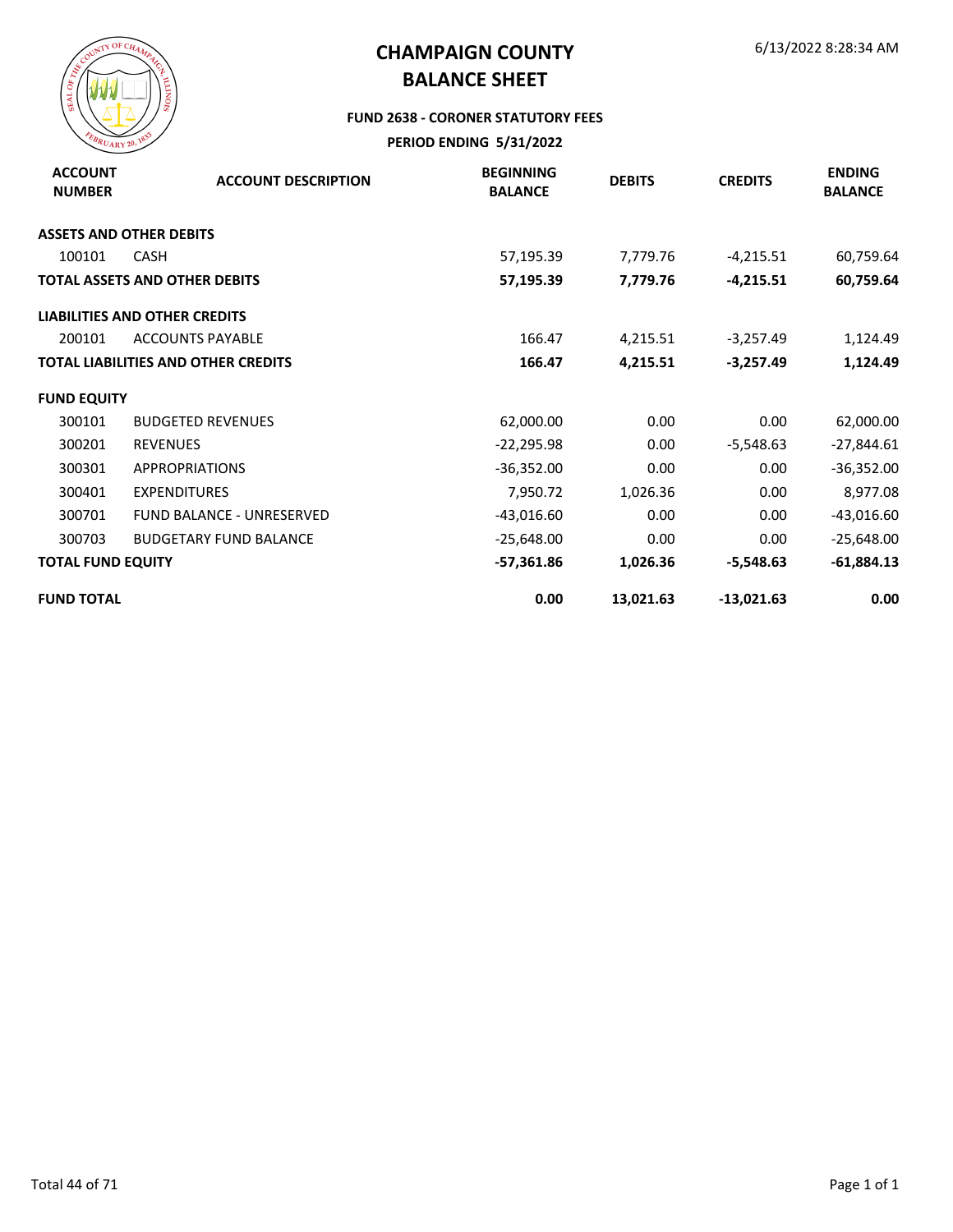

#### **FUND 2658 - JAIL COMMISSARY**

| <b>ACCOUNT</b><br><b>NUMBER</b> | <b>ACCOUNT DESCRIPTION</b>                 | <b>BEGINNING</b><br><b>BALANCE</b> | <b>DEBITS</b> | <b>CREDITS</b> | <b>ENDING</b><br><b>BALANCE</b> |
|---------------------------------|--------------------------------------------|------------------------------------|---------------|----------------|---------------------------------|
|                                 | <b>ASSETS AND OTHER DEBITS</b>             |                                    |               |                |                                 |
| 100101                          | <b>CASH</b>                                | 519,027.12                         | 12,411.49     | $-24,614.32$   | 506,824.29                      |
|                                 | <b>TOTAL ASSETS AND OTHER DEBITS</b>       | 519,027.12                         | 12,411.49     | $-24,614.32$   | 506,824.29                      |
|                                 | <b>LIABILITIES AND OTHER CREDITS</b>       |                                    |               |                |                                 |
| 200101                          | <b>ACCOUNTS PAYABLE</b>                    | 28,719.47                          | 24,614.32     | $-23,913.46$   | 29,420.33                       |
|                                 | <b>TOTAL LIABILITIES AND OTHER CREDITS</b> | 28,719.47                          | 24,614.32     | $-23,913.46$   | 29,420.33                       |
| <b>FUND EQUITY</b>              |                                            |                                    |               |                |                                 |
| 300101                          | <b>BUDGETED REVENUES</b>                   | 101,800.00                         | 0.00          | 0.00           | 101,800.00                      |
| 300201                          | <b>REVENUES</b>                            | $-334.10$                          | 0.00          | 0.00           | $-334.10$                       |
| 300301                          | <b>APPROPRIATIONS</b>                      | $-300,000.00$                      | 0.00          | 0.00           | $-300,000.00$                   |
| 300401                          | <b>EXPENDITURES</b>                        | 5,239.50                           | 11,501.97     | 0.00           | 16,741.47                       |
| 300701                          | <b>FUND BALANCE - UNRESERVED</b>           | -552,651.99                        | 0.00          | 0.00           | $-552,651.99$                   |
| 300703                          | <b>BUDGETARY FUND BALANCE</b>              | 198,200.00                         | 0.00          | 0.00           | 198,200.00                      |
| <b>TOTAL FUND EQUITY</b>        |                                            | -547,746.59                        | 11,501.97     | 0.00           | $-536,244.62$                   |
| <b>FUND TOTAL</b>               |                                            | 0.00                               | 48,527.78     | $-48,527.78$   | 0.00                            |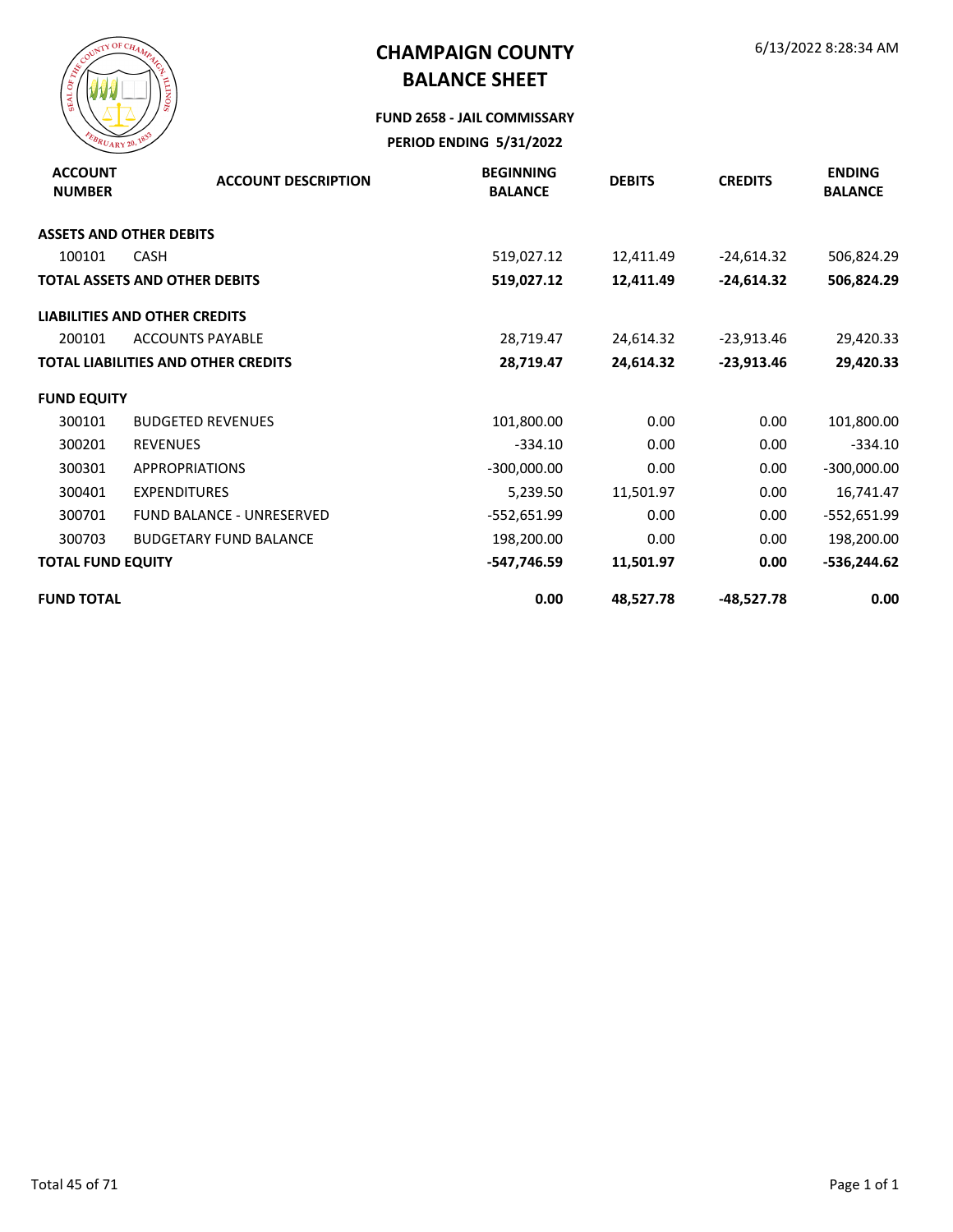

### **FUND 2659 - COUNTY JAIL MEDICAL COSTS**

| <b>ACCOUNT</b><br><b>NUMBER</b> | <b>ACCOUNT DESCRIPTION</b>                 | <b>BEGINNING</b><br><b>BALANCE</b> | <b>DEBITS</b> | <b>CREDITS</b> | <b>ENDING</b><br><b>BALANCE</b> |
|---------------------------------|--------------------------------------------|------------------------------------|---------------|----------------|---------------------------------|
|                                 | <b>ASSETS AND OTHER DEBITS</b>             |                                    |               |                |                                 |
| 100101                          | <b>CASH</b>                                | 4,111.12                           | 0.00          | 0.00           | 4,111.12                        |
|                                 | <b>TOTAL ASSETS AND OTHER DEBITS</b>       | 4,111.12                           | 0.00          | 0.00           | 4,111.12                        |
|                                 | <b>LIABILITIES AND OTHER CREDITS</b>       |                                    |               |                |                                 |
| 200101                          | <b>ACCOUNTS PAYABLE</b>                    | 12,122.23                          | 0.00          | 0.00           | 12,122.23                       |
|                                 | <b>TOTAL LIABILITIES AND OTHER CREDITS</b> | 12,122.23                          | 0.00          | 0.00           | 12,122.23                       |
| <b>FUND EQUITY</b>              |                                            |                                    |               |                |                                 |
| 300101                          | <b>BUDGETED REVENUES</b>                   | 24,100.00                          | 0.00          | 0.00           | 24,100.00                       |
| 300201                          | <b>REVENUES</b>                            | $-1,261.79$                        | 0.00          | 0.00           | $-1,261.79$                     |
| 300301                          | <b>APPROPRIATIONS</b>                      | $-24,100.00$                       | 0.00          | 0.00           | $-24,100.00$                    |
| 300701                          | <b>FUND BALANCE - UNRESERVED</b>           | $-14,971.56$                       | 0.00          | 0.00           | $-14,971.56$                    |
| <b>TOTAL FUND EQUITY</b>        |                                            | $-16,233.35$                       | 0.00          | 0.00           | $-16,233.35$                    |
| <b>FUND TOTAL</b>               |                                            | 0.00                               | 0.00          | 0.00           | 0.00                            |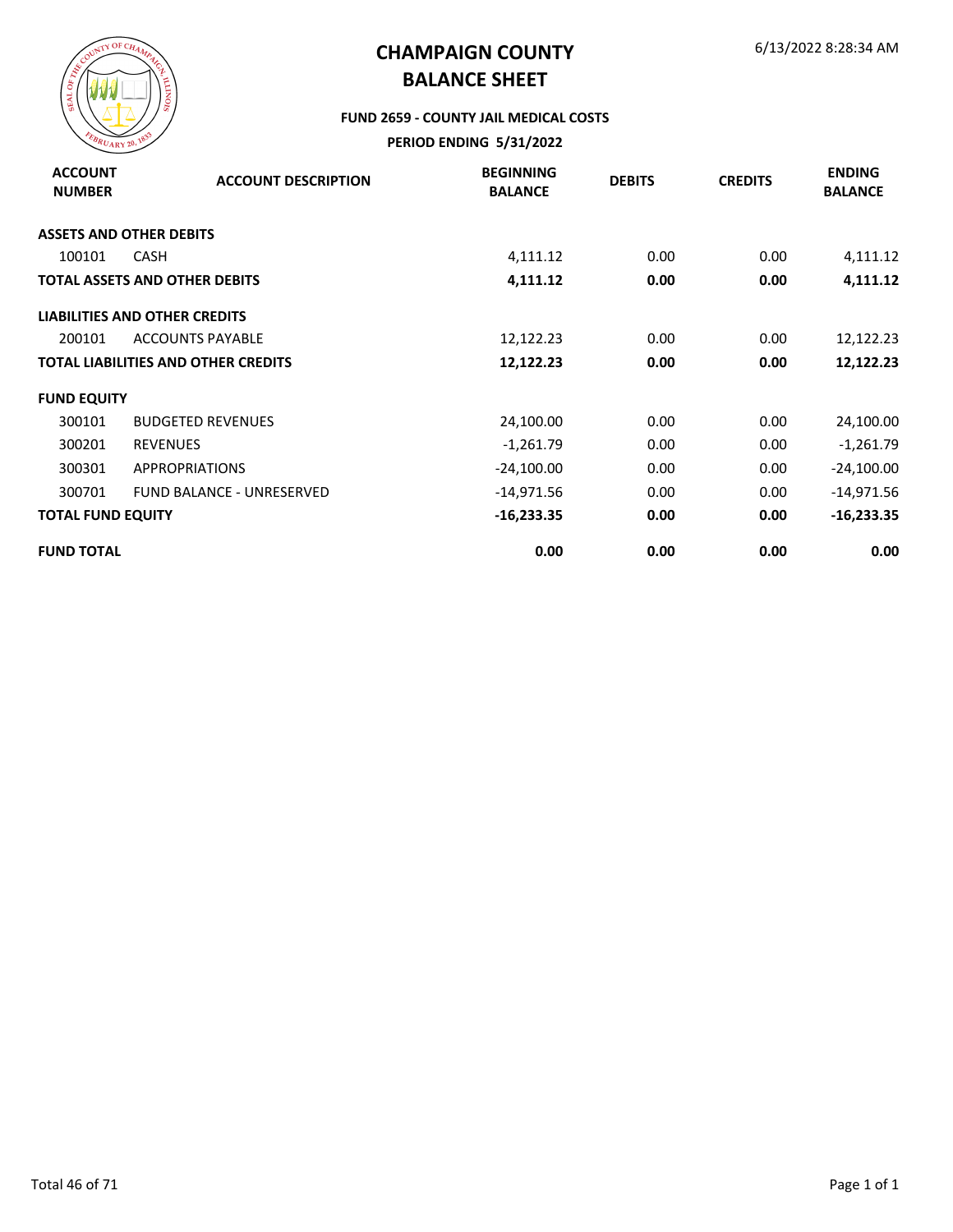

#### **FUND 2670 - COUNTY CLK AUTOMATION FND**

| <b>ACCOUNT</b><br><b>NUMBER</b> | <b>ACCOUNT DESCRIPTION</b>                 | <b>BEGINNING</b><br><b>BALANCE</b> | <b>DEBITS</b> | <b>CREDITS</b> | <b>ENDING</b><br><b>BALANCE</b> |
|---------------------------------|--------------------------------------------|------------------------------------|---------------|----------------|---------------------------------|
|                                 | <b>ASSETS AND OTHER DEBITS</b>             |                                    |               |                |                                 |
| 100101                          | <b>CASH</b>                                | 22,310.63                          | 3,095.05      | $-1,414.10$    | 23,991.58                       |
|                                 | <b>TOTAL ASSETS AND OTHER DEBITS</b>       | 22,310.63                          | 3,095.05      | $-1,414.10$    | 23,991.58                       |
|                                 | <b>LIABILITIES AND OTHER CREDITS</b>       |                                    |               |                |                                 |
| 200101                          | <b>ACCOUNTS PAYABLE</b>                    | 193.35                             | 1,414.10      | $-1,414.10$    | 193.35                          |
|                                 | <b>TOTAL LIABILITIES AND OTHER CREDITS</b> | 193.35                             | 1,414.10      | $-1,414.10$    | 193.35                          |
| <b>FUND EQUITY</b>              |                                            |                                    |               |                |                                 |
| 300101                          | <b>BUDGETED REVENUES</b>                   | 29,200.00                          | 0.00          | 0.00           | 29,200.00                       |
| 300201                          | <b>REVENUES</b>                            | $-13,326.83$                       | 0.00          | $-2,388.00$    | $-15,714.83$                    |
| 300301                          | <b>APPROPRIATIONS</b>                      | $-29,200.00$                       | 0.00          | 0.00           | $-29,200.00$                    |
| 300401                          | <b>EXPENDITURES</b>                        | 19,807.72                          | 707.05        | 0.00           | 20,514.77                       |
| 300701                          | <b>FUND BALANCE - UNRESERVED</b>           | $-28,984.87$                       | 0.00          | 0.00           | $-28,984.87$                    |
| <b>TOTAL FUND EQUITY</b>        |                                            | $-22,503.98$                       | 707.05        | $-2,388.00$    | $-24,184.93$                    |
| <b>FUND TOTAL</b>               |                                            | 0.00                               | 5,216.20      | $-5,216.20$    | 0.00                            |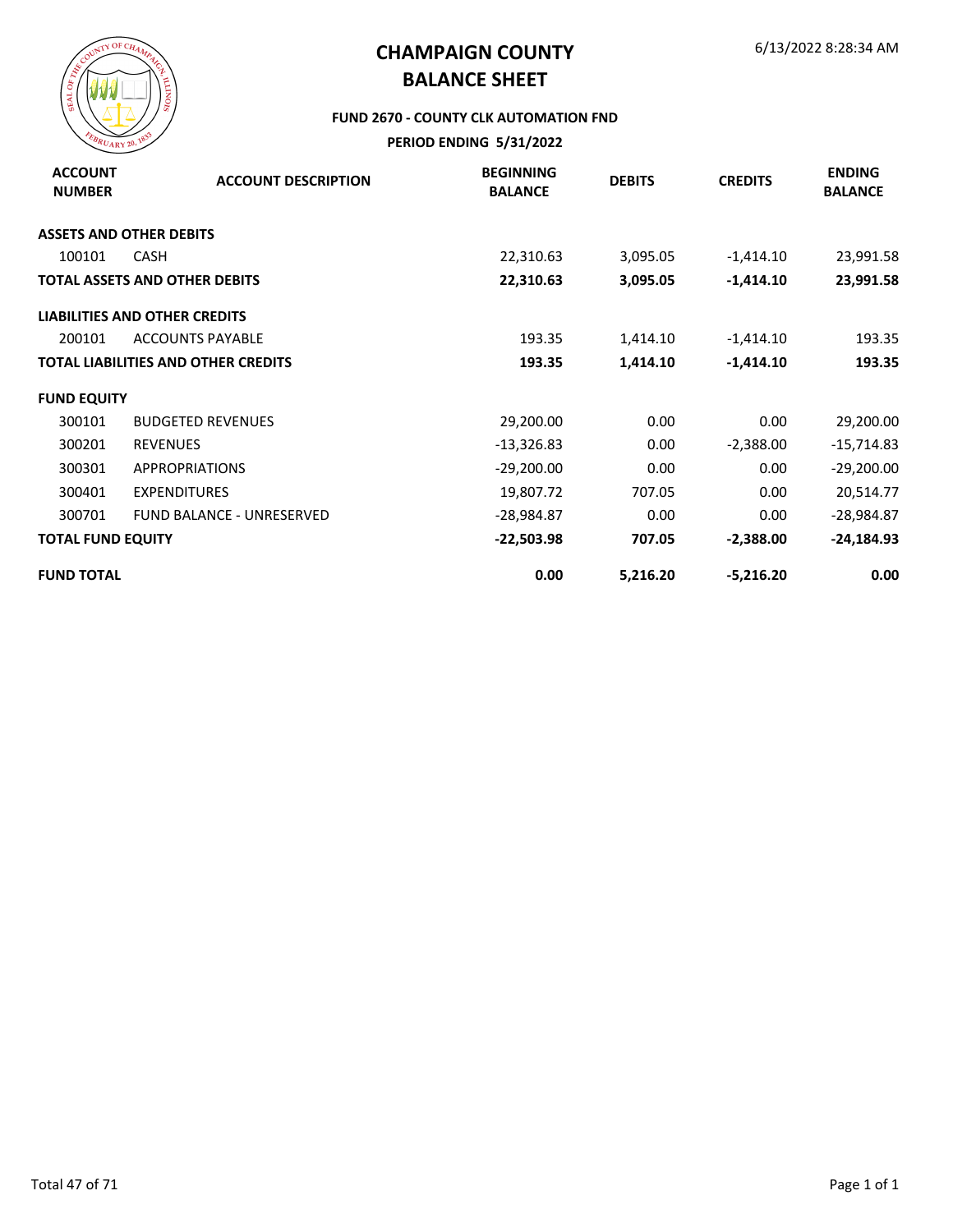

#### **FUND 2671 - COURT DOCUMENT STORAGE FD**

| <b>ACCOUNT</b><br><b>NUMBER</b> | <b>ACCOUNT DESCRIPTION</b>                 | <b>BEGINNING</b><br><b>BALANCE</b> | <b>DEBITS</b> | <b>CREDITS</b> | <b>ENDING</b><br><b>BALANCE</b> |
|---------------------------------|--------------------------------------------|------------------------------------|---------------|----------------|---------------------------------|
|                                 | <b>ASSETS AND OTHER DEBITS</b>             |                                    |               |                |                                 |
| 100101                          | <b>CASH</b>                                | 25,060.85                          | 24,058.77     | $-42,506.84$   | 6,612.78                        |
|                                 | <b>TOTAL ASSETS AND OTHER DEBITS</b>       | 25,060.85                          | 24,058.77     | $-42,506.84$   | 6,612.78                        |
|                                 | <b>LIABILITIES AND OTHER CREDITS</b>       |                                    |               |                |                                 |
| 200101                          | <b>ACCOUNTS PAYABLE</b>                    | $-5,772.62$                        | 35,998.23     | $-24,985.61$   | 5,240.00                        |
| 200201                          | SALARIES AND WAGES PAYABLE                 | 1,627.15                           | 6,508.61      | $-6,508.61$    | 1,627.15                        |
|                                 | <b>TOTAL LIABILITIES AND OTHER CREDITS</b> | $-4,145.47$                        | 42,506.84     | $-31,494.22$   | 6,867.15                        |
| <b>FUND EQUITY</b>              |                                            |                                    |               |                |                                 |
| 300101                          | <b>BUDGETED REVENUES</b>                   | 222,634.00                         | 0.00          | 0.00           | 222,634.00                      |
| 300201                          | <b>REVENUES</b>                            | $-37,566.40$                       | 0.00          | 0.00           | $-37,566.40$                    |
| 300301                          | <b>APPROPRIATIONS</b>                      | $-221,907.00$                      | 0.00          | 0.00           | $-221,907.00$                   |
| 300401                          | <b>EXPENDITURES</b>                        | 62,672.24                          | 10,065.45     | $-2,630.00$    | 70,107.69                       |
| 300501                          | <b>ENCUMBRANCES</b>                        | 7,870.00                           | 0.00          | $-7,870.00$    | 0.00                            |
| 300601                          | RESERVE FOR ENCUMBRANCES                   | $-7,870.00$                        | 7,870.00      | 0.00           | 0.00                            |
| 300701                          | FUND BALANCE - UNRESERVED                  | $-46,021.22$                       | 0.00          | 0.00           | $-46,021.22$                    |
| 300703                          | <b>BUDGETARY FUND BALANCE</b>              | $-727.00$                          | 0.00          | 0.00           | $-727.00$                       |
| <b>TOTAL FUND EQUITY</b>        |                                            | $-20,915.38$                       | 17,935.45     | $-10,500.00$   | $-13,479.93$                    |
| <b>FUND TOTAL</b>               |                                            | 0.00                               | 84,501.06     | $-84,501.06$   | 0.00                            |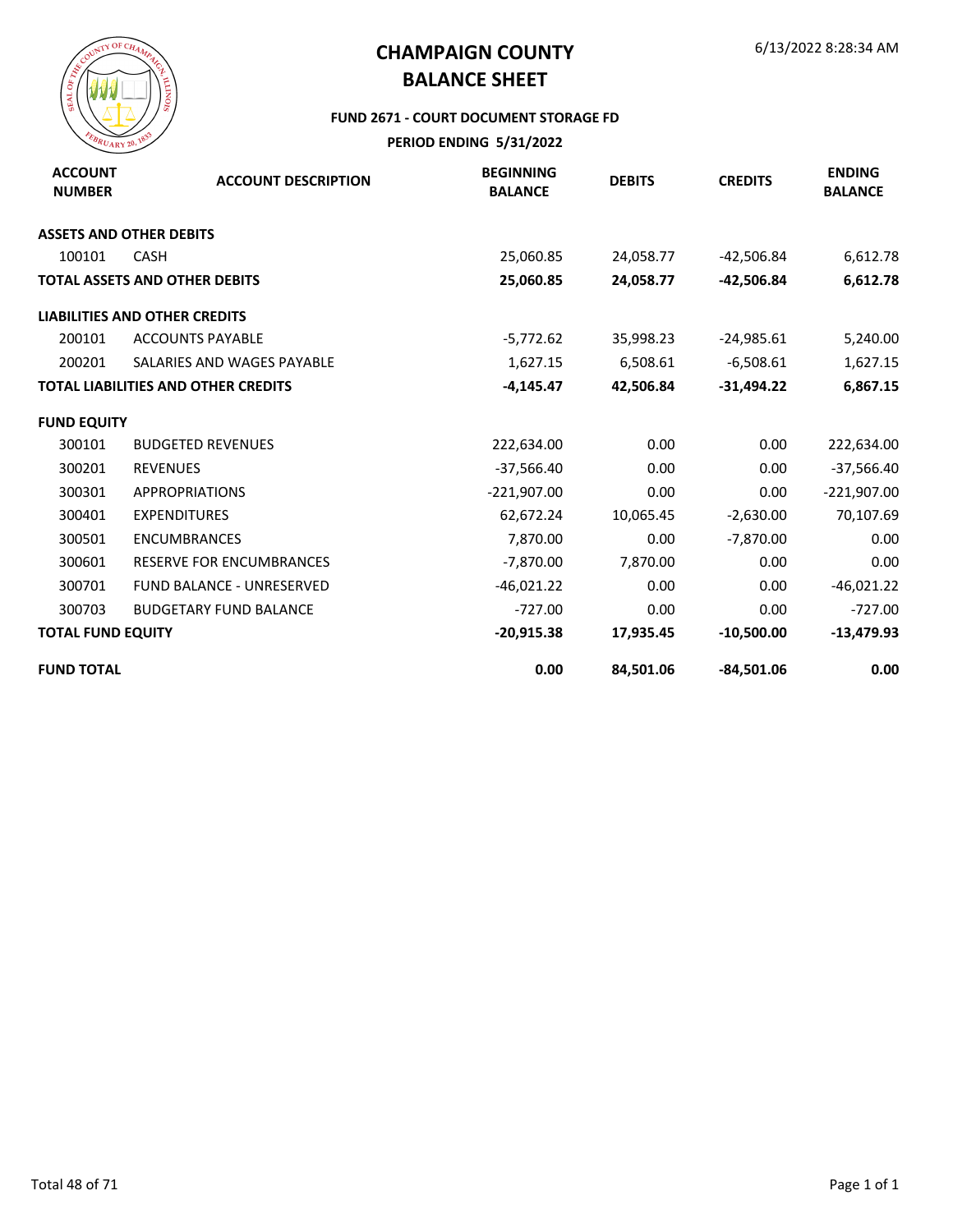

#### **FUND 2675 - VICTIM ADVOCACY GRT-ICJIA**

| <b>ACCOUNT</b><br><b>NUMBER</b>      | <b>ACCOUNT DESCRIPTION</b>                 | <b>BEGINNING</b><br><b>BALANCE</b> | <b>DEBITS</b> | <b>CREDITS</b> | <b>ENDING</b><br><b>BALANCE</b> |
|--------------------------------------|--------------------------------------------|------------------------------------|---------------|----------------|---------------------------------|
| <b>ASSETS AND OTHER DEBITS</b>       |                                            |                                    |               |                |                                 |
| <b>TOTAL ASSETS AND OTHER DEBITS</b> |                                            | 0.00                               | 0.00          | 0.00           | 0.00                            |
| LIABILITIES AND OTHER CREDITS        |                                            |                                    |               |                |                                 |
|                                      | <b>TOTAL LIABILITIES AND OTHER CREDITS</b> | 0.00                               | 0.00          | 0.00           | 0.00                            |
| <b>FUND EQUITY</b>                   |                                            |                                    |               |                |                                 |
| <b>TOTAL FUND EQUITY</b>             |                                            | 0.00                               | 0.00          | 0.00           | 0.00                            |
| <b>FUND TOTAL</b>                    |                                            | 0.00                               | 0.00          | 0.00           | 0.00                            |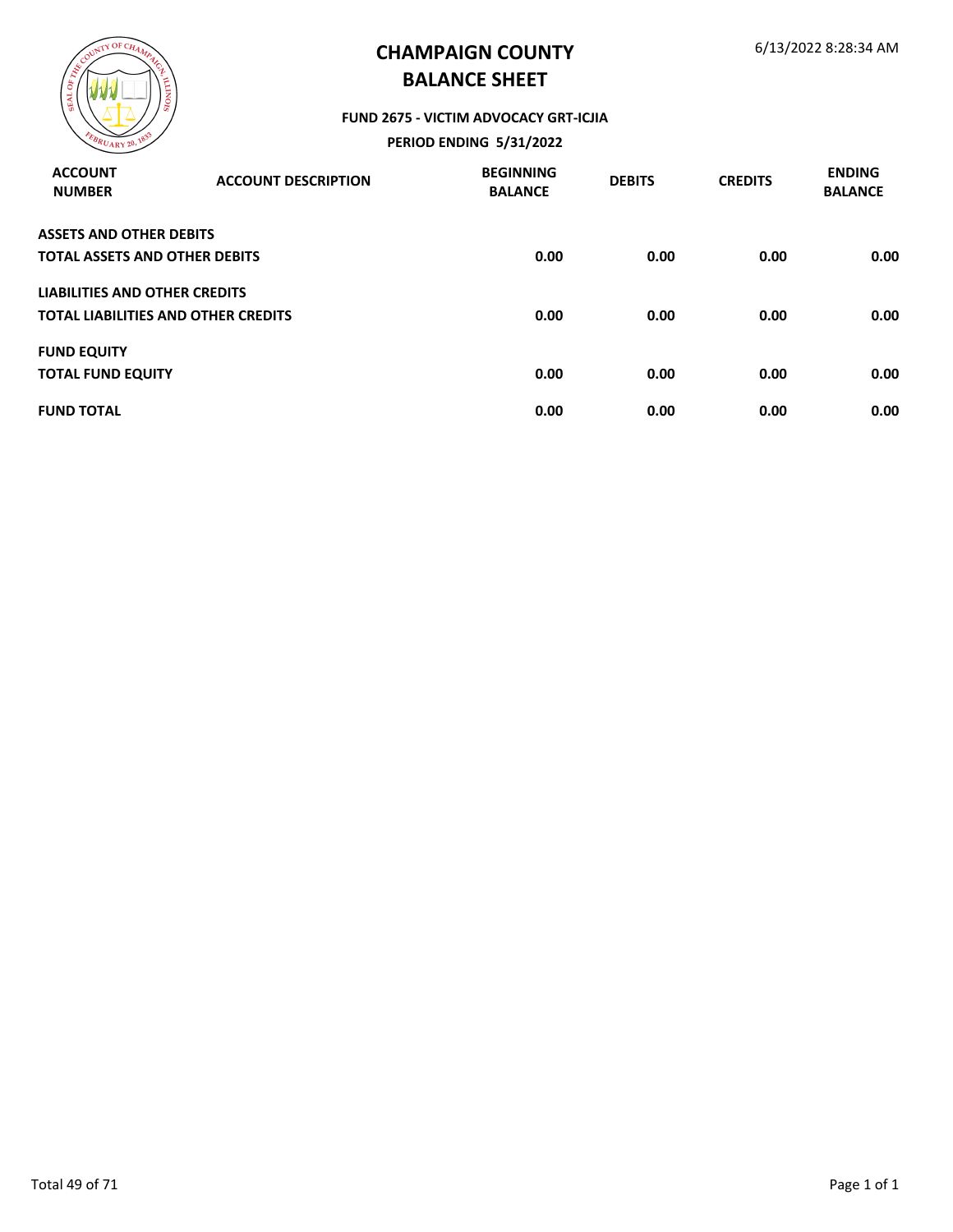

#### **FUND 2676 - SOLID WASTE MANAGEMENT**

| <b>ACCOUNT</b><br><b>NUMBER</b> | <b>ACCOUNT DESCRIPTION</b>                 | <b>BEGINNING</b><br><b>BALANCE</b> | <b>DEBITS</b> | <b>CREDITS</b> | <b>ENDING</b><br><b>BALANCE</b> |
|---------------------------------|--------------------------------------------|------------------------------------|---------------|----------------|---------------------------------|
|                                 | <b>ASSETS AND OTHER DEBITS</b>             |                                    |               |                |                                 |
| 100101                          | <b>CASH</b>                                | 16,374.59                          | 14,968.60     | $-27,679.20$   | 3,663.99                        |
|                                 | <b>TOTAL ASSETS AND OTHER DEBITS</b>       | 16,374.59                          | 14,968.60     | $-27,679.20$   | 3,663.99                        |
|                                 | <b>LIABILITIES AND OTHER CREDITS</b>       |                                    |               |                |                                 |
| 200101                          | <b>ACCOUNTS PAYABLE</b>                    | 0.00                               | 27,679.20     | $-27,679.20$   | 0.00                            |
| 200401                          | <b>DEFERRED REVENUES</b>                   | $-1,890.00$                        | 0.00          | 0.00           | $-1,890.00$                     |
|                                 | <b>TOTAL LIABILITIES AND OTHER CREDITS</b> | $-1,890.00$                        | 27,679.20     | $-27,679.20$   | $-1,890.00$                     |
| <b>FUND EQUITY</b>              |                                            |                                    |               |                |                                 |
| 300101                          | <b>BUDGETED REVENUES</b>                   | 34,600.00                          | 0.00          | 0.00           | 34,600.00                       |
| 300201                          | <b>REVENUES</b>                            | $-4,524.88$                        | 0.00          | $-1,129.00$    | $-5,653.88$                     |
| 300301                          | <b>APPROPRIATIONS</b>                      | $-39,800.00$                       | 0.00          | 0.00           | $-39,800.00$                    |
| 300401                          | <b>EXPENDITURES</b>                        | 3,277.78                           | 13,839.60     | 0.00           | 17,117.38                       |
| 300701                          | <b>FUND BALANCE - UNRESERVED</b>           | $-13,237.49$                       | 0.00          | 0.00           | $-13,237.49$                    |
| 300703                          | <b>BUDGETARY FUND BALANCE</b>              | 5,200.00                           | 0.00          | 0.00           | 5,200.00                        |
| <b>TOTAL FUND EQUITY</b>        |                                            | $-14,484.59$                       | 13,839.60     | $-1,129.00$    | $-1,773.99$                     |
| <b>FUND TOTAL</b>               |                                            | 0.00                               | 56,487.40     | $-56,487.40$   | 0.00                            |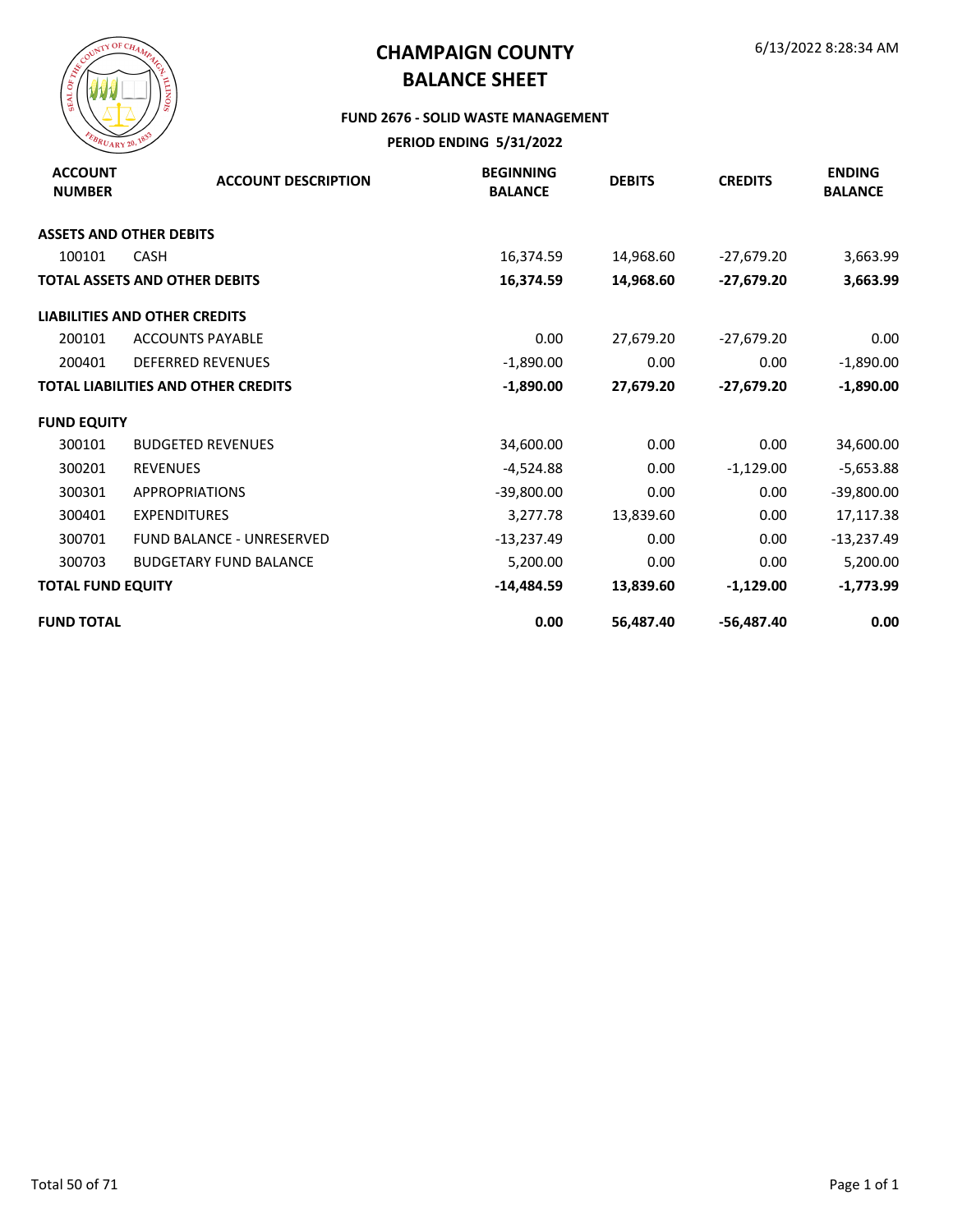

#### **FUND 2679 - CHILD ADVOCACY CENTER**

| <b>ACCOUNT</b><br><b>NUMBER</b> | <b>ACCOUNT DESCRIPTION</b>                 | <b>BEGINNING</b><br><b>BALANCE</b> | <b>DEBITS</b> | <b>CREDITS</b> | <b>ENDING</b><br><b>BALANCE</b> |
|---------------------------------|--------------------------------------------|------------------------------------|---------------|----------------|---------------------------------|
|                                 | <b>ASSETS AND OTHER DEBITS</b>             |                                    |               |                |                                 |
| 100101                          | <b>CASH</b>                                | -38,809.42                         | 54,586.58     | $-63,508.87$   | $-47,731.71$                    |
| 100305                          | <b>DUE FROM OTHERS</b>                     | 12,302.72                          | 0.00          | 0.00           | 12,302.72                       |
| 100307                          | DUE FROM OTHER FUNDS                       | $-12,302.72$                       | 0.00          | 0.00           | $-12,302.72$                    |
|                                 | <b>TOTAL ASSETS AND OTHER DEBITS</b>       | $-38,809.42$                       | 54,586.58     | $-63,508.87$   | $-47,731.71$                    |
|                                 | <b>LIABILITIES AND OTHER CREDITS</b>       |                                    |               |                |                                 |
| 200101                          | <b>ACCOUNTS PAYABLE</b>                    | 1,045.80                           | 48,368.88     | $-67,020.80$   | $-17,606.12$                    |
| 200201                          | SALARIES AND WAGES PAYABLE                 | 3,112.50                           | 15,139.99     | $-15,139.99$   | 3,112.50                        |
|                                 | <b>TOTAL LIABILITIES AND OTHER CREDITS</b> | 4,158.30                           | 63,508.87     | $-82,160.79$   | $-14,493.62$                    |
| <b>FUND EQUITY</b>              |                                            |                                    |               |                |                                 |
| 300101                          | <b>BUDGETED REVENUES</b>                   | 331,887.00                         | 75,000.00     | 0.00           | 406,887.00                      |
| 300201                          | <b>REVENUES</b>                            | $-65,109.91$                       | 0.00          | $-19,691.00$   | $-84,800.91$                    |
| 300301                          | <b>APPROPRIATIONS</b>                      | $-331,736.00$                      | 0.00          | $-75,000.00$   | $-406,736.00$                   |
| 300401                          | <b>EXPENDITURES</b>                        | 108,439.94                         | 47,265.21     | 0.00           | 155,705.15                      |
| 300501                          | <b>ENCUMBRANCES</b>                        | 0.00                               | 9,900.00      | $-9,900.00$    | 0.00                            |
| 300601                          | <b>RESERVE FOR ENCUMBRANCES</b>            | 0.00                               | 9,900.00      | $-9,900.00$    | 0.00                            |
| 300701                          | <b>FUND BALANCE - UNRESERVED</b>           | $-8,678.91$                        | 0.00          | 0.00           | $-8,678.91$                     |
| 300703                          | <b>BUDGETARY FUND BALANCE</b>              | $-151.00$                          | 0.00          | 0.00           | $-151.00$                       |
| <b>TOTAL FUND EQUITY</b>        |                                            | 34,651.12                          | 142,065.21    | $-114,491.00$  | 62,225.33                       |
| <b>FUND TOTAL</b>               |                                            | 0.00                               | 260,160.66    | $-260,160.66$  | 0.00                            |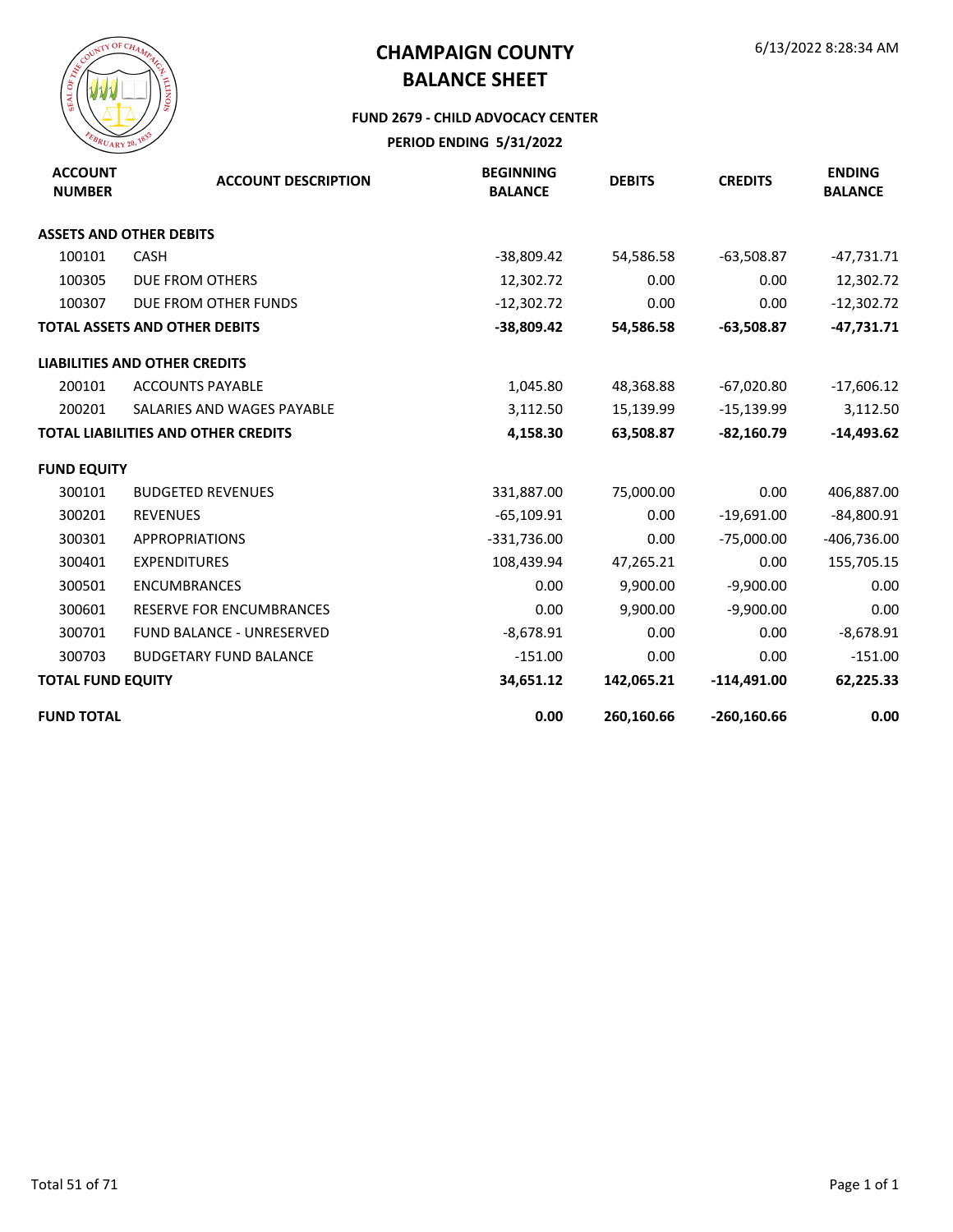

#### **FUND 2685 - SPECIALTY COURTS FUND**

| <b>ACCOUNT</b><br><b>NUMBER</b> | <b>ACCOUNT DESCRIPTION</b>                 | <b>BEGINNING</b><br><b>BALANCE</b> | <b>DEBITS</b> | <b>CREDITS</b> | <b>ENDING</b><br><b>BALANCE</b> |
|---------------------------------|--------------------------------------------|------------------------------------|---------------|----------------|---------------------------------|
|                                 | <b>ASSETS AND OTHER DEBITS</b>             |                                    |               |                |                                 |
| 100101                          | <b>CASH</b>                                | 120,903.51                         | 5,620.86      | $-11,241.72$   | 115,282.65                      |
|                                 | <b>TOTAL ASSETS AND OTHER DEBITS</b>       | 120,903.51                         | 5,620.86      | $-11,241.72$   | 115,282.65                      |
|                                 | <b>LIABILITIES AND OTHER CREDITS</b>       |                                    |               |                |                                 |
| 200101                          | <b>ACCOUNTS PAYABLE</b>                    | 402.83                             | 7,574.12      | $-7,622.42$    | 354.53                          |
| 200201                          | SALARIES AND WAGES PAYABLE                 | 890.25                             | 3,667.60      | $-3,667.60$    | 890.25                          |
|                                 | <b>TOTAL LIABILITIES AND OTHER CREDITS</b> | 1,293.08                           | 11,241.72     | $-11,290.02$   | 1,244.78                        |
| <b>FUND EQUITY</b>              |                                            |                                    |               |                |                                 |
| 300101                          | <b>BUDGETED REVENUES</b>                   | 75,382.00                          | 0.00          | 0.00           | 75,382.00                       |
| 300201                          | <b>REVENUES</b>                            | $-2,473.21$                        | 0.00          | 0.00           | $-2,473.21$                     |
| 300301                          | <b>APPROPRIATIONS</b>                      | -78,456.00                         | 0.00          | 0.00           | $-78,456.00$                    |
| 300401                          | <b>EXPENDITURES</b>                        | 7,587.25                           | 5,669.16      | 0.00           | 13,256.41                       |
| 300701                          | <b>FUND BALANCE - UNRESERVED</b>           | $-127,310.63$                      | 0.00          | 0.00           | $-127,310.63$                   |
| 300703                          | <b>BUDGETARY FUND BALANCE</b>              | 3,074.00                           | 0.00          | 0.00           | 3,074.00                        |
| <b>TOTAL FUND EQUITY</b>        |                                            | $-122,196.59$                      | 5,669.16      | 0.00           | $-116,527.43$                   |
| <b>FUND TOTAL</b>               |                                            | 0.00                               | 22,531.74     | $-22,531.74$   | 0.00                            |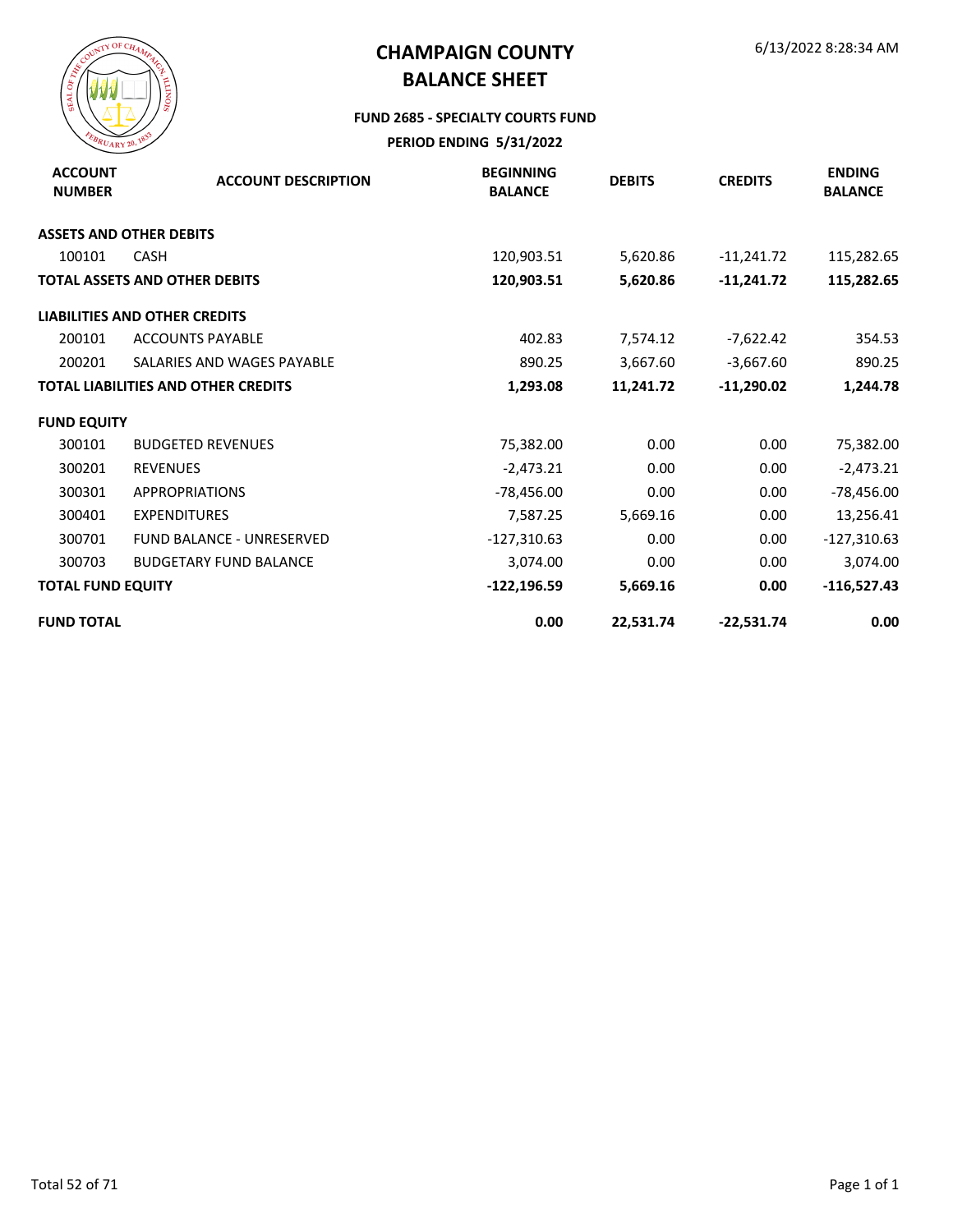

# **FUND 2840 - ARPA**

| <b>ACCOUNT</b><br><b>NUMBER</b> | <b>ACCOUNT DESCRIPTION</b>                 | <b>BEGINNING</b><br><b>BALANCE</b> | <b>DEBITS</b> | <b>CREDITS</b>  | <b>ENDING</b><br><b>BALANCE</b> |
|---------------------------------|--------------------------------------------|------------------------------------|---------------|-----------------|---------------------------------|
|                                 | <b>ASSETS AND OTHER DEBITS</b>             |                                    |               |                 |                                 |
| 100101                          | <b>CASH</b>                                | 16,074,338.84                      | 276,282.96    | -515,065.92     | 15,835,555.88                   |
|                                 | <b>TOTAL ASSETS AND OTHER DEBITS</b>       | 16,074,338.84                      | 276,282.96    | -515,065.92     | 15,835,555.88                   |
|                                 | <b>LIABILITIES AND OTHER CREDITS</b>       |                                    |               |                 |                                 |
| 200101                          | <b>ACCOUNTS PAYABLE</b>                    | $-42,392.25$                       | 511,811.42    | -495,022.67     | $-25,603.50$                    |
| 200103                          | DUE TO OTHERS                              | $-134,001.51$                      | 134,001.51    | 0.00            | 0.00                            |
| 200201                          | SALARIES AND WAGES PAYABLE                 | 0.00                               | 3,254.50      | $-3,254.50$     | 0.00                            |
|                                 | <b>TOTAL LIABILITIES AND OTHER CREDITS</b> | $-176,393.76$                      | 649,067.43    | $-498,277.17$   | $-25,603.50$                    |
| <b>FUND EQUITY</b>              |                                            |                                    |               |                 |                                 |
| 300101                          | <b>BUDGETED REVENUES</b>                   | 20,492,815.00                      | 0.00          | 0.00            | 20,492,815.00                   |
| 300201                          | <b>REVENUES</b>                            | $-6,051.32$                        | 0.00          | 0.00            | $-6,051.32$                     |
| 300301                          | <b>APPROPRIATIONS</b>                      | $-19,544,517.00$                   | 0.00          | 0.00            | $-19,544,517.00$                |
| 300401                          | <b>EXPENDITURES</b>                        | 3,690,073.15                       | 87,992.70     | 0.00            | 3,778,065.85                    |
| 300501                          | <b>ENCUMBRANCES</b>                        | 637,378.14                         | 115,672.50    | $-24,200.00$    | 728,850.64                      |
| 300601                          | <b>RESERVE FOR ENCUMBRANCES</b>            | $-637,378.14$                      | 24,200.00     | $-115,672.50$   | -728,850.64                     |
| 300701                          | FUND BALANCE - UNRESERVED                  | $-19,581,966.91$                   | 0.00          | 0.00            | -19,581,966.91                  |
| 300703                          | <b>BUDGETARY FUND BALANCE</b>              | $-948,298.00$                      | 0.00          | 0.00            | -948,298.00                     |
| <b>TOTAL FUND EQUITY</b>        |                                            | -15,897,945.08                     | 227,865.20    | $-139,872.50$   | $-15,809,952.38$                |
| <b>FUND TOTAL</b>               |                                            | 0.00                               | 1,153,215.59  | $-1,153,215.59$ | 0.00                            |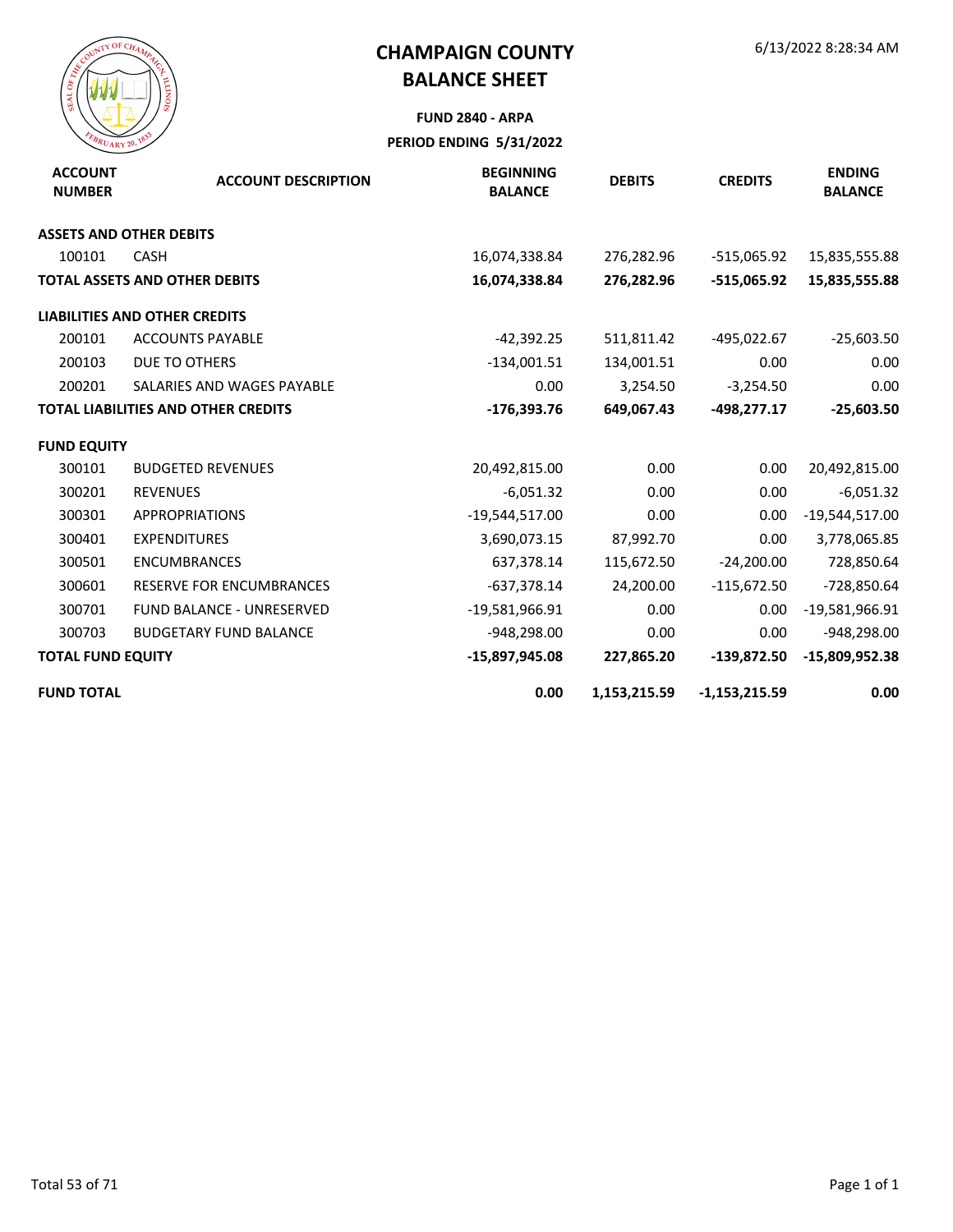

#### **FUND 3105 - CAPITAL ASSET REPLCMT FND**

| <b>ACCOUNT</b><br><b>NUMBER</b> | <b>ACCOUNT DESCRIPTION</b>                 | <b>BEGINNING</b><br><b>BALANCE</b> | <b>DEBITS</b> | <b>CREDITS</b>  | <b>ENDING</b><br><b>BALANCE</b> |
|---------------------------------|--------------------------------------------|------------------------------------|---------------|-----------------|---------------------------------|
|                                 | <b>ASSETS AND OTHER DEBITS</b>             |                                    |               |                 |                                 |
| 100101                          | <b>CASH</b>                                | 4,396,967.76                       | 657,684.63    | $-1,053,485.26$ | 4,001,167.13                    |
| 100103                          | <b>ADVANCES</b>                            | 12,006.22                          | 0.00          | 0.00            | 12,006.22                       |
| 100305                          | <b>DUE FROM OTHERS</b>                     | 4,748.92                           | 0.00          | $-2,633.92$     | 2,115.00                        |
|                                 | <b>TOTAL ASSETS AND OTHER DEBITS</b>       | 4,413,722.90                       | 657,684.63    | $-1,056,119.18$ | 4,015,288.35                    |
|                                 | <b>LIABILITIES AND OTHER CREDITS</b>       |                                    |               |                 |                                 |
| 200101                          | <b>ACCOUNTS PAYABLE</b>                    | 293,057.74                         | 1,053,485.26  | $-1,290,183.76$ | 56,359.24                       |
|                                 | <b>TOTAL LIABILITIES AND OTHER CREDITS</b> | 293,057.74                         | 1,053,485.26  | $-1,290,183.76$ | 56,359.24                       |
| <b>FUND EQUITY</b>              |                                            |                                    |               |                 |                                 |
| 300101                          | <b>BUDGETED REVENUES</b>                   | 8,120,983.00                       | 0.00          | 0.00            | 8,120,983.00                    |
| 300201                          | <b>REVENUES</b>                            | $-7,179.10$                        | 0.00          | 0.00            | $-7,179.10$                     |
| 300301                          | <b>APPROPRIATIONS</b>                      | $-11,612,241.00$                   | 0.00          | 0.00            | $-11,612,241.00$                |
| 300401                          | <b>EXPENDITURES</b>                        | 2,126,883.17                       | 635,133.05    | 0.00            | 2,762,016.22                    |
| 300501                          | <b>ENCUMBRANCES</b>                        | 239,852.90                         | 265,391.00    | $-14,645.00$    | 490,598.90                      |
| 300601                          | <b>RESERVE FOR ENCUMBRANCES</b>            | $-239,852.90$                      | 14,645.00     | $-265,391.00$   | -490,598.90                     |
| 300701                          | FUND BALANCE - UNRESERVED                  | $-6,526,882.61$                    | 0.00          | 0.00            | $-6,526,882.61$                 |
| 300703                          | <b>BUDGETARY FUND BALANCE</b>              | 3,491,258.00                       | 0.00          | 0.00            | 3,491,258.00                    |
| <b>TOTAL FUND EQUITY</b>        |                                            | -4,407,178.54                      | 915,169.05    | $-280,036.00$   | $-3,772,045.49$                 |
| <b>FUND TOTAL</b>               |                                            | 0.00                               | 2,626,338.94  | $-2,626,338.94$ | 0.00                            |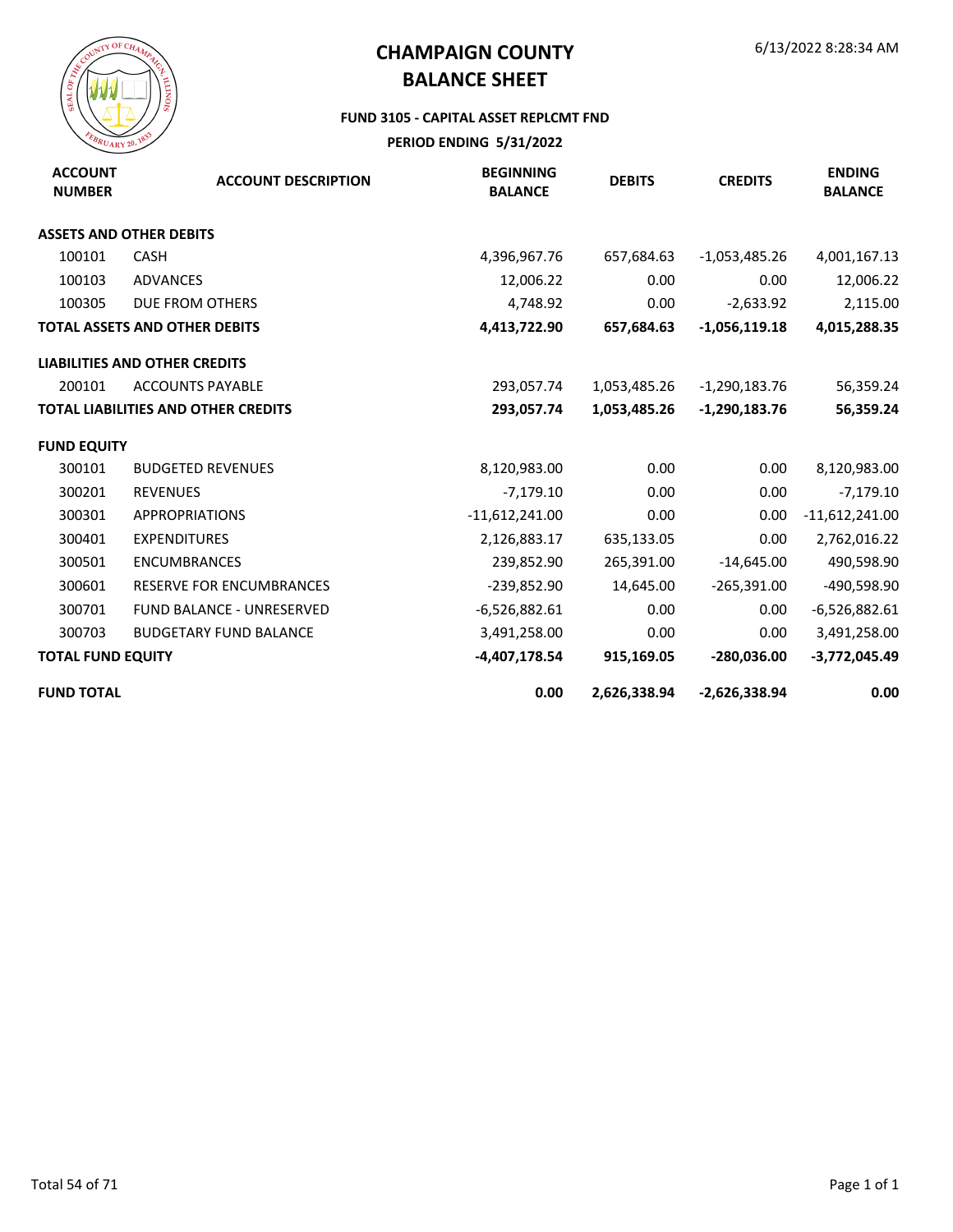

#### **FUND 3303 - COURT COMPLEX CONSTR FUND**

| <b>ACCOUNT</b><br><b>NUMBER</b> | <b>ACCOUNT DESCRIPTION</b>                 | <b>BEGINNING</b><br><b>BALANCE</b> | <b>DEBITS</b> | <b>CREDITS</b> | <b>ENDING</b><br><b>BALANCE</b> |
|---------------------------------|--------------------------------------------|------------------------------------|---------------|----------------|---------------------------------|
|                                 | <b>ASSETS AND OTHER DEBITS</b>             |                                    |               |                |                                 |
| 100101                          | CASH                                       | 16,905.21                          | 0.00          | 0.00           | 16,905.21                       |
|                                 | <b>TOTAL ASSETS AND OTHER DEBITS</b>       | 16,905.21                          | 0.00          | 0.00           | 16,905.21                       |
|                                 | <b>LIABILITIES AND OTHER CREDITS</b>       |                                    |               |                |                                 |
|                                 | <b>TOTAL LIABILITIES AND OTHER CREDITS</b> | 0.00                               | 0.00          | 0.00           | 0.00                            |
| <b>FUND EQUITY</b>              |                                            |                                    |               |                |                                 |
| 300101                          | <b>BUDGETED REVENUES</b>                   | 25.00                              | 0.00          | 0.00           | 25.00                           |
| 300201                          | <b>REVENUES</b>                            | $-24.14$                           | 0.00          | 0.00           | $-24.14$                        |
| 300301                          | <b>APPROPRIATIONS</b>                      | $-16,925.00$                       | 0.00          | 0.00           | $-16,925.00$                    |
| 300701                          | <b>FUND BALANCE - UNRESERVED</b>           | $-16,881.07$                       | 0.00          | 0.00           | $-16,881.07$                    |
| 300703                          | <b>BUDGETARY FUND BALANCE</b>              | 16,900.00                          | 0.00          | 0.00           | 16,900.00                       |
| <b>TOTAL FUND EQUITY</b>        |                                            | $-16,905.21$                       | 0.00          | 0.00           | $-16,905.21$                    |
| <b>FUND TOTAL</b>               |                                            | 0.00                               | 0.00          | 0.00           | 0.00                            |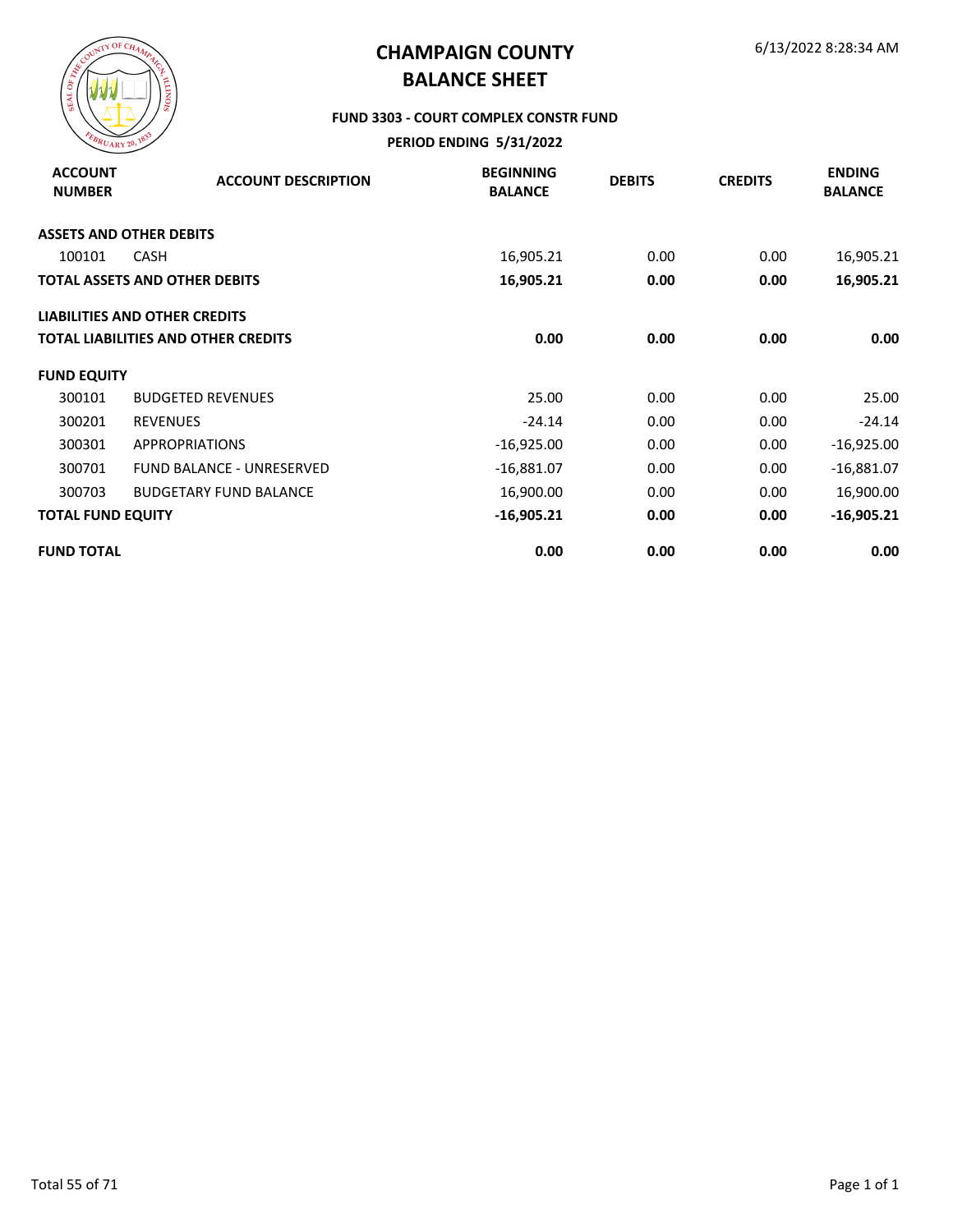

#### **FUND 4074 - 2003 NURS HM BOND DBT SRV**

| <b>ACCOUNT</b><br><b>NUMBER</b>      | <b>ACCOUNT DESCRIPTION</b>                 | <b>BEGINNING</b><br><b>BALANCE</b> | <b>DEBITS</b> | <b>CREDITS</b> | <b>ENDING</b><br><b>BALANCE</b> |
|--------------------------------------|--------------------------------------------|------------------------------------|---------------|----------------|---------------------------------|
| <b>ASSETS AND OTHER DEBITS</b>       |                                            |                                    |               |                |                                 |
| <b>TOTAL ASSETS AND OTHER DEBITS</b> |                                            | 0.00                               | 0.00          | 0.00           | 0.00                            |
| LIABILITIES AND OTHER CREDITS        |                                            |                                    |               |                |                                 |
|                                      | <b>TOTAL LIABILITIES AND OTHER CREDITS</b> | 0.00                               | 0.00          | 0.00           | 0.00                            |
| <b>FUND EQUITY</b>                   |                                            |                                    |               |                |                                 |
| <b>TOTAL FUND EQUITY</b>             |                                            | 0.00                               | 0.00          | 0.00           | 0.00                            |
| <b>FUND TOTAL</b>                    |                                            | 0.00                               | 0.00          | 0.00           | 0.00                            |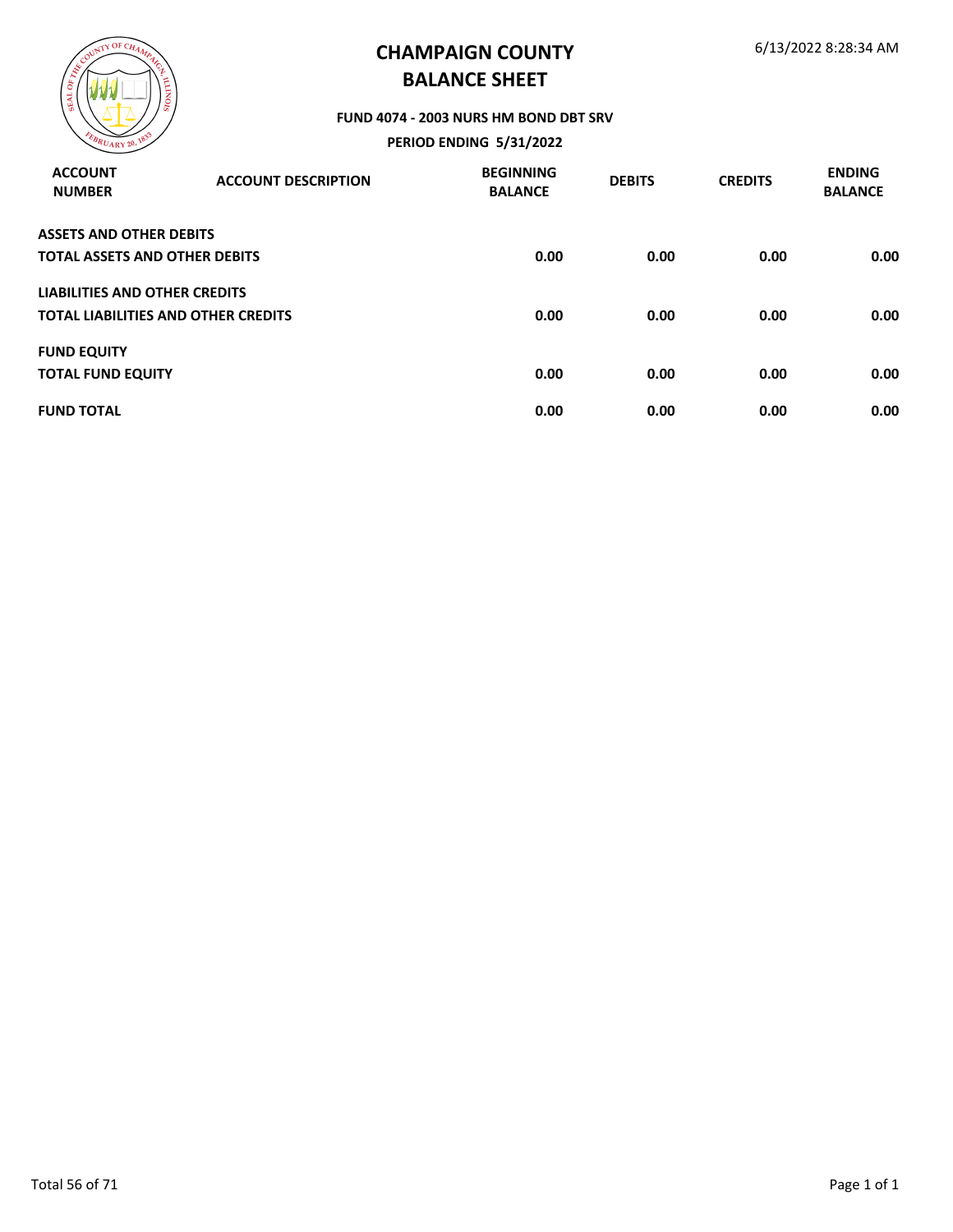

#### **FUND 4350 - HWY FACIL BOND DEBT SERVICE**

| <b>ACCOUNT</b><br><b>NUMBER</b>      | <b>ACCOUNT DESCRIPTION</b>                 | <b>BEGINNING</b><br><b>BALANCE</b> | <b>DEBITS</b> | <b>CREDITS</b> | <b>ENDING</b><br><b>BALANCE</b> |
|--------------------------------------|--------------------------------------------|------------------------------------|---------------|----------------|---------------------------------|
| <b>ASSETS AND OTHER DEBITS</b>       |                                            |                                    |               |                |                                 |
| <b>TOTAL ASSETS AND OTHER DEBITS</b> |                                            | 0.00                               | 0.00          | 0.00           | 0.00                            |
| LIABILITIES AND OTHER CREDITS        |                                            |                                    |               |                |                                 |
|                                      | <b>TOTAL LIABILITIES AND OTHER CREDITS</b> | 0.00                               | 0.00          | 0.00           | 0.00                            |
| <b>FUND EQUITY</b>                   |                                            |                                    |               |                |                                 |
| <b>TOTAL FUND EQUITY</b>             |                                            | 0.00                               | 0.00          | 0.00           | 0.00                            |
| <b>FUND TOTAL</b>                    |                                            | 0.00                               | 0.00          | 0.00           | 0.00                            |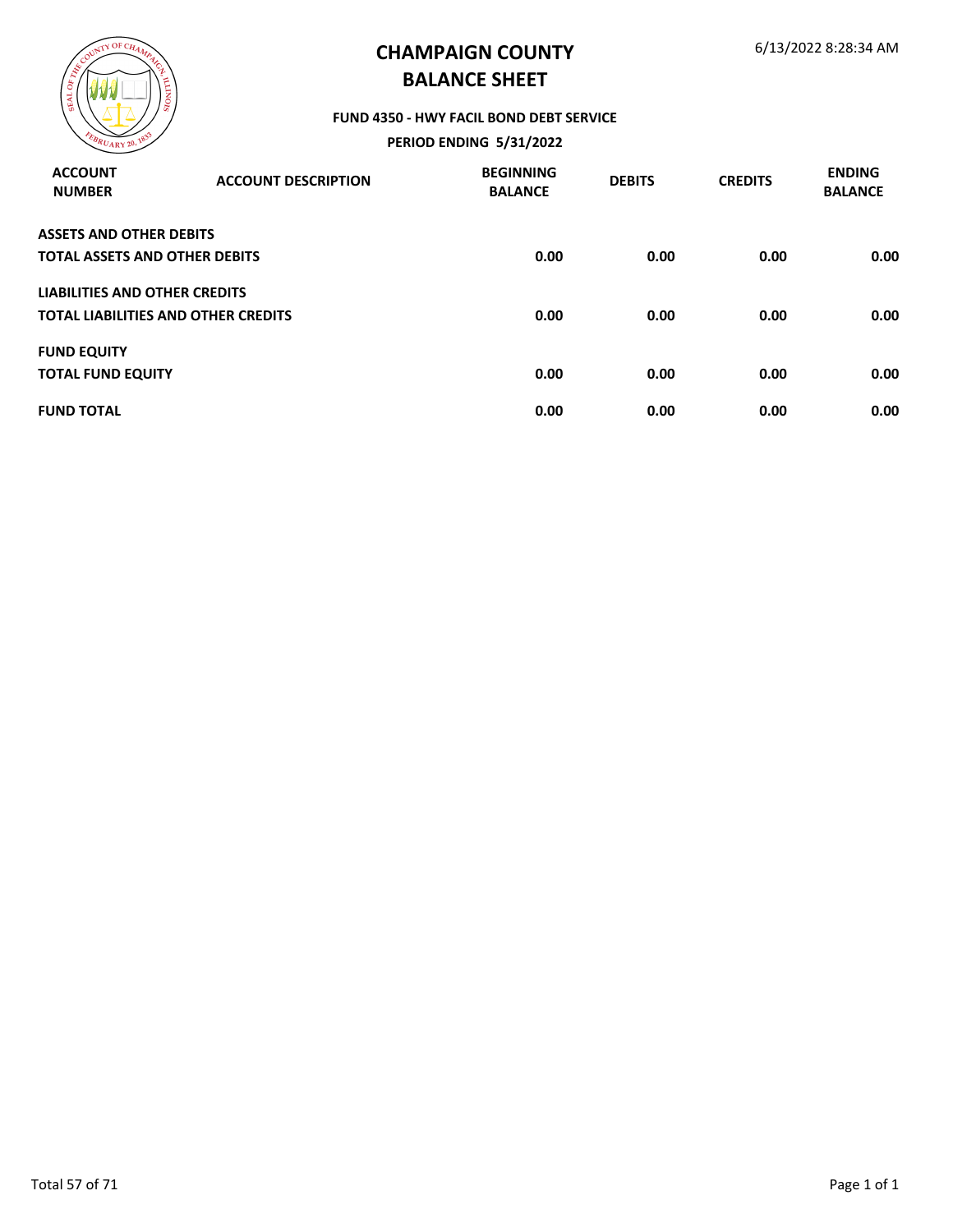

**FUND 5081 - NURSING HOME**

| <b>ACCOUNT</b><br><b>NUMBER</b> | <b>ACCOUNT DESCRIPTION</b>                 | <b>BEGINNING</b><br><b>BALANCE</b> | <b>DEBITS</b> | <b>CREDITS</b> | <b>ENDING</b><br><b>BALANCE</b> |
|---------------------------------|--------------------------------------------|------------------------------------|---------------|----------------|---------------------------------|
|                                 | <b>ASSETS AND OTHER DEBITS</b>             |                                    |               |                |                                 |
| 100101                          | CASH                                       | 88,439.10                          | 111,265.38    | 0.00           | 199,704.48                      |
| 100301                          | <b>ACCOUNTS RECEIVABLE</b>                 | 118,942.52                         | 0.00          | 0.00           | 118,942.52                      |
| 100305                          | DUE FROM OTHERS                            | 134,385.44                         | 0.00          | 0.00           | 134,385.44                      |
|                                 | <b>TOTAL ASSETS AND OTHER DEBITS</b>       | 341,767.06                         | 111,265.38    | 0.00           | 453,032.44                      |
|                                 | <b>LIABILITIES AND OTHER CREDITS</b>       |                                    |               |                |                                 |
| 200101                          | <b>ACCOUNTS PAYABLE</b>                    | 531.30                             | 0.00          | 0.00           | 531.30                          |
|                                 | <b>TOTAL LIABILITIES AND OTHER CREDITS</b> | 531.30                             | 0.00          | 0.00           | 531.30                          |
| <b>FUND EQUITY</b>              |                                            |                                    |               |                |                                 |
| 300101                          | <b>BUDGETED REVENUES</b>                   | 110,000.00                         | 0.00          | 0.00           | 110,000.00                      |
| 300201                          | <b>REVENUES</b>                            | $-65.56$                           | 0.00          | $-111,265.38$  | $-111,330.94$                   |
| 300301                          | <b>APPROPRIATIONS</b>                      | $-25,000.00$                       | 0.00          | 0.00           | $-25,000.00$                    |
| 300401                          | <b>EXPENDITURES</b>                        | 12,007.80                          | 0.00          | 0.00           | 12,007.80                       |
| 300701                          | <b>FUND BALANCE - UNRESERVED</b>           | 2,430,487.66                       | 0.00          | 0.00           | 2,430,487.66                    |
| 300703                          | <b>BUDGETARY FUND BALANCE</b>              | $-85,000.00$                       | 0.00          | 0.00           | $-85,000.00$                    |
| 300801                          | <b>RETAINED EARNINGS - UNRESERVED</b>      | $-2,749,272.72$                    | 0.00          | 0.00           | $-2,749,272.72$                 |
| 300850                          | <b>RETAINED EARNINGS - RESERVED</b>        | $-35,455.54$                       | 0.00          | 0.00           | $-35,455.54$                    |
| <b>TOTAL FUND EQUITY</b>        |                                            | $-342,298.36$                      | 0.00          | $-111,265.38$  | -453,563.74                     |
| <b>FUND TOTAL</b>               |                                            | 0.00                               | 111,265.38    | $-111,265.38$  | 0.00                            |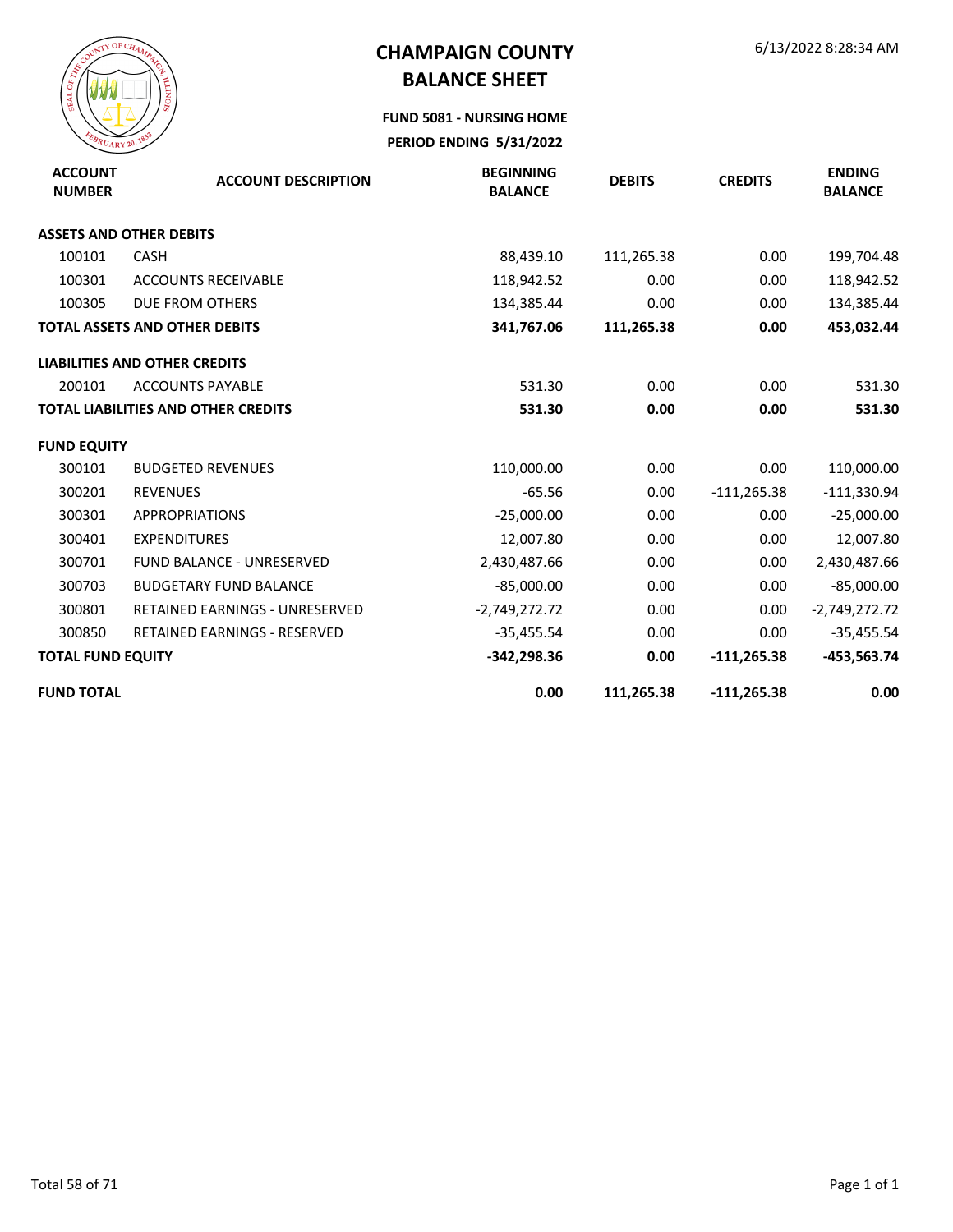

#### **FUND 6476 - SELF-FUNDED INSURANCE**

| <b>ACCOUNT</b><br><b>NUMBER</b> | <b>ACCOUNT DESCRIPTION</b>                 | <b>BEGINNING</b><br><b>BALANCE</b> | <b>DEBITS</b> | <b>CREDITS</b>  | <b>ENDING</b><br><b>BALANCE</b> |
|---------------------------------|--------------------------------------------|------------------------------------|---------------|-----------------|---------------------------------|
|                                 | <b>ASSETS AND OTHER DEBITS</b>             |                                    |               |                 |                                 |
| 100101                          | <b>CASH</b>                                | 2,780,980.62                       | 438,736.13    | -397,117.53     | 2,822,599.22                    |
| 100103                          | <b>ADVANCES</b>                            | 40,000.00                          | 0.00          | 0.00            | 40,000.00                       |
| 100303                          | OTHER RECEIVABLE                           | $-5,259.70$                        | 0.00          | 0.00            | $-5,259.70$                     |
| 100307                          | DUE FROM OTHER FUNDS                       | 43,734.05                          | 0.00          | 0.00            | 43,734.05                       |
| 100401                          | PREPAID EXPENSES                           | 568,498.03                         | 0.00          | $-81,213.99$    | 487,284.04                      |
|                                 | <b>TOTAL ASSETS AND OTHER DEBITS</b>       | 3,427,953.00                       | 438,736.13    | -478,331.52     | 3,388,357.61                    |
|                                 | <b>LIABILITIES AND OTHER CREDITS</b>       |                                    |               |                 |                                 |
| 200101                          | <b>ACCOUNTS PAYABLE</b>                    | 27,447.13                          | 397,117.53    | -398,814.48     | 25,750.18                       |
| 200102                          | DUE TO OTHER FUNDS                         | 38,474.35                          | 0.00          | 0.00            | 38,474.35                       |
|                                 | <b>TOTAL LIABILITIES AND OTHER CREDITS</b> | 65,921.48                          | 397,117.53    | $-398,814.48$   | 64,224.53                       |
| <b>FUND EQUITY</b>              |                                            |                                    |               |                 |                                 |
| 300101                          | <b>BUDGETED REVENUES</b>                   | 2,789,237.00                       | 0.00          | 0.00            | 2,789,237.00                    |
| 300201                          | <b>REVENUES</b>                            | $-317,628.98$                      | 0.00          | -239,328.89     | $-556,957.87$                   |
| 300203                          | <b>EXPENDITURE REFUNDS</b>                 | $-83.24$                           | 0.00          | 0.00            | $-83.24$                        |
| 300301                          | <b>APPROPRIATIONS</b>                      | $-3,032,637.00$                    | 0.00          | 0.00            | $-3,032,637.00$                 |
| 300401                          | <b>EXPENDITURES</b>                        | 764,894.38                         | 280,621.23    | 0.00            | 1,045,515.61                    |
| 300701                          | <b>FUND BALANCE - UNRESERVED</b>           | 54,915.91                          | 0.00          | 0.00            | 54,915.91                       |
| 300703                          | <b>BUDGETARY FUND BALANCE</b>              | 243,400.00                         | 0.00          | 0.00            | 243,400.00                      |
| 300801                          | RETAINED EARNINGS - UNRESERVED             | $-3,995,972.55$                    | 0.00          | 0.00            | $-3,995,972.55$                 |
| <b>TOTAL FUND EQUITY</b>        |                                            | $-3,493,874.48$                    | 280,621.23    | $-239,328.89$   | $-3,452,582.14$                 |
| <b>FUND TOTAL</b>               |                                            | 0.00                               | 1,116,474.89  | $-1,116,474.89$ | 0.00                            |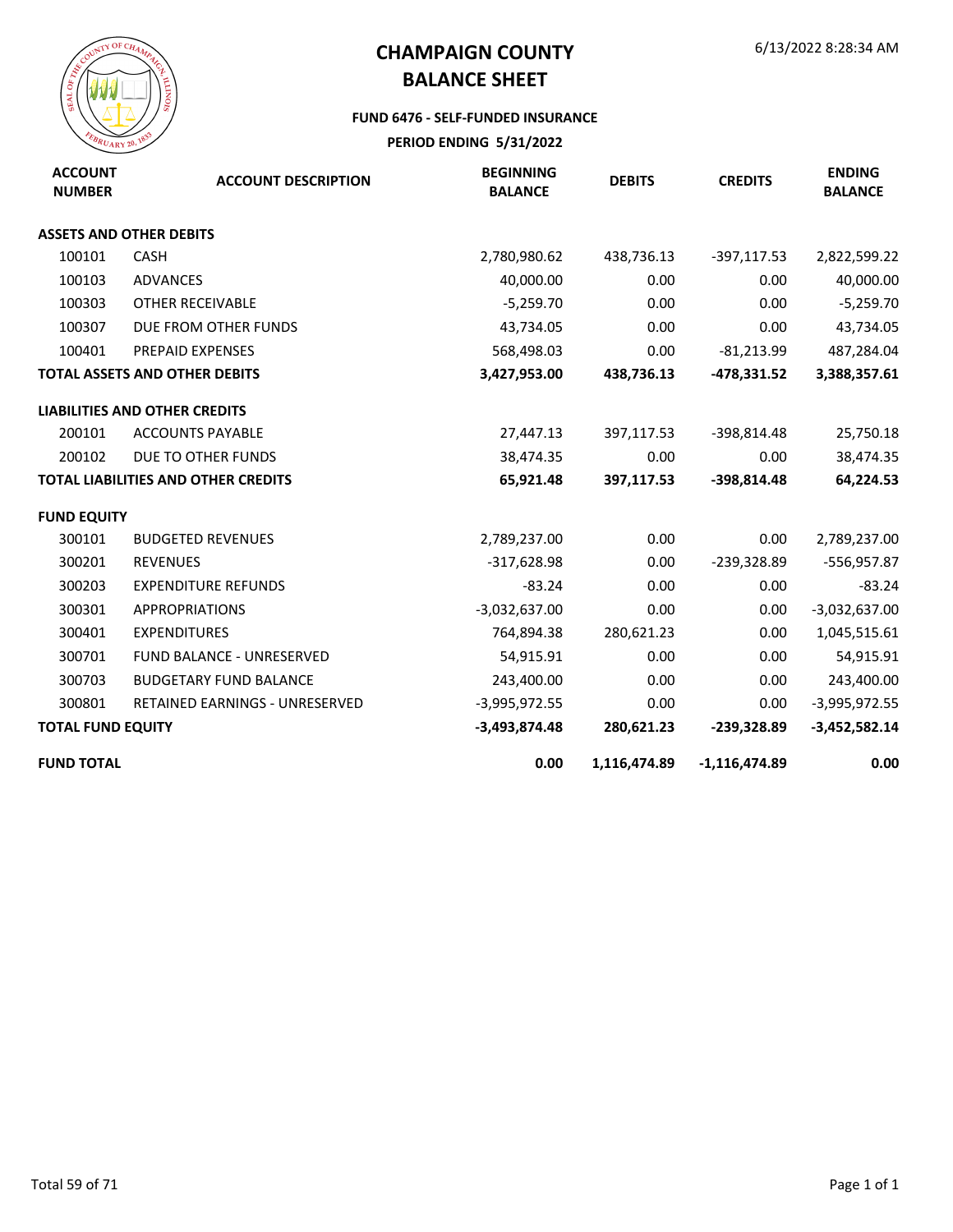

#### **FUND 6620 - HEALTH-LIFE INSURANCE**

| <b>ACCOUNT</b><br><b>NUMBER</b> | <b>ACCOUNT DESCRIPTION</b>                 | <b>BEGINNING</b><br><b>BALANCE</b> | <b>DEBITS</b> | <b>CREDITS</b>  | <b>ENDING</b><br><b>BALANCE</b> |
|---------------------------------|--------------------------------------------|------------------------------------|---------------|-----------------|---------------------------------|
|                                 | <b>ASSETS AND OTHER DEBITS</b>             |                                    |               |                 |                                 |
| 100101                          | <b>CASH</b>                                | 164,917.73                         | 1,787,851.48  | $-2,350,138.55$ | -397,369.34                     |
| 100103                          | <b>ADVANCES</b>                            | 15,000.00                          | 0.00          | 0.00            | 15,000.00                       |
| 100305                          | DUE FROM OTHERS                            | 2,951.16                           | 55,328.42     | $-26,660.06$    | 31,619.52                       |
|                                 | <b>TOTAL ASSETS AND OTHER DEBITS</b>       | 182,868.89                         | 1,843,179.90  | $-2,376,798.61$ | $-350,749.82$                   |
|                                 | <b>LIABILITIES AND OTHER CREDITS</b>       |                                    |               |                 |                                 |
| 200101                          | <b>ACCOUNTS PAYABLE</b>                    | 2,000.00                           | 2,350,138.55  | $-2,355,454.72$ | $-3,316.17$                     |
| 200102                          | DUE TO OTHER FUNDS                         | 68.86                              | 0.00          | $-20.32$        | 48.54                           |
| 200103                          | DUE TO OTHERS                              | $-40,604.89$                       | 11,489.68     | $-12,623.70$    | $-41,738.91$                    |
| 200202                          | PAYROLL WITHHOLDING                        | $-20,337.33$                       | 49,003.68     | $-32,097.04$    | $-3,430.69$                     |
| 200401                          | <b>DEFERRED REVENUES</b>                   | 24,726.94                          | 0.00          | 0.00            | 24,726.94                       |
|                                 | <b>TOTAL LIABILITIES AND OTHER CREDITS</b> | $-34,146.42$                       | 2,410,631.91  | $-2,400,195.78$ | $-23,710.29$                    |
| <b>FUND EQUITY</b>              |                                            |                                    |               |                 |                                 |
| 300101                          | <b>BUDGETED REVENUES</b>                   | 7,425,950.00                       | 0.00          | 0.00            | 7,425,950.00                    |
| 300201                          | <b>REVENUES</b>                            | $-1,725,147.65$                    | 0.00          | $-538,723.00$   | $-2,263,870.65$                 |
| 300301                          | <b>APPROPRIATIONS</b>                      | -7,425,950.00                      | 0.00          | 0.00            | -7,425,950.00                   |
| 300401                          | <b>EXPENDITURES</b>                        | 2,178,074.07                       | 1,061,905.58  | 0.00            | 3,239,979.65                    |
| 300701                          | <b>FUND BALANCE - UNRESERVED</b>           | -498,416.56                        | 0.00          | 0.00            | -498,416.56                     |
| 300801                          | RETAINED EARNINGS - UNRESERVED             | $-103,232.33$                      | 0.00          | 0.00            | $-103,232.33$                   |
| <b>TOTAL FUND EQUITY</b>        |                                            | $-148,722.47$                      | 1,061,905.58  | -538,723.00     | 374,460.11                      |
| <b>FUND TOTAL</b>               |                                            | 0.00                               | 5,315,717.39  | $-5,315,717.39$ | 0.00                            |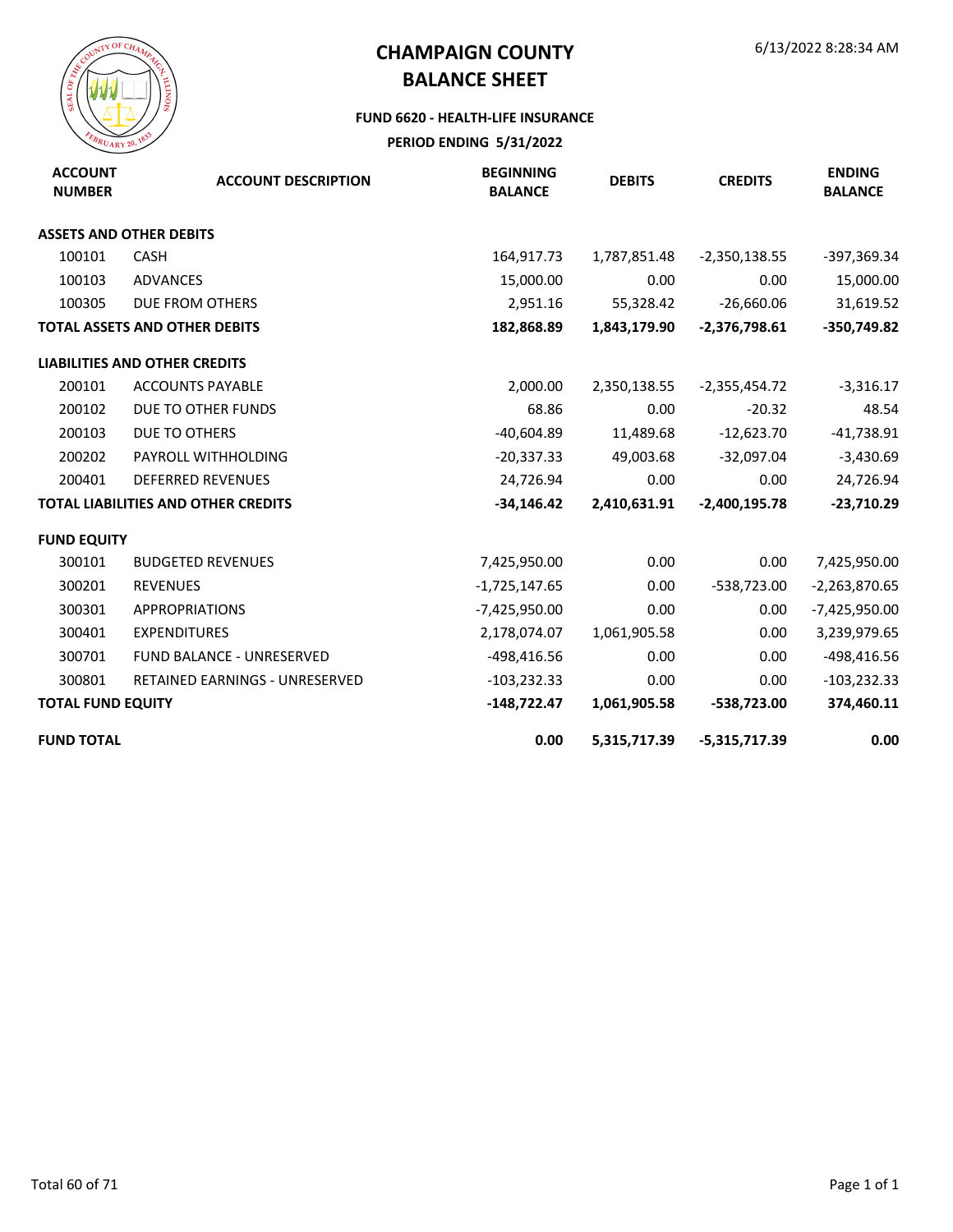

#### **FUND 7086 - TOWNSHIP MOTOR FUEL TAX**

| <b>ACCOUNT</b><br><b>NUMBER</b> | <b>ACCOUNT DESCRIPTION</b>           | <b>BEGINNING</b><br><b>BALANCE</b> | <b>DEBITS</b> | <b>CREDITS</b> | <b>ENDING</b><br><b>BALANCE</b> |
|---------------------------------|--------------------------------------|------------------------------------|---------------|----------------|---------------------------------|
|                                 | <b>ASSETS AND OTHER DEBITS</b>       |                                    |               |                |                                 |
| 100101                          | <b>CASH</b>                          | 3,082,686.93                       | 522.30        | $-1,044.60$    | 3,082,164.63                    |
| 100201                          | <b>TERM INVESTMENTS</b>              | $-170,430.12$                      | 0.00          | 0.00           | $-170,430.12$                   |
| 100305                          | DUE FROM OTHERS                      | 170,430.12                         | 0.00          | 0.00           | 170,430.12                      |
|                                 | <b>TOTAL ASSETS AND OTHER DEBITS</b> | 3,082,686.93                       | 522.30        | $-1,044.60$    | 3,082,164.63                    |
|                                 | <b>LIABILITIES AND OTHER CREDITS</b> |                                    |               |                |                                 |
| 200101                          | <b>ACCOUNTS PAYABLE</b>              | 0.00                               | 1,044.60      | $-1,044.60$    | 0.00                            |
|                                 | TOTAL LIABILITIES AND OTHER CREDITS  | 0.00                               | 1,044.60      | $-1,044.60$    | 0.00                            |
| <b>FUND EQUITY</b>              |                                      |                                    |               |                |                                 |
| 300201                          | <b>REVENUES</b>                      | $-714,139.00$                      | 0.00          | 0.00           | $-714,139.00$                   |
| 300301                          | <b>APPROPRIATIONS</b>                | $-15,000,000.00$                   | 0.00          | 0.00           | $-15,000,000.00$                |
| 300401                          | <b>EXPENDITURES</b>                  | 12,009.60                          | 522.30        | 0.00           | 12,531.90                       |
| 300701                          | <b>FUND BALANCE - UNRESERVED</b>     | $-2,380,557.53$                    | 0.00          | 0.00           | $-2,380,557.53$                 |
| 300703                          | <b>BUDGETARY FUND BALANCE</b>        | 15,000,000.00                      | 0.00          | 0.00           | 15,000,000.00                   |
| <b>TOTAL FUND EQUITY</b>        |                                      | $-3,082,686.93$                    | 522.30        | 0.00           | $-3,082,164.63$                 |
| <b>FUND TOTAL</b>               |                                      | 0.00                               | 2,089.20      | $-2,089.20$    | 0.00                            |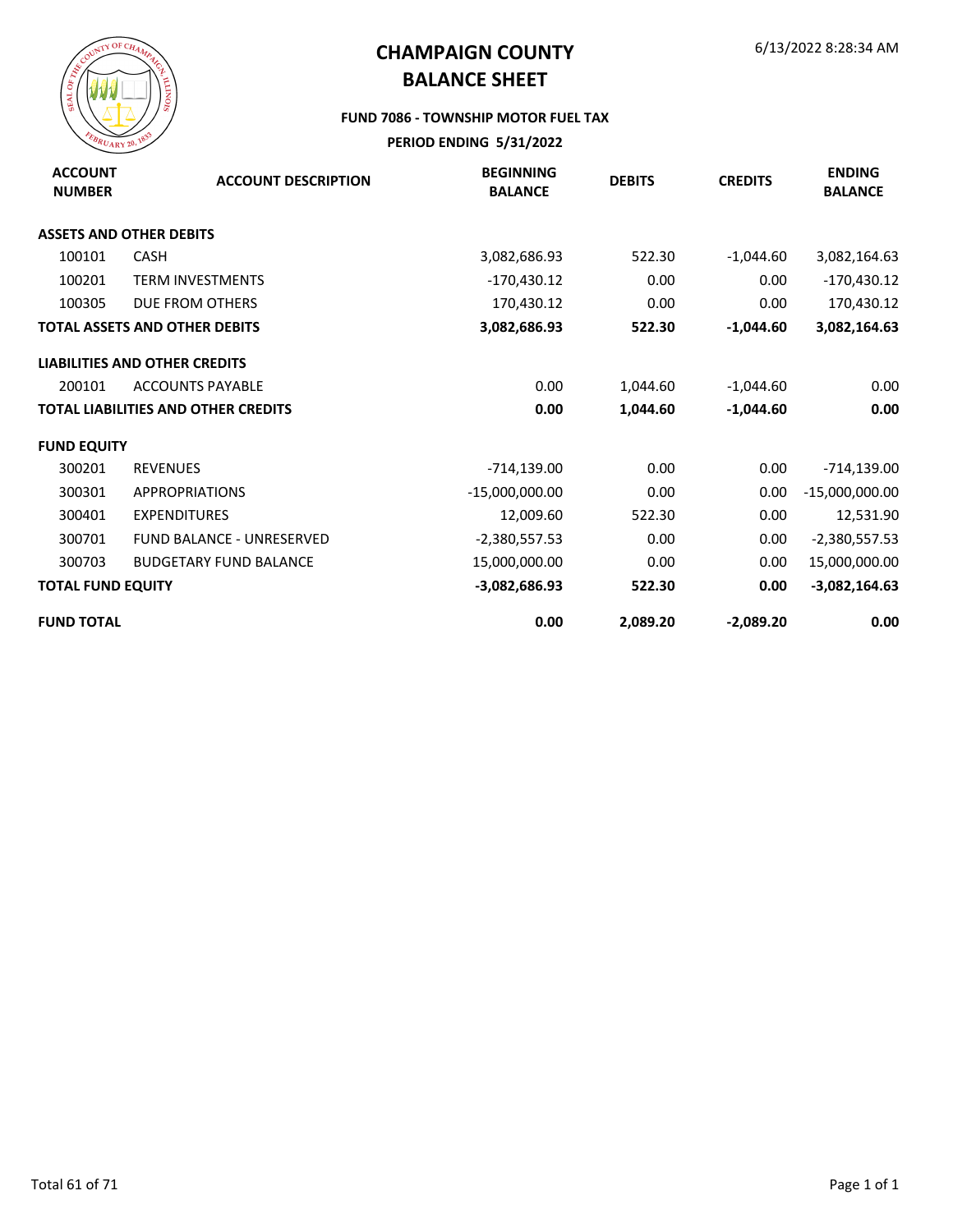

#### **FUND 7087 - TOWNSHIP BRIDGE**

| <b>ACCOUNT</b><br><b>NUMBER</b> | <b>ACCOUNT DESCRIPTION</b>                 | <b>BEGINNING</b><br><b>BALANCE</b> | <b>DEBITS</b> | <b>CREDITS</b> | <b>ENDING</b><br><b>BALANCE</b> |
|---------------------------------|--------------------------------------------|------------------------------------|---------------|----------------|---------------------------------|
|                                 | <b>ASSETS AND OTHER DEBITS</b>             |                                    |               |                |                                 |
| 100101                          | <b>CASH</b>                                | 34,702.25                          | 0.00          | 0.00           | 34,702.25                       |
|                                 | TOTAL ASSETS AND OTHER DEBITS              | 34,702.25                          | 0.00          | 0.00           | 34,702.25                       |
|                                 | <b>LIABILITIES AND OTHER CREDITS</b>       |                                    |               |                |                                 |
| 200101                          | <b>ACCOUNTS PAYABLE</b>                    | 4,077.09                           | 0.00          | 0.00           | 4,077.09                        |
|                                 | <b>TOTAL LIABILITIES AND OTHER CREDITS</b> | 4,077.09                           | 0.00          | 0.00           | 4,077.09                        |
| <b>FUND EQUITY</b>              |                                            |                                    |               |                |                                 |
| 300201                          | <b>REVENUES</b>                            | $-19.31$                           | 0.00          | 0.00           | $-19.31$                        |
| 300301                          | <b>APPROPRIATIONS</b>                      | $-5,000,000.00$                    | 0.00          | 0.00           | $-5,000,000.00$                 |
| 300701                          | <b>FUND BALANCE - UNRESERVED</b>           | $-38,760.03$                       | 0.00          | 0.00           | $-38,760.03$                    |
| 300703                          | <b>BUDGETARY FUND BALANCE</b>              | 5,000,000.00                       | 0.00          | 0.00           | 5,000,000.00                    |
| <b>TOTAL FUND EQUITY</b>        |                                            | $-38,779.34$                       | 0.00          | 0.00           | $-38,779.34$                    |
| <b>FUND TOTAL</b>               |                                            | 0.00                               | 0.00          | 0.00           | 0.00                            |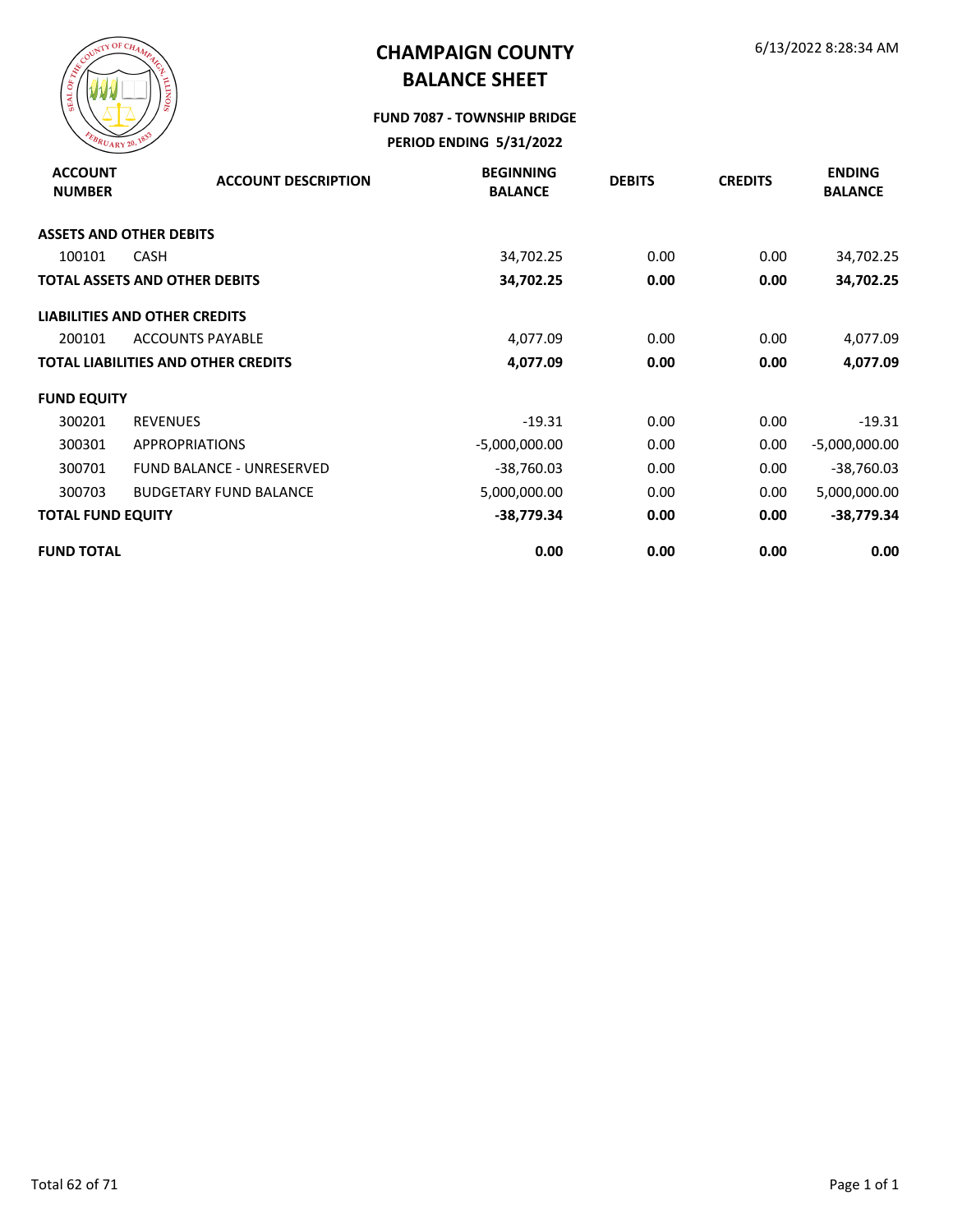

# **FUND 7097 - ESTATE**

| <b>ACCOUNT</b><br><b>NUMBER</b> | <b>ACCOUNT DESCRIPTION</b>                 | <b>BEGINNING</b><br><b>BALANCE</b> | <b>DEBITS</b> | <b>CREDITS</b> | <b>ENDING</b><br><b>BALANCE</b> |
|---------------------------------|--------------------------------------------|------------------------------------|---------------|----------------|---------------------------------|
|                                 | <b>ASSETS AND OTHER DEBITS</b>             |                                    |               |                |                                 |
| 100101                          | CASH                                       | 40,538.68                          | 0.00          | 0.00           | 40,538.68                       |
|                                 | <b>TOTAL ASSETS AND OTHER DEBITS</b>       | 40,538.68                          | 0.00          | 0.00           | 40,538.68                       |
|                                 | <b>LIABILITIES AND OTHER CREDITS</b>       |                                    |               |                |                                 |
| 200103                          | DUE TO OTHERS                              | $-40,501.60$                       | 0.00          | 0.00           | $-40,501.60$                    |
|                                 | <b>TOTAL LIABILITIES AND OTHER CREDITS</b> | $-40,501.60$                       | 0.00          | 0.00           | $-40,501.60$                    |
| <b>FUND EQUITY</b>              |                                            |                                    |               |                |                                 |
| 300201                          | <b>REVENUES</b>                            | $-23.98$                           | 0.00          | 0.00           | $-23.98$                        |
| 300701                          | <b>FUND BALANCE - UNRESERVED</b>           | $-13.10$                           | 0.00          | 0.00           | $-13.10$                        |
| <b>TOTAL FUND EQUITY</b>        |                                            | $-37.08$                           | 0.00          | 0.00           | $-37.08$                        |
| <b>FUND TOTAL</b>               |                                            | 0.00                               | 0.00          | 0.00           | 0.00                            |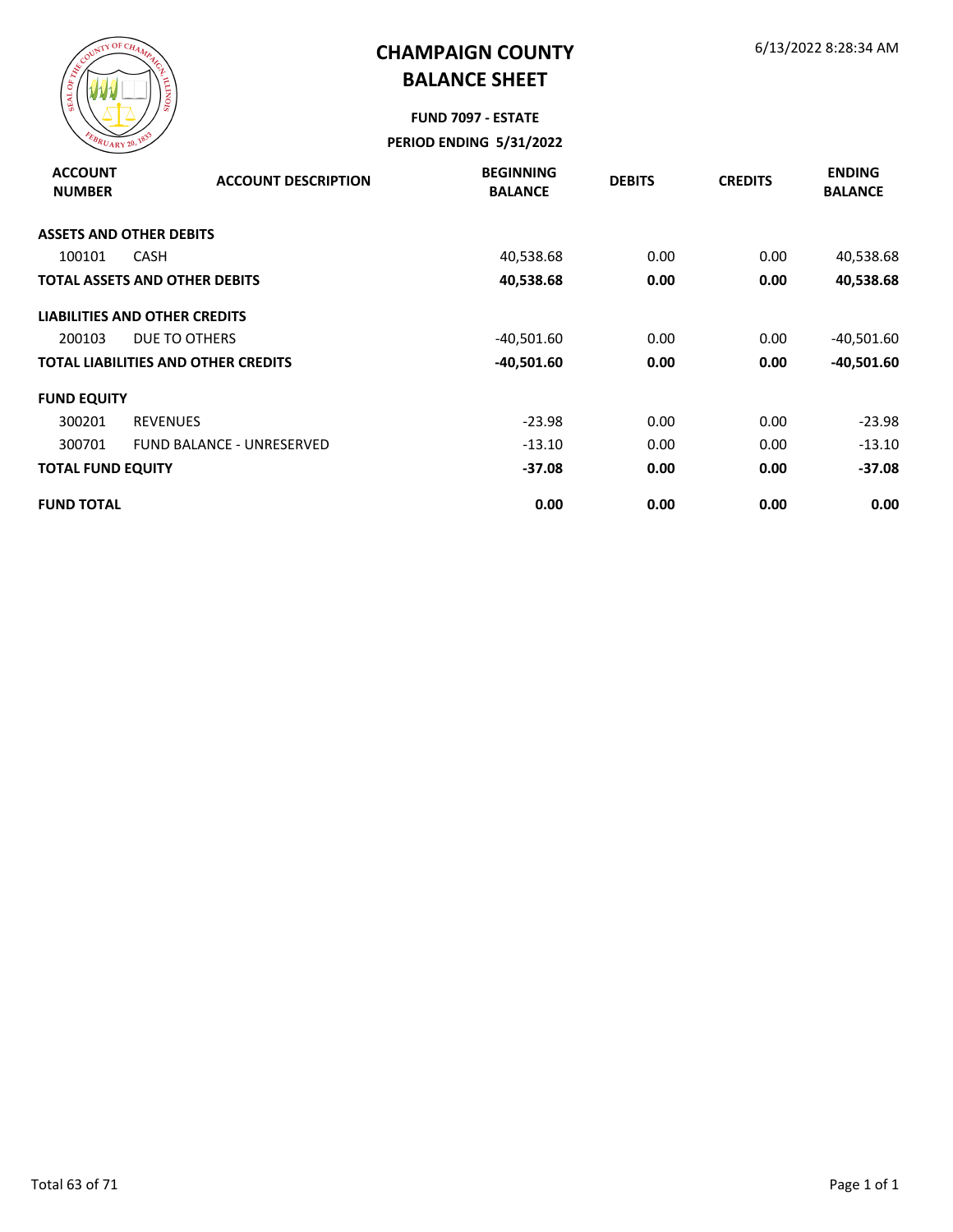

#### **FUND 7667 - PROPERTY CONDEMNATIONS**

| <b>ACCOUNT</b><br><b>NUMBER</b> | <b>ACCOUNT DESCRIPTION</b>                 | <b>BEGINNING</b><br><b>BALANCE</b> | <b>DEBITS</b> | <b>CREDITS</b> | <b>ENDING</b><br><b>BALANCE</b> |
|---------------------------------|--------------------------------------------|------------------------------------|---------------|----------------|---------------------------------|
|                                 | <b>ASSETS AND OTHER DEBITS</b>             |                                    |               |                |                                 |
| 100101                          | <b>CASH</b>                                | 196,051.33                         | 0.00          | 0.00           | 196,051.33                      |
|                                 | <b>TOTAL ASSETS AND OTHER DEBITS</b>       | 196,051.33                         | 0.00          | 0.00           | 196,051.33                      |
|                                 | <b>LIABILITIES AND OTHER CREDITS</b>       |                                    |               |                |                                 |
| 200103                          | DUE TO OTHERS                              | -195,845.94                        | 0.00          | 0.00           | -195,845.94                     |
|                                 | <b>TOTAL LIABILITIES AND OTHER CREDITS</b> | $-195,845.94$                      | 0.00          | 0.00           | $-195,845.94$                   |
| <b>FUND EQUITY</b>              |                                            |                                    |               |                |                                 |
| 300201                          | <b>REVENUES</b>                            | $-124.03$                          | 0.00          | 0.00           | $-124.03$                       |
| 300402                          | AGENCY FUND DISBURSEMENTS                  | 3,519,598.00                       | 0.00          | 0.00           | 3,519,598.00                    |
| 300701                          | FUND BALANCE - UNRESERVED                  | -3,519,679.36                      | 0.00          | 0.00           | -3,519,679.36                   |
| <b>TOTAL FUND EQUITY</b>        |                                            | $-205.39$                          | 0.00          | 0.00           | $-205.39$                       |
| <b>FUND TOTAL</b>               |                                            | 0.00                               | 0.00          | 0.00           | 0.00                            |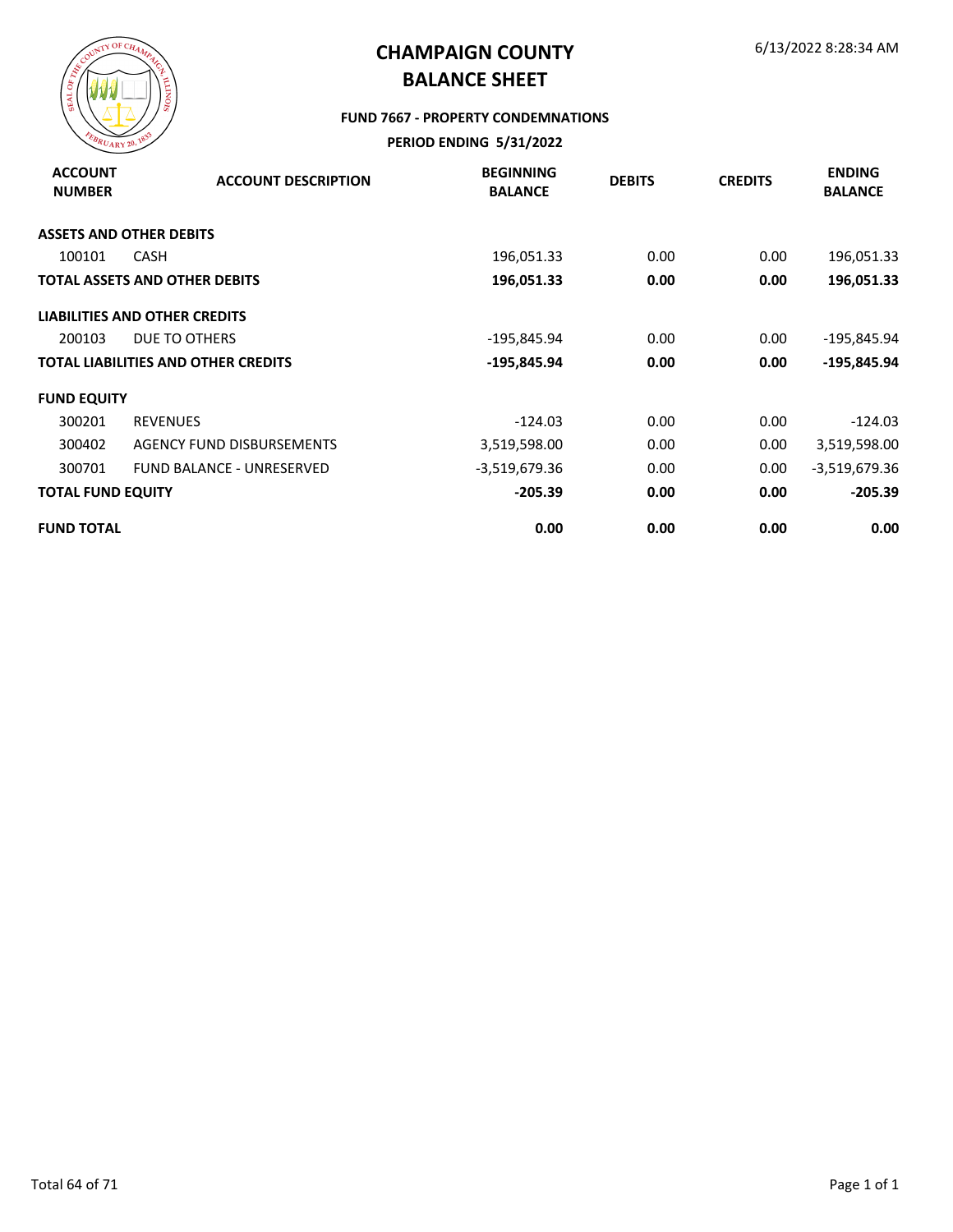

#### **FUND 7687 - SHERIFF FORECLOSURES**

| <b>ACCOUNT</b><br><b>NUMBER</b> | <b>ACCOUNT DESCRIPTION</b>                 | <b>BEGINNING</b><br><b>BALANCE</b> | <b>DEBITS</b> | <b>CREDITS</b> | <b>ENDING</b><br><b>BALANCE</b> |
|---------------------------------|--------------------------------------------|------------------------------------|---------------|----------------|---------------------------------|
|                                 | <b>ASSETS AND OTHER DEBITS</b>             |                                    |               |                |                                 |
| 100101                          | <b>CASH</b>                                | 519,743.28                         | 303,747.00    | 0.00           | 823,490.28                      |
|                                 | <b>TOTAL ASSETS AND OTHER DEBITS</b>       | 519,743.28                         | 303,747.00    | 0.00           | 823,490.28                      |
|                                 | <b>LIABILITIES AND OTHER CREDITS</b>       |                                    |               |                |                                 |
| 200101                          | <b>ACCOUNTS PAYABLE</b>                    | 119,000.00                         | 0.00          | $-146,347.00$  | $-27,347.00$                    |
| 200103                          | DUE TO OTHERS                              | -403,902.79                        | 0.00          | 0.00           | -403,902.79                     |
|                                 | <b>TOTAL LIABILITIES AND OTHER CREDITS</b> | -284,902.79                        | 0.00          | $-146,347.00$  | -431,249.79                     |
| <b>FUND EQUITY</b>              |                                            |                                    |               |                |                                 |
| 300201                          | <b>REVENUES</b>                            | -429,422.14                        | 0.00          | -303,747.00    | -733,169.14                     |
| 300402                          | AGENCY FUND DISBURSEMENTS                  | 3,308,417.50                       | 146,347.00    | 0.00           | 3,454,764.50                    |
| 300701                          | <b>FUND BALANCE - UNRESERVED</b>           | $-3,113,835.85$                    | 0.00          | 0.00           | $-3,113,835.85$                 |
| <b>TOTAL FUND EQUITY</b>        |                                            | -234,840.49                        | 146,347.00    | $-303,747.00$  | -392,240.49                     |
| <b>FUND TOTAL</b>               |                                            | 0.00                               | 450,094.00    | -450,094.00    | 0.00                            |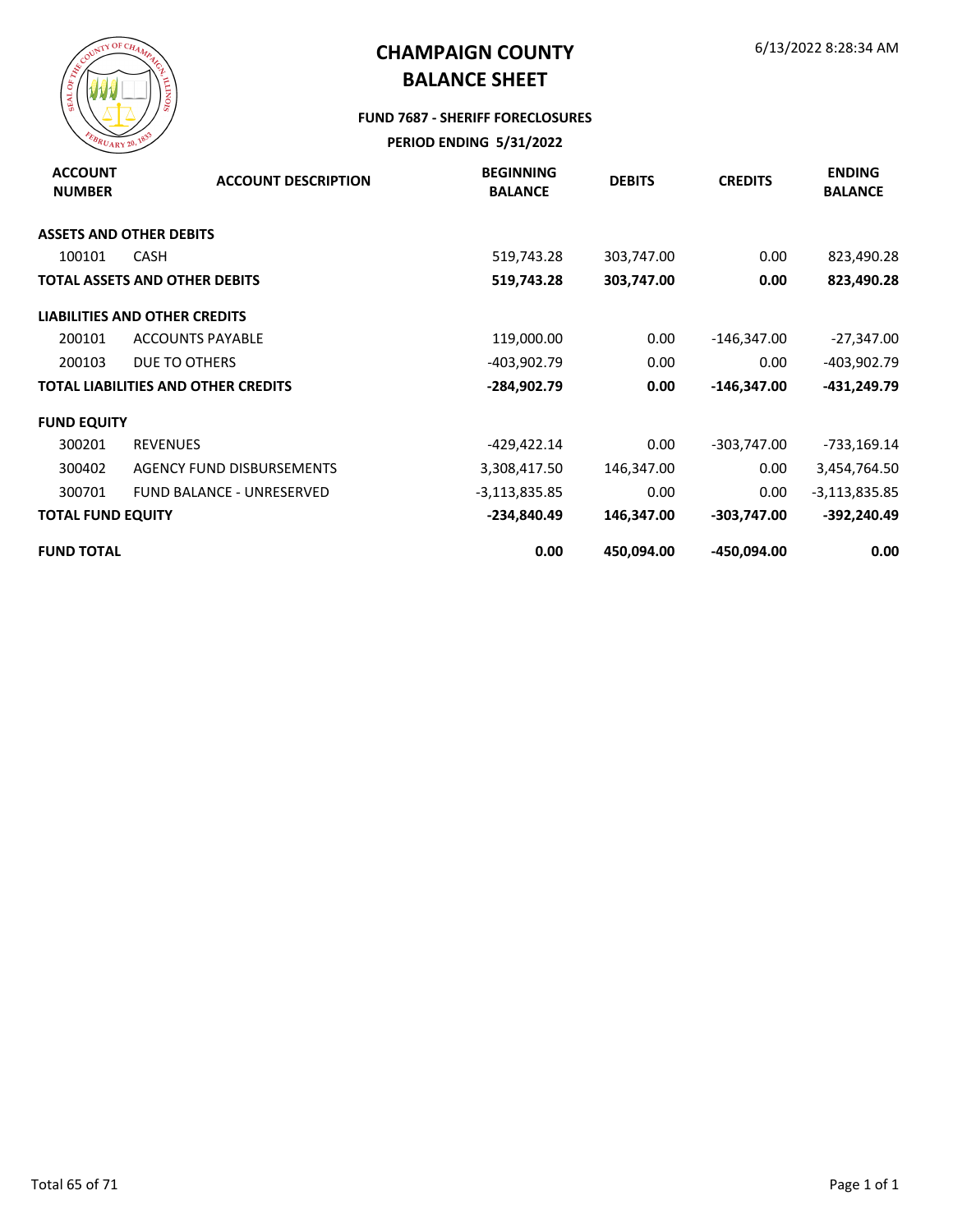

**FUND 7699 - GARNISHMENTS**

| <b>ACCOUNT</b><br><b>NUMBER</b> | <b>ACCOUNT DESCRIPTION</b>                 | <b>BEGINNING</b><br><b>BALANCE</b> | <b>DEBITS</b> | <b>CREDITS</b> | <b>ENDING</b><br><b>BALANCE</b> |
|---------------------------------|--------------------------------------------|------------------------------------|---------------|----------------|---------------------------------|
|                                 | <b>ASSETS AND OTHER DEBITS</b>             |                                    |               |                |                                 |
| 100101                          | <b>CASH</b>                                | $-3.48$                            | 7,033.78      | $-6,752.77$    | 277.53                          |
| 100307                          | DUE FROM OTHER FUNDS                       | 6.91                               | 0.00          | 0.00           | 6.91                            |
|                                 | <b>TOTAL ASSETS AND OTHER DEBITS</b>       | 3.43                               | 7,033.78      | $-6,752.77$    | 284.44                          |
|                                 | <b>LIABILITIES AND OTHER CREDITS</b>       |                                    |               |                |                                 |
| 200101                          | <b>ACCOUNTS PAYABLE</b>                    | 0.00                               | 0.00          | $-281.01$      | $-281.01$                       |
|                                 | <b>TOTAL LIABILITIES AND OTHER CREDITS</b> | 0.00                               | 0.00          | $-281.01$      | $-281.01$                       |
| <b>FUND EQUITY</b>              |                                            |                                    |               |                |                                 |
| 300201                          | <b>REVENUES</b>                            | $-29,691.24$                       | 281.01        | $-7,033.78$    | -36,444.01                      |
| 300402                          | AGENCY FUND DISBURSEMENTS                  | 267,587.64                         | 6,752.77      | 0.00           | 274,340.41                      |
| 300701                          | <b>FUND BALANCE - UNRESERVED</b>           | -237,899.83                        | 0.00          | 0.00           | -237,899.83                     |
| <b>TOTAL FUND EQUITY</b>        |                                            | $-3.43$                            | 7,033.78      | -7,033.78      | $-3.43$                         |
| <b>FUND TOTAL</b>               |                                            | 0.00                               | 14,067.56     | $-14,067.56$   | 0.00                            |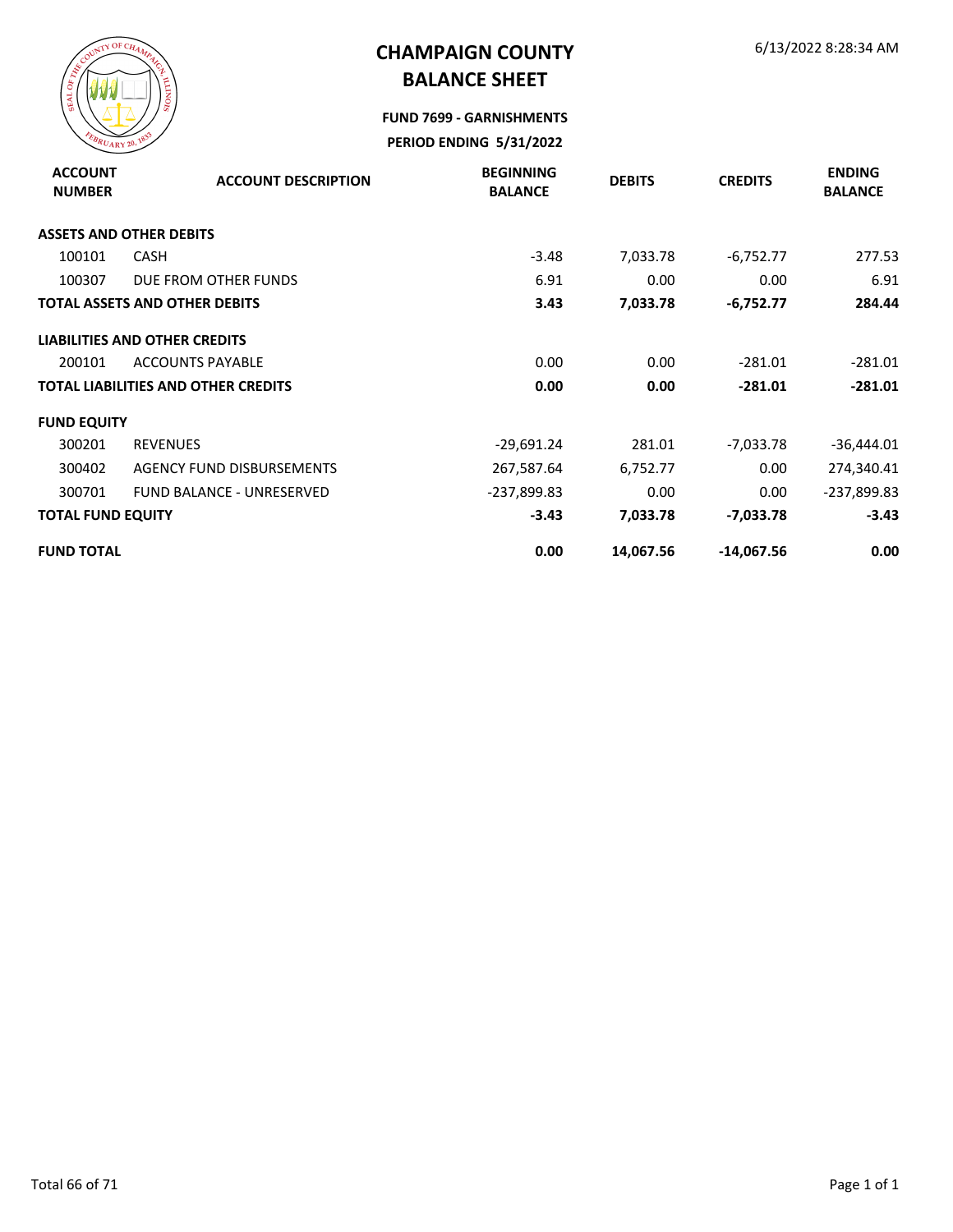

#### **FUND 8850 - GEOG INF SYS JOINT VENTUR**

| <b>ACCOUNT</b><br><b>NUMBER</b> | <b>ACCOUNT DESCRIPTION</b>                 | <b>BEGINNING</b><br><b>BALANCE</b> | <b>DEBITS</b> | <b>CREDITS</b> | <b>ENDING</b><br><b>BALANCE</b> |
|---------------------------------|--------------------------------------------|------------------------------------|---------------|----------------|---------------------------------|
|                                 | <b>ASSETS AND OTHER DEBITS</b>             |                                    |               |                |                                 |
| 100101                          | <b>CASH</b>                                | 344,093.10                         | 68,161.24     | $-101,959.60$  | 310,294.74                      |
| 100303                          | OTHER RECEIVABLE                           | $-111,234.79$                      | 0.00          | 0.00           | $-111,234.79$                   |
| 100305                          | DUE FROM OTHERS                            | 112,514.02                         | 0.00          | 0.00           | 112,514.02                      |
| 100307                          | DUE FROM OTHER FUNDS                       | $-1,359.23$                        | 0.00          | 0.00           | $-1,359.23$                     |
| 100401                          | PREPAID EXPENSES                           | 11,483.39                          | 0.00          | 0.00           | 11,483.39                       |
|                                 | <b>TOTAL ASSETS AND OTHER DEBITS</b>       | 355,496.49                         | 68,161.24     | $-101,959.60$  | 321,698.13                      |
|                                 | <b>LIABILITIES AND OTHER CREDITS</b>       |                                    |               |                |                                 |
| 200101                          | <b>ACCOUNTS PAYABLE</b>                    | 23,692.14                          | 72,754.39     | $-73,323.04$   | 23,123.49                       |
| 200103                          | <b>DUE TO OTHERS</b>                       | 673.63                             | 0.00          | 0.00           | 673.63                          |
| 200201                          | SALARIES AND WAGES PAYABLE                 | 7,214.84                           | 29,205.21     | $-29,205.21$   | 7,214.84                        |
| 200401                          | <b>DEFERRED REVENUES</b>                   | $-32,889.06$                       | 0.00          | $-3,899.33$    | $-36,788.39$                    |
|                                 | <b>TOTAL LIABILITIES AND OTHER CREDITS</b> | $-1,308.45$                        | 101,959.60    | $-106,427.58$  | $-5,776.43$                     |
| <b>FUND EQUITY</b>              |                                            |                                    |               |                |                                 |
| 300101                          | <b>BUDGETED REVENUES</b>                   | 690,791.00                         | 0.00          | 0.00           | 690,791.00                      |
| 300201                          | <b>REVENUES</b>                            | $-104,528.13$                      | 0.00          | $-13,008.34$   | $-117,536.47$                   |
| 300301                          | <b>APPROPRIATIONS</b>                      | $-716,510.00$                      | 0.00          | 0.00           | $-716,510.00$                   |
| 300401                          | <b>EXPENDITURES</b>                        | 189,886.83                         | 51,274.68     | 0.00           | 241,161.51                      |
| 300701                          | <b>FUND BALANCE - UNRESERVED</b>           | $-378,087.76$                      | 0.00          | 0.00           | $-378,087.76$                   |
| 300702                          | <b>FUND BALANCE - RESERVED</b>             | $-61,458.98$                       | 0.00          | 0.00           | $-61,458.98$                    |
| 300703                          | <b>BUDGETARY FUND BALANCE</b>              | 25,719.00                          | 0.00          | 0.00           | 25,719.00                       |
| <b>TOTAL FUND EQUITY</b>        |                                            | $-354,188.04$                      | 51,274.68     | $-13,008.34$   | $-315,921.70$                   |
| <b>FUND TOTAL</b>               |                                            | 0.00                               | 221,395.52    | $-221,395.52$  | 0.00                            |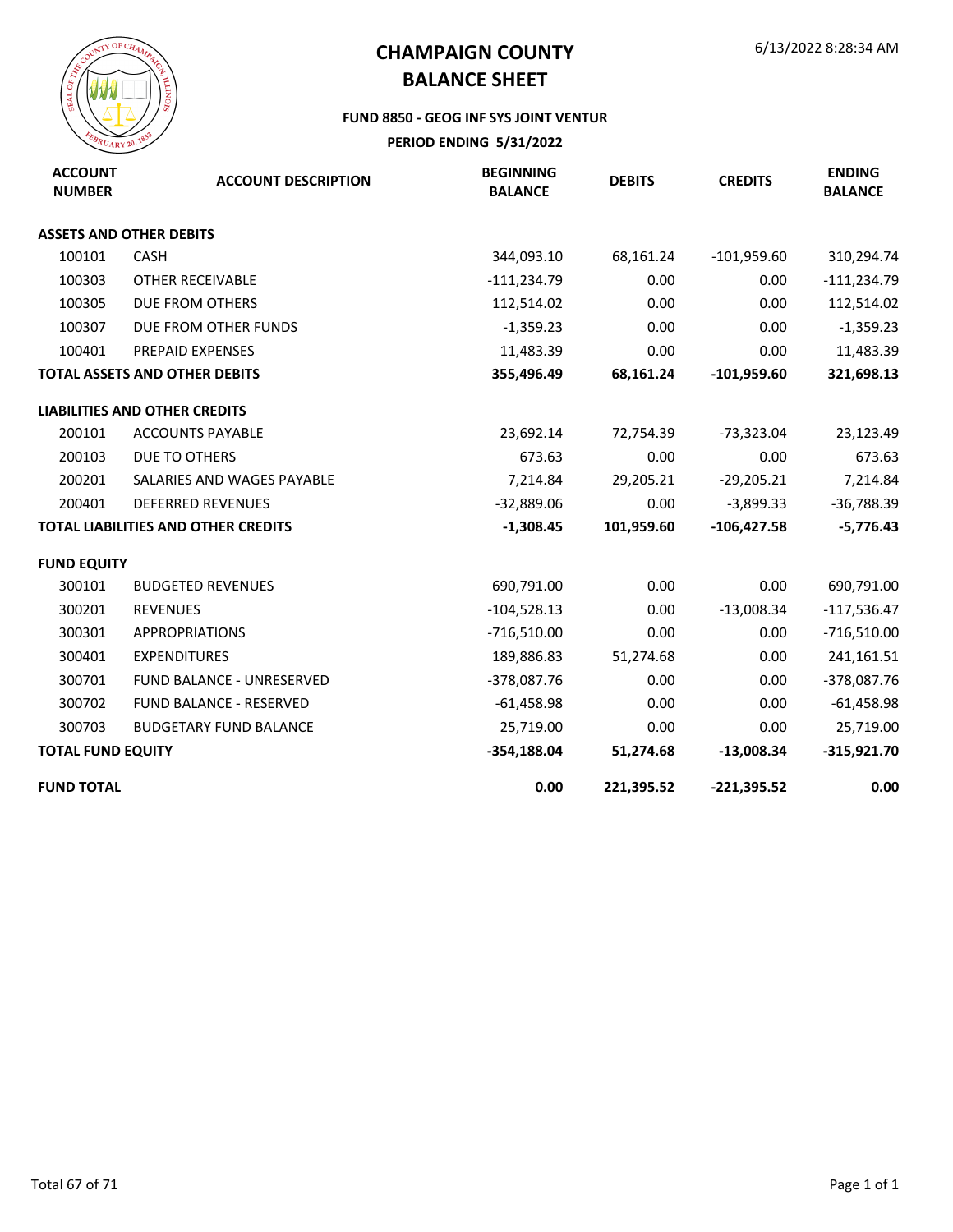

#### **FUND 9975 - FIXED ASSETS CONTROL**

| <b>ACCOUNT</b><br><b>NUMBER</b>      | <b>ACCOUNT DESCRIPTION</b>                 | <b>BEGINNING</b><br><b>BALANCE</b> | <b>DEBITS</b> | <b>CREDITS</b> | <b>ENDING</b><br><b>BALANCE</b> |
|--------------------------------------|--------------------------------------------|------------------------------------|---------------|----------------|---------------------------------|
| <b>ASSETS AND OTHER DEBITS</b>       |                                            |                                    |               |                |                                 |
| <b>TOTAL ASSETS AND OTHER DEBITS</b> |                                            | 0.00                               | 0.00          | 0.00           | 0.00                            |
| <b>LIABILITIES AND OTHER CREDITS</b> |                                            |                                    |               |                |                                 |
|                                      | <b>TOTAL LIABILITIES AND OTHER CREDITS</b> | 0.00                               | 0.00          | 0.00           | 0.00                            |
| <b>FUND EQUITY</b>                   |                                            |                                    |               |                |                                 |
| <b>TOTAL FUND EQUITY</b>             |                                            | 0.00                               | 0.00          | 0.00           | 0.00                            |
| <b>FUND TOTAL</b>                    |                                            | 0.00                               | 0.00          | 0.00           | 0.00                            |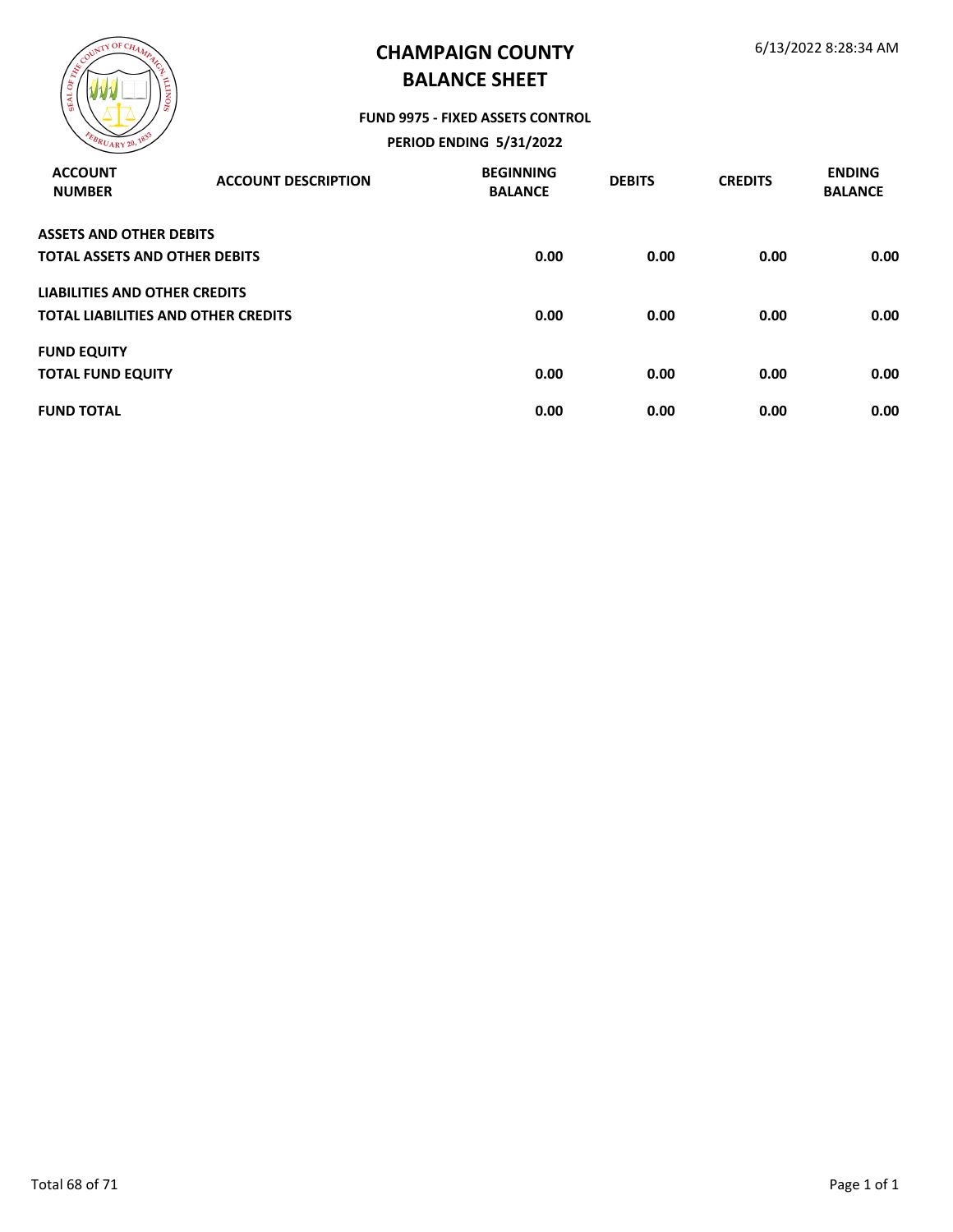

#### **FUND 9999 - CASH CONTROL - COUNTY**

| <b>ACCOUNT</b><br><b>NUMBER</b> | <b>ACCOUNT DESCRIPTION</b>           | <b>BEGINNING</b><br><b>BALANCE</b> | <b>DEBITS</b> | <b>CREDITS</b>   | <b>ENDING</b><br><b>BALANCE</b> |
|---------------------------------|--------------------------------------|------------------------------------|---------------|------------------|---------------------------------|
|                                 | <b>ASSETS AND OTHER DEBITS</b>       |                                    |               |                  |                                 |
| 100101                          | CASH                                 | $-972.00$                          | 8,583,174.17  | $-8,583,174.17$  | $-972.00$                       |
| 100101                          | CASH                                 | 12,470,485.47                      | 3,206,471.66  | 0.00             | 15,676,957.13                   |
| 100101                          | <b>CASH</b>                          | 64.69                              | 0.00          | 0.00             | 64.69                           |
| 100101                          | CASH                                 | $-12,006.93$                       | 111,265.38    | 0.00             | 99,258.45                       |
| 100101                          | CASH                                 | 102,951.16                         | 2,541.55      | 0.00             | 105,492.71                      |
| 100101                          | CASH                                 | $-192,568.06$                      | 3,502,848.40  | -4,379,996.00    | $-1,069,715.66$                 |
| 100101                          | CASH                                 | 2,846,862.51                       | 5,296.95      | -459,399.12      | 2,392,760.34                    |
| 100101                          | CASH                                 | 5,330.55                           | 0.00          | 0.00             | 5,330.55                        |
| 100101                          | CASH                                 | 8,625.09                           | 0.00          | 0.00             | 8,625.09                        |
| 100101                          | CASH                                 | 10,481.30                          | 0.00          | 0.00             | 10,481.30                       |
| 100101                          | CASH                                 | 11,111.95                          | 0.00          | 0.00             | 11,111.95                       |
| 100101                          | CASH                                 | 814,190.49                         | 2,138,468.01  | $-2,782,840.08$  | 169,818.42                      |
| 100101                          | CASH                                 | $-9,555,567.13$                    | 528,385.29    | $-3,567,457.15$  | -12,594,638.99                  |
| 100101                          | CASH                                 | $-1,650,395.41$                    | 0.00          | $-238,782.96$    | $-1,889,178.37$                 |
| 100101                          | CASH                                 | 0.67                               | 0.04          | 0.00             | 0.71                            |
|                                 | <b>TOTAL ASSETS AND OTHER DEBITS</b> | 4,858,594.35                       | 18,078,451.45 | $-20,011,649.48$ | 2,925,396.32                    |
|                                 | <b>LIABILITIES AND OTHER CREDITS</b> |                                    |               |                  |                                 |
| 200102                          | DUE TO OTHER FUNDS                   | 394,154.46                         | 4,637,810.72  | $-3,837,601.13$  | 1,194,364.05                    |
| 200102                          | DUE TO OTHER FUNDS                   | -925,901.90                        | 6,141,005.89  | $-5,843,337.29$  | $-628,233.30$                   |
| 200102                          | DUE TO OTHER FUNDS                   | 231,849.41                         | 310,648.86    | $-155,324.43$    | 387,173.84                      |
| 200102                          | DUE TO OTHER FUNDS                   | 367,698.99                         | 513,201.55    | $-439,351.13$    | 441,549.41                      |
| 200102                          | DUE TO OTHER FUNDS                   | 71,620.81                          | 172,891.44    | $-173,641.44$    | 70,870.81                       |
| 200102                          | DUE TO OTHER FUNDS                   | $-1,480,661.69$                    | 159,693.31    | $-27,417.86$     | $-1,348,386.24$                 |
| 200102                          | DUE TO OTHER FUNDS                   | $-702, 129.40$                     | 1,044.60      | $-522.30$        | $-701,607.10$                   |
| 200102                          | DUE TO OTHER FUNDS                   | $-19.31$                           | 0.00          | 0.00             | $-19.31$                        |
| 200102                          | DUE TO OTHER FUNDS                   | $-915,338.18$                      | 408,078.63    | $-190,295.75$    | $-697,555.30$                   |
| 200102                          | DUE TO OTHER FUNDS                   | -419,987.88                        | 810,571.56    | -405,285.78      | $-14,702.10$                    |
| 200102                          | DUE TO OTHER FUNDS                   | 1,653,005.28                       | 84,913.87     | $-60,522.13$     | 1,677,397.02                    |
| 200102                          | DUE TO OTHER FUNDS                   | $-37,900.57$                       | 74,969.62     | $-68,505.51$     | $-31,436.46$                    |
| 200102                          | DUE TO OTHER FUNDS                   | 2,572.94                           | 6,715.23      | $-3,410.04$      | 5,878.13                        |
| 200102                          | DUE TO OTHER FUNDS                   | 484.57                             | 908.11        | $-799.40$        | 593.28                          |
| 200102                          | DUE TO OTHER FUNDS                   | 2.46                               | 0.00          | 0.00             | 2.46                            |
| 200102                          | DUE TO OTHER FUNDS                   | $-281,398.34$                      | 0.00          | $-814.00$        | $-282,212.34$                   |
| 200102                          | DUE TO OTHER FUNDS                   | $-222.58$                          | 0.00          | 0.00             | $-222.58$                       |
| 200102                          | DUE TO OTHER FUNDS                   | $-1,855,164.31$                    | 1,535,084.55  | $-1,633,393.64$  | $-1,953,473.40$                 |
| 200102                          | DUE TO OTHER FUNDS                   | $-244,788.67$                      | 185,906.29    | $-93,588.23$     | $-152,470.61$                   |
| 200102                          | DUE TO OTHER FUNDS                   | $-73,066.00$                       | 0.00          | 0.00             | $-73,066.00$                    |
| 200102                          | DUE TO OTHER FUNDS                   | 1,352,111.51                       | 141,276.00    | $-70,638.00$     | 1,422,749.51                    |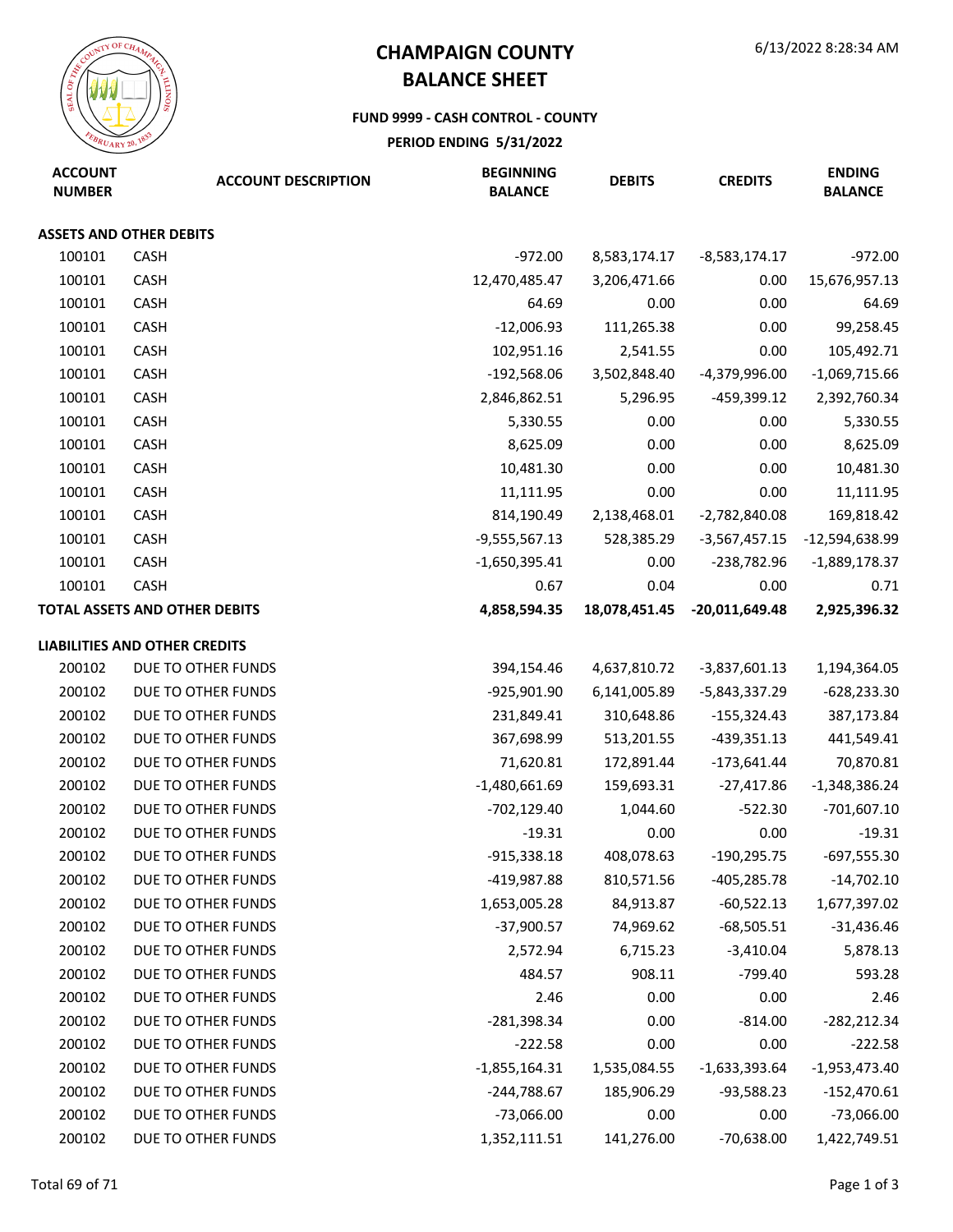

| <b>ACCOUNT</b><br><b>NUMBER</b> | <b>ACCOUNT DESCRIPTION</b> | <b>BEGINNING</b><br><b>BALANCE</b> | <b>DEBITS</b> | <b>CREDITS</b>  | <b>ENDING</b><br><b>BALANCE</b> |
|---------------------------------|----------------------------|------------------------------------|---------------|-----------------|---------------------------------|
| 200102                          | DUE TO OTHER FUNDS         | 83,308.88                          | 253,525.51    | $-650,550.88$   | $-313,716.49$                   |
| 200102                          | DUE TO OTHER FUNDS         | -964,393.37                        | 0.00          | 0.00            | -964,393.37                     |
| 200102                          | DUE TO OTHER FUNDS         | $-652,517.05$                      | 298,548.80    | $-176,777.89$   | $-530,746.14$                   |
| 200102                          | DUE TO OTHER FUNDS         | $-2,927,411.23$                    | 0.00          | -715,724.67     | $-3,643,135.90$                 |
| 200102                          | DUE TO OTHER FUNDS         | $-110, 105.50$                     | 0.00          | $-2,541.55$     | $-112,647.05$                   |
| 200102                          | DUE TO OTHER FUNDS         | -572,759.96                        | 0.00          | $-33,197.65$    | $-605,957.61$                   |
| 200102                          | DUE TO OTHER FUNDS         | $-238.51$                          | 0.00          | 0.00            | $-238.51$                       |
| 200102                          | DUE TO OTHER FUNDS         | 0.00                               | 1,906.00      | $-1,906.00$     | 0.00                            |
| 200102                          | DUE TO OTHER FUNDS         | 1,476.19                           | 1,904.24      | $-996.73$       | 2,383.70                        |
| 200102                          | DUE TO OTHER FUNDS         | 99,350.46                          | 0.00          | 0.00            | 99,350.46                       |
| 200102                          | DUE TO OTHER FUNDS         | 51,903.71                          | 5,438.87      | $-5,116.73$     | 52,225.85                       |
| 200102                          | DUE TO OTHER FUNDS         | $-46.00$                           | 0.00          | 0.00            | $-46.00$                        |
| 200102                          | DUE TO OTHER FUNDS         | 2,322.84                           | 0.00          | 0.00            | 2,322.84                        |
| 200102                          | DUE TO OTHER FUNDS         | $-26,717.12$                       | 17,973.84     | $-10,540.27$    | $-19,283.55$                    |
| 200102                          | DUE TO OTHER FUNDS         | $-3,503.78$                        | 2,344.26      | $-2,763.13$     | $-3,922.65$                     |
| 200102                          | DUE TO OTHER FUNDS         | $-30,380.06$                       | 11,788.26     | $-5,894.13$     | $-24,485.93$                    |
| 200102                          | DUE TO OTHER FUNDS         | $-33.43$                           | 0.00          | 0.00            | $-33.43$                        |
| 200102                          | DUE TO OTHER FUNDS         | 6,348.09                           | 2,961.63      | $-2,393.03$     | 6,916.69                        |
| 200102                          | DUE TO OTHER FUNDS         | $-5.65$                            | 0.00          | 0.00            | $-5.65$                         |
| 200102                          | DUE TO OTHER FUNDS         | $-122,417.40$                      | 14,327.62     | $-11,278.31$    | $-119,368.09$                   |
| 200102                          | DUE TO OTHER FUNDS         | $-8,043.62$                        | 0.00          | 0.00            | $-8,043.62$                     |
| 200102                          | DUE TO OTHER FUNDS         | $-695.22$                          | 0.00          | 0.00            | $-695.22$                       |
| 200102                          | DUE TO OTHER FUNDS         | $-4,441.97$                        | 0.00          | 0.00            | $-4,441.97$                     |
| 200102                          | DUE TO OTHER FUNDS         | 3,894.88                           | 24,614.32     | $-12,411.49$    | 16,097.71                       |
| 200102                          | DUE TO OTHER FUNDS         | $-1,261.79$                        | 0.00          | 0.00            | $-1,261.79$                     |
| 200102                          | DUE TO OTHER FUNDS         | 6,480.89                           | 1,414.10      | $-3,095.05$     | 4,799.94                        |
| 200102                          | DUE TO OTHER FUNDS         | $-10,677.89$                       | 35,998.23     | $-24,058.77$    | 1,261.57                        |
| 200102                          | DUE TO OTHER FUNDS         | $-1,247.10$                        | 27,679.20     | $-14,968.60$    | 11,463.50                       |
| 200102                          | DUE TO OTHER FUNDS         | $-21,610.44$                       | 48,368.88     | $-54,586.58$    | $-27,828.14$                    |
| 200102                          | DUE TO OTHER FUNDS         | $-1,554.84$                        | 7,574.12      | $-5,620.86$     | 398.42                          |
| 200102                          | DUE TO OTHER FUNDS         | 1,047,618.66                       | 511,811.42    | $-276,282.96$   | 1,283,147.12                    |
| 200102                          | DUE TO OTHER FUNDS         | 1,769,560.93                       | 1,053,485.26  | $-657,684.63$   | 2,165,361.56                    |
| 200102                          | DUE TO OTHER FUNDS         | $-24.14$                           | 0.00          | 0.00            | $-24.14$                        |
| 200102                          | DUE TO OTHER FUNDS         | 11,942.24                          | 0.00          | $-111,265.38$   | $-99,323.14$                    |
| 200102                          | DUE TO OTHER FUNDS         | 145,067.78                         | 397,117.53    | $-438,736.13$   | 103,449.18                      |
| 200102                          | DUE TO OTHER FUNDS         | 484,853.18                         | 2,350,138.55  | $-1,787,851.48$ | 1,047,140.25                    |
| 200102                          | DUE TO OTHER FUNDS         | $-8,929.60$                        | 0.00          | 0.00            | $-8,929.60$                     |
| 200102                          | DUE TO OTHER FUNDS         | $-124.03$                          | 0.00          | 0.00            | $-124.03$                       |
| 200102                          | DUE TO OTHER FUNDS         | $-173,238.54$                      | 0.00          | $-303,747.00$   | -476,985.54                     |
| 200102                          | DUE TO OTHER FUNDS         | $-29,544.28$                       | 0.00          | $-7,033.78$     | $-36,578.06$                    |
| 200102                          | DUE TO OTHER FUNDS         | $-22,172.13$                       | 72,754.39     | $-68,161.24$    | $-17,578.98$                    |